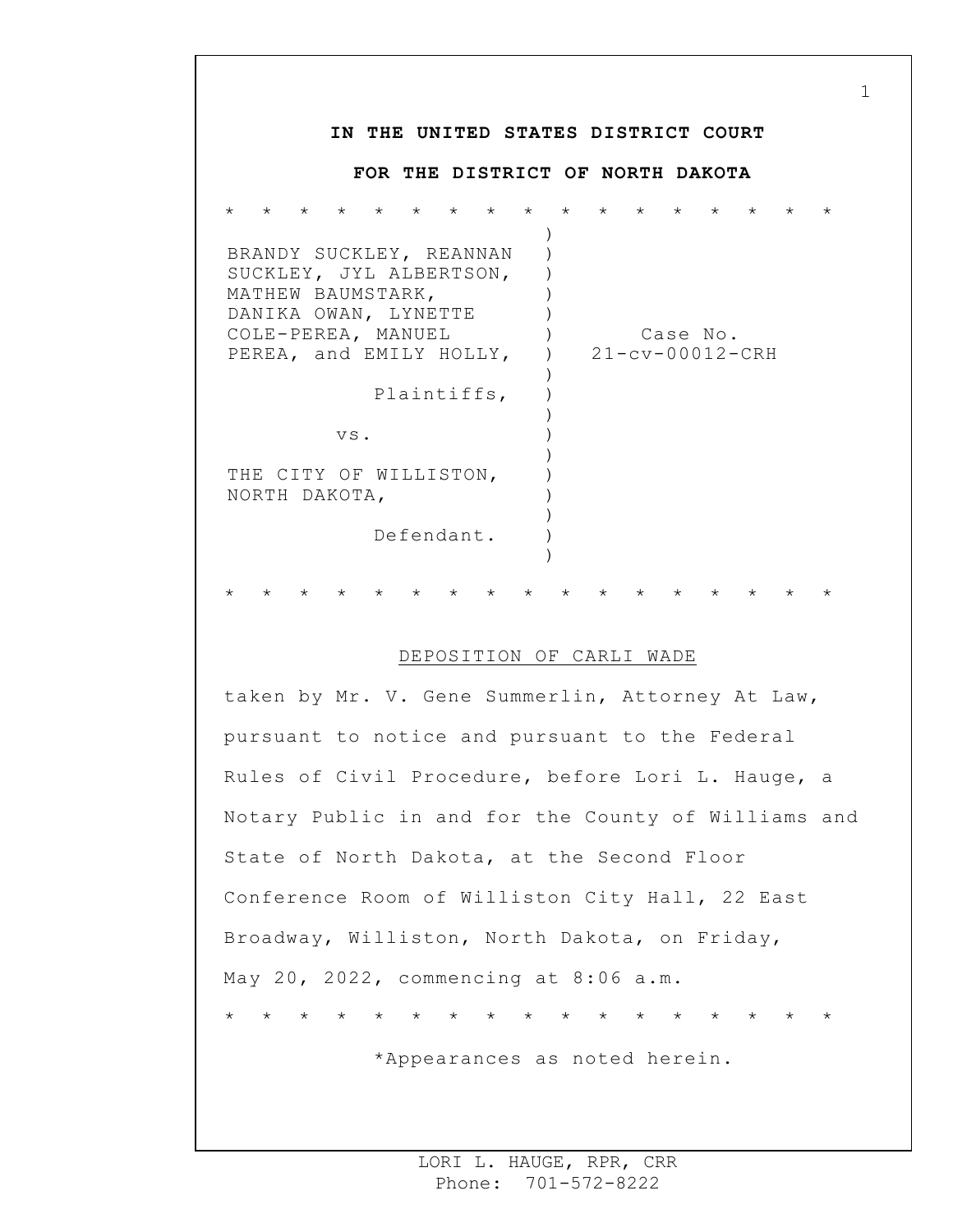A P P E A R A N C E S MR. V. GENE SUMMERLIN, Attorney At Law, and MS. AMANDA L. WALL, Attorney At Law, of Husch Blackwell LLP, 13330 California Street, Suite 200, Omaha, Nebraska, appeared as counsel for and on behalf of the Plaintiffs. MR. BRIAN D. SCHMIDT, Attorney At Law, of Smith Porsborg Schweigert Armstrong Moldenhauer & Smith, 122 East Broadway Avenue, P.O. Box 460, Bismarck, North Dakota, appeared as counsel for and on behalf of the Defendant. ALSO APPEARING: MS. CARLI WADE, Deponent.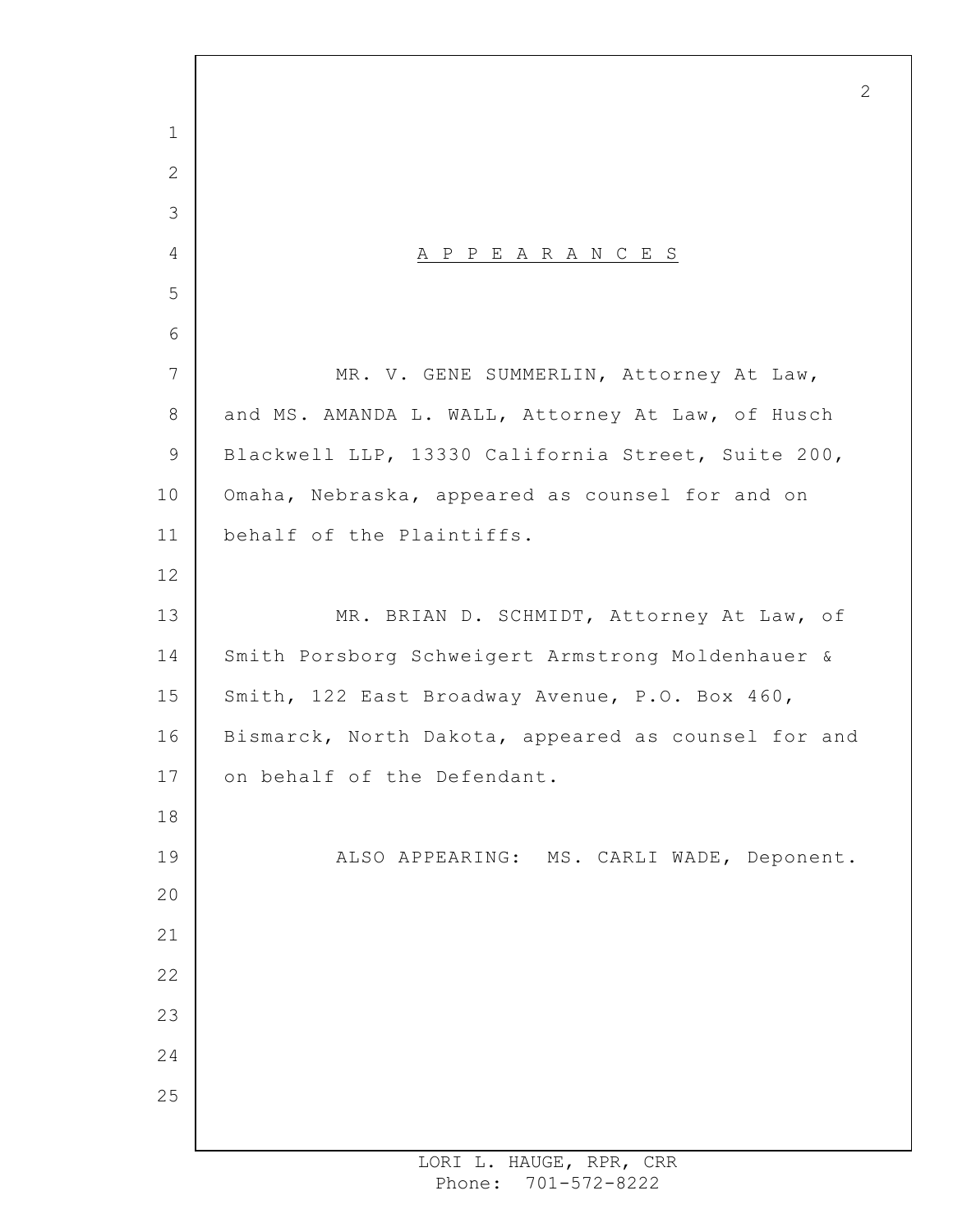| $\mathbf 1$     | T A B L E<br>$O$ F<br>CONTENTS                             |
|-----------------|------------------------------------------------------------|
| $\mathbf{2}$    |                                                            |
| $\mathcal{S}$   | CARLI WADE                                                 |
| $\sqrt{4}$      | Examination by Mr. Summerlin  Page<br>$\overline{4}$       |
| 5               |                                                            |
| $\sqrt{6}$      |                                                            |
| $7\phantom{.0}$ |                                                            |
| $\,8\,$         |                                                            |
| $\mathcal{G}$   |                                                            |
| 10              | <b>EXHIBIT</b>                                             |
| 11              | Description<br>Identified<br>Marked<br>$\mathbb{N}\circ$ . |
| 12              | Photographs<br>76<br>$7\,7$<br>$\mathbf 1$                 |
| 13              |                                                            |
| 14              |                                                            |
| 15              |                                                            |
| 16              |                                                            |
| 17              |                                                            |
| 18              |                                                            |
| 19              |                                                            |
| 20              |                                                            |
| 21              |                                                            |
| 22              |                                                            |
| 23              |                                                            |
| 24              | Certificate of Deponent  Page<br>96                        |
| 25              | Certificate of Court Reporter  Page<br>97                  |
|                 |                                                            |

 $\Gamma$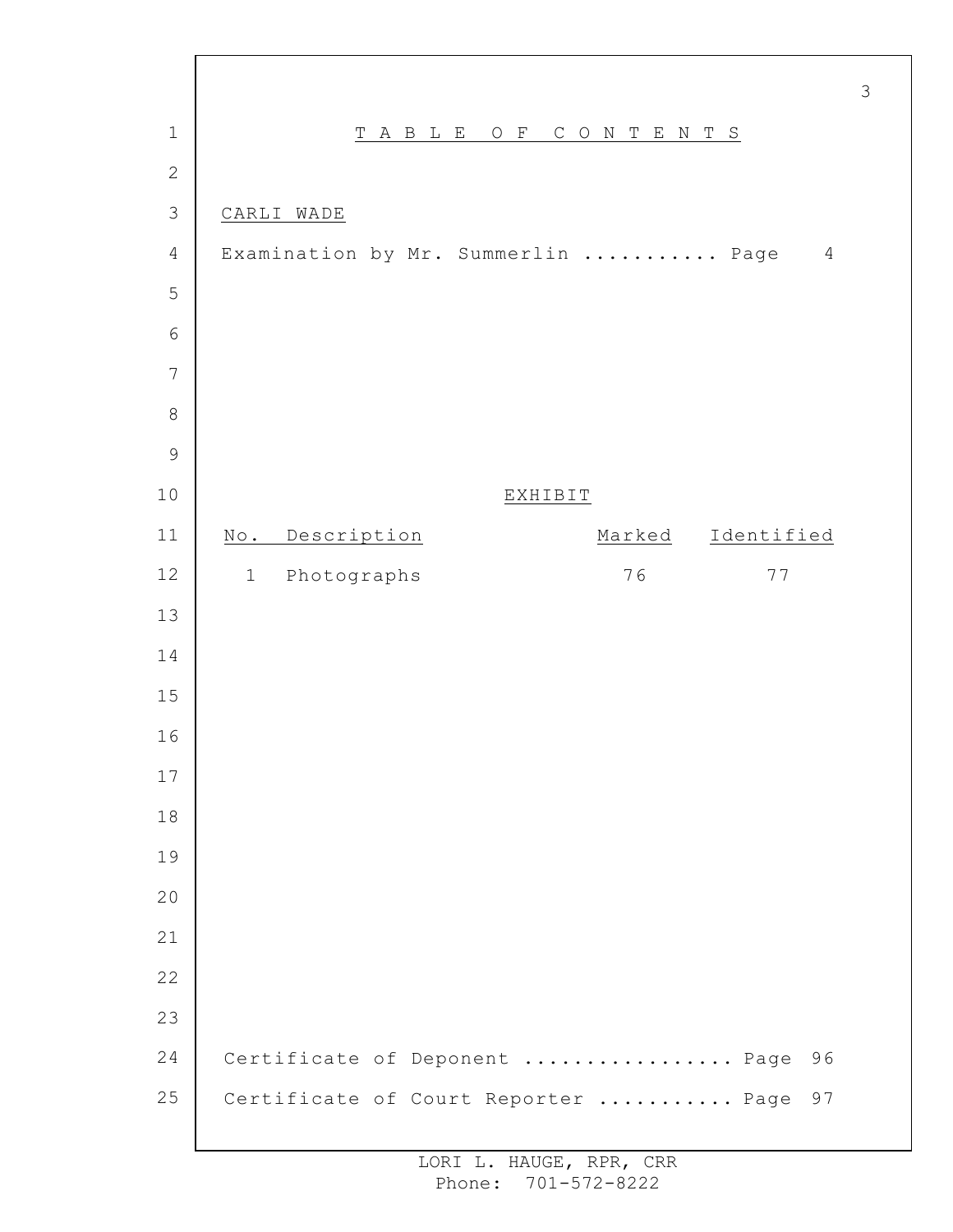1 2 3 4 5 6 7 8 9 10 11 12 13 14 15 16 17 18 19 20 21 22 23 24 25 4 (The proceedings commenced at 8:06 a.m.) Whereupon, CARLI WADE, called as a witness by the plaintiffs, after having been first duly sworn, was examined and testified as follows: EXAMINATION BY MR. SUMMERLIN: Q. Will you please state your name. A. Carli. Q. What's your full name? A. Carli Wade. Q. Okay. Carli, my name is Gene Summerlin. Is it okay if I call you Carli? A. Mm-hmm (nodding affirmatively). Q. Okay. We met just a moment ago. You understand that you're here to have your deposition taken today in a case that's been filed against the City of Williston involving the pit bull ordinance? A. Okay. Q. What is your current employment? A. Williston Police Department. Q. Okay. What is your job title there? A. Community service officer supervisor. Q. What does your job entail?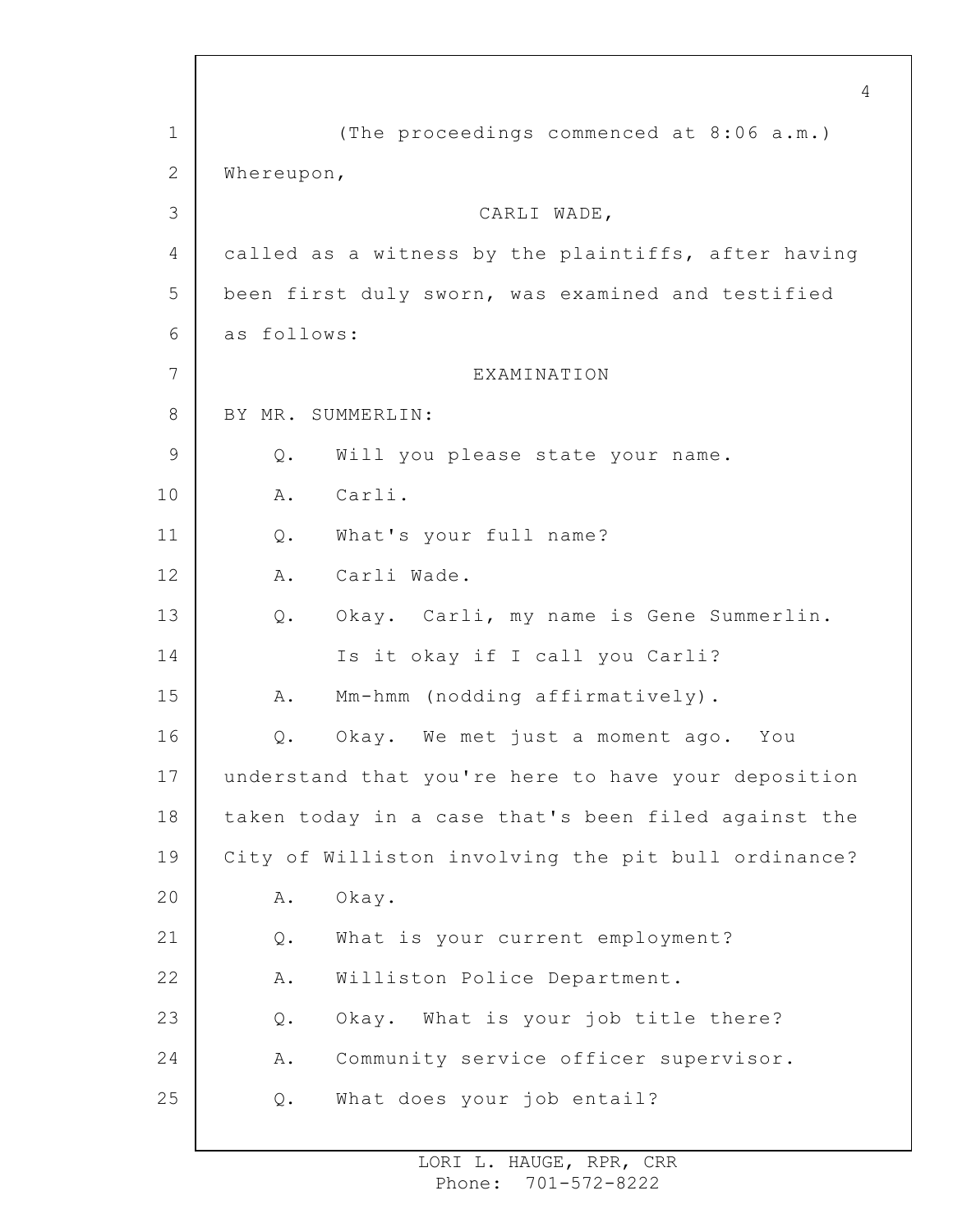1 2 3 4 5 6 7 8 9 10 11 12 13 14 15 16 17 18 19 20 21 22 23 24 25 A. Animal control, parking enforcement, and supervising, oh, three -- four different employees. Q. Okay. Who are the employees that you supervise? A. Chris Dick, Amber Pelzl, Madison Ambrosini, and Yulissa Jimenez. Q. Okay. And the first person you said was Chris? A. Chris Dick. Q. How do you spell that? A. Chris, C-h-r-i-s. Q. Okay. And last name D-i-c-k? A. Yep. Q. Okay. Does Chris work in animal control? A. Negative. Q. Okay. So he just does parking enforcement? A. (The deponent nodded affirmatively.) Q. All right. A. Downtown. Q. How long have you been employed by the City of Williston? A. Hmm, since 2018. Q. Okay. When you first started your employment with Willis -- with Williston in 2018,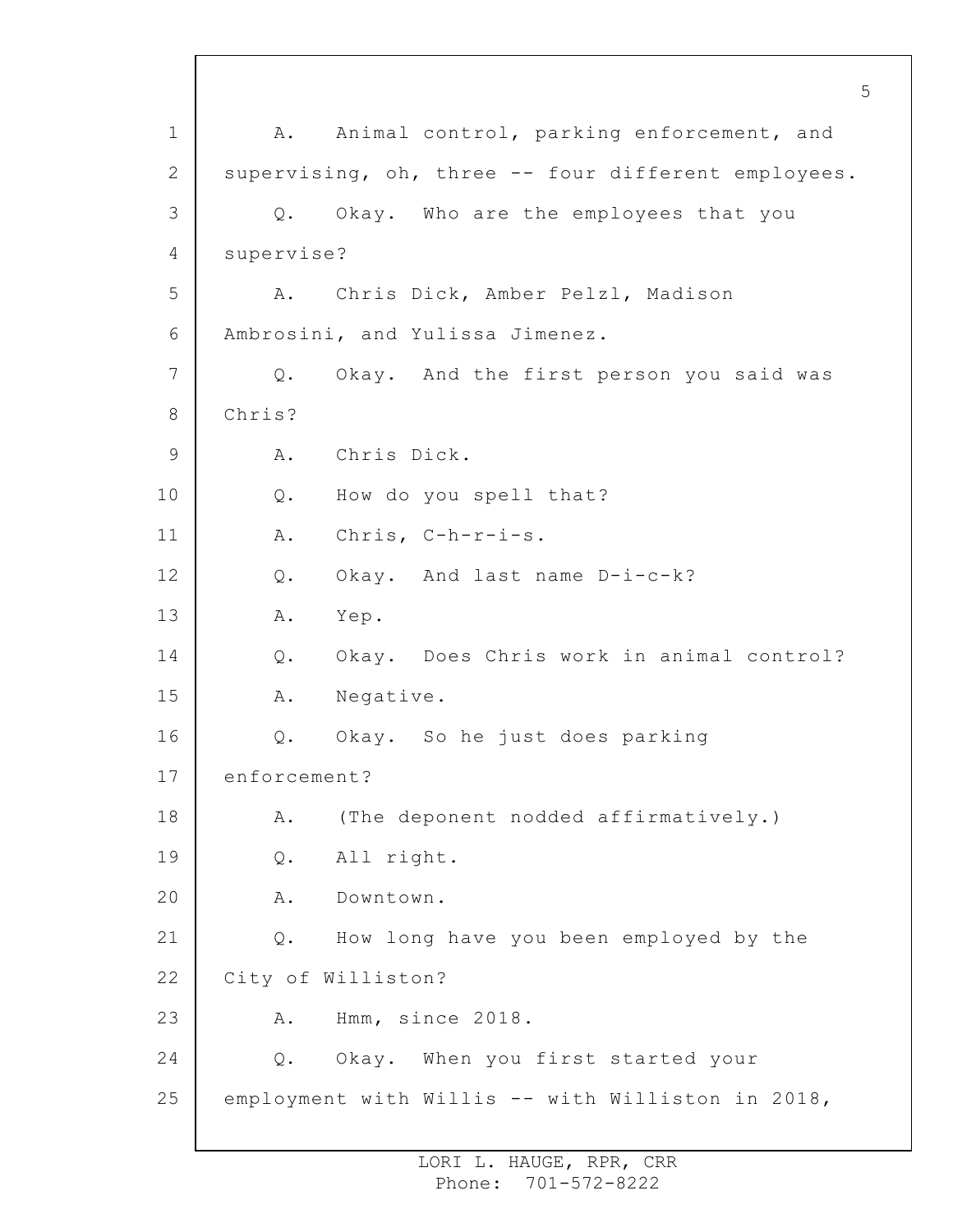1 2 3 4 5 6 7 8 9 10 11 12 13 14 15 16 17 18 19 20 21 22 23 24 25 6 what was your job title? A. 911 dispatcher. Q. Okay. And how long were you a 911 dispatcher? A. One year. Q. And then what was your next job? A. Animal control. Q. Okay. So you started with animal control in 2019? A. Yep (nodding affirmatively). Q. Okay. When you started in 2019, were you a supervisor or did you -- A. Negative. Q. Okay. A. There was no supervisor position. Q. Okay. Whom did you work with in the department in 2019 for animal control? A. Susan. Q. Were you and Susan the only animal control officers at that time? A. Yes. Q. Okay. And then my understanding is sometime in 2020, 2021, the office was reorganized so that animal control and parking enforcement all became -- or all fell under the umbrella of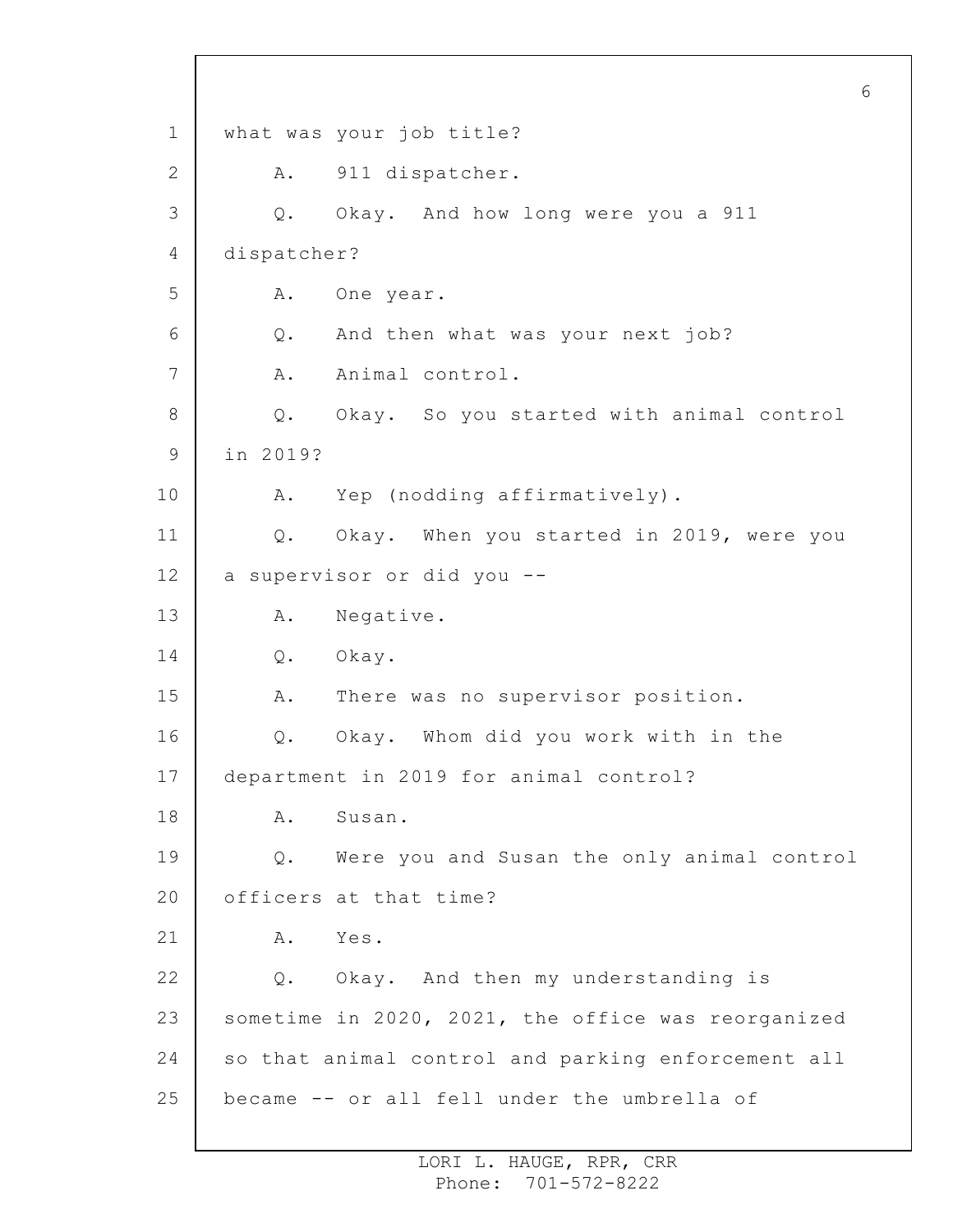1 2 3 4 5 6 7 8 9 10 11 12 13 14 15 16 17 18 19 20 21 22 23 24 25 7 community service officers? A. Yes. Q. Okay. And that's the way it is today? A. Yes. Q. Okay. At the time that you started, though, animal control was kind of a separate -- A. Correct. Q. How did you go from being a 911 dispatcher to an animal control officer? A. Filled out a job application. Q. Okay. Did you have prior experience in animal control? A. No. Q. Okay. Did you have prior experience working with animals? A. Yep. Q. Okay. Tell me about that. A. I worked with a rescue -- nonprofit rescue in Southern California. Q. What rescue is that? A. I'd rather not say. Q. Well, I'm sorry, but you're going to have to. A. It's called Marley's. Q. I'm sorry. It's called what?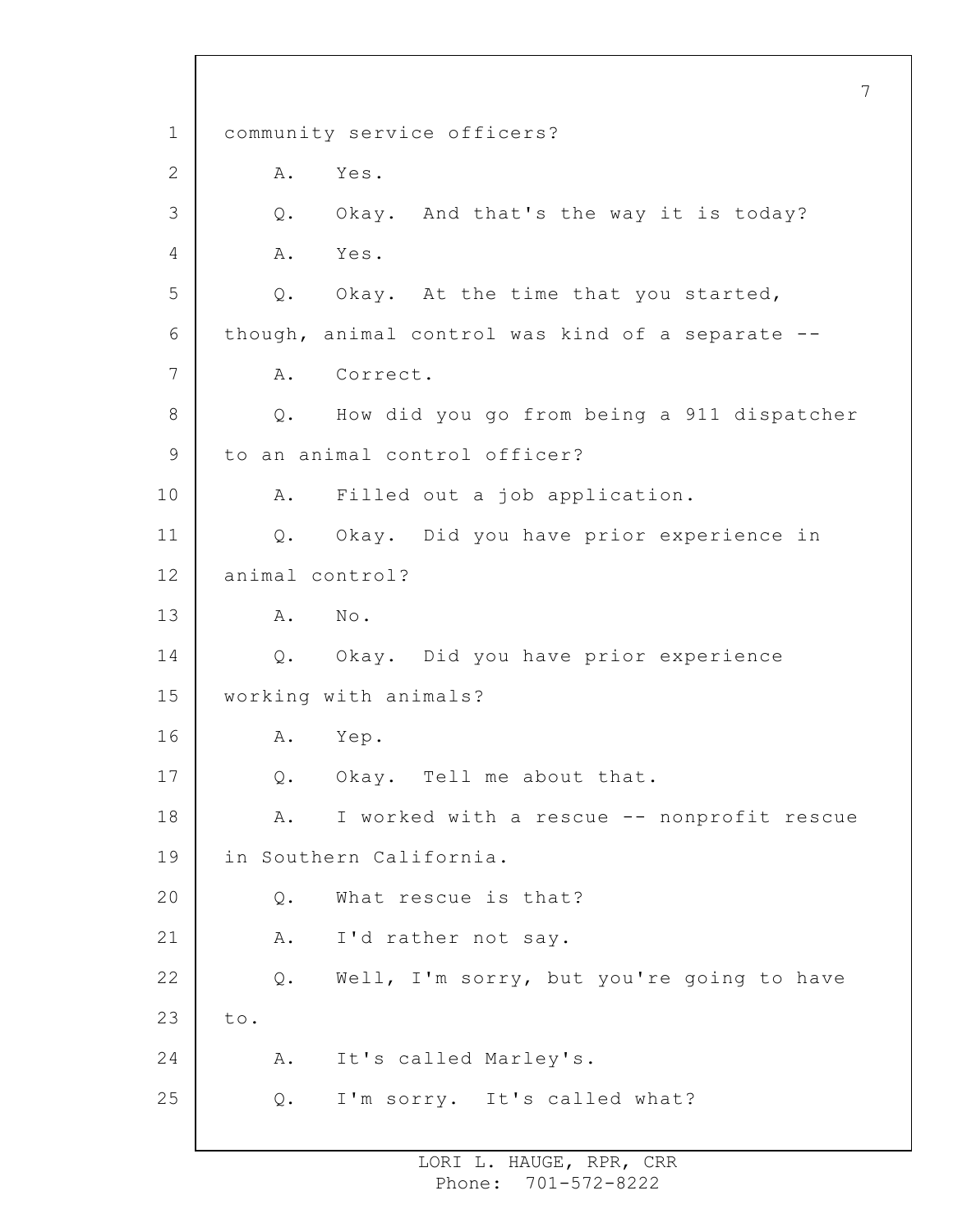1 2 3 4 5 6 7 8 9 10 11 12 13 14 15 16 17 18 19 20 21 22 23 24 25 8 A. Marley's. Q. How do you spell that? A. M-a-r-l-e-y-s. Q. Is it just Marley's, or is it Marley Animal -- Marley's Animal Rescue? A. Animal Rescue. Q. Where in Southern California is that located? A. Bakersfield. Q. Why is it that you didn't want to tell me who that was? A. Because it's a rescue that I worked for. Has nothing to do with my current job. Q. You didn't learn anything while working at that rescue that you use as an animal control officer today? A. Hmm. I mean, I fostered animals, but I don't foster animals currently. I -- Q. So did you foster animals as part of your duties at Marley's Animal Rescue? A. Well, yeah, but it was -- it's not a paid -- Q. It's a volunteer position? A. Volunteer, yeah. Q. Okay. Other than fostering animals, what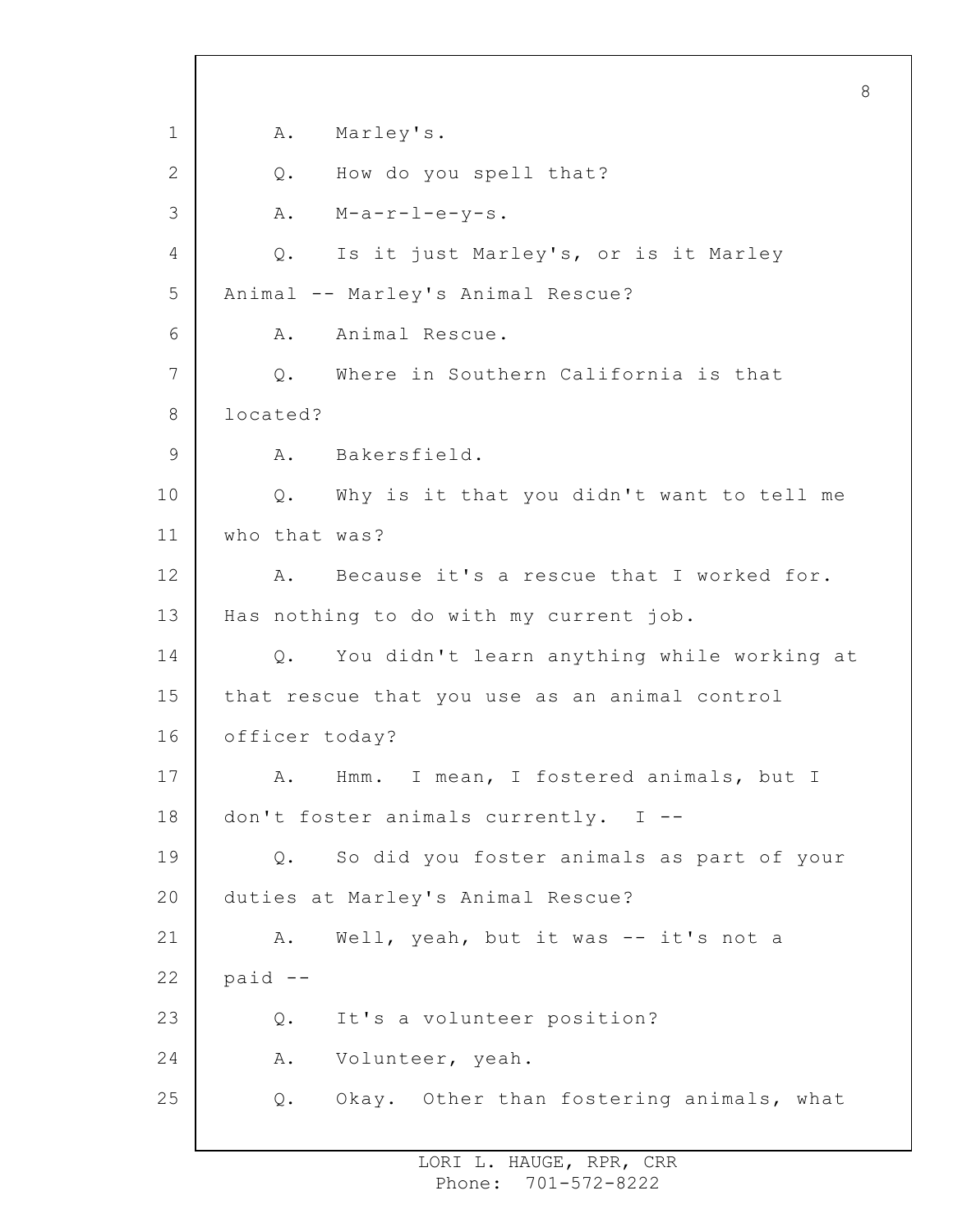1 2 3 4 5 6 7 8 9 10 11 12 13 14 15 16 17 18 19 20 21 22 23 24 25 else did you do for Marley's Animal Rescue? A. We did foster events, like adoption events. Q. Anything else that you did? A. I mean, I -- I worked with dogs that were pulled from the rescue. Q. Okay. When you say you worked with dogs, what do you mean by that? A. Vicious dogs, dogs that were uncivilized, and got them ready to go into  $a$  -- a permanent home, I guess. Q. Okay. It's kind of a rehabilitation? A. I'm in no way a rehabilitation person -- Q. Okay. A. -- but I worked with people that were trainers. Q. Okay. A. I would never call myself a trainer. Q. All right. So you just assisted -- A. Mm-hmm. Q. -- the people that were doing the training? A. Yep. And I had my -- my dogs--like, foster dogs--at my house. Q. Okay. How many foster dogs did you have?

9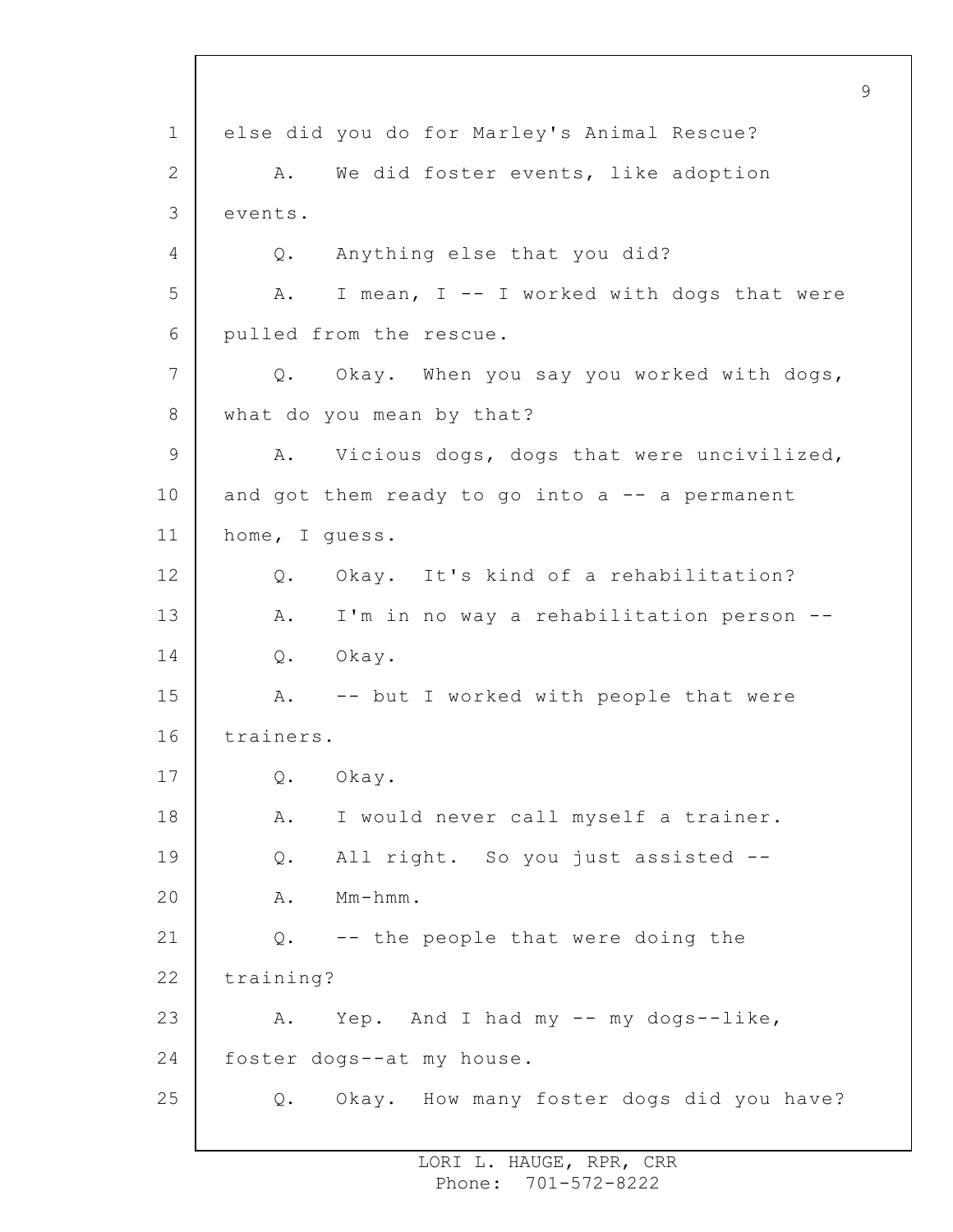1 2 3 4 5 6 7 8 9 10 11 12 13 14 15 16 17 18 19 20 21 22 23 24 25 A. Oh, I have -- don't have a number. Q. More than 50? A. Oh, yeah. Q. While you were with Marley's, did they also have a kennel at that animal rescue? A. I -- I don't know. I -- that was -- it was a fos -- home-foster based. Q. Oh, okay. A. I never went to a facility. Q. Okay. So it was, like, an individual's home? A. My home. Q. Oh. So is -- all right. Let me go back. A. I'm -- they -- I never went to a facility. The dogs came to my home. Q. Okay. A. I was a foster home. I don't own a rescue. Q. Okay. So the volunteer work that you did with Marley's Animal Rescue, was it only fostering dogs and then working with trainers that were working with your foster dogs? A. Correct. Q. Okay. Did you receive any trai -- well, let me -- let me kind of parse this -- or divide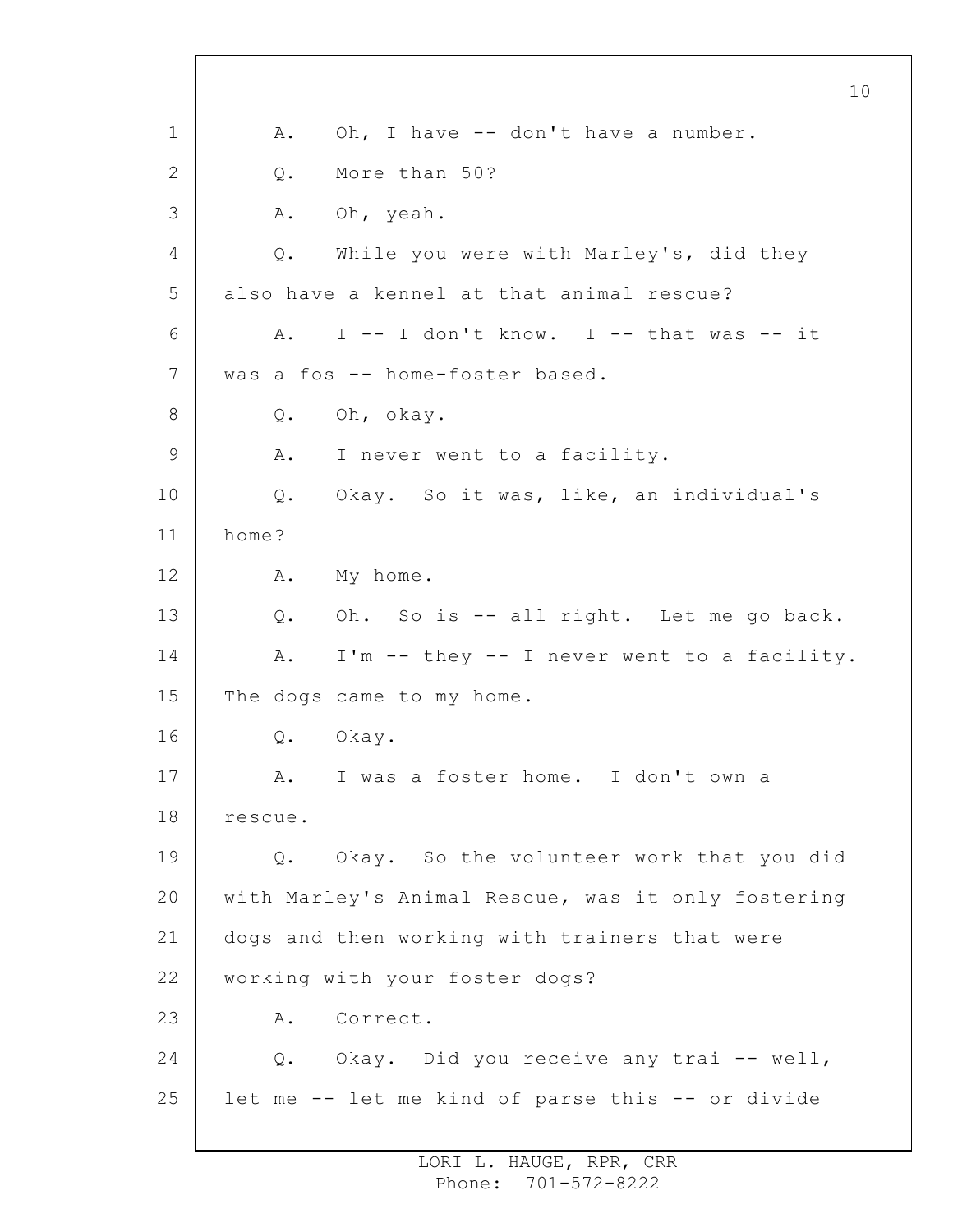1 2 3 4 5 6 7 8 9 10 11 12 13 14 15 16 17 18 19 20 21 22 23 24 25 11 this up. Other than the work that you did with trainers who were rehabilitating the fosters that you had, did you receive any other training while you were volunteering with Marley's Animal Rescue? A. As, like, a course? Like, a -- like, am  $I - -$ Q. Any kind of training on how to care for dogs. A. Yeah. The -- I was right there when the -- the trainers were there, and I learned from them. Q. Okay. So let me -- A. I don't have any certifications or anything like that in dog psychology or anything like that, but learning from them. Q. Okay. So what I'm asking, though, is other than working alongside the trainers with the foster dogs that you were fostering, did you get any other training -- A. No. Q. -- while you were with Marley's? A. No. Q. Okay. Who is Lisa Porter? A. Trainer. Q. Where is she located?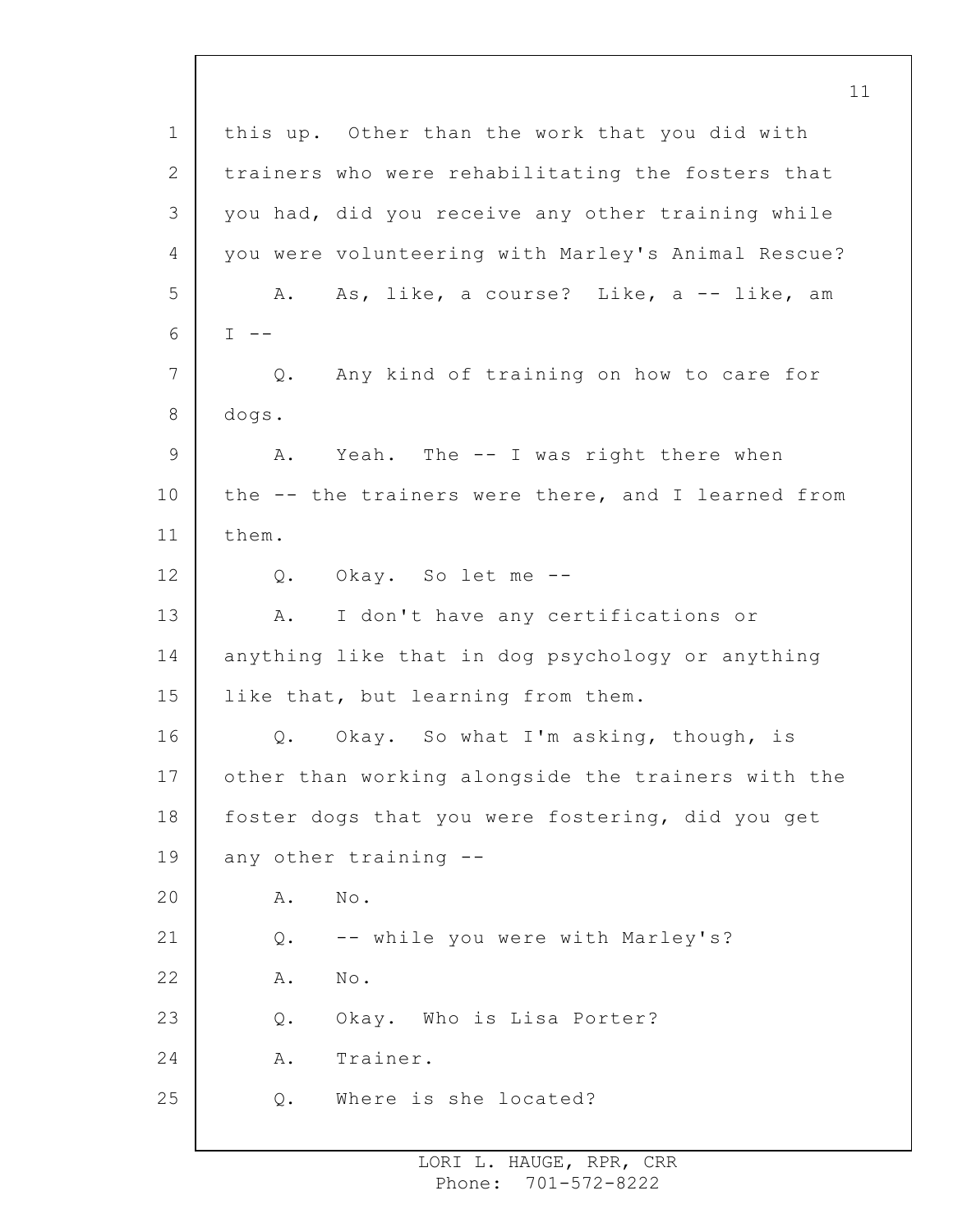1 2 3 4 5 6 7 8 9 10 11 12 13 14 15 16 17 18 19 20 21 22 23 24 25 12 A. I don't know where she's located now. Q. Where was she located -- Well, did you know her at some point in time? A. Yep. So she worked with Marley's and was a trainer. Q. So she was one of -- was she one of the trainers that you worked with on the fosters that you had? A. Correct. Q. Okay. Any other trainers that you worked with? A. Negative. Q. Do you know whether Ms. Porter has any certifications or formal training as a -- as a dog trainer? A. Negative. Q. You don't know? A. No. Q. Okay. So other than Marley's and Lisa Porter, have you worked with any other dog rescues or dog trainers? A. Currently, I give animals to the local rescue here. MR. SUMMERLIN: Would you read back that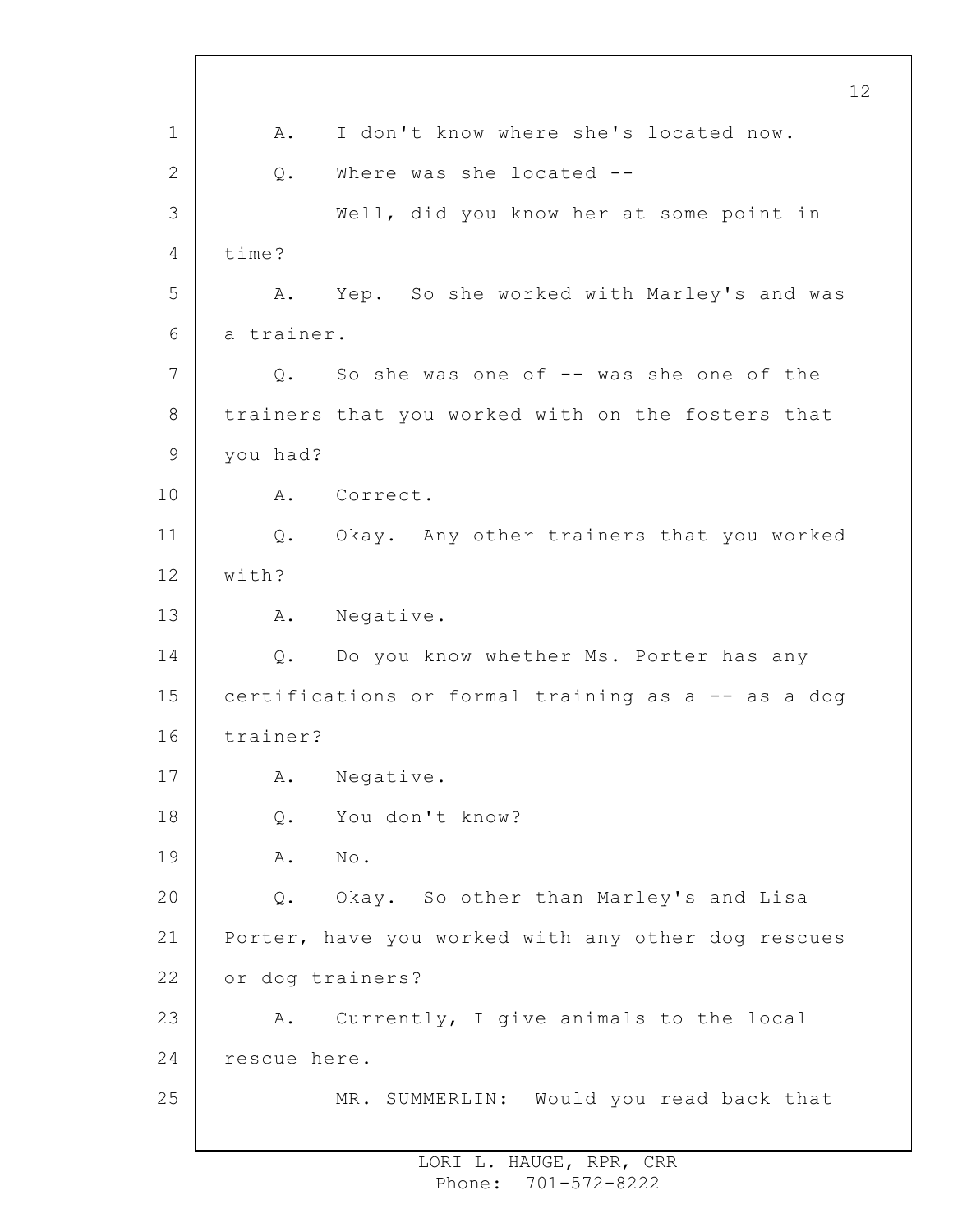1 2 3 4 5 6 7 8 9 10 11 12 13 14 15 16 17 18 19 20 21 22 23 24 25 13 answer, please. (The previous answer was read back by the court reporter: "A. Currently, I give animals to the local rescue here.") MR. SUMMERLIN: Okay. BY MR. SUMMERLIN: Q. So when you said that you give animals to the local rescue, are you talking about animals that the City of Williston has come into possession of? A. Mm-hmm (nodding affirmatively). Q. Okay. A. Yep. So if they go over a stray hold or something like that. Q. All right. And who is the local rescue that you would donate the -- A. Called Mondak Animal Rescue. Q. Would you spell that?  $A.$   $M-o-n-d-a-k.$ Q. Is that the humane society? A. No, it's not a humane society. Q. Okay. Is there -- A. It's an animal rescue. Q. Okay. So is it -- is there a humane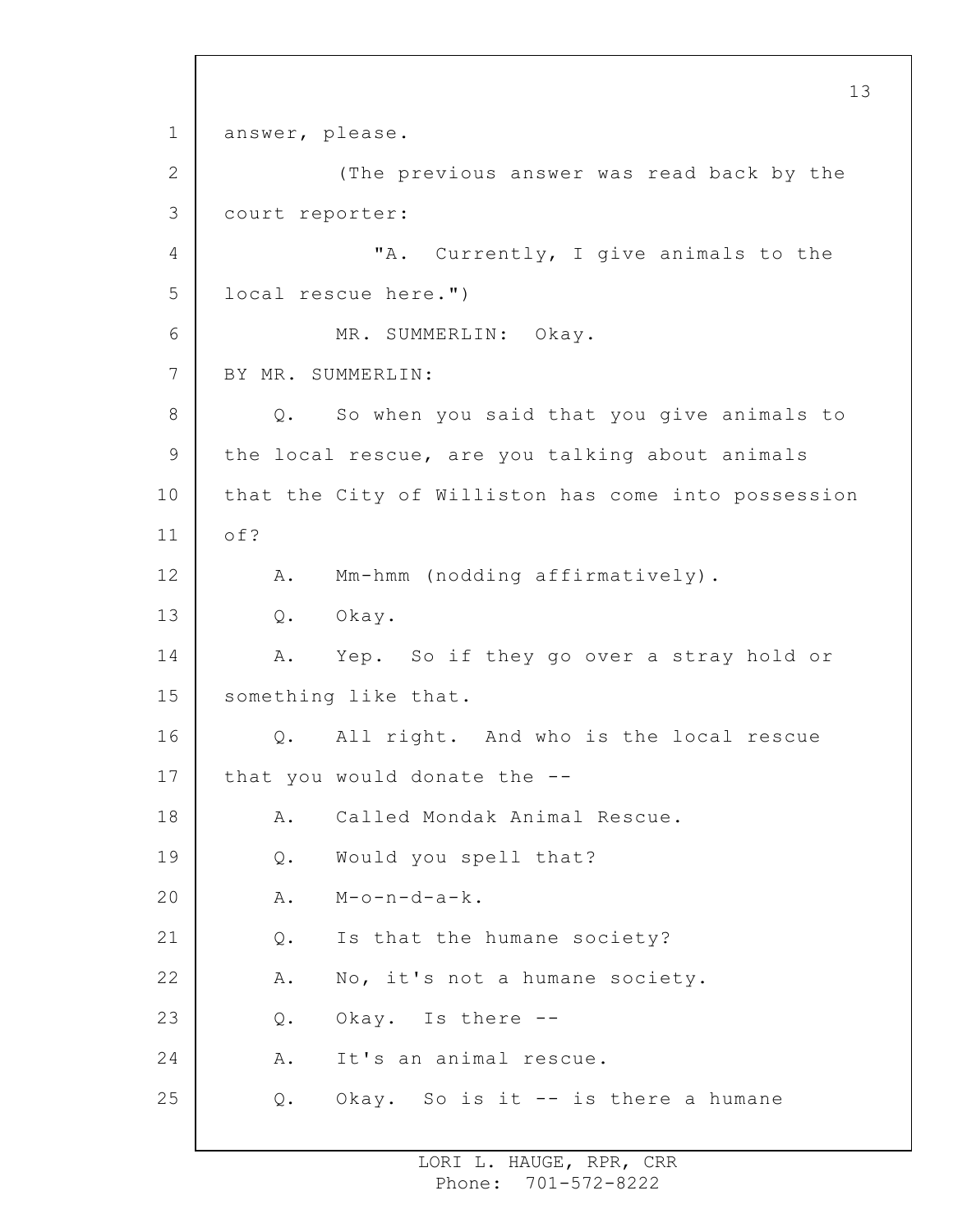1 2 3 4 5 6 7 8 9 10 11 12 13 14 15 16 17 18 19 20 21 22 23 24 25 14 society in Williston? A. Negative. Q. Is there any -- any organization that's affiliated with the humane society in Williston? A. Negative. Q. Okay. And then the City of Williston has a -- a kennel as well; correct? A. Mm-hmm (nodding affirmatively). Q. And that's -- is that generally referred to as the "police pound"? A. Yes. Q. Okay. Is Mondak Animal Rescue and the City's police pound -- are they the only two organizations in town that take in stray dogs? A. I don't know. Q. Are you aware of any other organizations -- A. Negative.  $0.$  -- in town --Just to make the court reporter's job a little bit easier, if you could wait to answer the question until I finish the question -- A. Yep. Q. -- because she's writing down everything we say, and so when we interrupt each other, it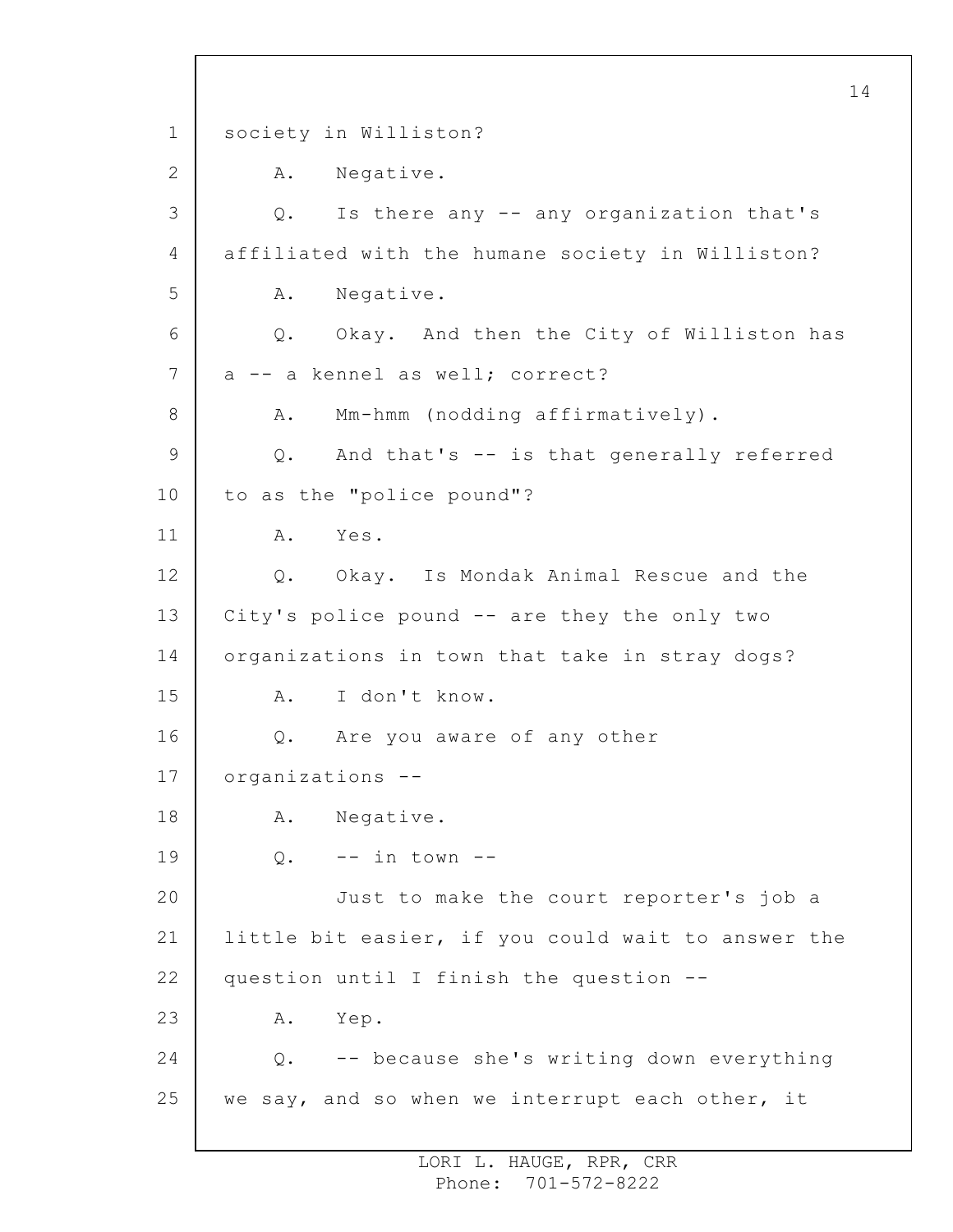1 2 3 4 5 6 7 8 9 10 11 12 13 14 15 16 17 18 19 20 21 22 23 24 25 15 makes her job a little bit harder. A. Okay. Q. Did you ever do any volunteer work with Cesar Millan's facility in Los Angeles? A. So I went there with Lisa, and she did a training course with me, like, with a dog. She helped me with an extremely vicious dog, who I wasn't allowed to bring home until I worked with her with that dog. Q. Okay. And this was a dog that was being cared for by Marley's Animal Rescue? A. Yes. Q. So let me just kind of unpack that a little bit. I think you indicated that you weren't allowed to bring that dog home until Lisa had done some training on the dog? A. Yep. So I met her at Cesar Millan's facility. She helped me with the dog. I then brought the dog home. Q. Whom did you work with, in addition to Lisa, at Cesar Millan's facility? A. No one. Q. Did Lisa work with someone else at Cesar Millan's facility? A. I don't know.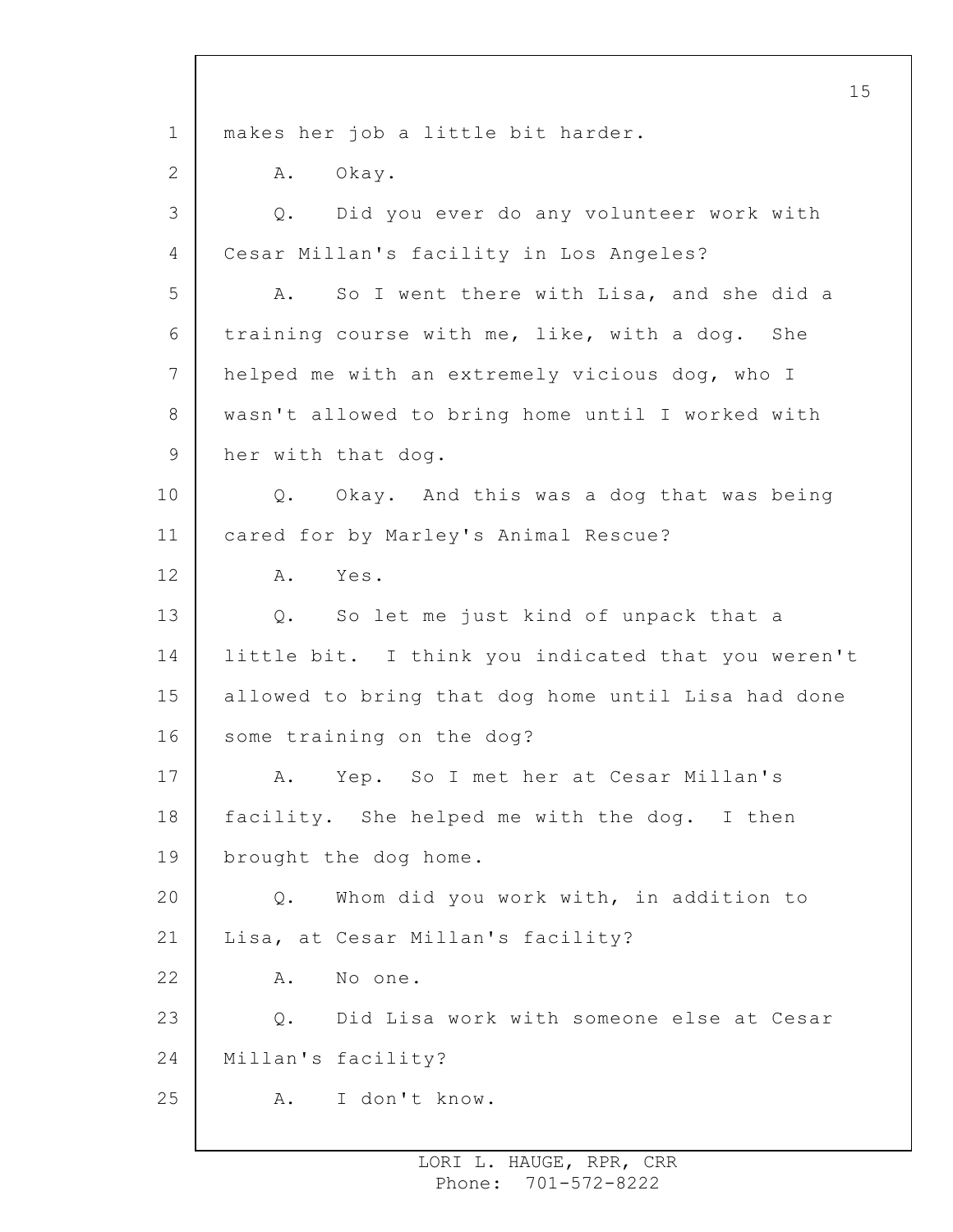1 2 3 4 5 6 7 8 9 10 11 12 13 14 15 16 17 18 19 20 21 22 23 24 25 16 Q. Okay. So just kind of -- I'm trying to figure out in my own head, you know, what was going on here. So you physically met with Lisa at Cesar Millan's facility? A. Correct. Q. And the dog was there? A. Correct. Q. And Lisa was there? A. Correct. Q. And no one else from Cesar Millan's facility was there, at least with you guys, working with that dog? A. Not that I recall. Q. Okay. Was Lisa affiliated with Cesar Millan's facility, if you know? A. I don't know. Q. Okay. Do you know why the dog was taken to Cesar Millan's facility? A. I don't know. Q. Okay. A. I know she, like, does a lot of work with him. I don't know her job title or anything like that. Q. Okay. So she might be affiliated with them?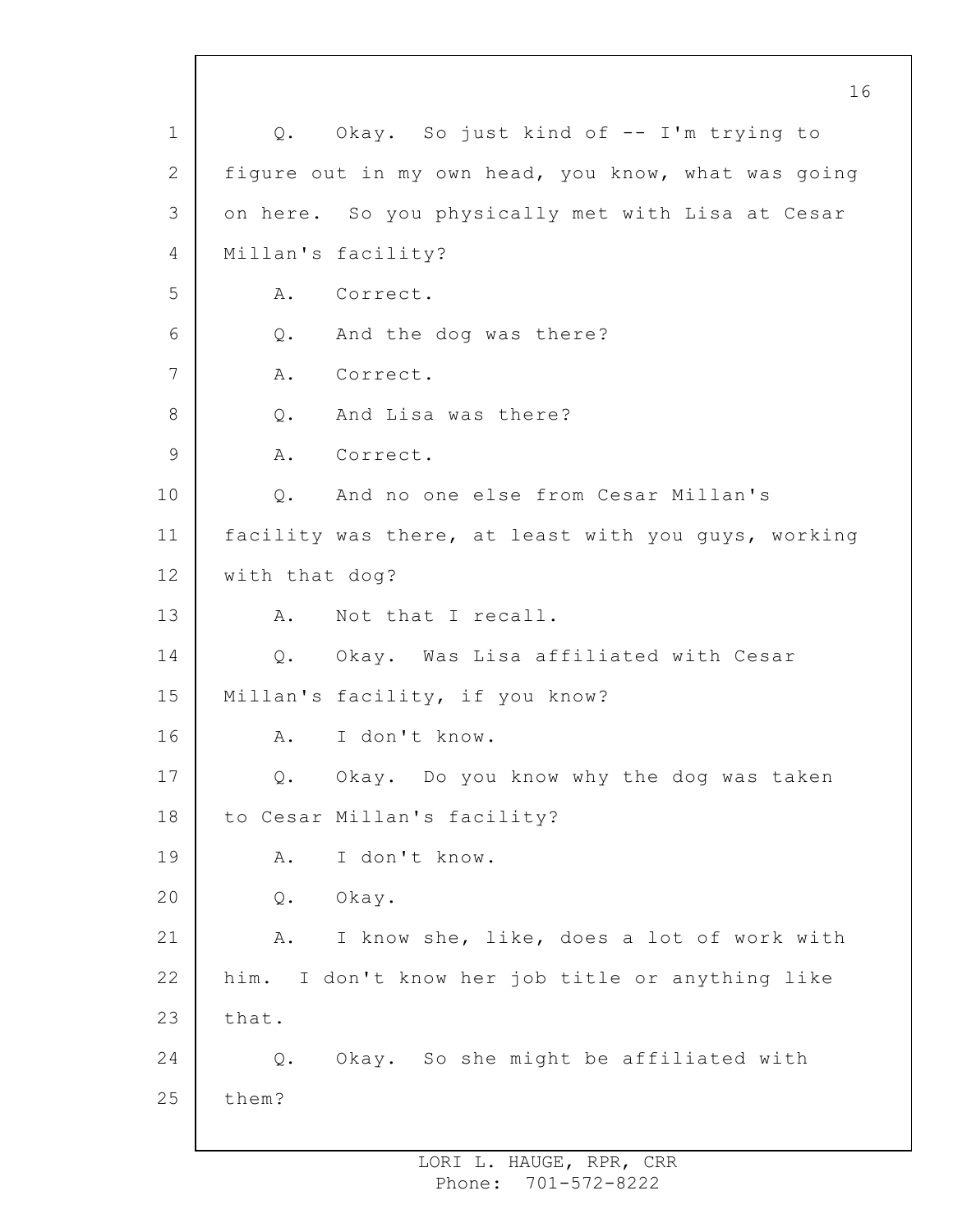1 2 3 4 5 6 7 8 9 10 11 12 13 14 15 16 17 18 19 20 21 22 23 24 25 17 A. She may be. I don't know. Q. I got it. Okay. And was that just one occasion where you met with Lisa and the dog at Cesar Millan's facility? A. At that facility, yes. Q. Okay. Did you -- so you said "at that facility." Were there other facilities that you went to with Lisa? A. We -- it -- we'd go to parks. We'd go to her house. She lived in the same town I did, which was -- it's, like, an hour or so away from the big facility. We've done trainings in a  $-$ - like, a  $-$ -I don't -- a rec center, I guess, is -- I would call it. I've done multiple classes with her. Q. Okay. And when you say "classes," they're classes between Lisa and the dog, and you're providing some assistance or at least observing? A. I would be handling the dog. Q. Okay. So is she kind of training you and the dog? A. Correct. Q. Were all of these training sessions that you had with Lisa related to aggressive dogs? A. Hmm, that -- that one was, and other ones,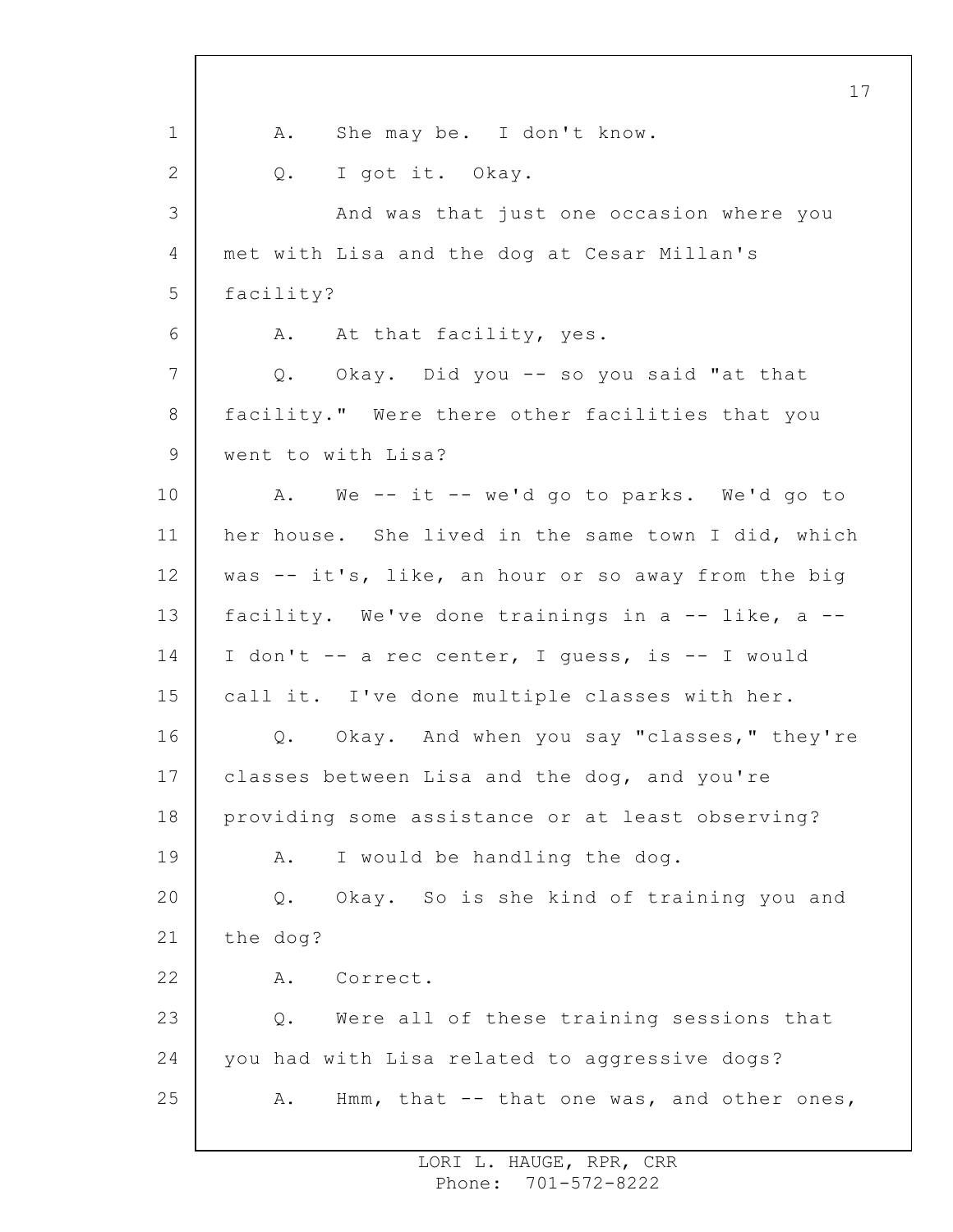1 2 3 4 5 6 7 8 9 10 11 12 13 14 15 16 17 18 19 20 21 22 23 24 25 18 no. So I would say no. Q. Okay. So the ones that -- so it was only one that was an aggressive dog? A. No. I've had multiples. Q. Okay. So about how many do you think where you  $--$  how many sit  $--$  how many dogs did you foster where you worked with Lisa because the dog was aggressive? A. I would say a couple. I can't -- Q. Okay. A. I'm -- I can't give an exact number. Q. And you said that you -- well, let me ask this: You mentioned earlier that you had more than 50 foster dogs. A. Mm-hmm (nodding affirmatively). Q. Did all of them require training? A. No. Q. Okay. So for the dogs that required training, were -- was all of the training done with you and Lisa? A. Yes. Q. Okay. About how many dogs do you think you fostered that required some level of training with you and Lisa? A. I'd say a couple.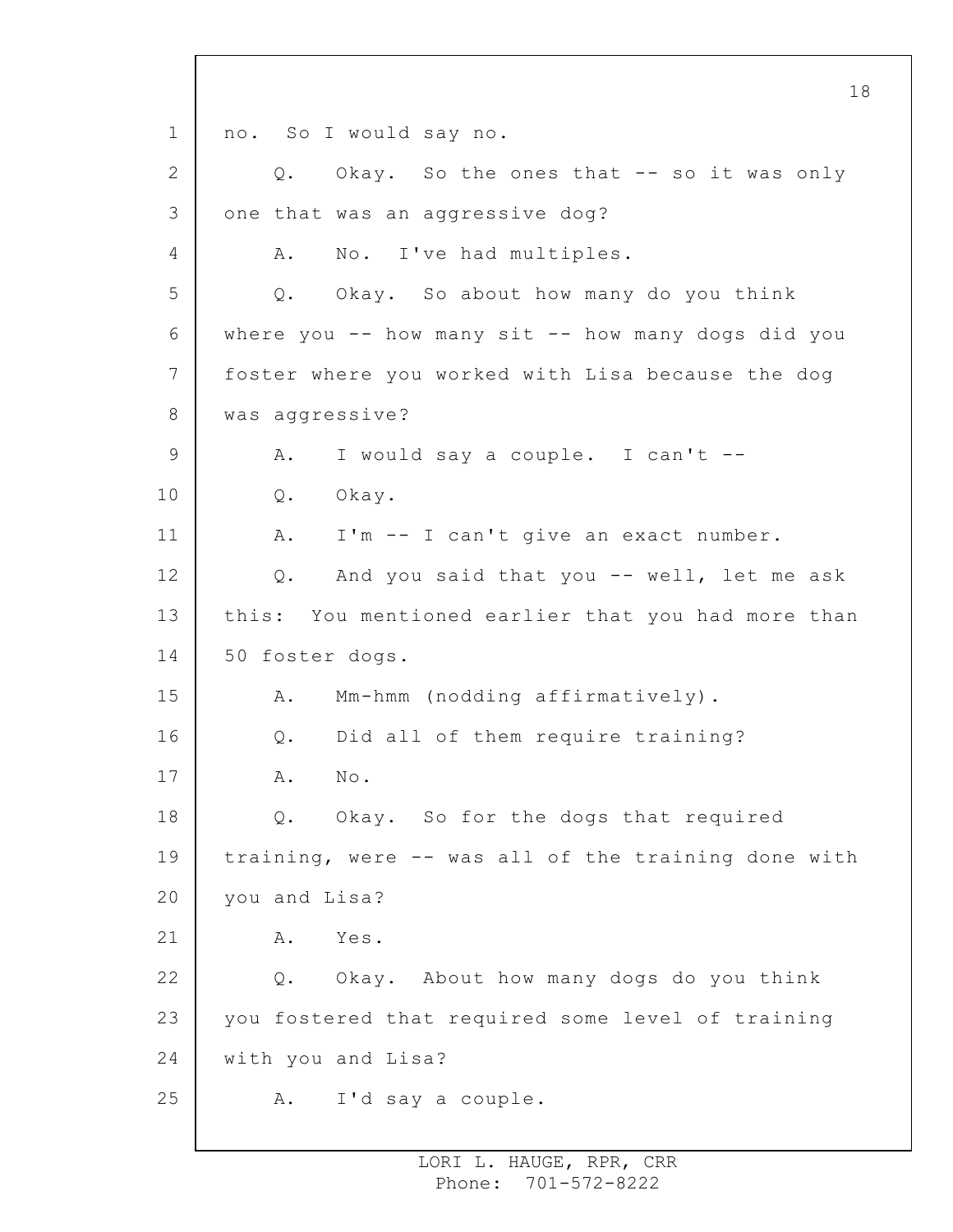1 2 3 4 5 6 7 8 9 10 11 12 13 14 15 16 17 18 19 20 21 22 23 24 25 19 Q. Okay. A. I can't have a number. Q. When you worked with Lisa, how long would your training sessions generally last? A. Maybe an hour and a half or so. Q. Okay. A. I don't have an exact time. Q. And can you give me a general idea of how many total training sessions you had with Lisa? A. Oh, gosh. That was years ago. Like, two -- prior to 2012. I don't have a number. I don't keep a record of anything like that. Q. Do you think it was -- well, you said there were only a couple dogs that you did training -- A. Mm-hmm. Q. -- with Lisa on; correct? A. May  $--$  I would  $--$  maybe five. I  $--$ Q. Okay. A. Like I said, I don't keep track of any of that. Q. When you were -- when you were working with a dog with Lisa, would you have, like, a weekly training session with her? A. Nothing was set in stone (shaking her head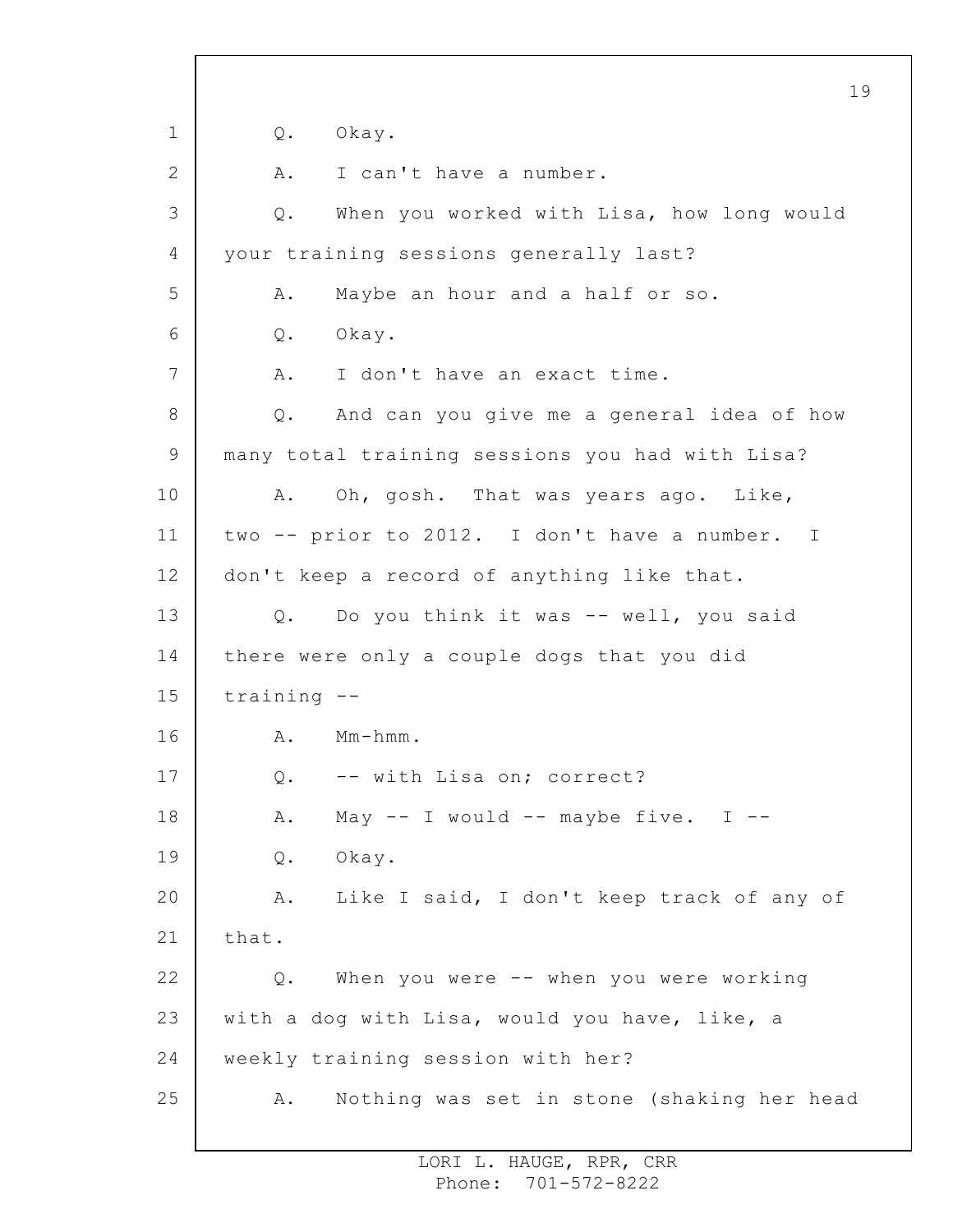1 2 3 4 5 6 7 8 9 10 11 12 13 14 15 16 17 18 19 20 21 22 23 24 25 20 negatively). Q. Okay. So it just varied? A. Yep. Q. Do you think you had more than 50 total training sessions with Lisa? A. Negative. Q. Do you think it was more than 25? A. Negative. Q. More than ten? A. Hmm. I -- I don't know. Q. Okay. A. I don't have an exact number. Q. Okay. A. I apologize. Q. No. No. No. That -- no, it's -- I don't expect you to be able to remember those kinds of details. I'm just trying to get a sense of how often you worked with Lisa. MR. SUMMERLIN: Do not take the last Kleenex. MS. WALL: I know. BY MR. SUMMERLIN: Q. Okay. So other than the work that you did with Lisa and Marley's Animal Rescue, any other training you received, prior to becoming an animal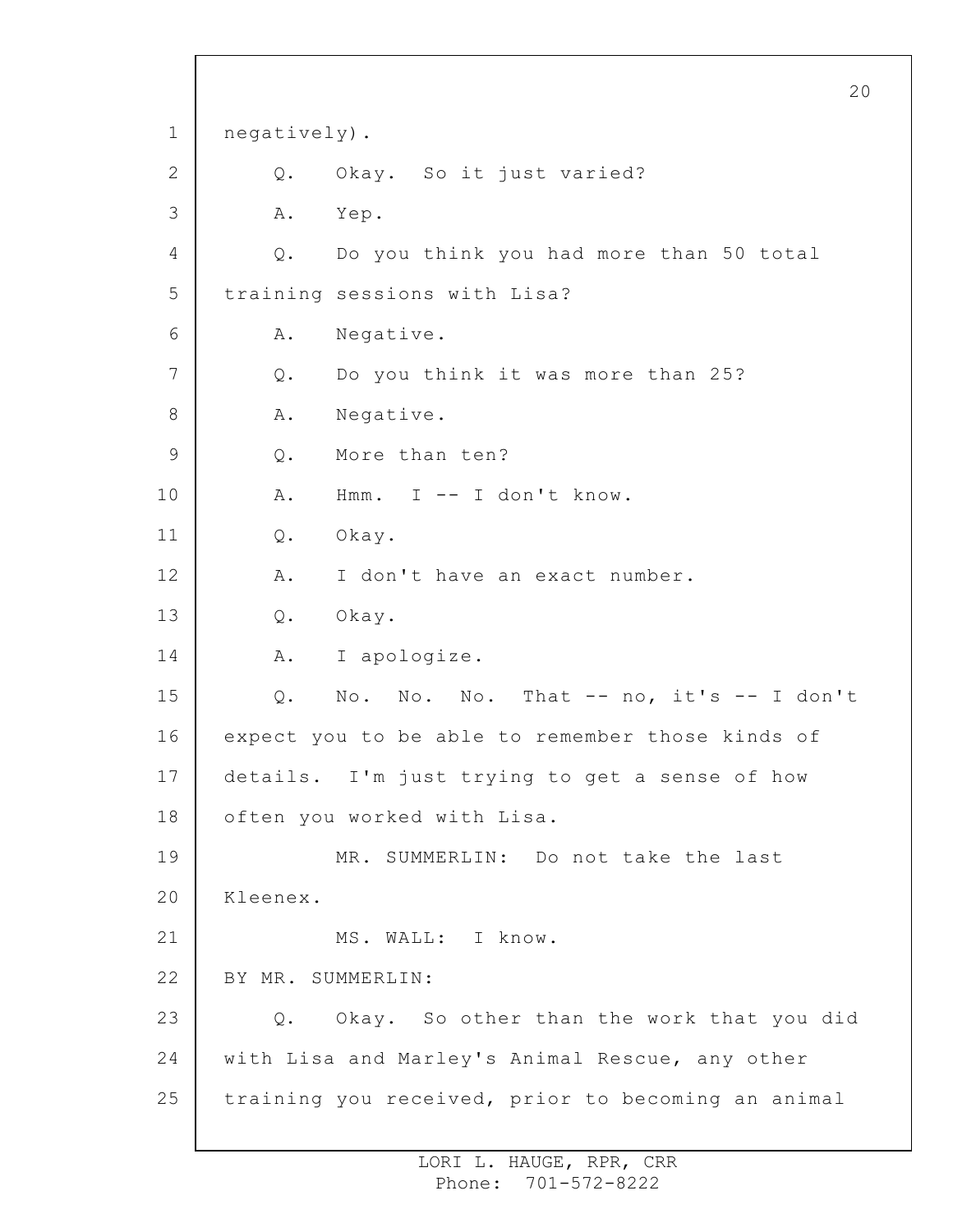1 2 3 4 5 6 7 8 9 10 11 12 13 14 15 16 17 18 19 20 21 22 23 24 25 21 control officer in Williston, on caring for dogs? A. Negative. Q. Okay. And the period when you worked with Marley's Animal Rescue and Lisa, that was roughly what years? A. 2012, '13, maybe '14 and '15. Q. So about three years? A. It  $--$  yeah  $--$ Q. Give -- A. -- about. Q. -- or take? A. Yep. Q. Okay. Prior to working with Marley's, did you have experience caring for dogs? A. Yeah. I've had dogs all my life. Q. Not counting fosters, but dogs that you consider to be your pet -- A. Mm-hmm. Q. -- how many dogs do you think you've had? A. Throughout my lifetime? Q. Yeah. A. Oh, Lord. A lot. Ten, twelve, fifteen. Q. Okay. Now, as I was asking that question, I was just thinking, like, if I had to do that -- I have been, like, a two- to three-dog person most of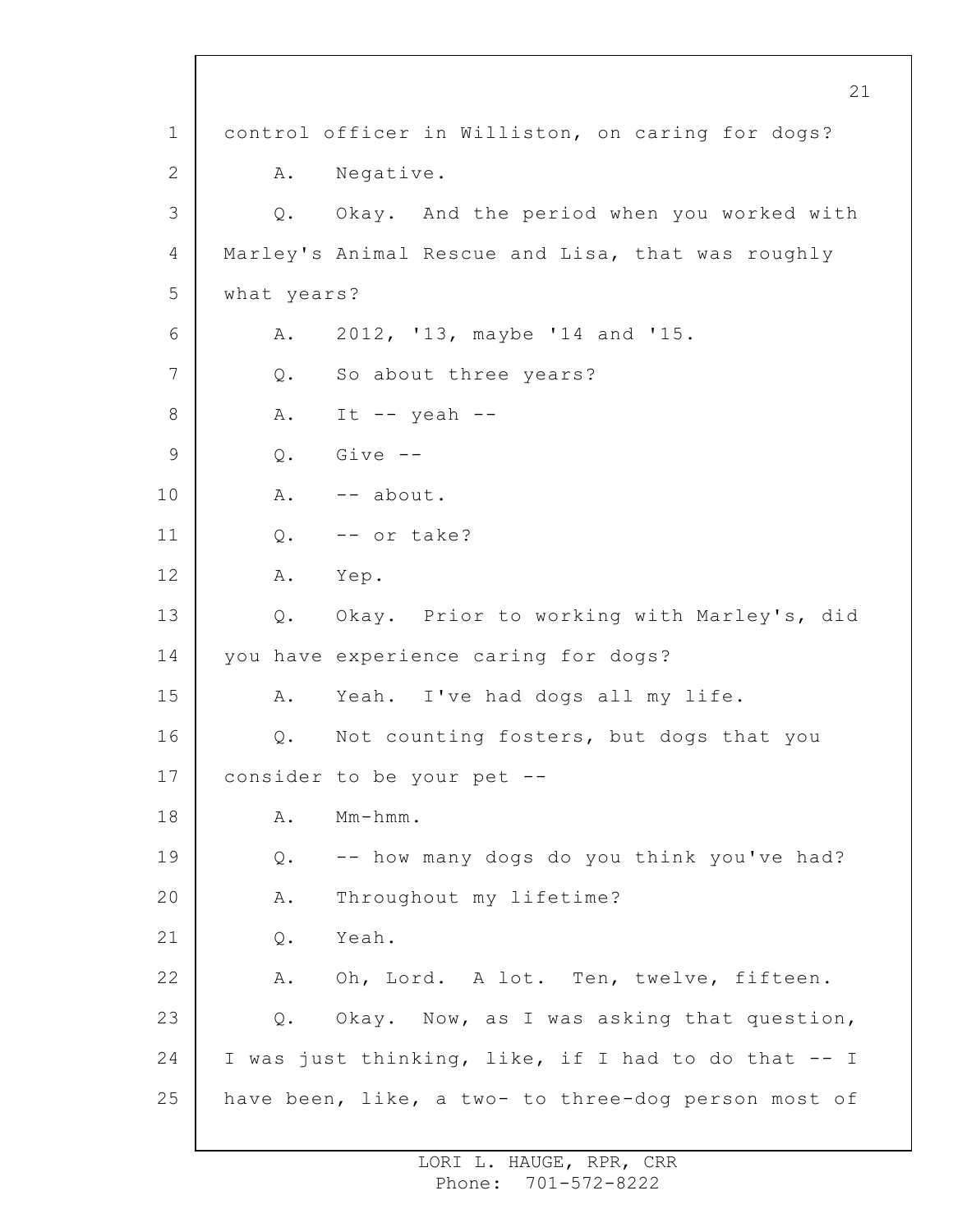1 2 3 4 5 6 7 8 9 10 11 12 13 14 15 16 17 18 19 20 21 22 23 24 25 the time, so it would -- it would add up to probably 15 or more, too, for me, so -- Any particular breeds that you've had more of than others? A. Bracco Italianos. Q. How many braccos have you had? A. Let's see. I have had, in the house, two of those. I've had a yellow Lab, and I've had - one, two -- a golden retriever -- one golden retriever, and, let's see, three -- three pit bulls or pit bull mixes, I believe. I don't know. Q. Okay. A. I have to -- Q. Yeah. A. Right. Those are -- Q. So, generally, you -- you -- you've had a variety? A. Yeah. Q. Were the braccos purebred? A. Yeah. They're imported from Italy. Q. Yeah. What about the yellow Lab? Was that a purebred? A. He's from the pound. Q. So a mix?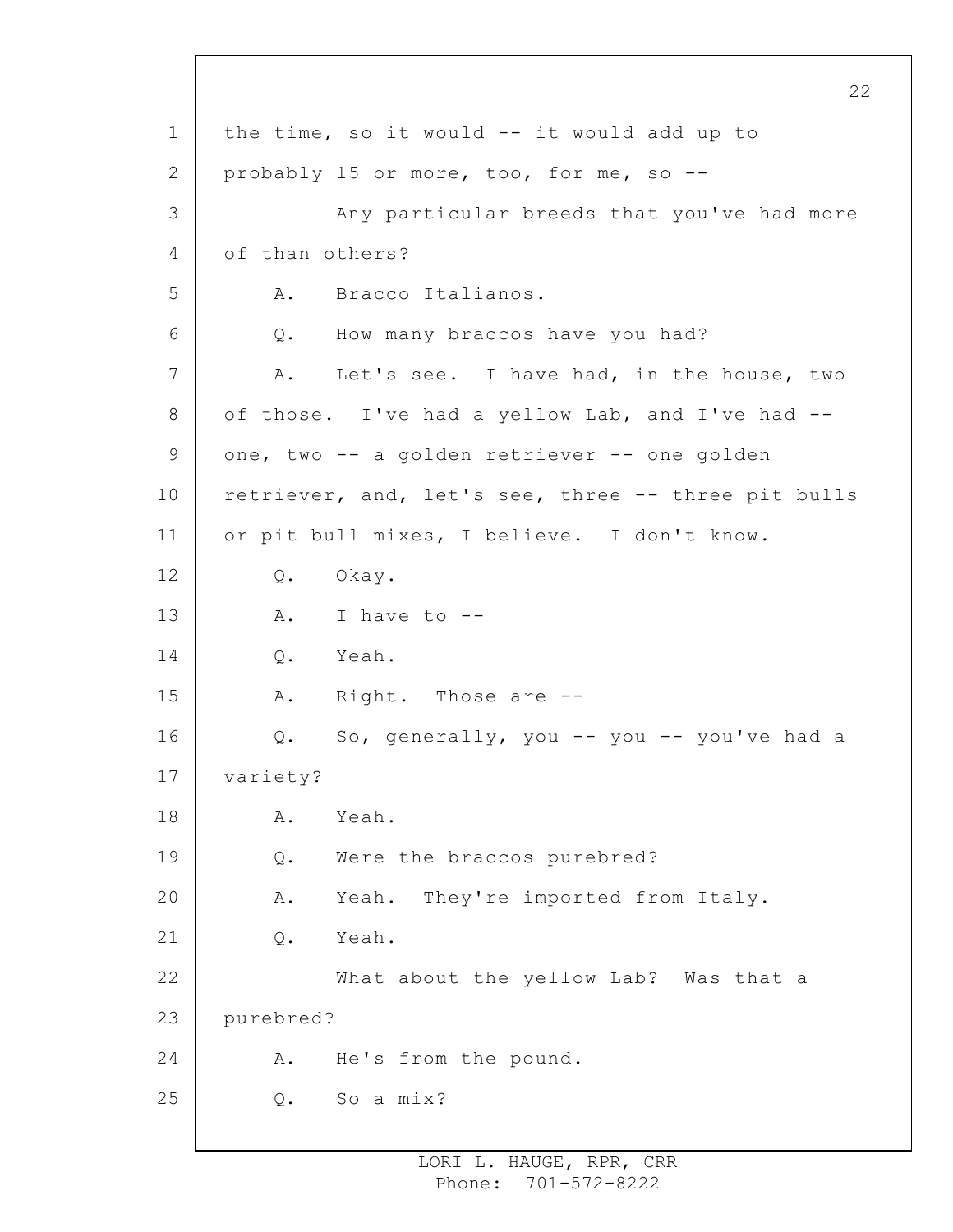1 2 3 4 5 6 7 8 9 10 11 12 13 14 15 16 17 18 19 20 21 22 23 24 25 23 A. I have no idea. Q. Okay. The golden retriever? A. Purebred. Q. Okay. And the pit bulls? A. One of them, I would say, is purebred, the other one is 11 percent, and then the third one, he was -- I would say he was full-bred. Q. Okay. For the dogs that you identified as purebreds, did you have papers on them? A. So my braccos had -- they're -- Q. Yeah. A. -- registered. The golden retriever, no. And then the pitties, nope. I have no papers on them. Q. Okay. So when you say -- let's -- let's cut the braccos out -- A. Mm-hmm. Q. -- because they were registered. So for the other dogs that you identify as purebred, what's your basis for saying that they were purebred? A. Their -- just their breed standard, I would say. Q. Okay. So just their physical appearance? A. Mm-hmm (nodding affirmatively).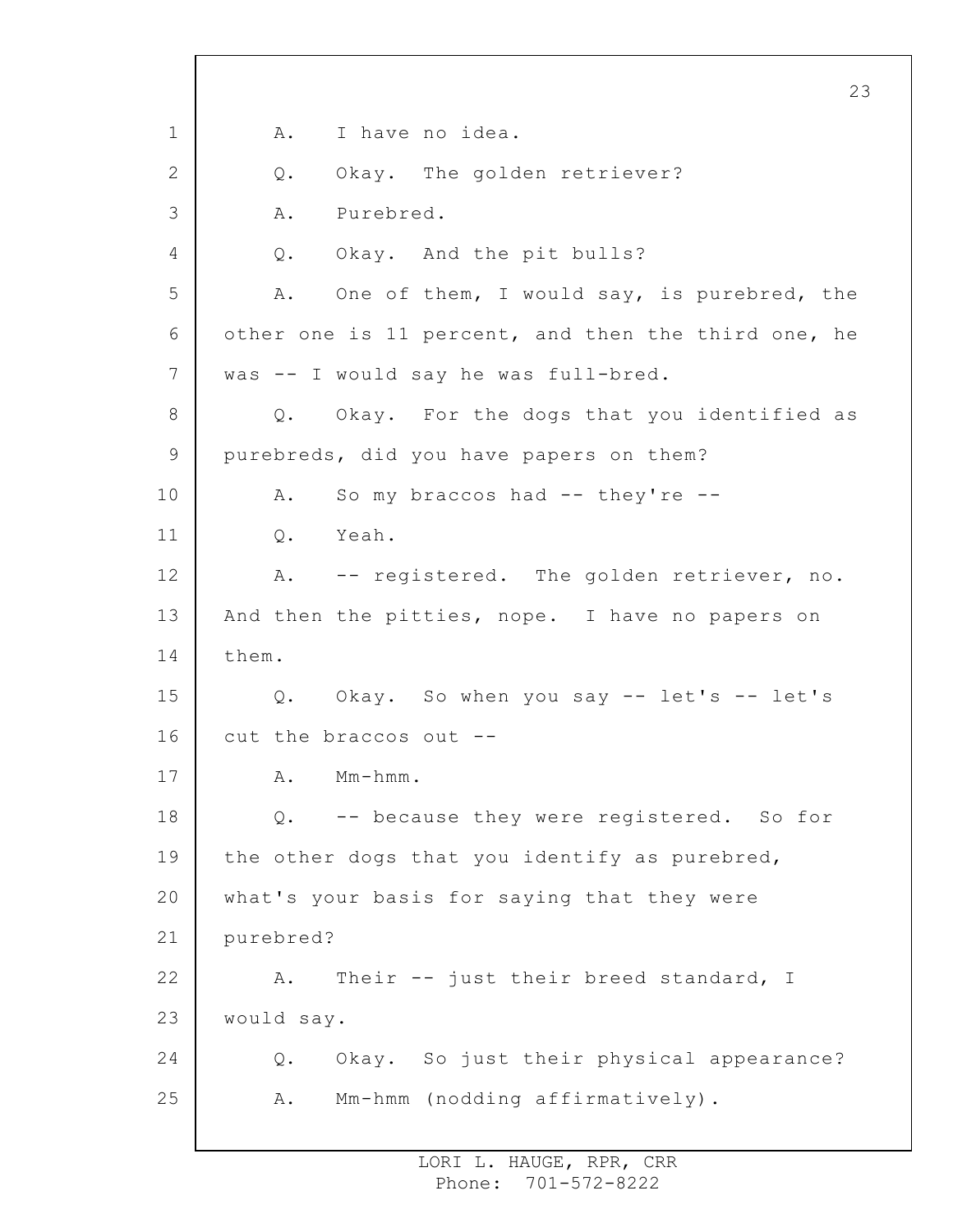1 2 3 4 5 6 7 8 9 10 11 12 13 14 15 16 17 18 19 20 21 22 23 24 25 24 Q. Okay. And then I take it, because you identified one of the pit bulls as 11 percent, did you -- have you done DNA -- A. Yeah (nodding affirmatively). Q. -- breed on some of your dogs? A. Gosh, yeah. Q. Okay. Which dogs -- A. Not some. One. Q. Okay. Just that one pit bull? A. Correct. Q. Do you recall whether you did GeneSeek or Embark -- A. Oh. It -- Q. -- or a different test? A. Wisdom Panel™. Q. Okay. So it was GeneSeek. And do you know approximately when that was? A. It's been years. I don't -- I don't have an exact date -- Q. Okay. A. -- or a year. I don't even -- Q. Do you currently own a dog? A. Mm-hmm (nodding affirmatively). Q. Which dog do you own now?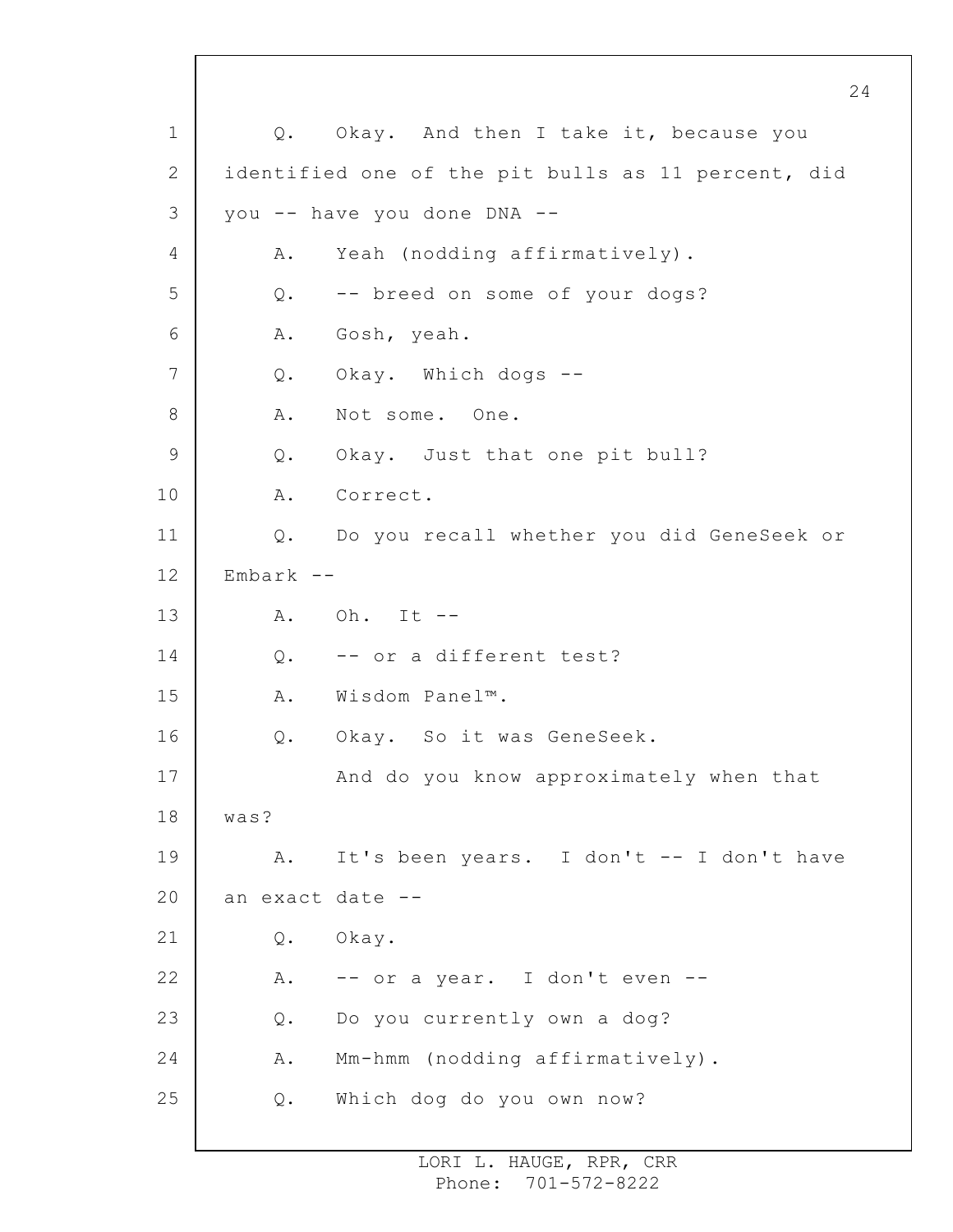1 2 3 4 5 6 7 8 9 10 11 12 13 14 15 16 17 18 19 20 21 22 23 24 25 25 A. I have three dogs. Q. Okay. A. I have a heeler mix -- heeler-shepherd mix, I would say, yellow Lab, and a pit bull. Q. Okay. So is the heeler mix one of the dogs that you identified before? A. Negative. Q. Okay. So the heeler mix is in addition to those dogs, and then the yellow Lab that you identified just a moment -- A. Same dog.  $Q. \t-- aqo?$ A. Sorry. Q. Yeah. A. Same dog. Q. Okay. And then is one of the -- what's the third dog? A. The pit bull. Q. Okay. Which one? Is it one of the purebreds or the -- A. Eleven percent. Q. The 11 percent. Okay. So I take it you live outside of Williston? A. I don't even live in the state of North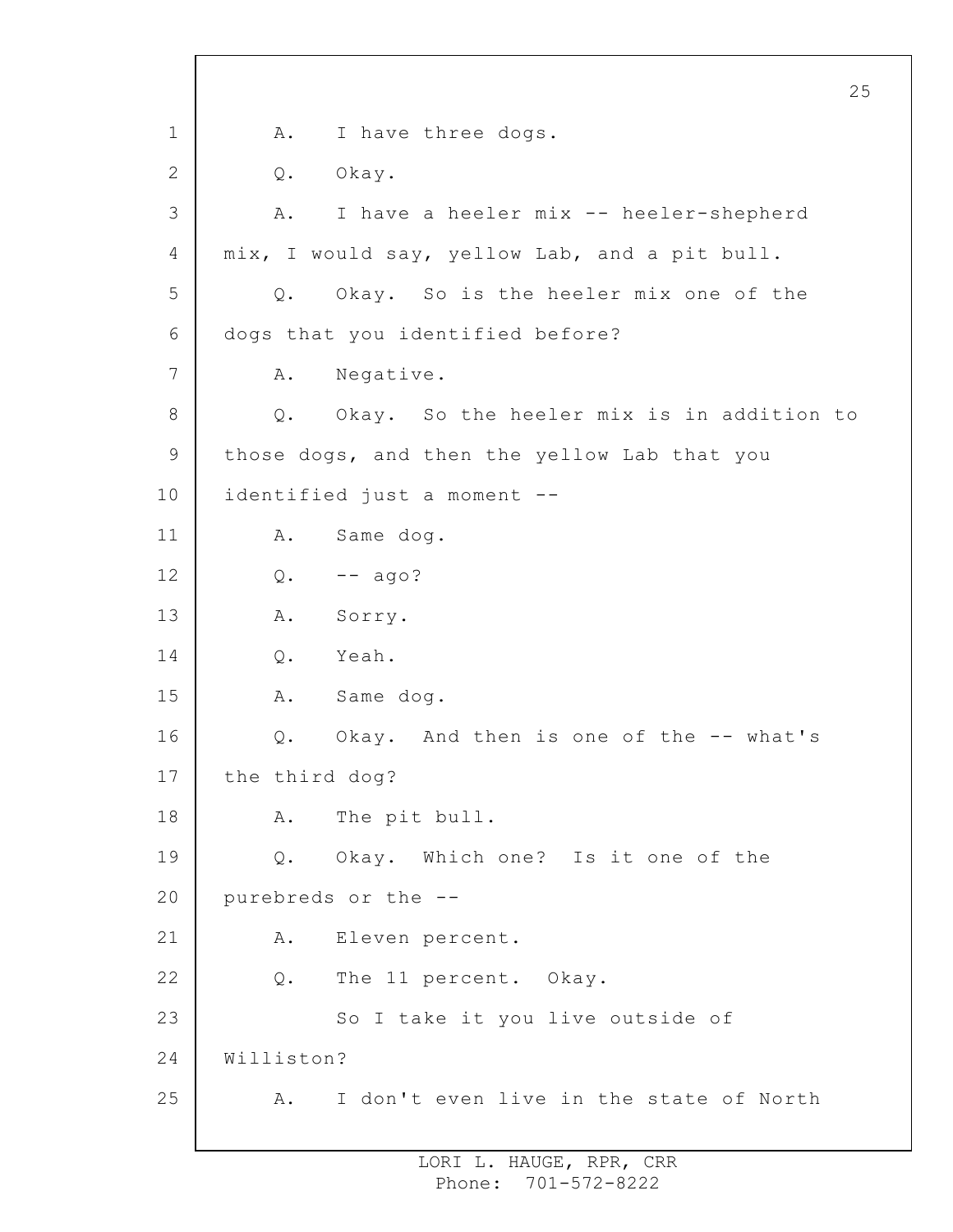1 2 3 4 5 6 7 8 9 10 11 12 13 14 15 16 17 18 19 20 21 22 23 24 25 26 Dakota. Q. Oh, really? A. Negative. Q. Where do you live? A. Montana. Q. How long is your commute? A. A little over an hour. Q. Okay. I bet that's fun in the wintertime. A. It is not fun in the wintertime. Today wasn't even fun. Q. Yeah. Well, I understand. A. It's a lot of wind today. Q. Okay. So let's talk about when you were hired by Williston as an animal control officer. What kind of training did you receive? A. That would have been the 12-week field training. Q. And did that field training consist of doing ride-alongs with Susan? A. Correct. Q. Okay. So generally--and I'll just kind of summarize what I heard from some other witnesses, and you can tell me if yours was different--you'd come to work, you would just shadow Susan as she did her job, and you would go to whatever calls she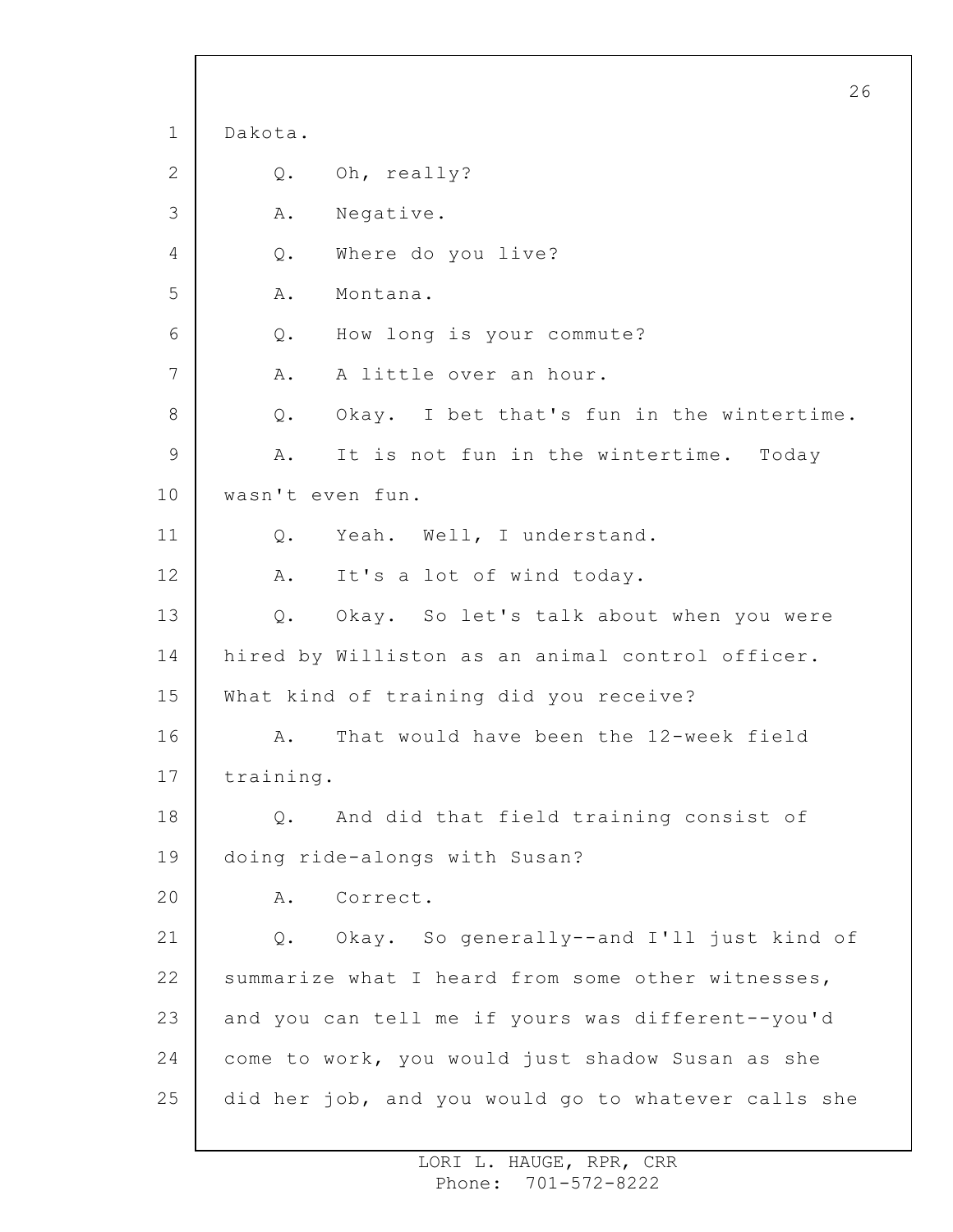1 2 3 4 5 6 7 8 9 10 11 12 13 14 15 16 17 18 19 20 21 22 23 24 25 went on and kind of -- she would provide training to you as you just went about your business? A. So I shadowed her, I would say, a week or  $two$   $-$ Q. Okay. A. -- and then I started -- as I was learning, I would take over talking and picking up traps and getting out of the car and talking to the people I needed to talk to when taking reports, and as I was doing those reports or  $--$  you know, she would be with me all the time, but I'd be learning at the same time, like, doing as I learn, I guess. Q. Okay. Yeah. Yeah. So, like, you start out for the first week or two, she's kind of doing it; you're watching? A. Correct. Q. And then after that, you started doing it, and she was watching? A. Correct. Q. Got it. And I assume part of that field training -- did -- well, other than the field training, did you do any other training with Susan? A. No. Q. Like, no classroom work or anything like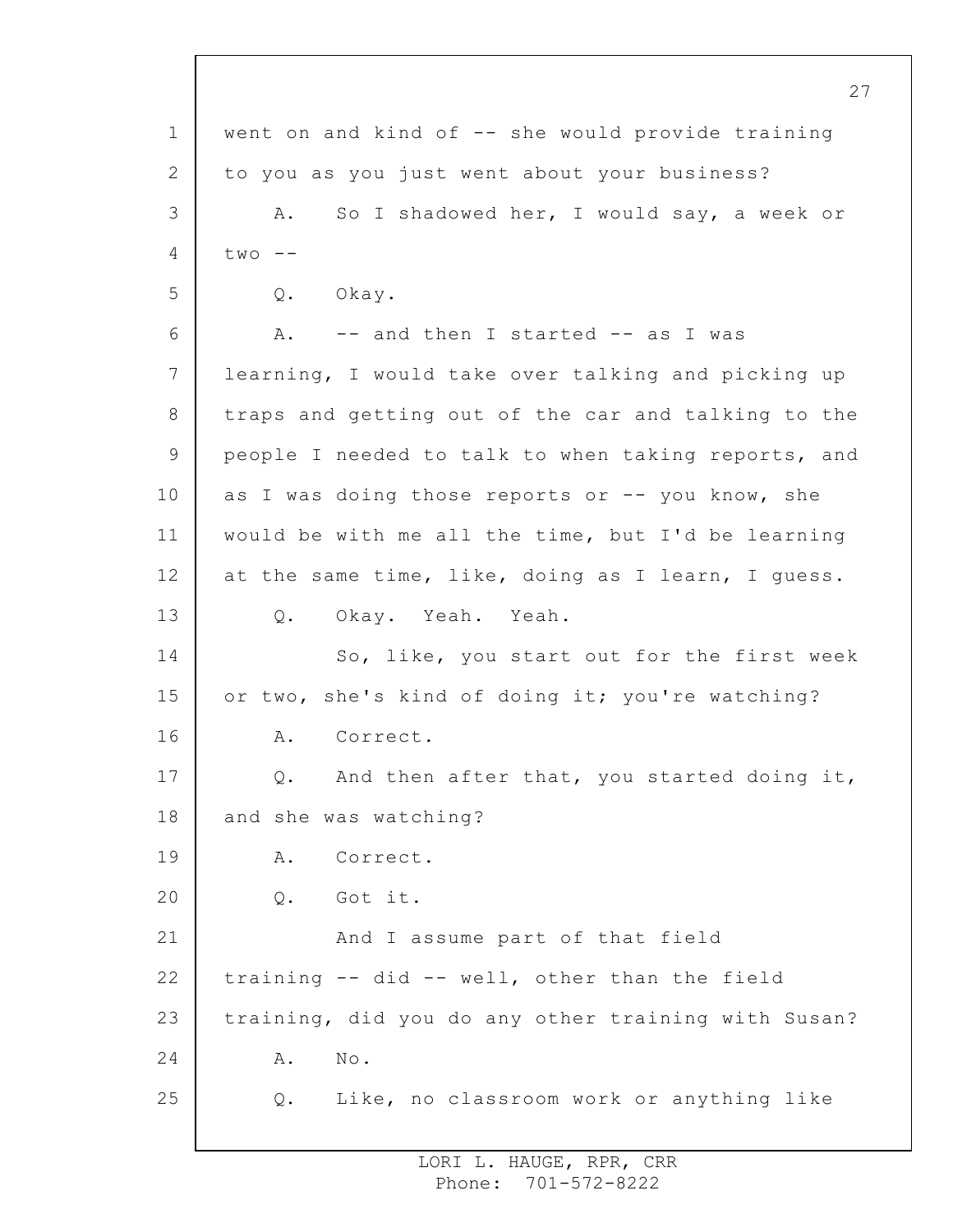1 2 3 4 5 6 7 8 9 10 11 12 13 14 15 16 17 18 19 20 21 22 23 24 25 28 that? A. No. We didn't go to any classes. Or you mean her training me? Q. Yes. Yes. A. She gave me some slideshow that she had made, and that was it. MR. SUMMERLIN: Okay. We've not found that slideshow, have we? MR. SCHMIDT: Not to my knowledge. MR. SUMMERLIN: Okay. BY MR. SUMMERLIN: Q. Well, let me -- I'm going to show you what's been marked as Ambrosini Exhibit Number 1, and I recognize that is not the slideshow you're referring to. A. This -- from Susan? Q. No, that -- well, right. Let me start over. I'm showing you what's been marked as Exhibit 1 in the Ambrosini deposition (doing so). My understanding is that's a PowerPoint presentation you put together. A. Correct. Q. Okay. So that's not the presentation that you got from Susan?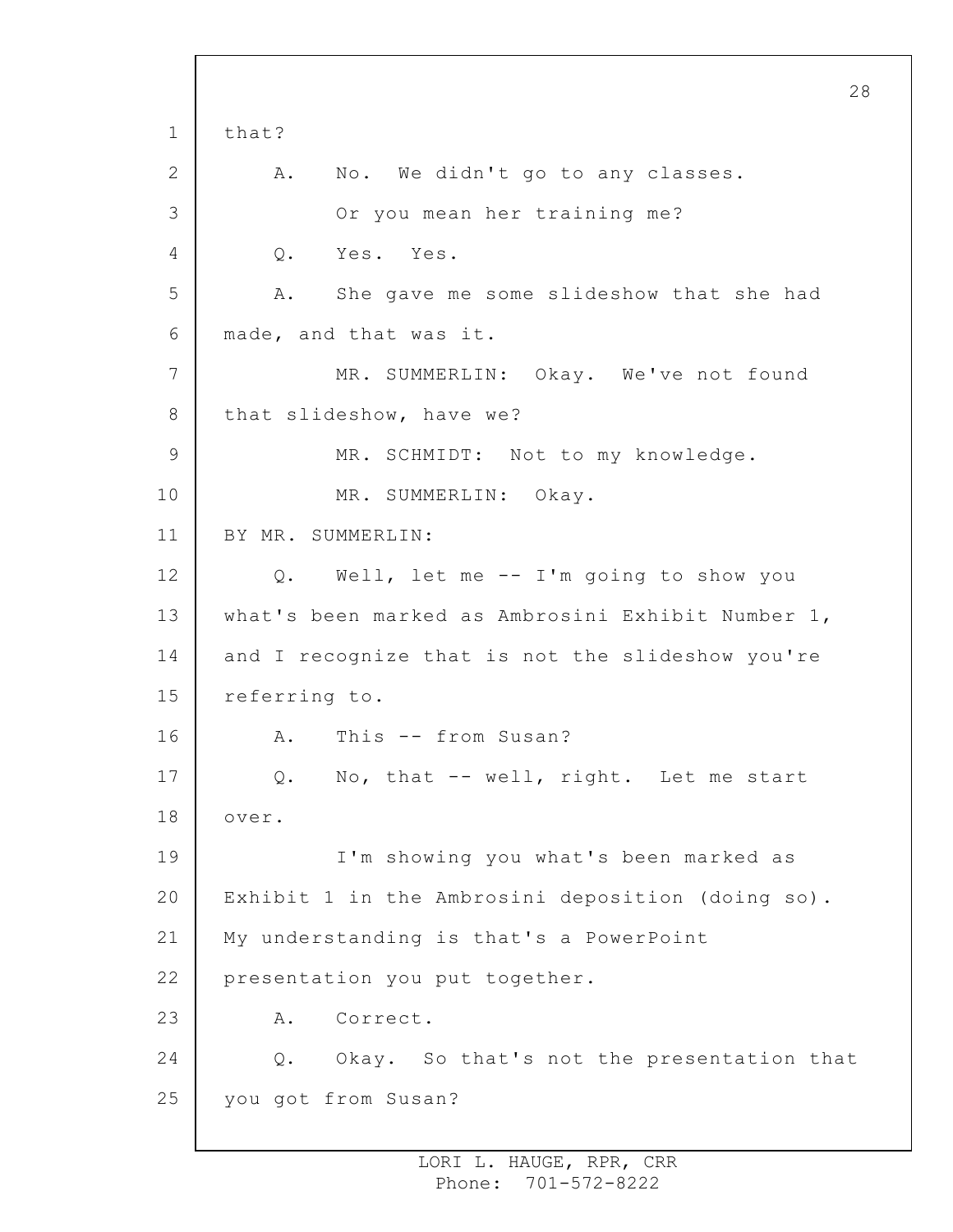1 2 3 4 5 6 7 8 9 10 11 12 13 14 15 16 17 18 19 20 21 22 23 24 25 29 A. No. No. No. No. Q. The only reason I grabbed that is I was going to ask you did you base your PowerPoint presentation, Exhibit 1, off Susan's, with modifications, or did you just kind of start all over? A. I more so went off of our actual city ordinance that's online. Q. Hmm. A. There are some photos that were in her slideshow, I would say, like the body language -- Q. Okay. A. -- stuff like that, but most of it, I just redid because it needed to be redone. Q. Got it. Okay. So the -- the materials that you went through with Susan, did part of that include walking through the ordinances in Williston that apply to animal control? A. Yes. Q. Okay. Did you also walk through policies that had been adopted by animal control? A. I don't recall a -- a book or anything, except for the one that -- like, there's maybe a couple pages to it. I don't know if you guys have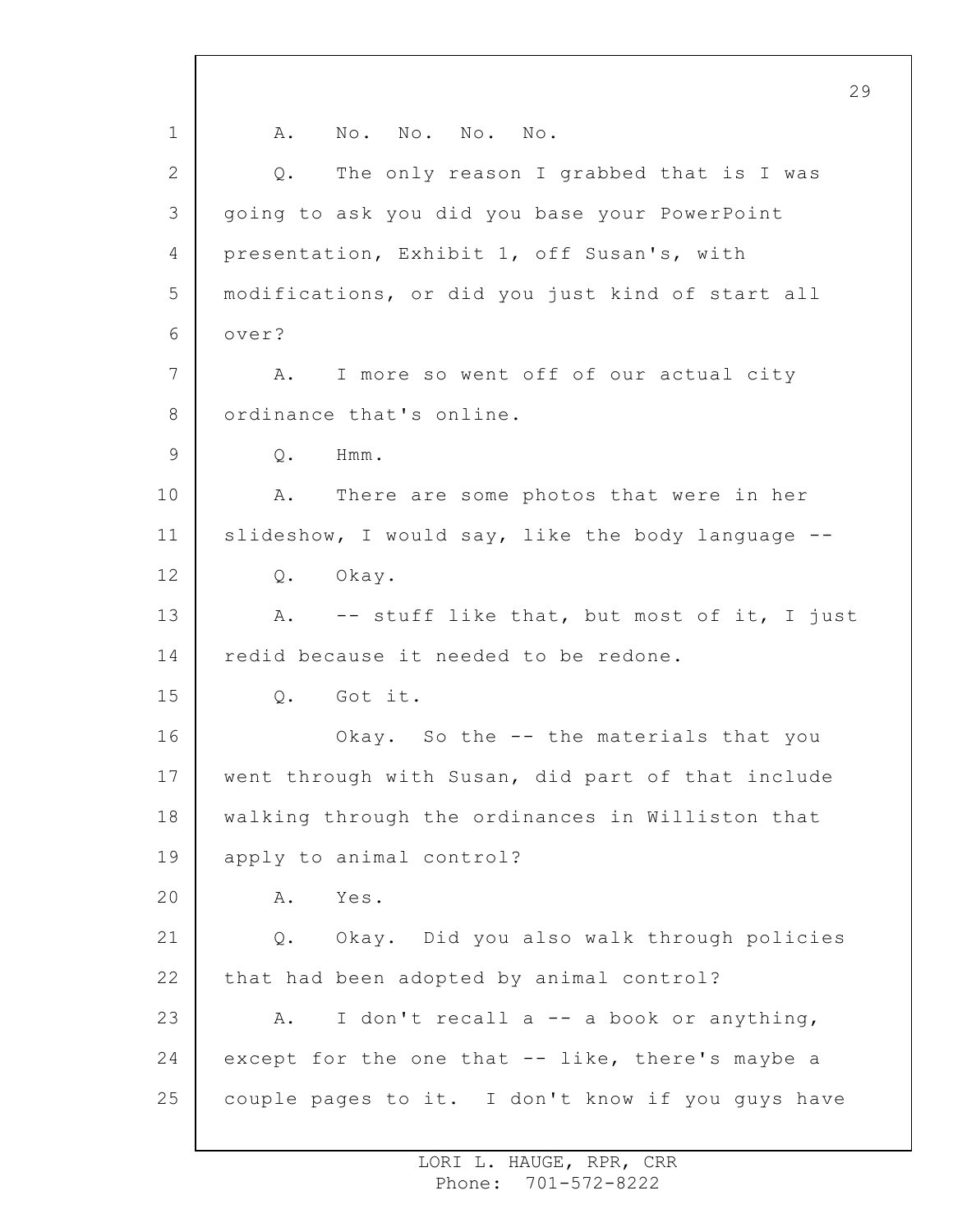1 2 3 4 5 6 7 8 9 10 11 12 13 14 15 16 17 18 19 20 21 22 23 24 25 30 it. Q. Okay. A. I think she gave me a copy of it. Most - most everything was verbal. I believe the policy that Amy Johnson did, I think that was after I was off my field training. Q. Okay. Well, let's take -- A. I don't recall getting -- Q. Okay. I'm going to hand you what's been marked as Ambrosini Exhibit 5 (doing so), and that's a large packet, but if you go to page 483 -- A. Mm-hmm. Q. Actually, wait a second. A. Yeah, I don't -- Q. 484. A. Oh. Q. Or 482. I'm sorry. I think that's where it starts. No. 479. That's where the animal stuff starts. A. 479? Q. Yes. A. Okay (complying with Counsel's request). Q. So from 479 to, I think, 499, it's all animal-related stuff. A. Yeah, so as far as I remember, this was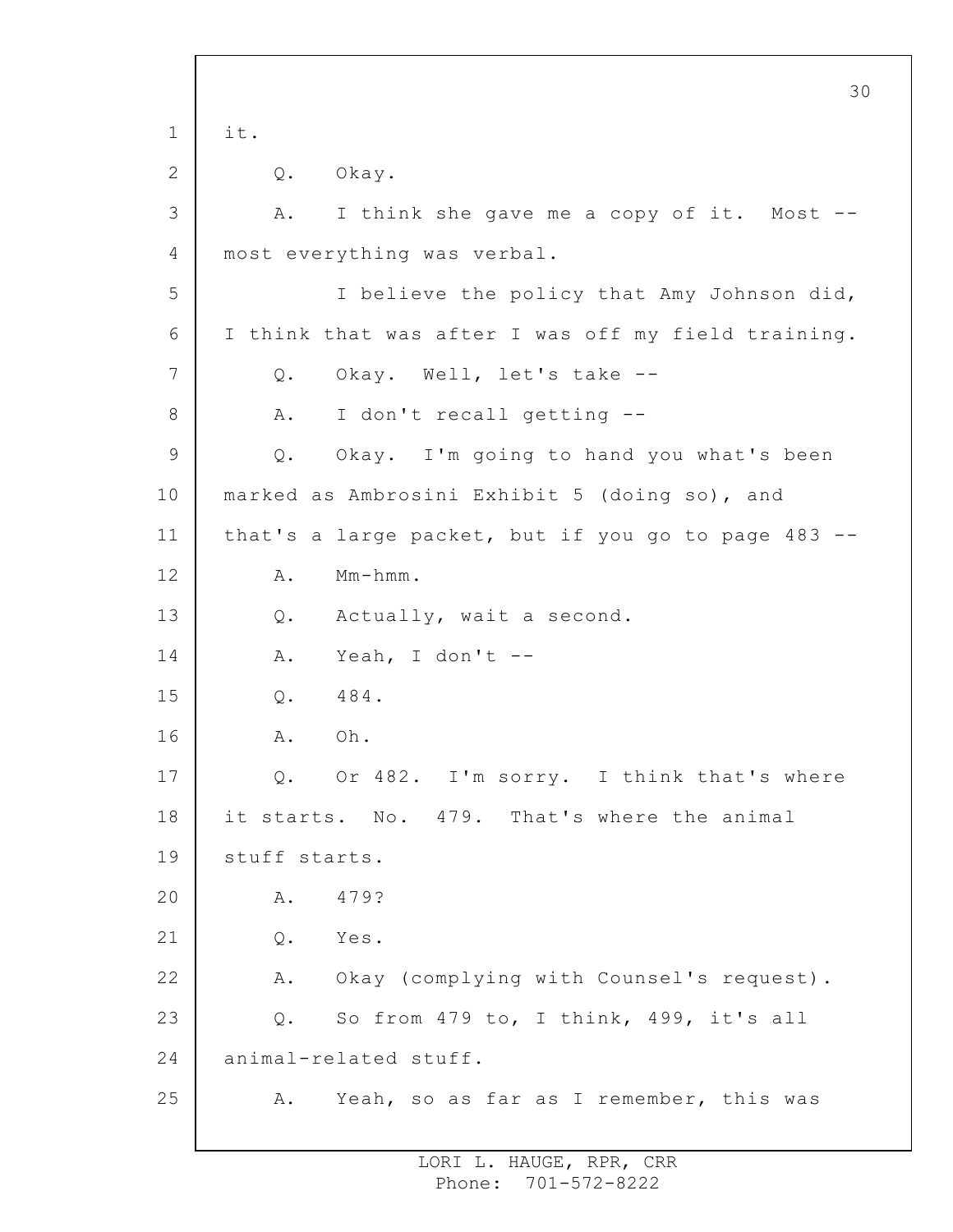1 2 3 4 5 6 7 8 9 10 11 12 13 14 15 16 17 18 19 20 21 22 23 24 25 typed up by Amy after -- after I was already in animal control -- Q. Okay. A. -- so -- Q. All right. So -- A. I don't recall getting that in any sort of training manual or anything like that. Q. Okay. So Ambrosini -- A. Do I just keep these? Q. Yeah, you can just set them up there. A. Okay. Q. So Ambrosini Exhibit 5, you believe was prepared after you'd completed your training? A. Is this 5 that I just -- Q. Yeah. A. -- looked at? Q. Yeah. A. Yeah, I think that was after. Q. Okay. A. I don't recall getting that. Q. So the training that you did with Susan, she kind of just told you, you know, "Here's what the ordinances are. Here's how we enforce them"? A. Correct. Q. Okay. And, again, I'm going to summarize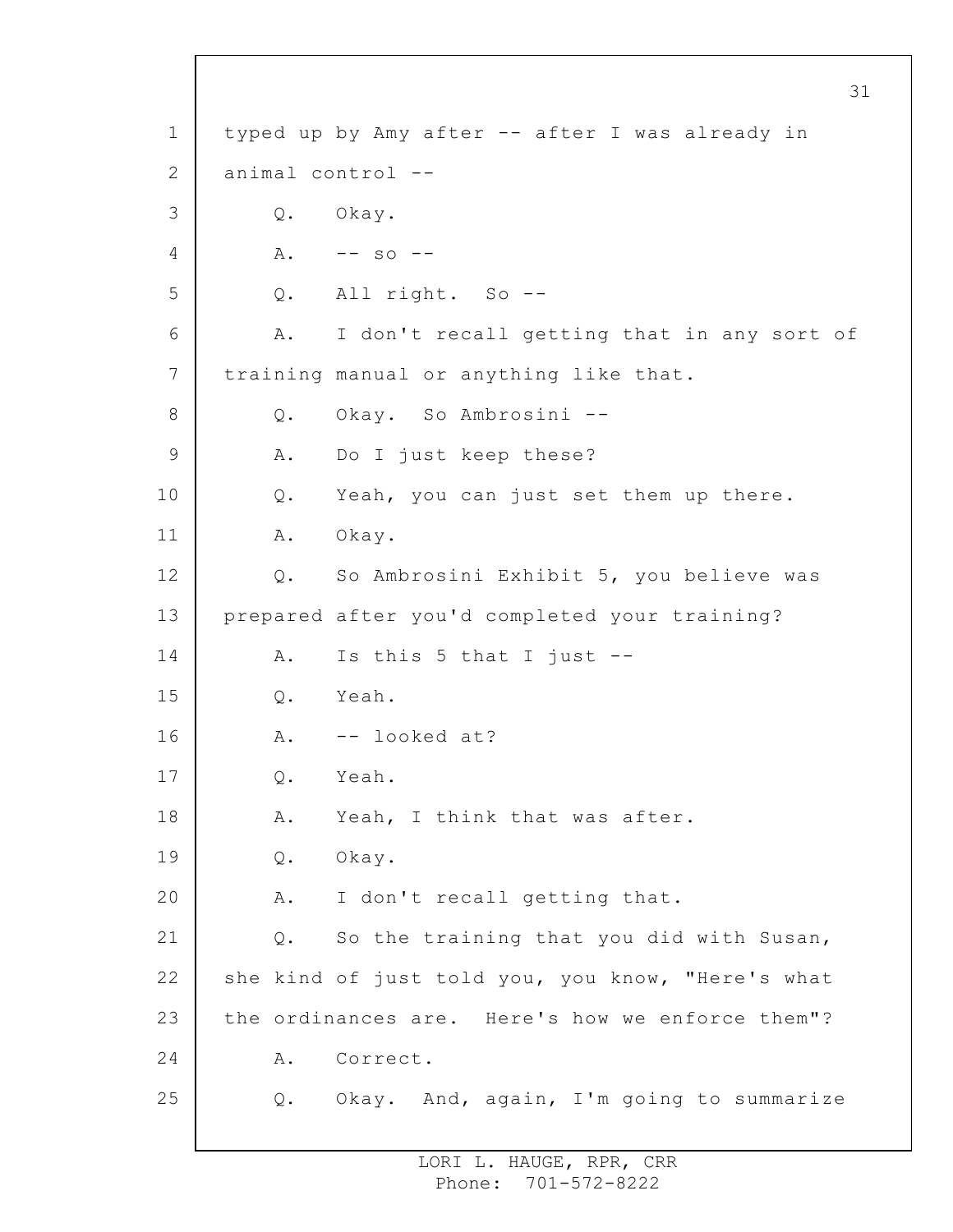1 2 3 4 5 6 7 8 9 10 11 12 13 14 15 16 17 18 19 20 21 22 23 24 25 some of what we learned in the prior depositions. You can tell me if this comports with your understanding -- A. Okay. Q. -- so we don't have to go through everything separately. But when we look at the Williston ordinances that relate to animal control -- A. Mm-hmm. Q. -- there are a number of them that are Class B misdemeanors; is that correct? A. Correct. Q. Okay. And at least for a period of time, for those ordinances that were Class B misdemeanors, if somebody violated the ordinance and it was their first offense, they would be issued a citation, but they would not be arrested? A. Correct. Q. Okay. And at least for some period of time, if that first offense was for a pit bull within city limits and the dog was not aggressive, the owner would be allowed to keep possession of the dog? A. Correct. That's how I was trained. Q. Okay. And then sometime in 2021, that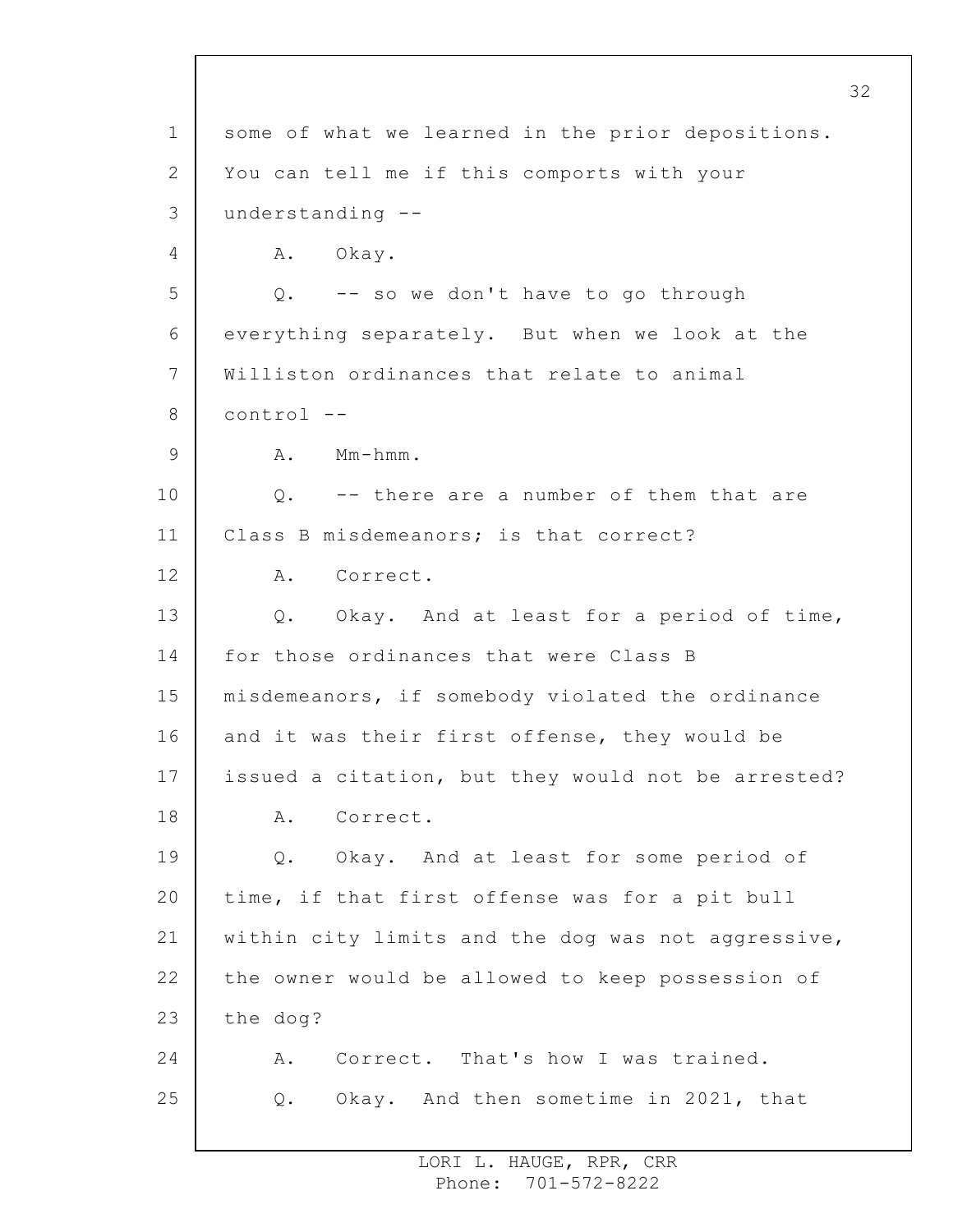1 2 3 4 5 6 7 8 9 10 11 12 13 14 15 16 17 18 19 20 21 22 23 24 25 policy changed and animal control officers were informed that they should impound any dog that was cited for being a pit bull within city limits? A. That is correct. Q. Okay. A. And that's from the direction of our city attorney. Q. Okay. And with respect to the ordinance violations that were Class B misdemeanors, with maybe one exception, if a person committed a second offense and it was an arrestable offense, they would be arrested upon being cited for a second offense? A. Correct. Q. And I think the exception to that was for failure to register. If you didn't license or register your dog, then it was considered a nuisance violation on the fourth offense? A. I believe it is fourth offense. So say you have an animal at large. You get a ticket. It's a -- just an infraction for \$20. Second is 50; third is 100; fourth offense, B misdemeanor, nuisance animal -- Q. Okay. A. -- \$400 fine.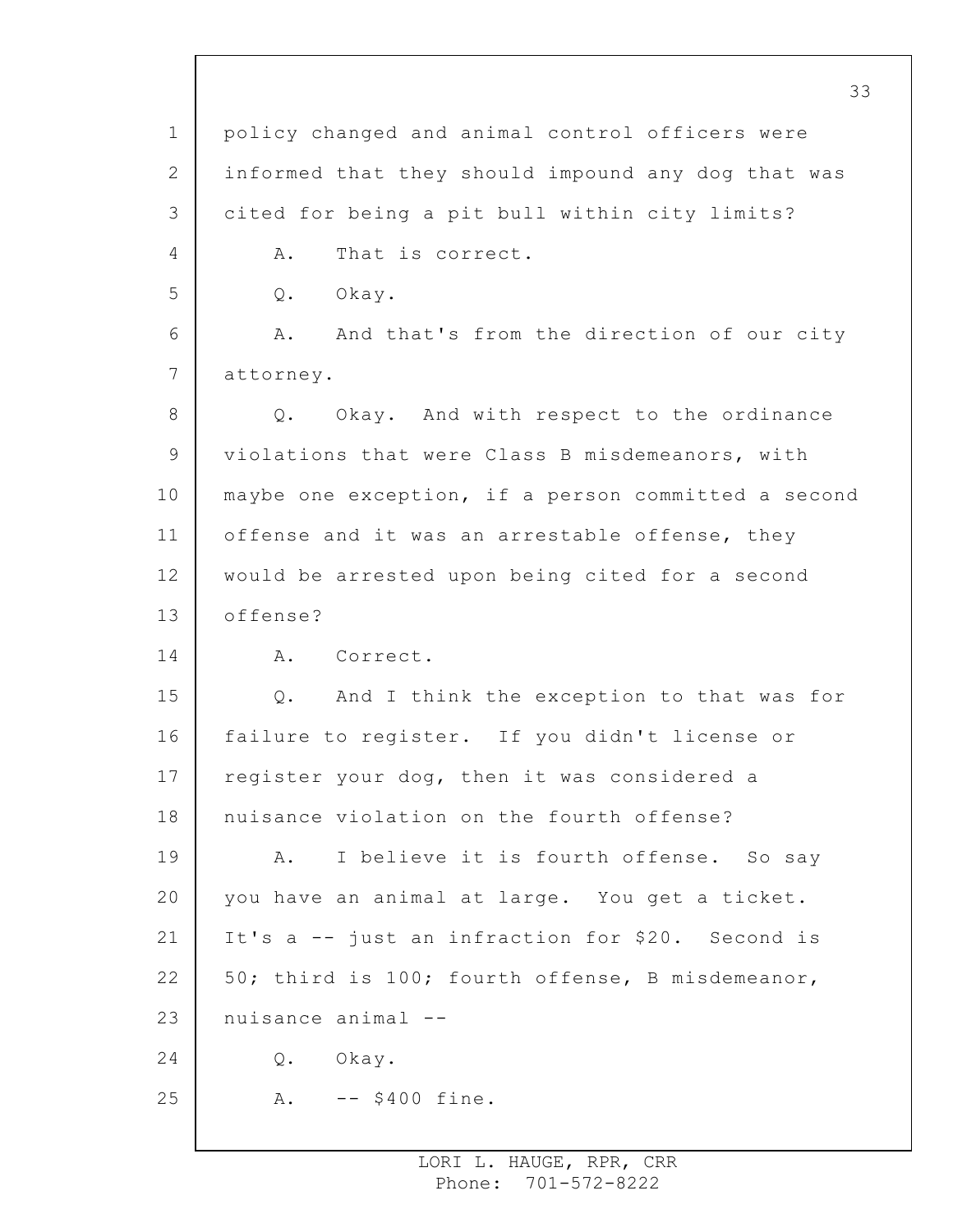1 2 3 4 5 6 7 8 9 10 11 12 13 14 15 16 17 18 19 20 21 22 23 24 25 34 Q. Okay. A. Used to be 750. Q. All right. And do you know who set those policies prior to the time you became kind of an animal control supervisor? A. Policies for what? Q. Like, when someone gets arrested, when someone's not arrested, when a dog --A. Oh. Q. -- gets impounded. A. I don't have any knowledge of that. Q. Okay. A. I don't know who set those. Q. So when did you become the supervisor of animal control? A. Oh, Lord. Q. Sorry. A. Approximately a year ago. Q. Okay. So sometime in -- A. I -- I -- I think it's been over a year. Maybe a year and a half. I honestly can't remember the exact date. Q. Okay. So sometime in 2020, 2021? A. Ish. Q. Ish. Ish.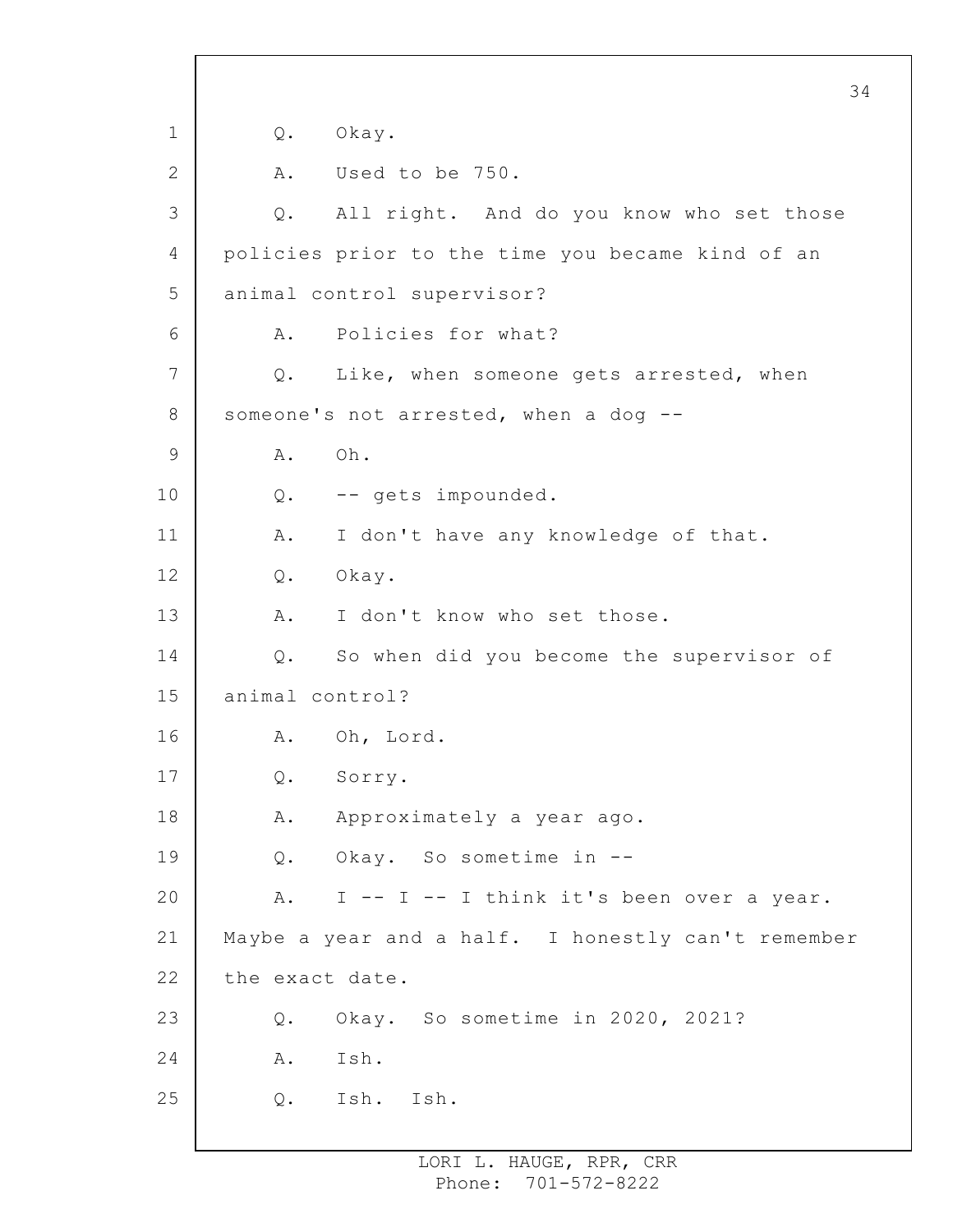1 2 3 4 5 6 7 8 9 10 11 12 13 14 15 16 17 18 19 20 21 22 23 24 25 35 A. Yeah. Q. Okay. We'll make sure that the record reflects an "ish" behind those numbers. So -- and -- and some policies have changed since you've become the supervisor, such as dogs that are cited -- or owners that are cited for having a pit bull within city limits. The policy is now that "We will impound that dog"; correct? A. Correct. Not under my -- not under what I say. It's been from the city attorney. Q. Okay. So that -- I guess that's what I was going to say. You didn't set that policy? A. Uh-uh (shaking her head negatively). Q. That policy was dictated to you by the city attorney? A. Yeah. Q. Okay. And then your role as the supervisor is to enforce those policies? A. Yeah. Q. Okay. Same thing with respect to when someone gets arrested for a violation. Is that set by the city attorney, and your role is to enforce whatever policy the city attorney sets? A. Say that again. Sorry. Q. Yeah. No. It was probably a long,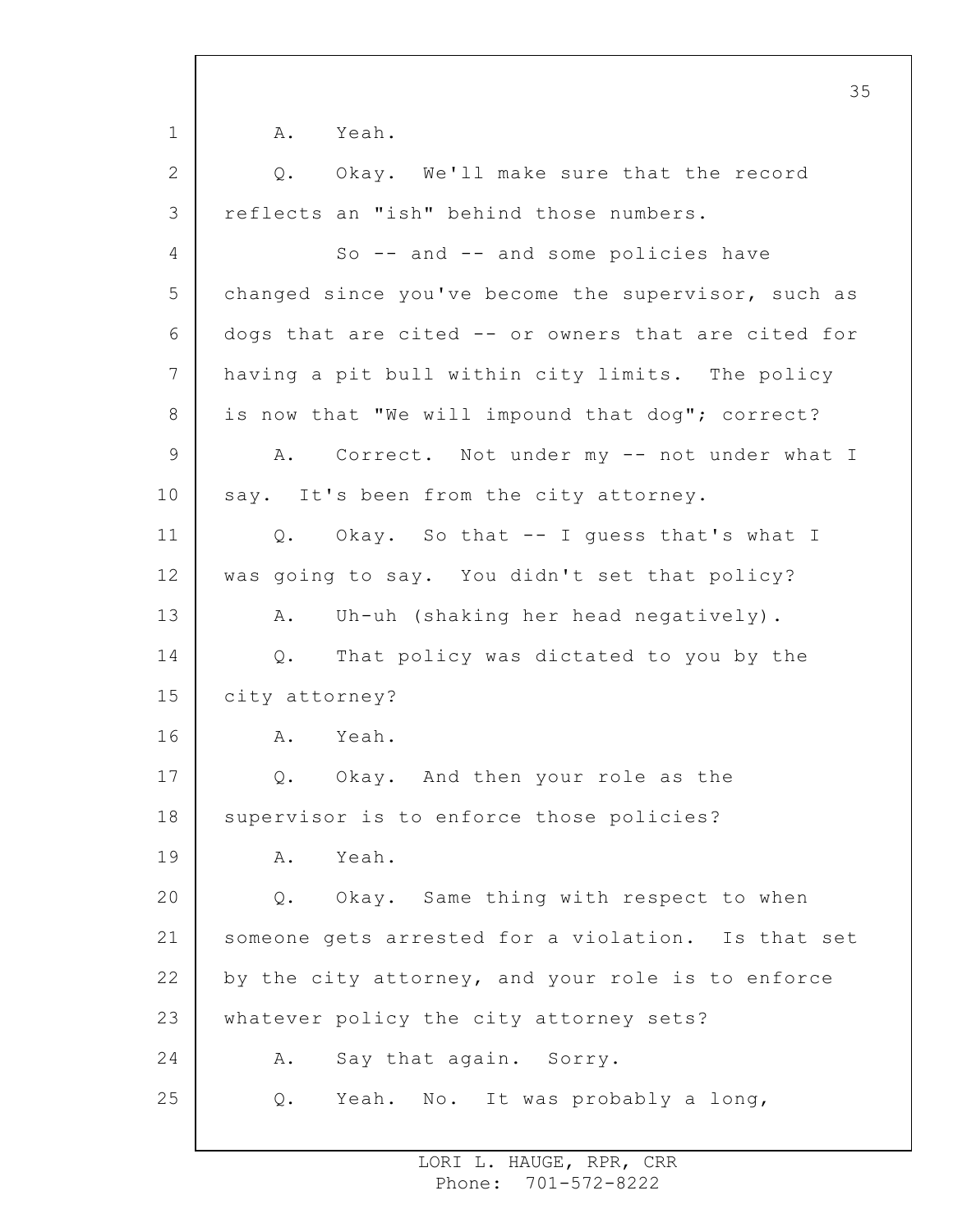1 2 3 4 5 6 7 8 9 10 11 12 13 14 15 16 17 18 19 20 21 22 23 24 25 36 complicated, convoluted question. Let me try again. So we talked about the fact that the city attorney sets the policy for when a dog gets impounded, and you simply enforce that policy; correct? A. Correct. Q. Okay. Is the same thing true for other policies, such as when someone gets arrested for a violation of an animal control ordinance? A. Yeah. So if it's a second offense, then they go to jail. I -- like I said earlier, I don't know who set that. Q. Okay. A. That was long before my time. Q. Okay. So that one's never changed; that's always kind of been -- A. Second offense -- Q. -- second offense --  $A.$  -- yeah. The only time there was ever a PR for a second offense or further was when all this COVID stuff happened. We would be giving, still, tickets, but not arresting, on a second offense. Q. Got it. Thank you.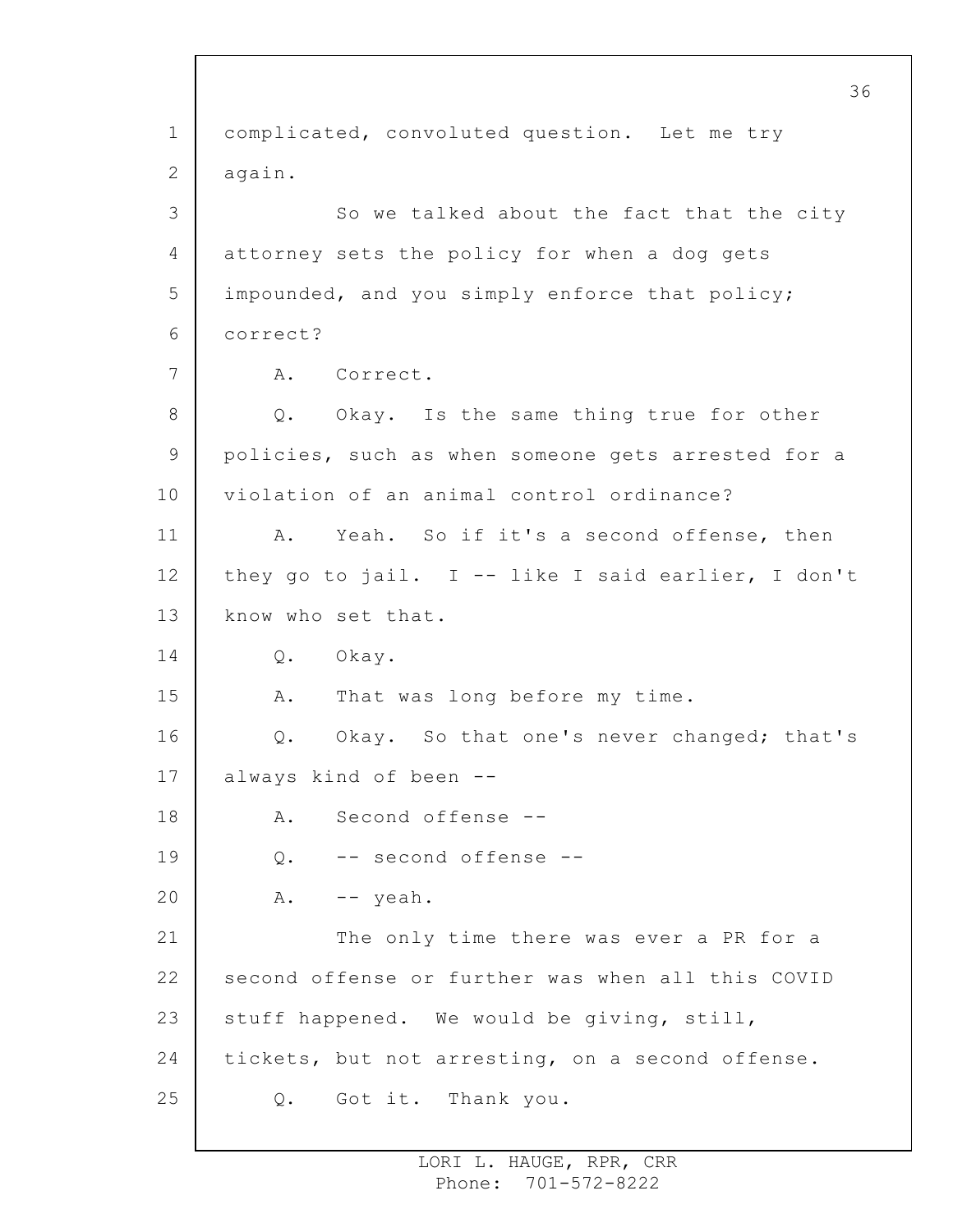1 2 3 4 5 6 7 8 9 10 11 12 13 14 15 16 17 18 19 20 21 22 23 24 25 A. Mm-hmm. Q. What training did Susan provide you with respect to breed identification? A. Hmm. I feel like I came into it with a little more breed knowledge. I don't recall any breed training from her. Q. Yeah, and I guess -- I'm trying to say this in a polite way. With your background with rescues and owning dogs all of your life -- A. Mm-hmm. Q. -- when you started as an animal control officer, would it be fair to say that you had at least as much knowledge as Susan about dog breeds? A. More. Q. More? A. Yeah. Q. Okay. I was trying to be polite. A. No. There was -- there was a time that she wanted me to pull over, and she said, "There's a pit bull. There's a pit bull." And I was like, "That's not a pit bull. I'm not even going to pull over." It was a man walking a Rhodesian ridgeback, not -- She's like, "No. It's a red-nosed pit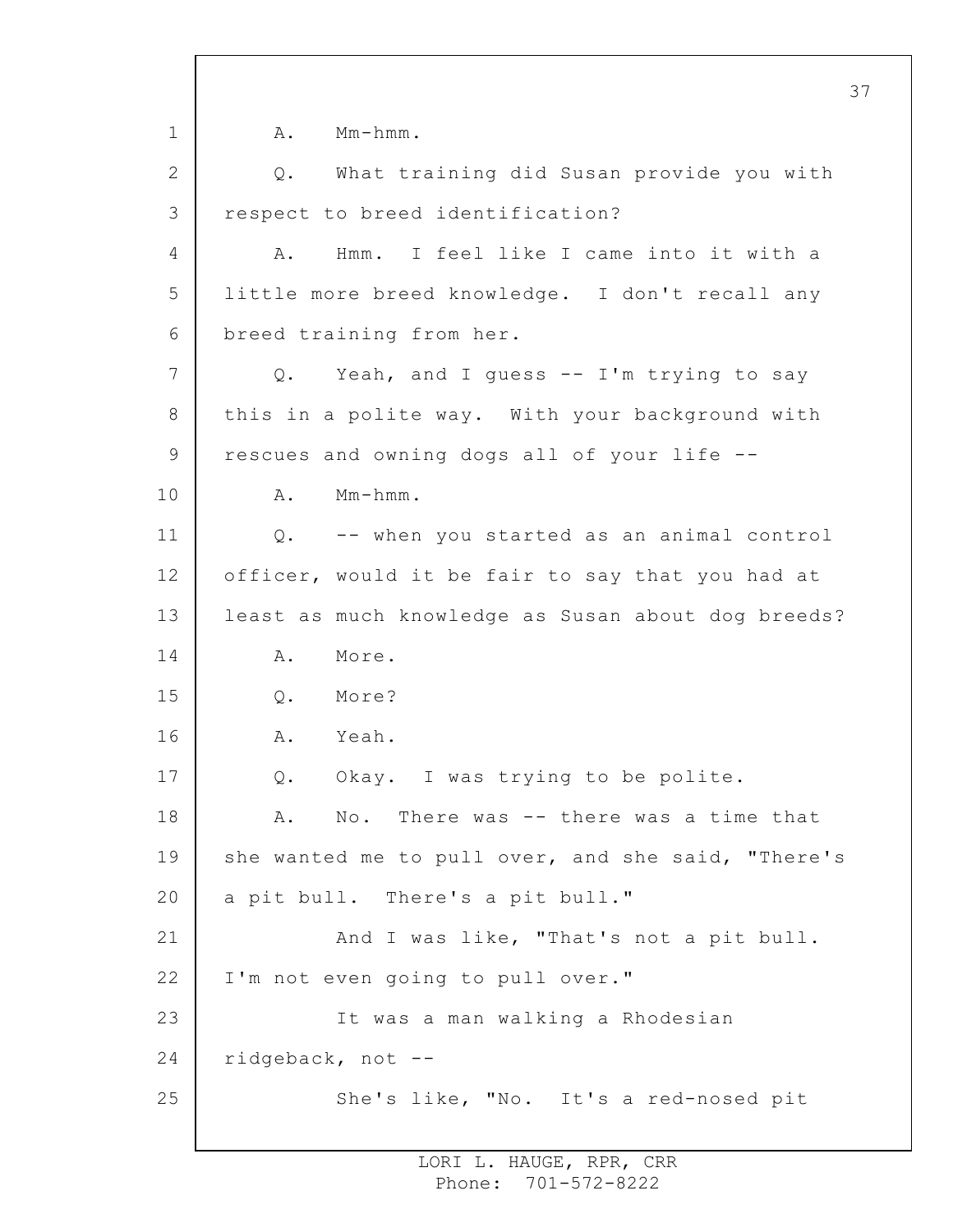1 2 3 4 5 6 7 8 9 10 11 12 13 14 15 16 17 18 19 20 21 22 23 24 25 38 bull." I said, "No, it's not." Q. Okay. A. So, yes, that was my first example. Q. All right. So, if anything, you kind of provided some training to Susan on breed identification? A. You can say that. Q. Yeah. And I know that Susan left, and I think she's in Wisconsin now. How long were you and Susan both at animal control together, roughly? Again, ish. A. A year, maybe. Q. Okay. A. I -- I don't remember when she left. Q. And my understanding from some of the other depositions is that before Susan left, she had indicated to the City that she was going to move back to Wisconsin to, I think, help care for her mom. A. Oh, I don't know. Q. Okay. That's not anything you're familiar with? A. Uh-uh (shaking her head negatively).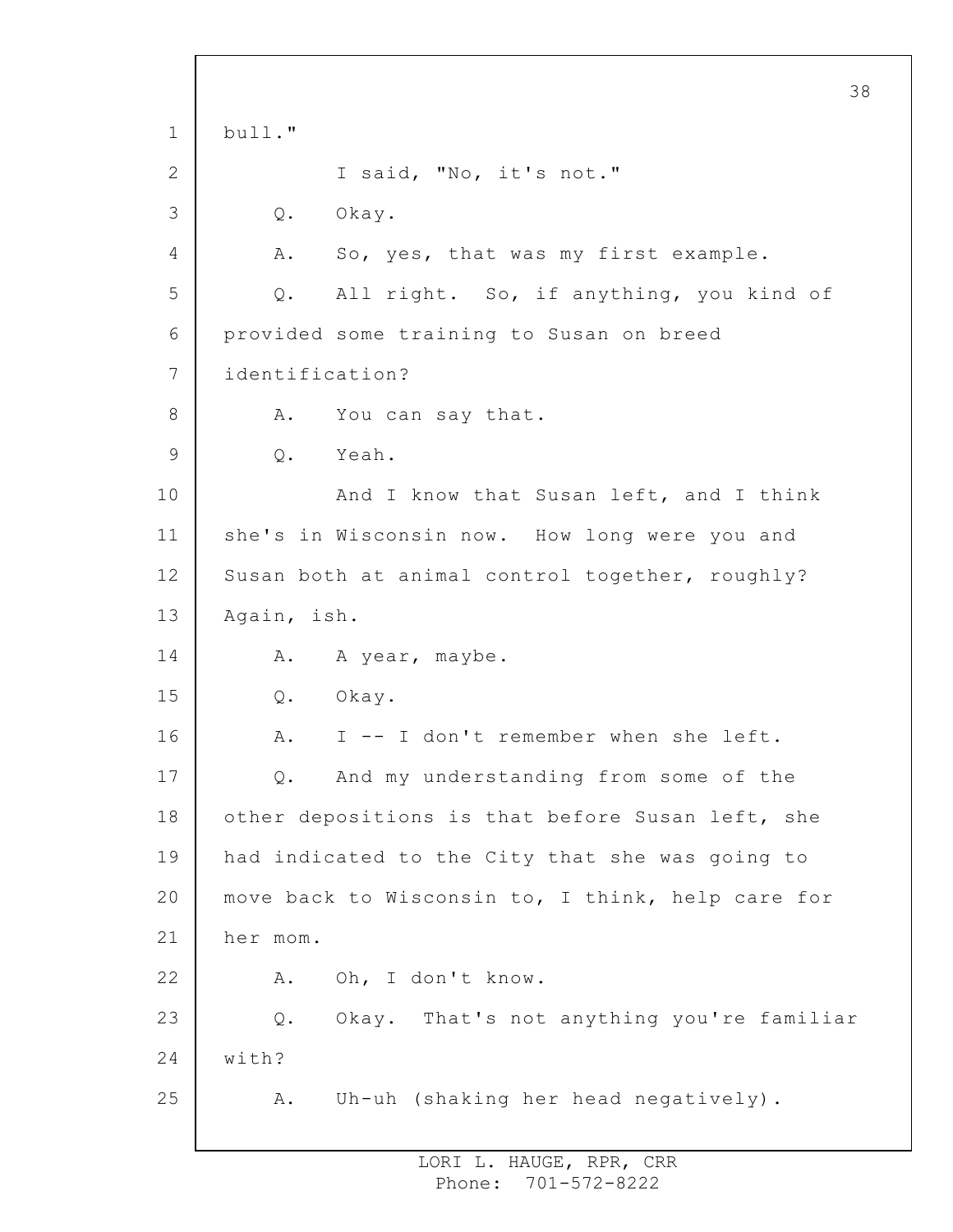1 2 3 4 5 6 7 8 9 10 11 12 13 14 15 16 17 18 19 20 21 22 23 24 25 Q. Do you know whether, when you were hired, you were hired with the expectation that you would take over for Susan? A. No. Q. Okay. A. No. There -- the supervisor position was nonexistent until I got hired. Q. Okay. A. Or promoted, I guess. Q. Okay. So it was after your initial hire? A. Oh, yeah. Q. Yeah. A. Yeah. Q. All right. That makes sense. MR. SUMMERLIN: Oh, well. I was going to clean my glasses, and I thought I had a -- one of those things, but -- Thank you. MS. WALL: You're welcome. MR. SUMMERLIN: I can do it with my shirt, but I appreciate the thought. BY MR. SUMMERLIN: Q. Was the supervisor position created at the same time that the reorganization occurred so that ACO and parking enforcement both became community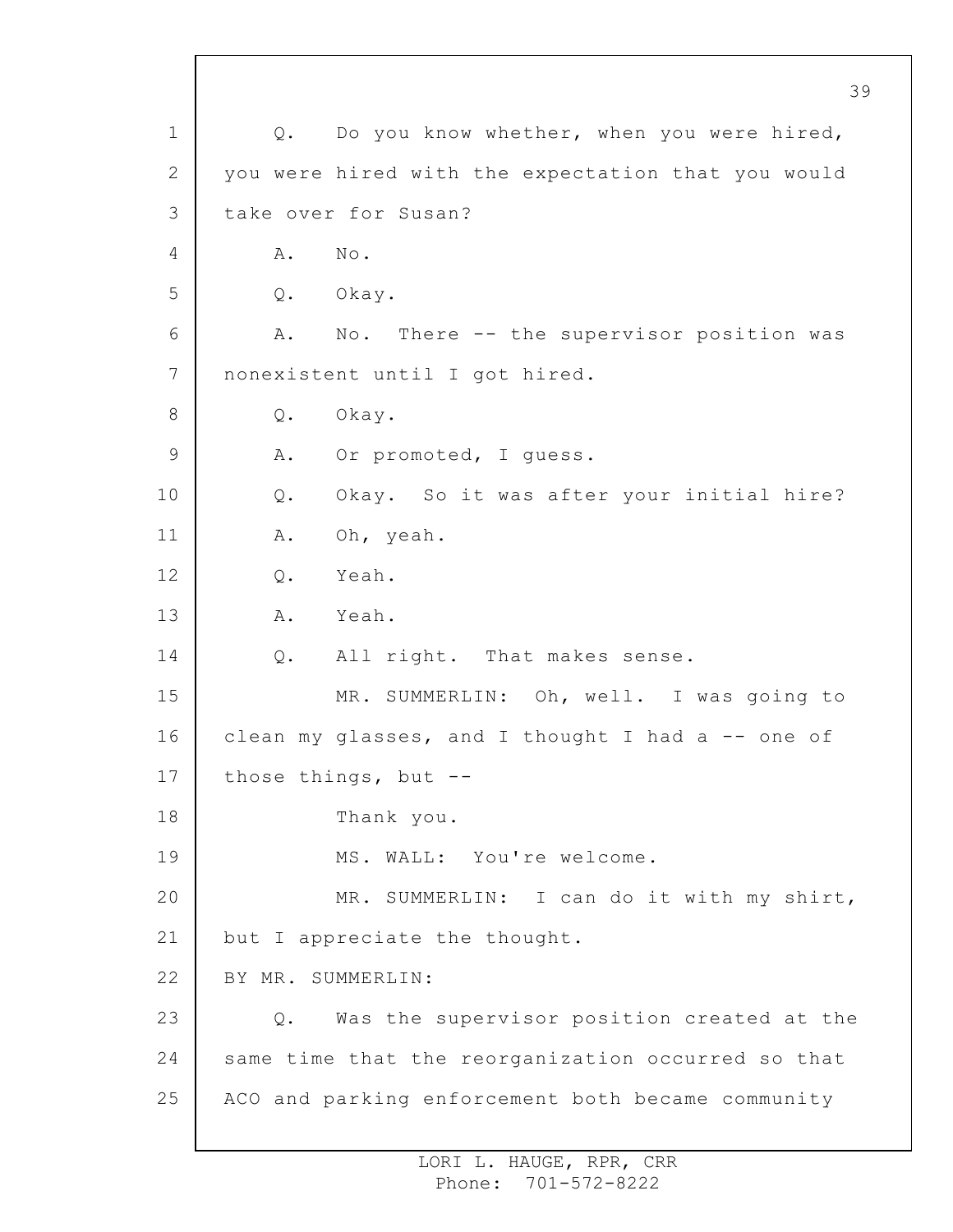1 2 3 4 5 6 7 8 9 10 11 12 13 14 15 16 17 18 19 20 21 22 23 24 25 40 service officers? A. Yes. Q. Okay. So it was all kind of part of the same deal? A. At the same time period, I would say. Q. All right. During the time that you were an ACO officer or a community service officer along with Susan, were there any other ACOs or community service officers who were involved in animal control? A. No. I would say that if Susan needed help with anything, I've heard that Amber would help her. As far as going into depth with that, I do not have -- I don't know what she did to help her. Q. Okay. And when you say "Amber," you're talking about Amber Pelzl? A. Pelzl. Q. Pelzl. Pelzl? A. Pelzl, with a -- Q. The z-l without any consonants -- or vowels, it -- it confuses me. Okay. And then after you became the supervisor, some additional people have been add -- added as community service officers with a responsibility for animal control?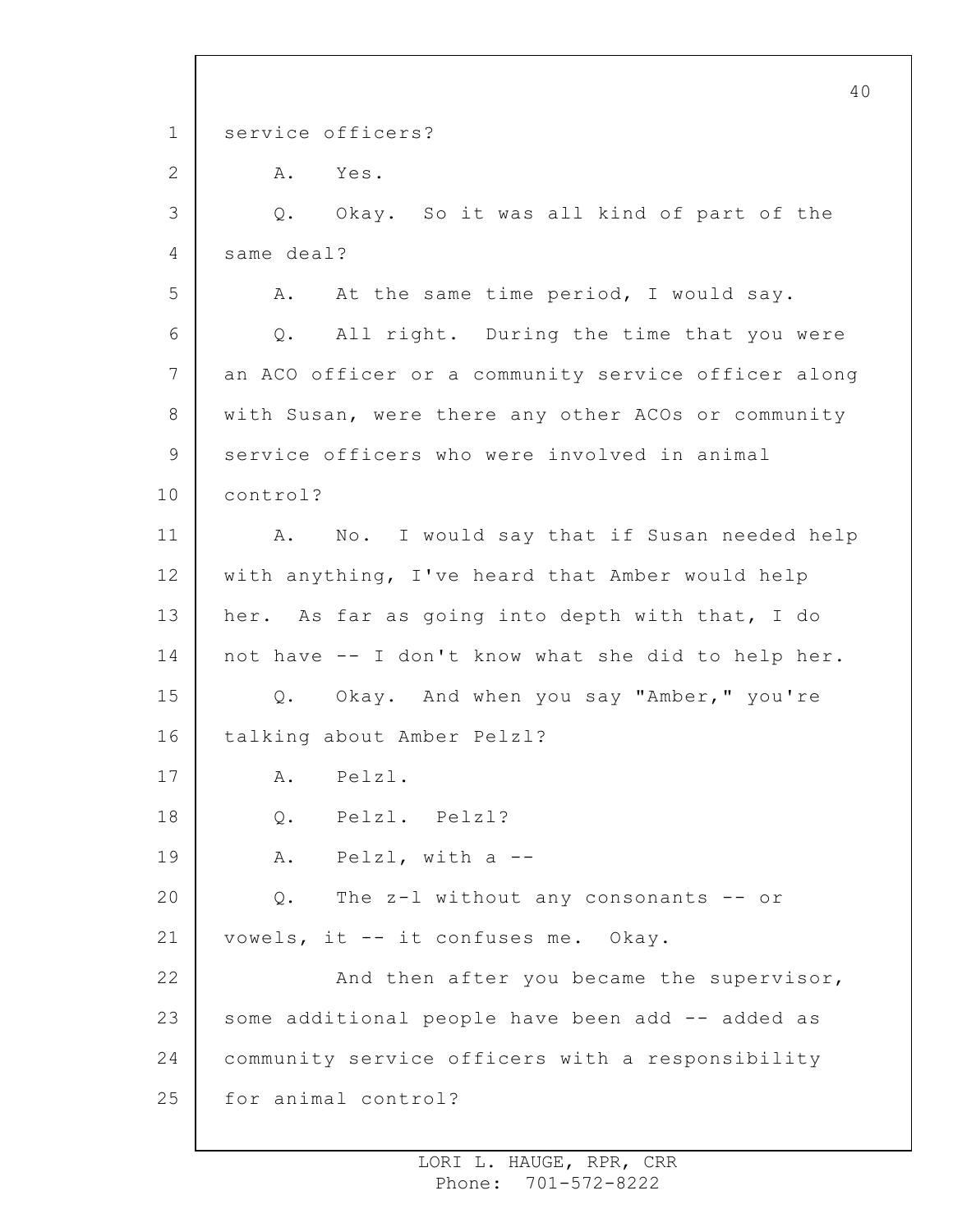1 2 3 4 5 6 7 8 9 10 11 12 13 14 15 16 17 18 19 20 21 22 23 24 25 A. Correct. Yeah, when they all -- when they blended everything, it would have been Yulissa and Amber. And I believe Madison was hired as a CSO. Q. Okay. A. I can't remember. Q. And then what about -- A. It might have been before, actually, because -- oh, I wish I had a timeline in front of me. I am sorry. Q. Oh, that's okay. That's all right. And then Amy Johnson was an animal control officer, but that was before? A. That was before me. Q. Okay. I think I have the cast of characters somewhat straight. A. Okay. Q. Thank you. All right. So 2020, 2021ish, when you became the supervisor -- A. Mm-hmm. Q. -- did you go about revamping the training that would be provided to community service officers that worked with animal control? A. So what I did is it's just -- is it this one (indicating)? This one is in a binder now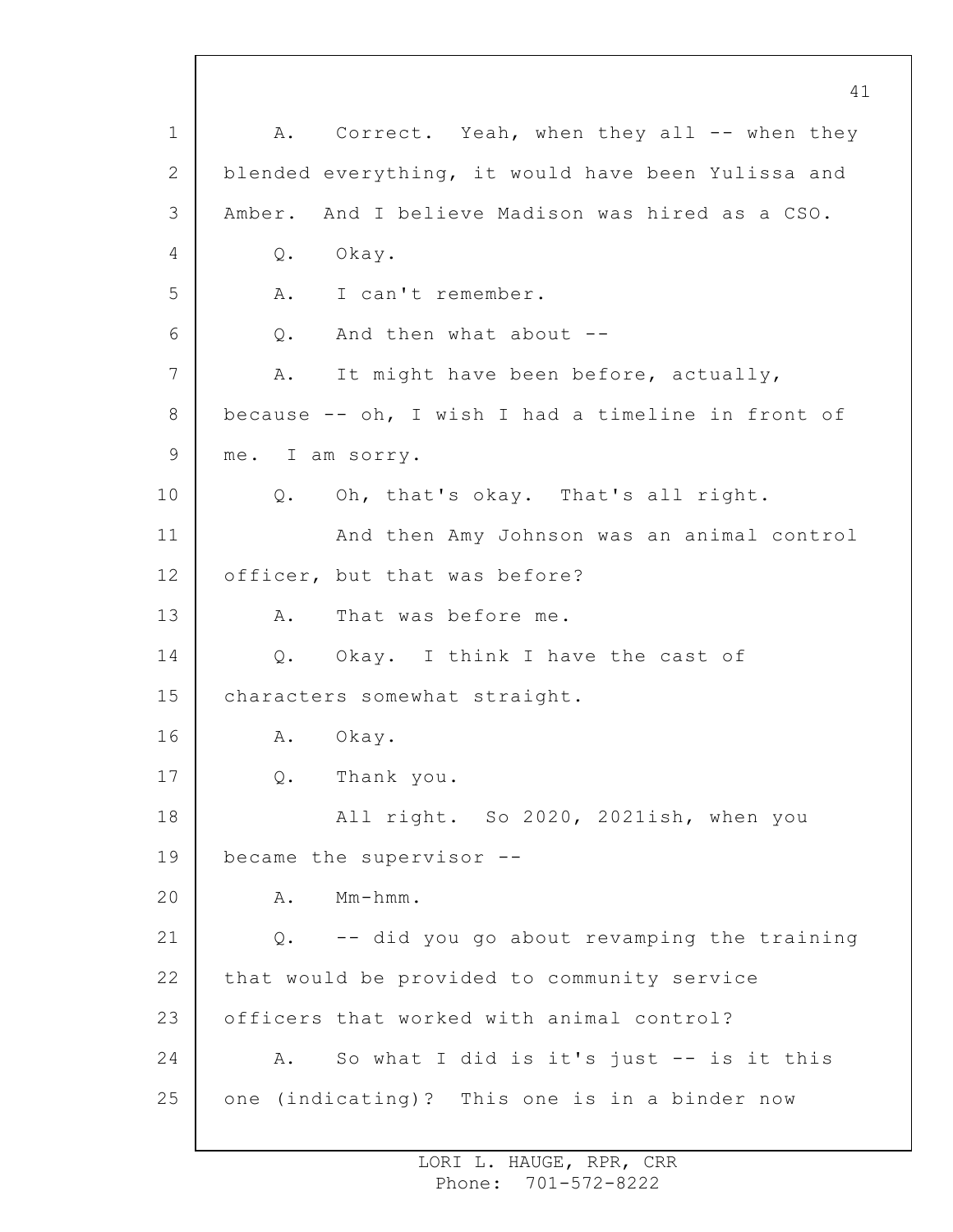1 2 3 4 5 6 7 8 9 10 11 12 13 14 15 16 17 18 19 20 21 22 23 24 25 42 (indicating). It's all the animal ordinances in a binder with parking. It's basically two books put to one, I guess. And then I'm currently working on making a new, better one, I guess -- training book. Q. Okay. A. But it's just a draft. It's nothing final. Q. So you took the parking ordinances and the animal control ordinances and put those together in a book? A. Yeah, just so the girls would have something while they're on the road. That way, they don't have to pull up the city ordinances online. It's just a binder with that online (indicating). Q. Okay. And just so -- I don't -- I don't want to trick you. So what you've pointed to was Spitz Exhibit 1, and I'm just going to tell you that's only two of the animal control ordinances, 4-89 and 4-90. A. Oh. No. There's -- there's -- Q. Yeah. So -- A. -- more. Q. Yeah. A. Yeah. It's online.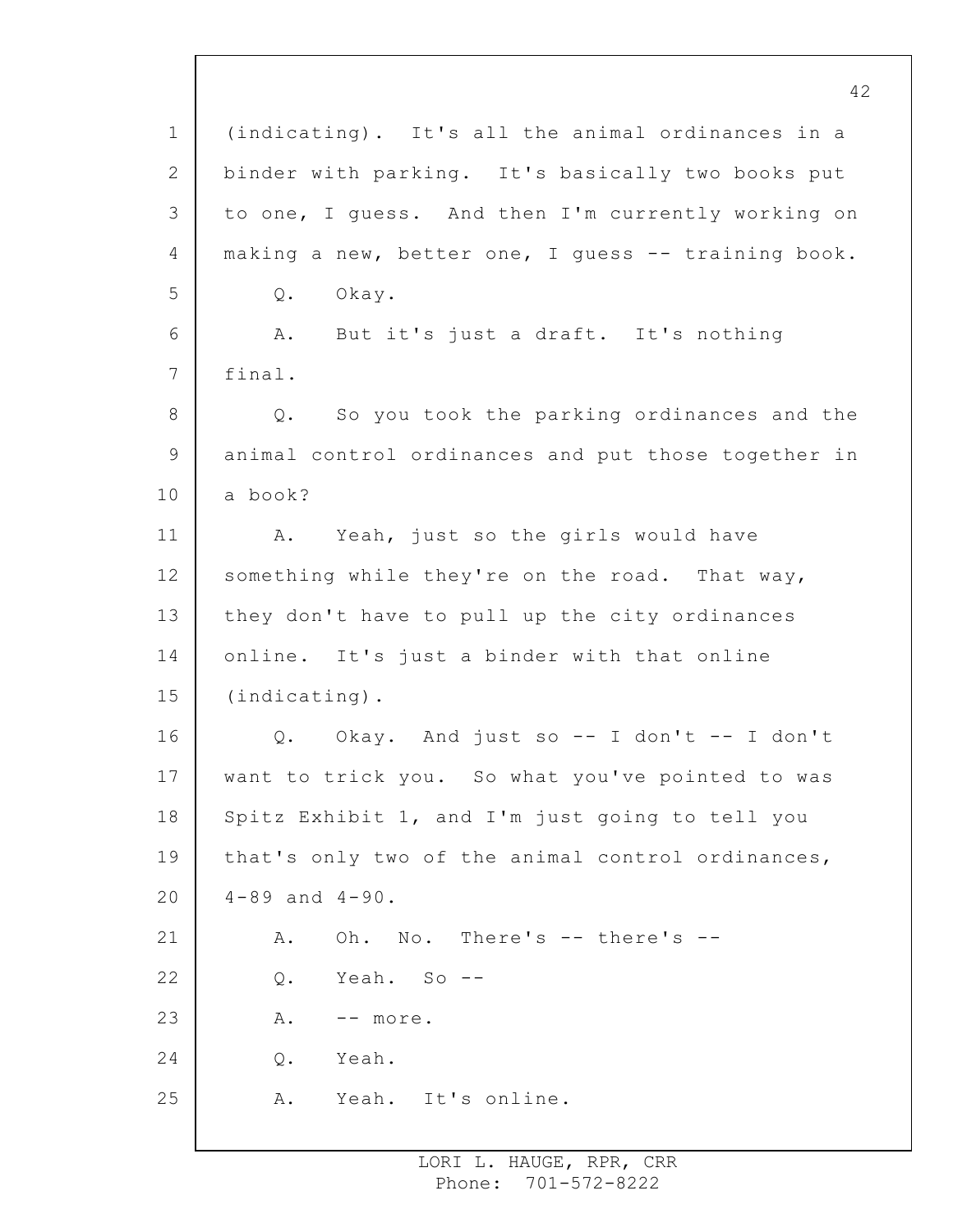1 2 3 4 5 6 7 8 9 10 11 12 13 14 15 16 17 18 19 20 21 22 23 24 25 43 Q. Yeah. No, I -- I get it. I just -- since you referred to the exhibit, I wanted to make it -- A. Oh. Q. -- clear that you're -- A. Yeah. No. That's not the whole --  $Q.$  -- you took --A. -- thing. Q. -- all the animal control ordinances and all the parking ordinances -- A. Correct. Q. -- and then put those together? A. Correct. Q. And then did you also prepare the PowerPoint that we looked at just a second ago? A. Yes. Q. All right. So let's grab that. So that is Ambrosini Exhibit 1. MR. SCHMIDT: Gene, would this be a good time to take just a -- MR. SUMMERLIN: Sure. MR. SCHMIDT: -- short break? MR. SUMMERLIN: Yeah. MR. SCHMIDT: Seems like a natural stopping point. MR. SUMMERLIN: You bet.

> LORI L. HAUGE, RPR, CRR Phone: 701-572-8222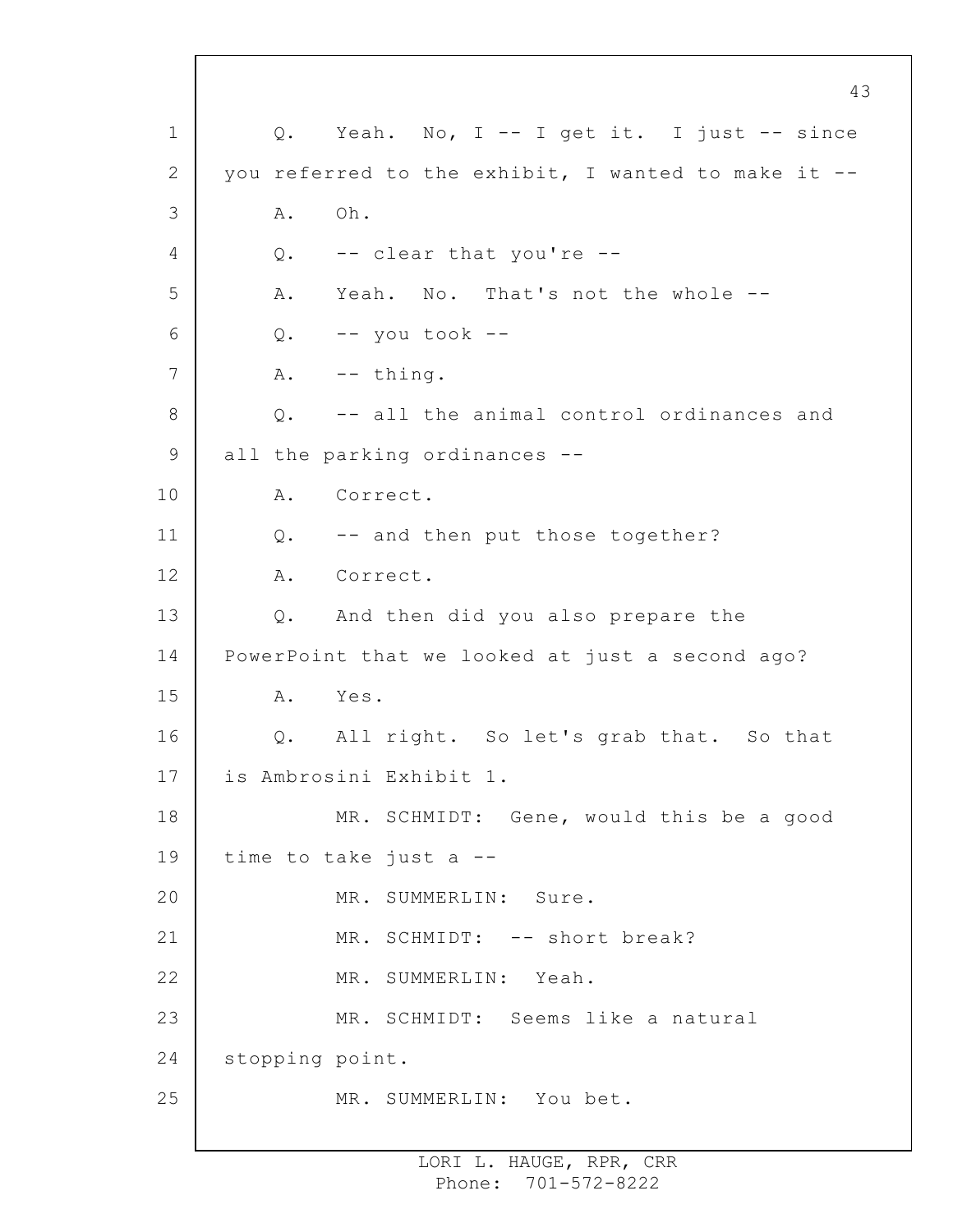1 2 3 (The proceedings recessed at 8:54 a.m. and reconvened with everyone present at 8:59 a.m.) BY MR. SUMMERLIN:

4 5 6 7 8 9 10 11 12 13 14 15 16 17 18 19 20 21 22 23 24 25 Q. All right. So let's take a look at Ambrosini Exhibit 1, which is the animal -- or *Introduction to Animal Control* PowerPoint that you put together. If you look at the first page, that's "Seven Types of Body Languages in Dogs." I was going to say, I think if we go through -- all right. So basically, from page 2 through page 16, it's just a brief description of body language and behaviors that you may see in canines -- A. Yes. Q. -- correct? And those came from Jim Osorio? A. Hmm? Q. Well, I -- take a look at page 4. A. (The deponent complied with Counsel's request.) Q. This is on the "Relaxed Dog," but at -- at the top of that, it says "Canine Encounters by Jim Osorio" -- A. Google -- Q. -- "Canine Body Language Series." A. I don't know who that is, but this is from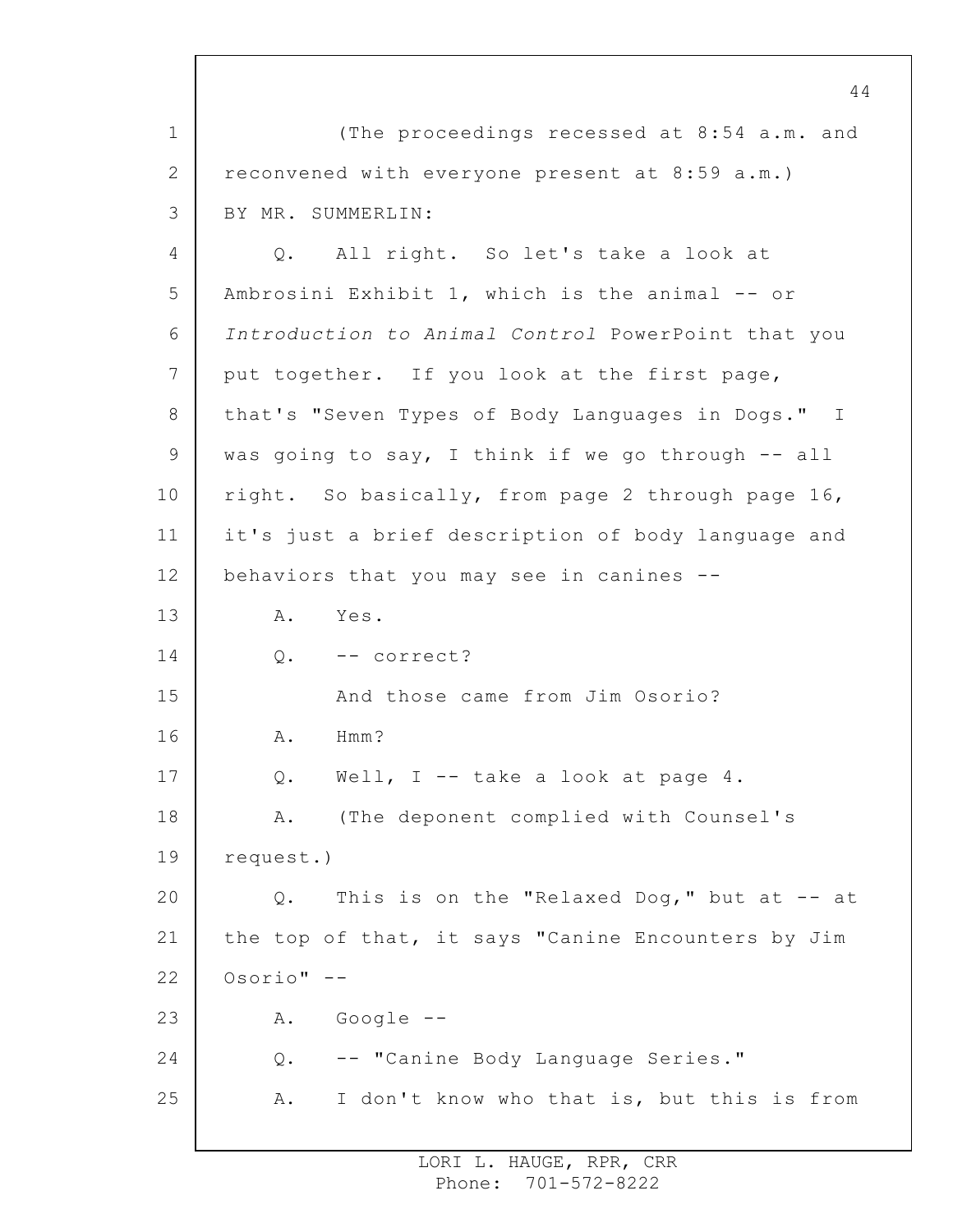```
1
2
3
4
5
 6
7
8
9
10
11
12
13
14
15
16
17
18
19
20
21
22
23
24
25
                                                       45
     Google.
         Q. Oh. Okay. All right.
              So you've not done any training with
     Jim --
         A. No.
         Q. -- Osorio?
         A. I don't know --
         Q. Don't know who he is?
         A. Nope.
         Q. Don't know what his qualifications are?
         A. No.
         Q. Okay. Don't know that he's currently
     deceased?
         A. No.
         Q. All right. So you just put those in so
     that you could kind of walk through with people as
     you trained them --
         A. Yeah.
         Q. -- "Here are kind of behaviors you may
     see" --A. Yeah.
         Q. -- "and physical manifestations of those
     behaviors"?
         A. Yes.
         Q. All right. All right. Then we've got a
```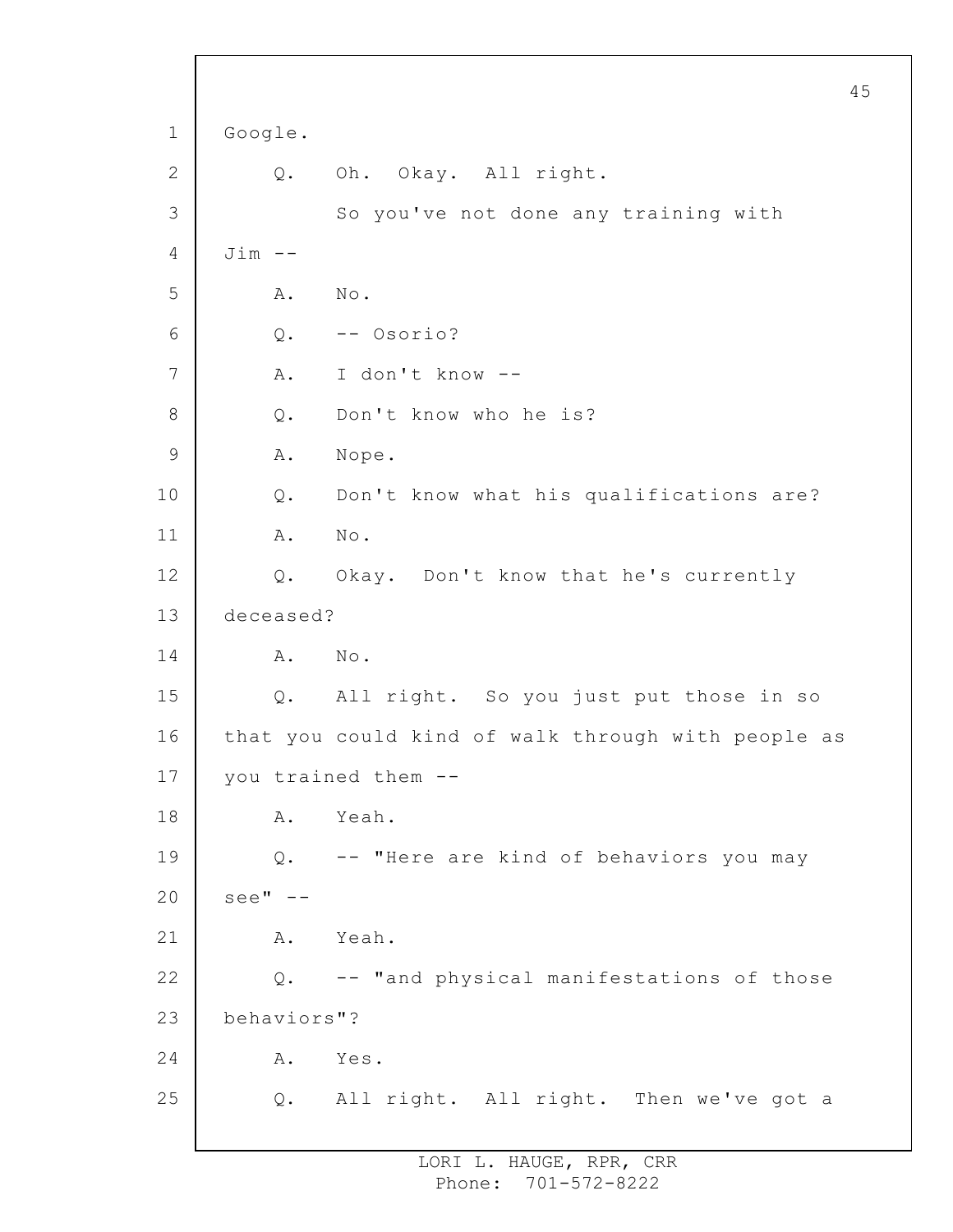1 2 3 4 5 6 7 8 9 10 11 12 13 14 15 16 17 18 19 20 21 22 23 24 25 46 section on using a catch pole and bite stick and how to make a muzzle. So that takes us from page 17 to page 22? A. Yes. Q. All right. And then we start a section that walks through the Williston ordinances related to animal control and penalties for violations? A. Yes. Q. All right. All right. So if you go to page 50 -- A. (The deponent complied with Counsel's request.) Q. -- that begins the section on the Williston ordinance that prohibits the possession of pit bulls within city limits; correct? A. Correct. Q. Okay. And we'll walk through that ordinance in a little bit, but I want to ask about the "Examples of Banned Breeds" that you provide on page 52. A. Correct. Q. There are five photographs. Do you recall where you got these photos from? A. Google. Q. Okay.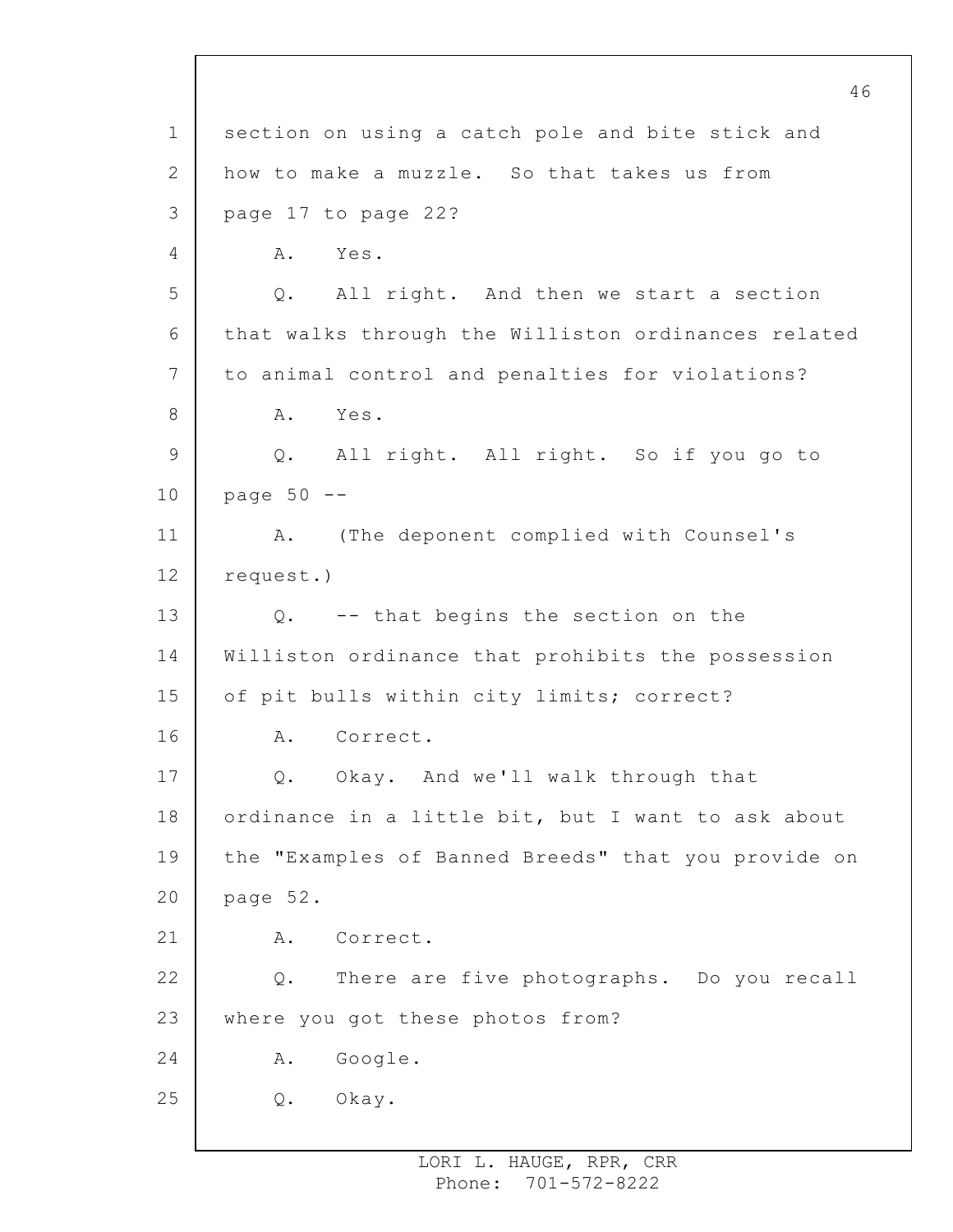1 2 3 4 5 6 7 8 9 10 11 12 13 14 15 16 17 18 19 20 21 22 23 24 25 47 A. Or internet. Q. Just ran Google searches for dogs that kind of were prototypical of the breeds that you wanted to -- to show? A. Correct. Q. Okay. And then the next page, page 53, you've got examples of dogs that are not pit bulls? A. Correct. Q. And I assume the same thing, you just grabbed those pictures off the internet? A. Correct. Q. Okay. We're going to -- we're going to jump to the statute in a second -- or the ordinance in a second, but I -- I want to just ask about a particular part of the ordinance now. So -- and I'll make available to you Spitz -- Spitz Exhibit 1 (doing so), which is 4-89 and 4-90, just so you've got that. Section 4-90 deals with either animals that were registered -- animals of pit bull breeds that were registered with the City after the initial adoption of the ordinance or animals that are service dogs that are made up of the prohibited breeds?  $A. 4-90?$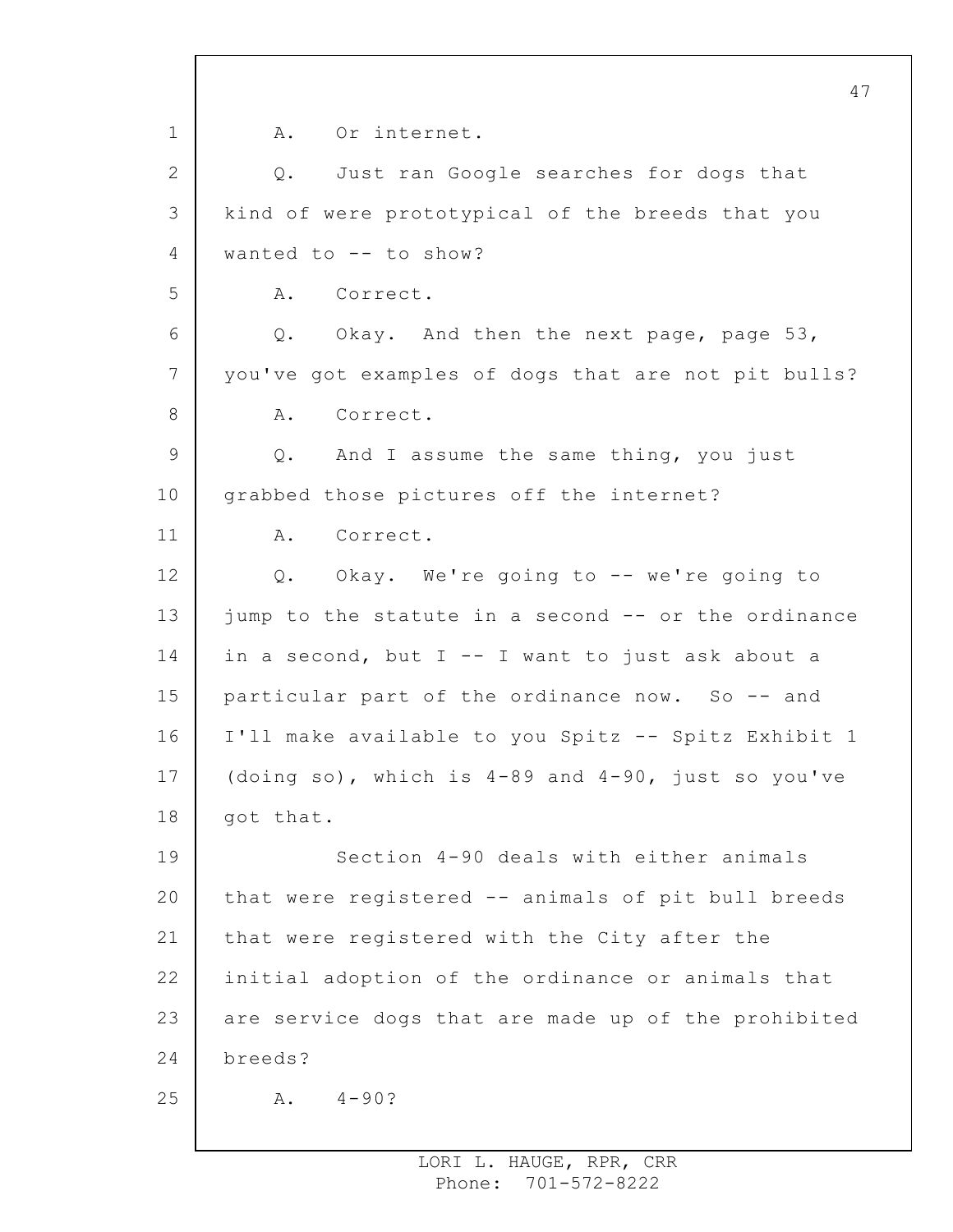1 2 3 4 5 6 7 8 9 10 11 12 13 14 15 16 17 18 19 20 21 22 23 24 25 48  $Q. 4-90.$ MR. SCHMIDT: I'll object to form, but -- MR. SUMMERLIN: Okay. Well, let me just -- MR. SCHMIDT: -- if she can understand  $it$   $--$ MR. SUMMERLIN: -- let me do this a different way. The ordinance -- what did I do with it? MS. WALL: The ordinance? MR. SUMMERLIN: Yeah. Thank you. BY MR. SUMMERLIN: Q. All right. If you look at 4-90, that's titled "Keeping of Registered Pit Bulls"; correct? A. Correct. Q. And the first line of 4-90, Subsection (a), "The provisions of 4-89 of this article are not applicable to owners, keepers, or harborers of pit bull dogs registered with the City of Williston on or before the 1st day of March, 1987"; correct? A. Correct. Q. So that was kind of a grandfather clause. When the ordinance --Do you know when the ordinance was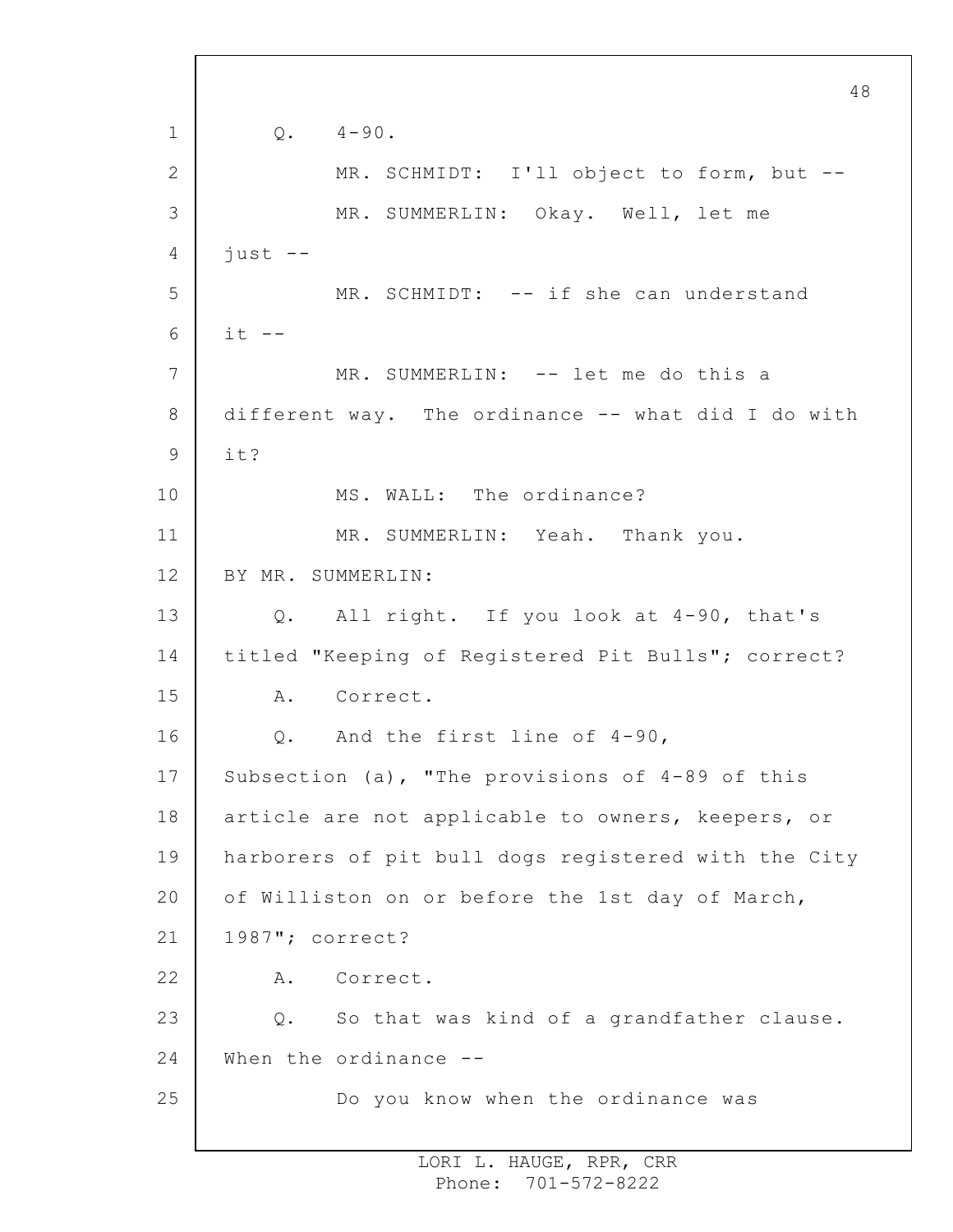1 2 3 4 5 6 7 8 9 10 11 12 13 14 15 16 17 18 19 20 21 22 23 24 25 49 adopted? A. Nineteen -- 1987. Q. Correct. So when the ordinance was initially adopted, if you had a pit bull, was it -- do you have an understanding of how that worked? You could register your -- your pit bull with the City, and you could still keep it? A. I do not know. Q. Okay. Long before your time; right? A. Yes. Q. All right. Well, we're not really that interested in that section anyway, so we're going to move on. The second sentence states that "The provisions of this article are not applicable to owners, keepers, or harborers of pit bull dogs registered with the City of Williston who qualify as having a disability or require an animal pursuant to the Americans with Disabilities Act or federal or state fair housing laws." Do you see that section? A. Yes. Q. Okay. So does that provision refer to service dogs that appear to be one of the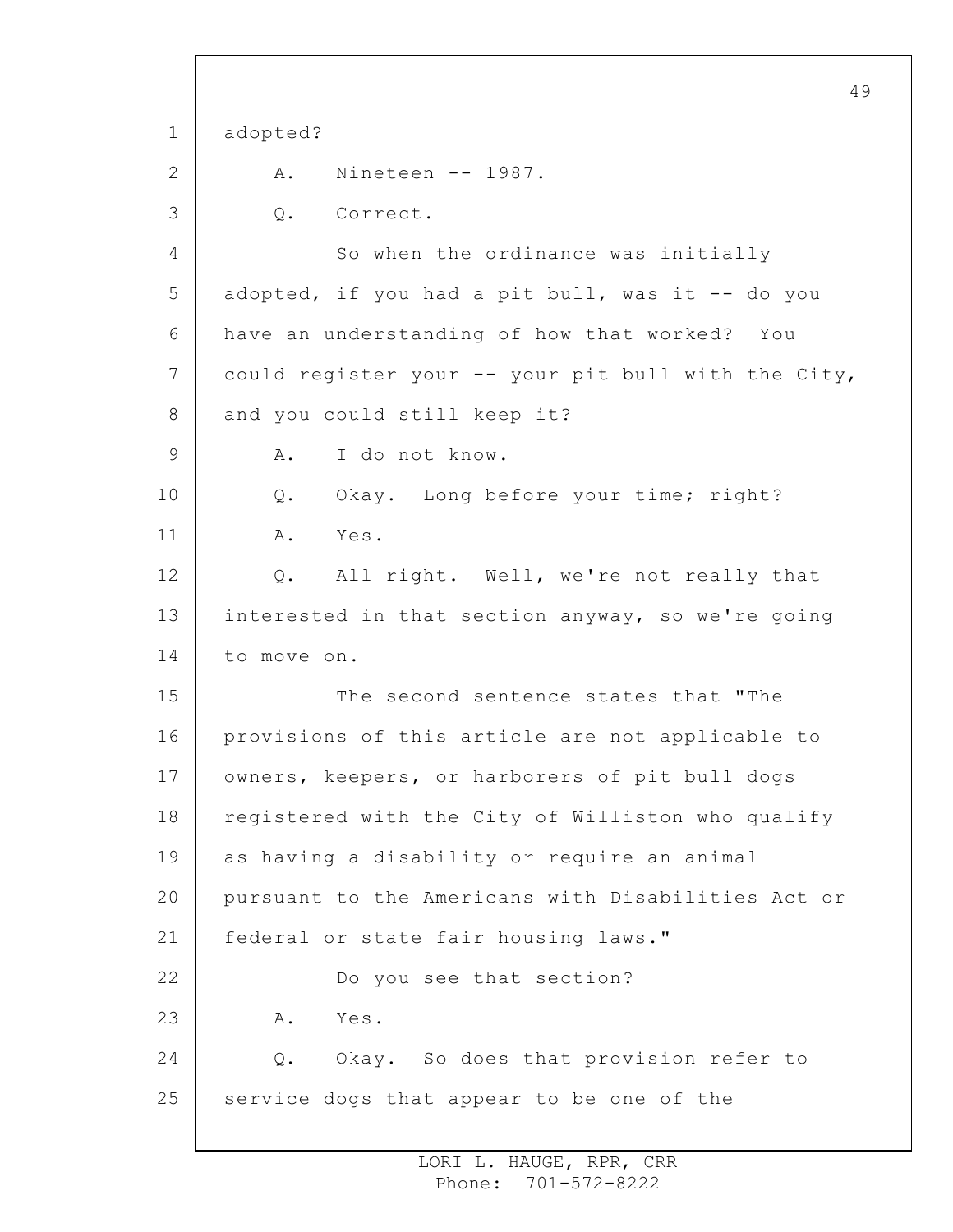1 2 3 4 5 6 7 8 9 10 11 12 13 14 15 16 17 18 19 20 21 22 23 24 25 prohibited breeds under 4-89? A. Yes. Q. All right. And I believe that 4-90 was either adopted or amended in 2019? A. I don't know. Q. Okay. You don't recall a change to the ordinances in 2019 to provide for service dogs?  $A.$  I  $-$  no. Q. Okay. As the supervisor of the animal control community service officers, you are responsible for the enforcement, by your officers, of this section; correct? 4-90. A. Correct. Q. All right. So if an animal control -- let me try and short-circuit this a little bit. So we've talked to a number of animal control officers this week. What they have indicated is that if they see an animal that they suspect to be a prohibited breed and the owner says that animal is a service dog, that then falls under Section 4-90. Do you agree with that? A. Correct. Q. Okay. And then to determine whether the animal is actually a service dog, the animal control officer may ask the person if they have a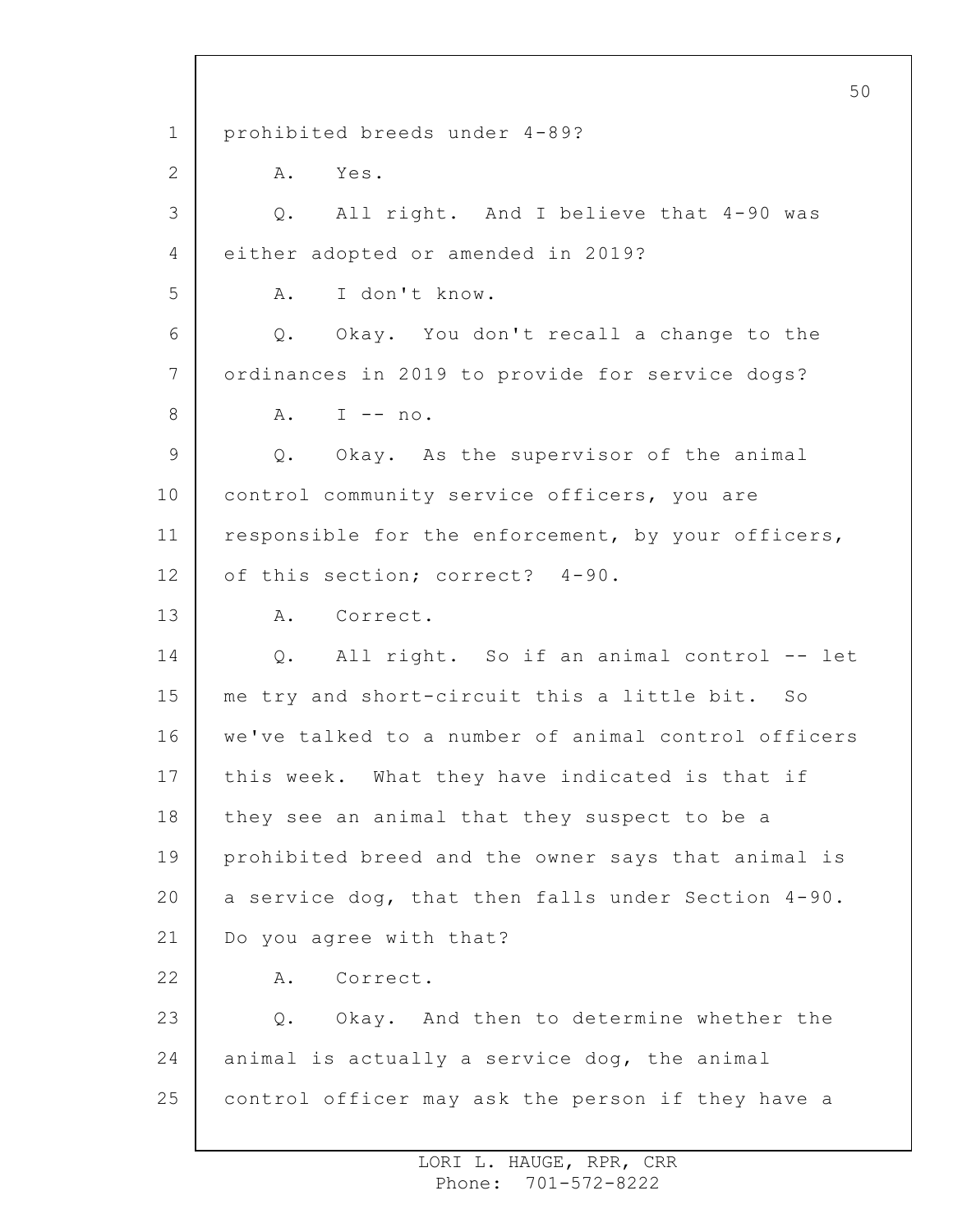1 2 3 4 5 6 7 8 9 10 11 12 13 14 15 16 17 18 19 20 21 22 23 24 25 51 disability. Do you agree with that? A. Mm-hmm (nodding affirmatively). Q. And if the dog provides some task or function related to that disability? A. Correct. Q. Okay. Is there anything else that the animal control officer can ask the person about the service dog status of that animal? MR. SCHMIDT: Object to form. But you can go ahead. BY MR. SUMMERLIN: Q. Based on your understanding. A. You're going to have to ask that again. Q. Okay. I will try. I guess I -- I'm just trying to get to, like, as the supervisor of the animal control portion of the community service officers, what do you deem it appropriate for your animal control officers to ask a person about a service dog that might fall under 4-90? A. Those two questions. Q. Those two questions. Perfect. All right. And so if the person has said, "I have a disability. This dog performs some function or task related to my disability," then the dog is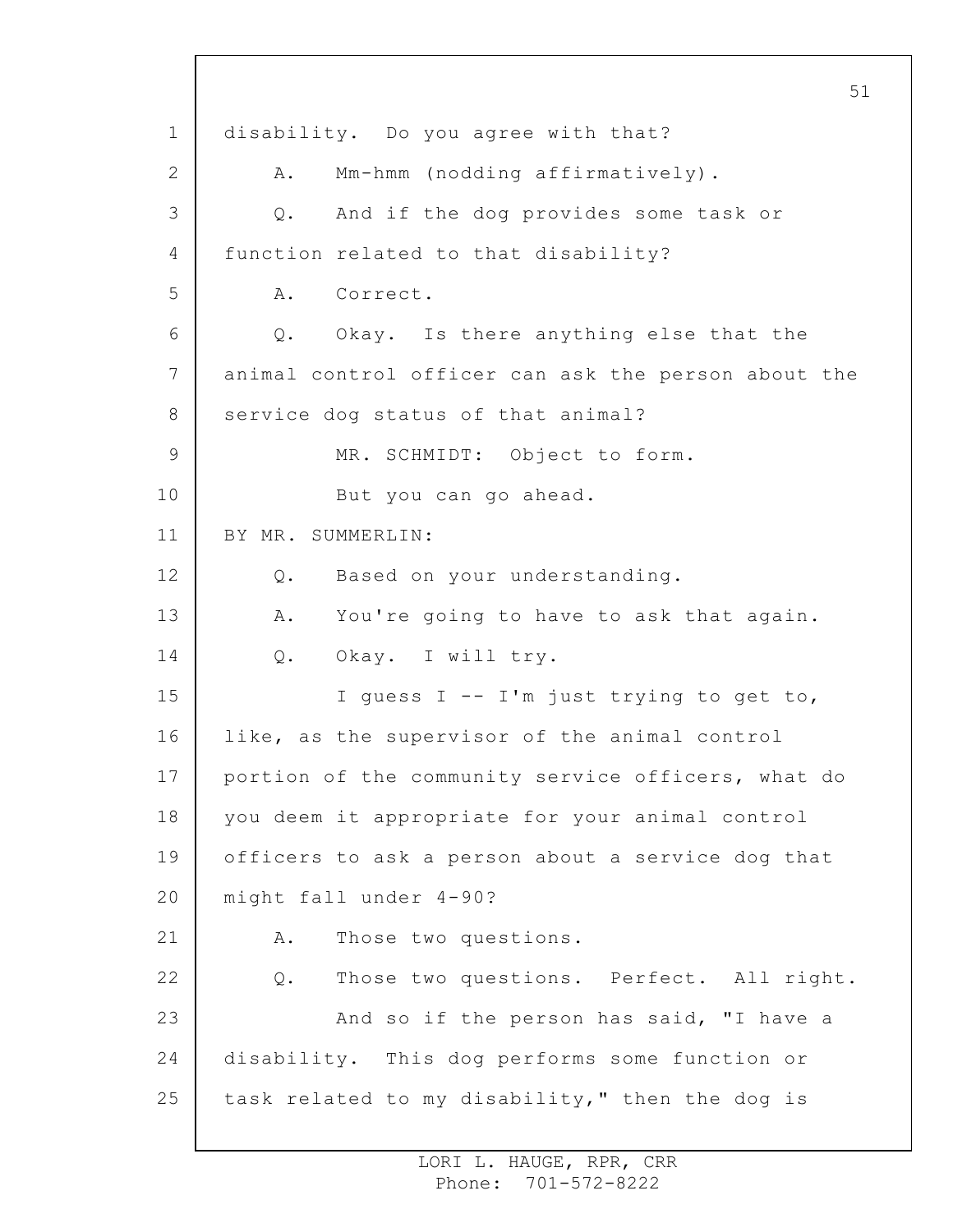1 2 3 4 5 6 7 8 9 10 11 12 13 14 15 16 17 18 19 20 21 22 23 24 25 52 considered a service dog pursuant to 4-90? MR. SCHMIDT: Form. Go ahead. THE DEPONENT: Correct. BY MR. SUMMERLIN: Q. All right. And if a dog is a service dog under 4-90, that dog still has to be registered with the City; correct? A. Correct. Q. And then these provisions in 4-90 (a)(1) through (8) or (9) all still apply to that service  $dog$   $--$ A. Correct. Q. -- correct? And so, for example, if someone had a service dog under 4-90, but they refused to register that service dog with the City or abide by these other provisions in (a)(1) through  $(9)$ , they could be cited for that? A. Correct. Q. All right. MR. SCHMIDT: Just for clarification, you're asking all those questions based on her understanding of the ordinance; correct? MR. SUMMERLIN: Yeah.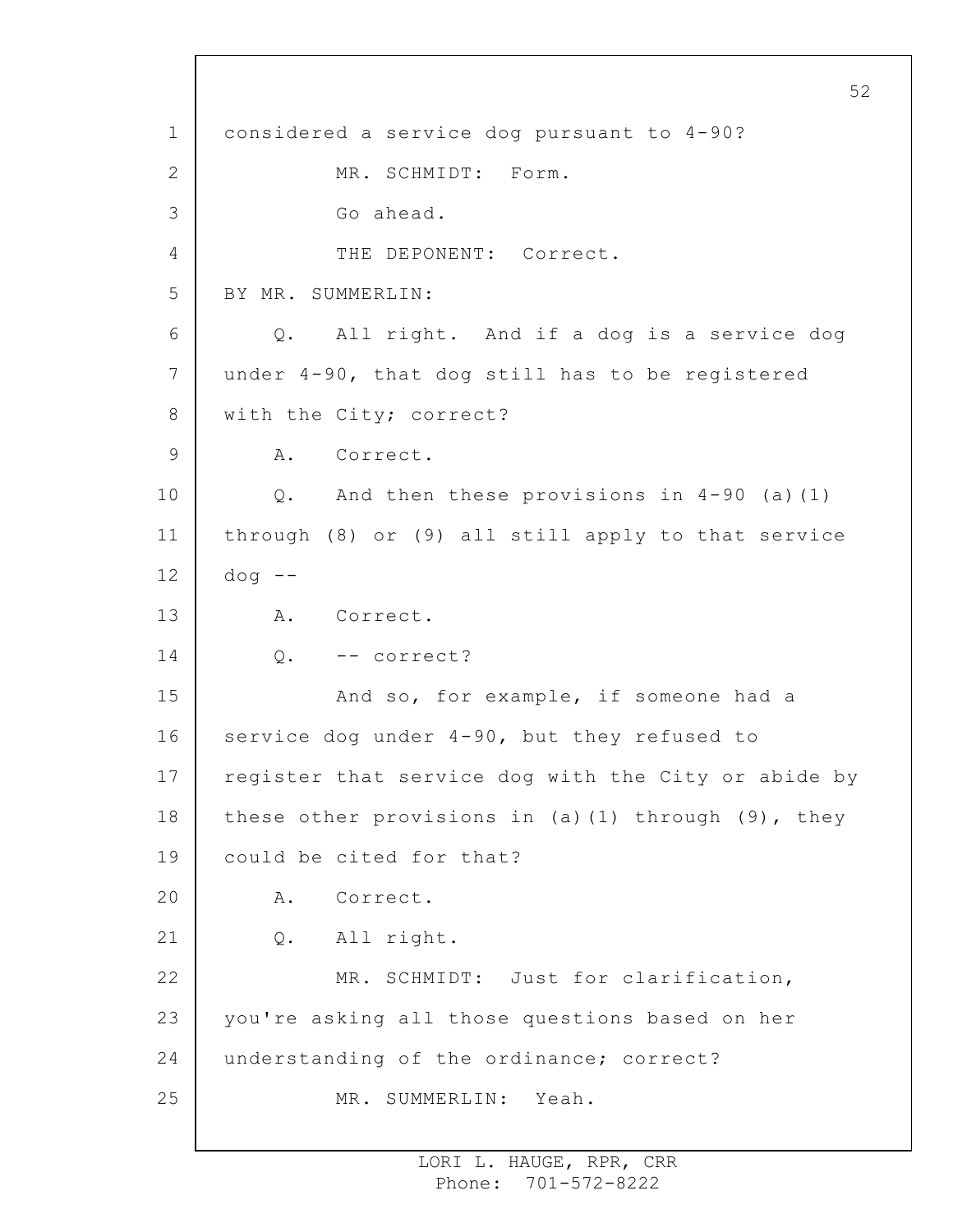1 2 3 4 5 6 7 8 9 10 11 12 13 14 15 16 17 18 19 20 21 22 23 24 25 BY MR. SUMMERLIN: Q. So I'm -- I'm asking that's the way that you train your officers to enforce the ordinance; correct? A. Correct. Q. Okay. And it's your belief that the officers follow the direction that you give them; correct? A. Correct. Q. And you wouldn't be happy if they ignored you? A. Correct. Q. Okay. So let's go to 4-89 now, the -- the primary ordinance that says pit bulls can't be kept in the city. The ordinance defines a pit bull dog to mean a bull terrier breed of dog; correct? A. Correct. Q. A Staffordshire bull terrier breed of dog; correct? A. Correct. Q. An American pit bull terrier breed of dog; correct? A. Correct. Q. An American Staffordshire terrier breed of dog; right?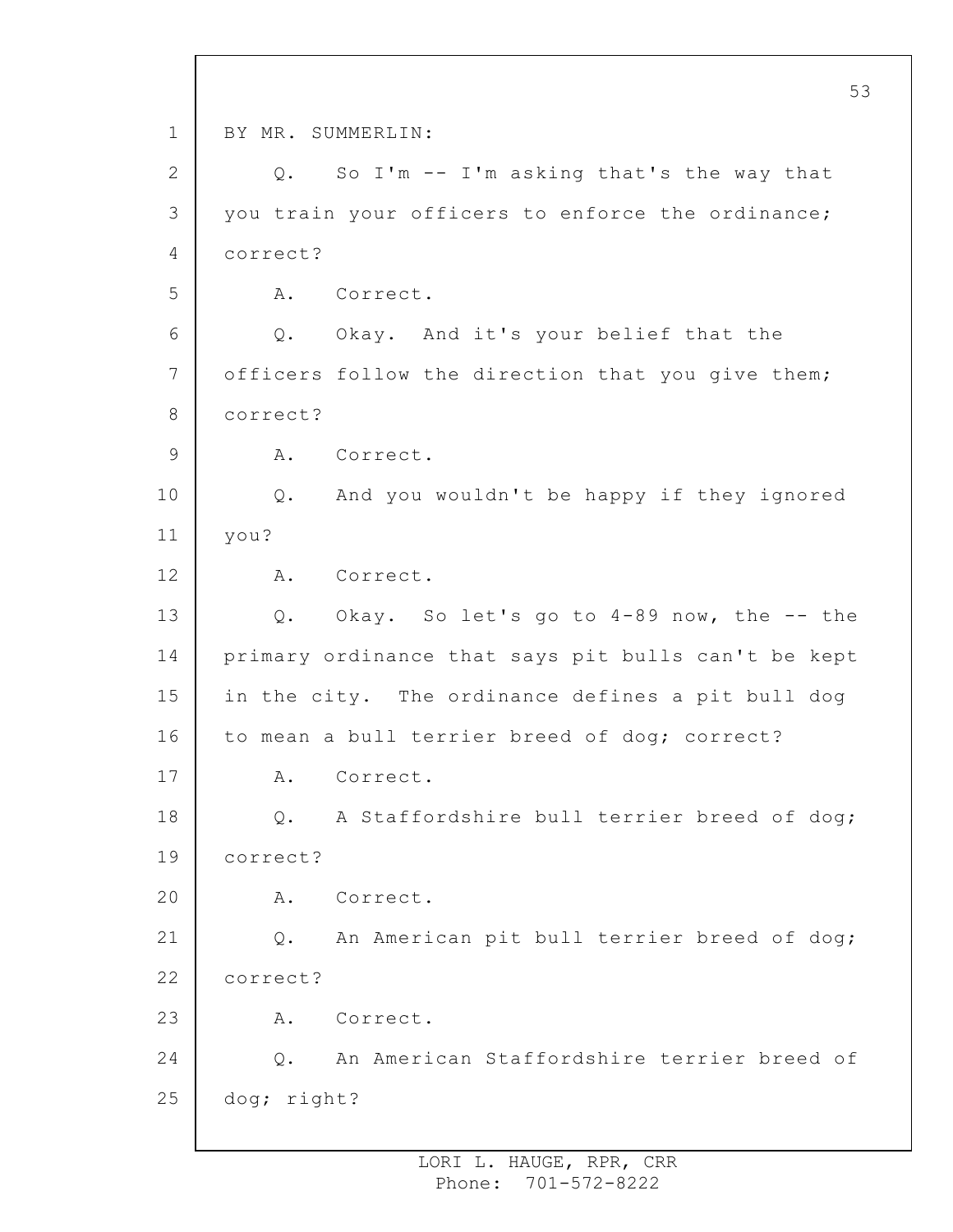1 2 3 4 5 6 7 8 9 10 11 12 13 14 15 16 17 18 19 20 21 22 23 24 25 A. Correct. Q. And then it includes, "Dogs of mixed breed or of other breeds than above listed, which breed or mixed breed is known as pit bulls, pit bull dogs, or pit bull terriers"; correct? A. Correct. Q. Okay. And then, finally, the ordinance prohibits, "Any dog which has the appearance and characteristics of being predominantly of the breeds of bull terrier, Staffordshire bull terrier, American pit bull terrier, American Staffordshire terrier, or any other breed commonly known as pit bulls, pit bull dogs, or pit bull terriers, or a combination of any of those breeds"; correct? A. Correct. Q. All right. So my understanding, based on other depositions, is that sometime in 2021, the City began DNA-testing any suspected pit bull that was picked up by animal control if the owner didn't admit that the dog was one of the prohibited breeds? A. Correct, but only after we were told to by our city attorney. Q. Right. Right. So that was a -- another policy that came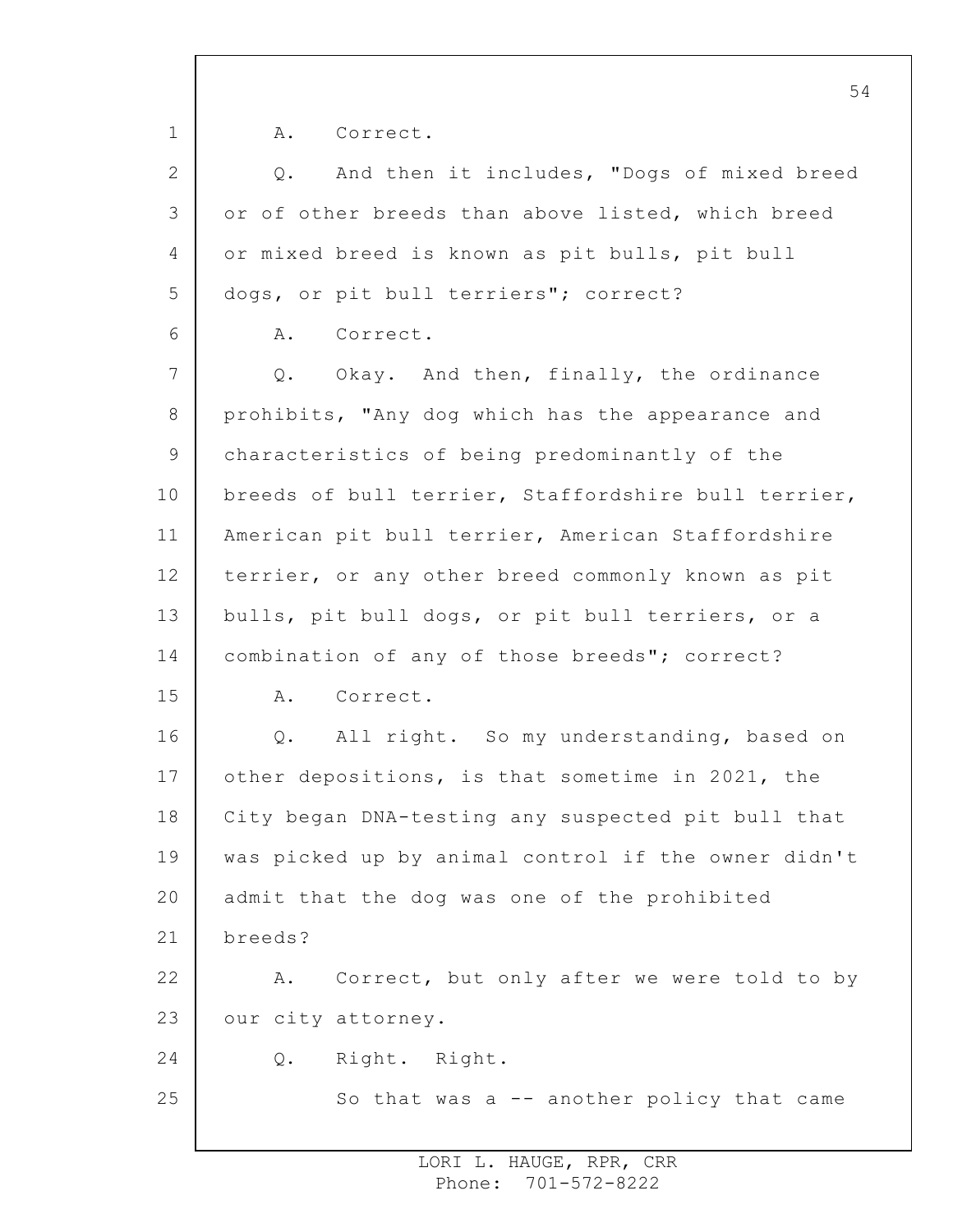1 2 3 4 5 6 7 8 9 10 11 12 13 14 15 16 17 18 19 20 21 22 23 24 25 55 down to the -- A. And that wasn't two thousand -- I believe it would have been prior. 2021. Q. Okay. So whenever that policy changed is when it changed, but before that policy change --Well, when you first started as an animal control officer, did the City DNA-test every dog that it picked up as a suspected pit bull if the owner had not admitted that it was a pit bull? A. Not that I re -- not that I remember. Q. Okay. So sometime between 2018 and today, there was a change in that policy such that you now -- the City now does DNA-test those dogs? A. Only if she requests it. Q. And by "she," do you mean Ms. Olson? A. Correct. Q. Okay. So not every dog would necessary - let me -- excuse me. So my understanding may have been incorrect. What I thought was that any dog that animal control picked up as a suspected banned breed was DNA-tested unless the owner admitted to an animal control officer that the dog was one of the banned breeds, and that's not correct? A. So I -- me personally, I DNA-test if I've

> LORI L. HAUGE, RPR, CRR Phone: 701-572-8222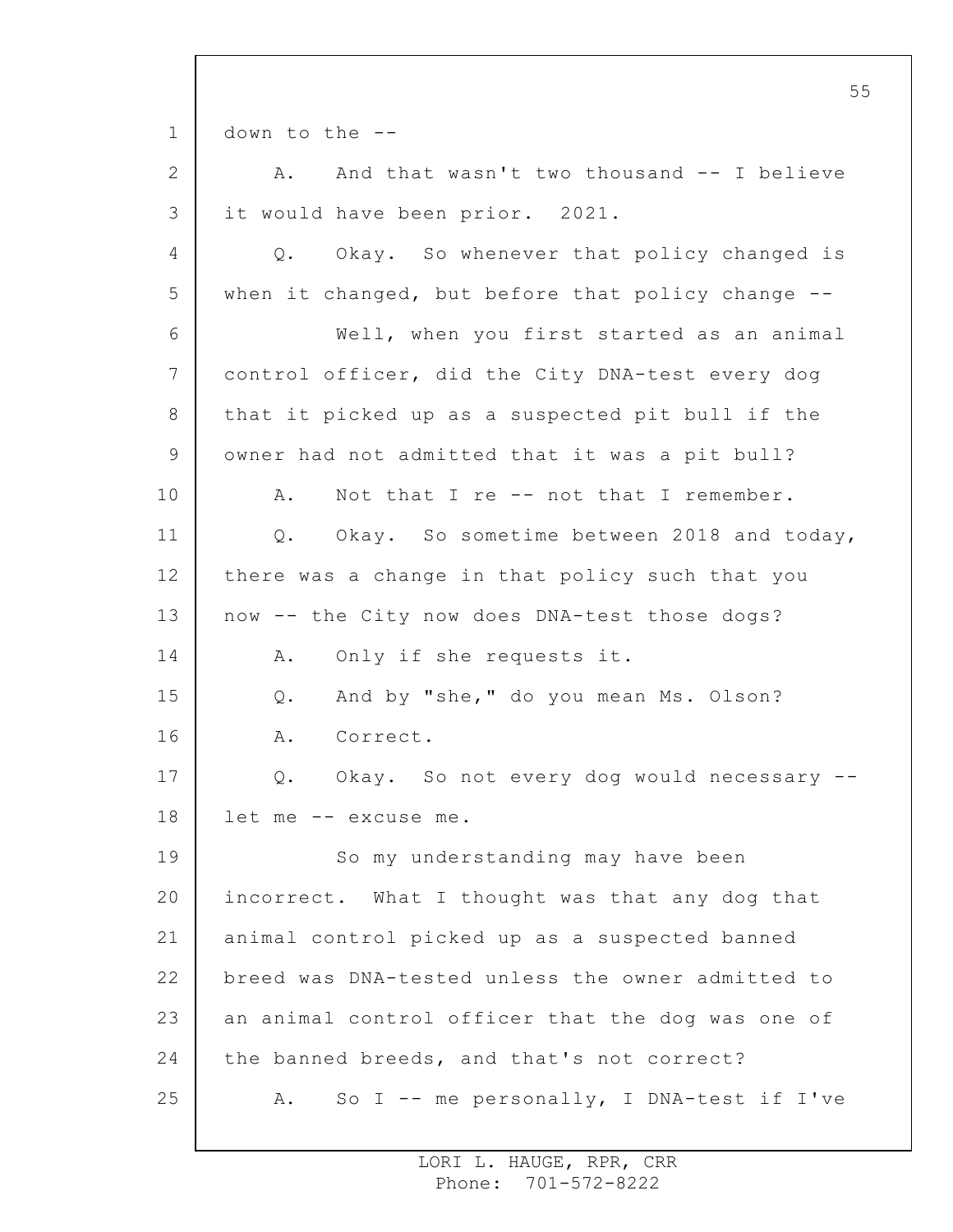1 2 3 4 5 6 7 8 9 10 11 12 13 14 15 16 17 18 19 20 21 22 23 24 25 been requested to DNA-test. As far as everyone else goes, I do not know what -- Q. Okay. So at least for the calls that you're personally responsible for, you would only DNA-test if Ms. Olson requested that you -- A. Correct. Q. -- DNA-test? A. Correct. Q. It's hard--right?--because we always interrupt each other when we talk. So I assume, based on that, that you've had some dogs that you've picked up as being suspected of a banned breed that you've not DNA-tested? A. Correct. Q. Okay. Is there a policy that you're aware of that requires an animal control officer to inform the owner or a person in possession of the dog of their ability to get a DNA test if the dog is suspected of being a prohibited breed? A. Not a policy. Q. Okay. Is it your practice to tell an owner that they could get a DNA test of a dog that's suspected to be a banned breed? A. Absolutely.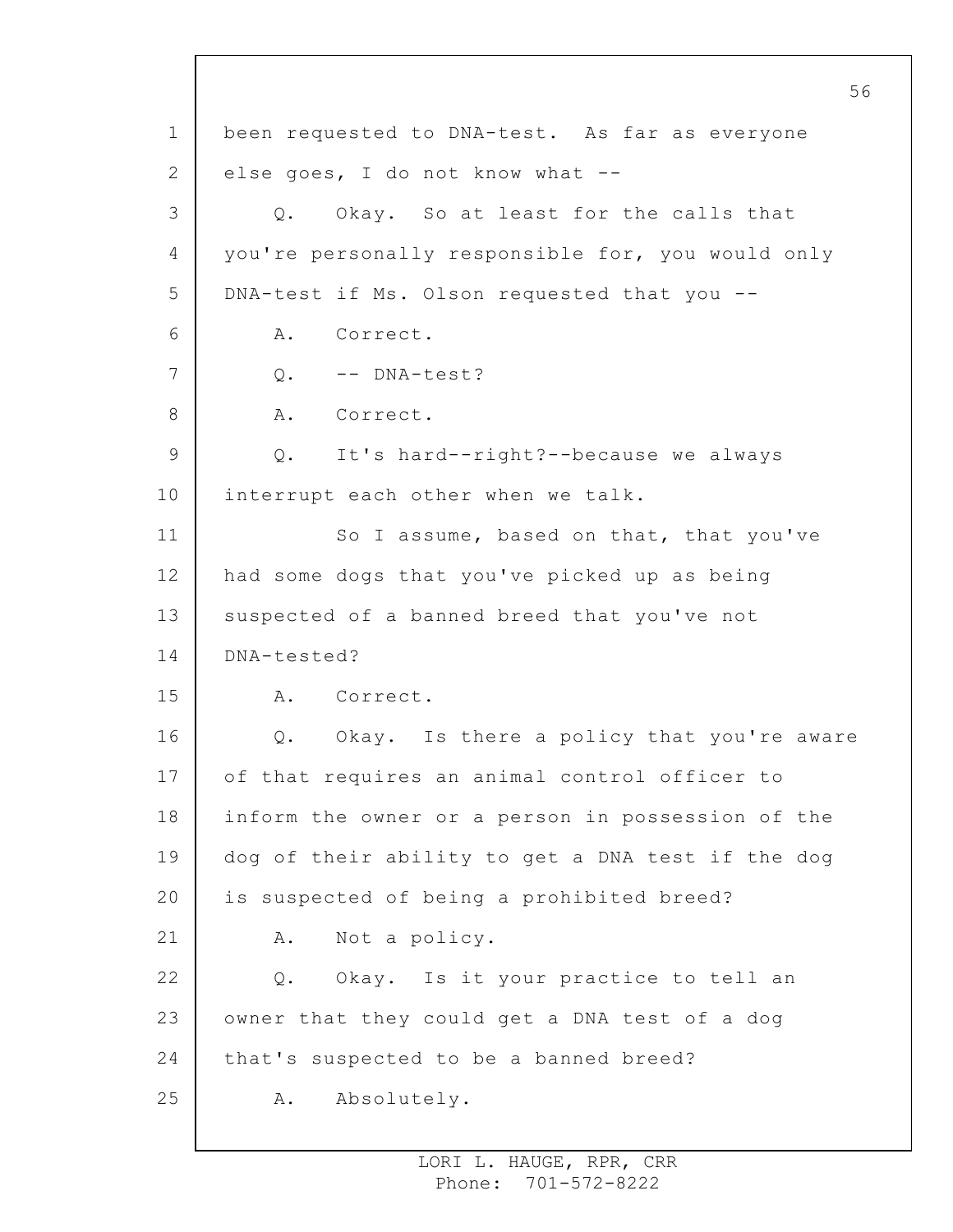1 2 3 4 5 6 7 8 9 10 11 12 13 14 15 16 17 18 19 20 21 22 23 24 25 Q. Okay. Do you know if all of your other officers do that as well? A. I do not know. Q. All right. And then in those situations in which a DNA test is performed, is there a policy that requires that the results of that DNA test be provided to the owner of the dog? A. I do not know. Q. Okay. Is it your practice to provide the results of the DNA test to the owner of the dog in those situations where you've obtained a DNA test? A. Negative. Q. So you don't provide --  $A.$  We have  $0. - -$  them? A. Negative. Q. All right. And you don't necessarily inform the owner that a DNA test was conducted? A. Only if -- if they would -- were to ask --Q. Okay.  $A. \t-- but --$ Q. So if -- if Ms. Olson requested that you perform a DNA test on a dog or, I guess, you don't do the test, but you take the sample -- A. Mm-hmm.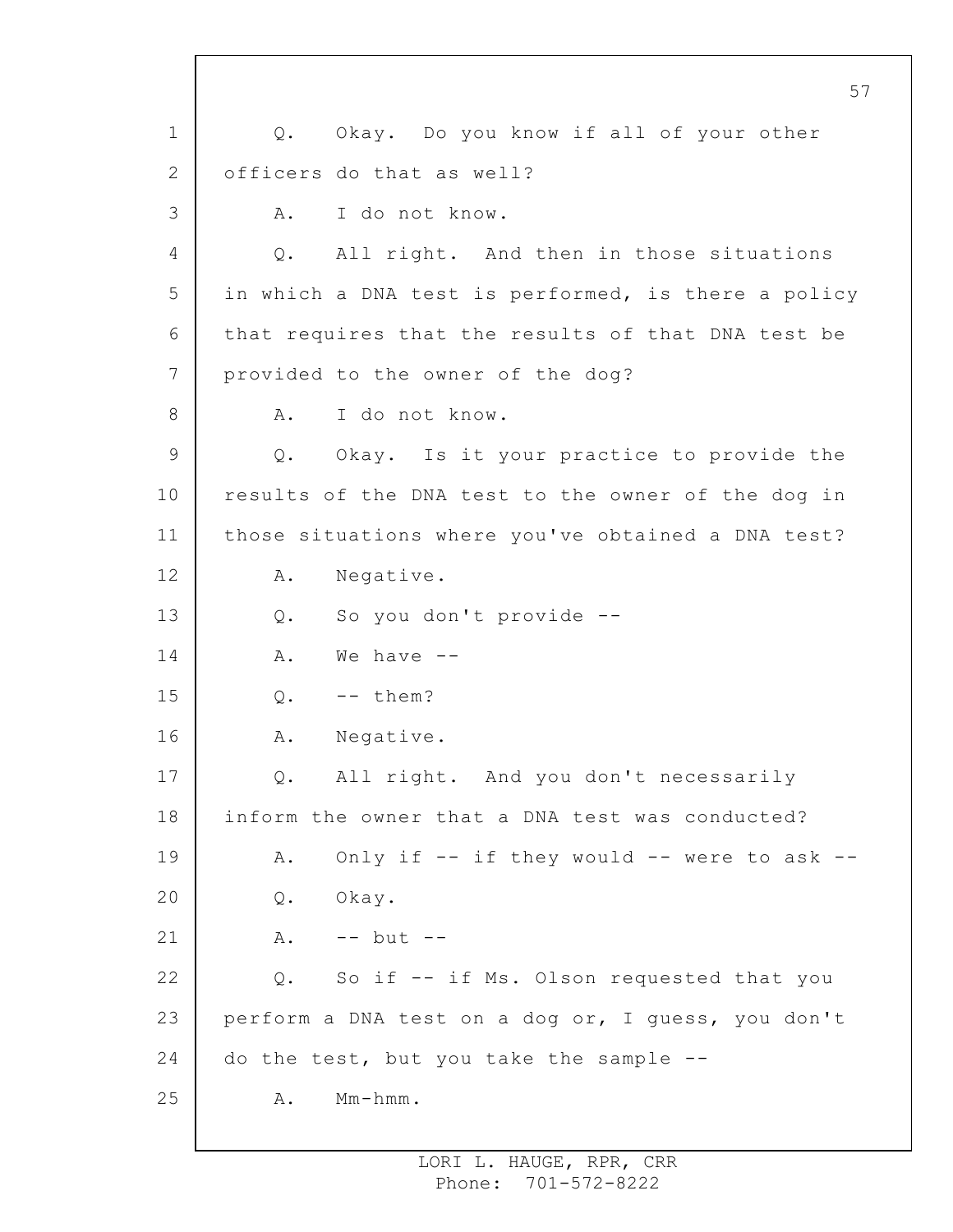1 2 3 4 5 6 7 8 9 10 11 12 13 14 15 16 17 18 19 20 21 22 23 24 25 Q. -- and send it, you don't necessarily tell the owner the results of that test? A. No. Q. Okay. I assume you tell Ms. Olson the results of the test? A. Correct. Q. Okay. Do the test results come to you, or do they go to Ms. Olson? A. They come to me. Q. All right. So in -- in those situations in which a DNA test is not performed, my understanding is that animal control makes a determination as to whether the dog is one of the banned breeds based on a visual inspection of the dog. A. Correct. Q. Okay. And not only as a supervisor but in your job function of carrying out animal control duties, that's what you do as well; right? A. Do what? Q. You make a determination that a dog either does or does not fall into one of the banned breeds based on a visual inspection of the dog? A. Correct. Q. Okay. And you mentioned, I think, earlier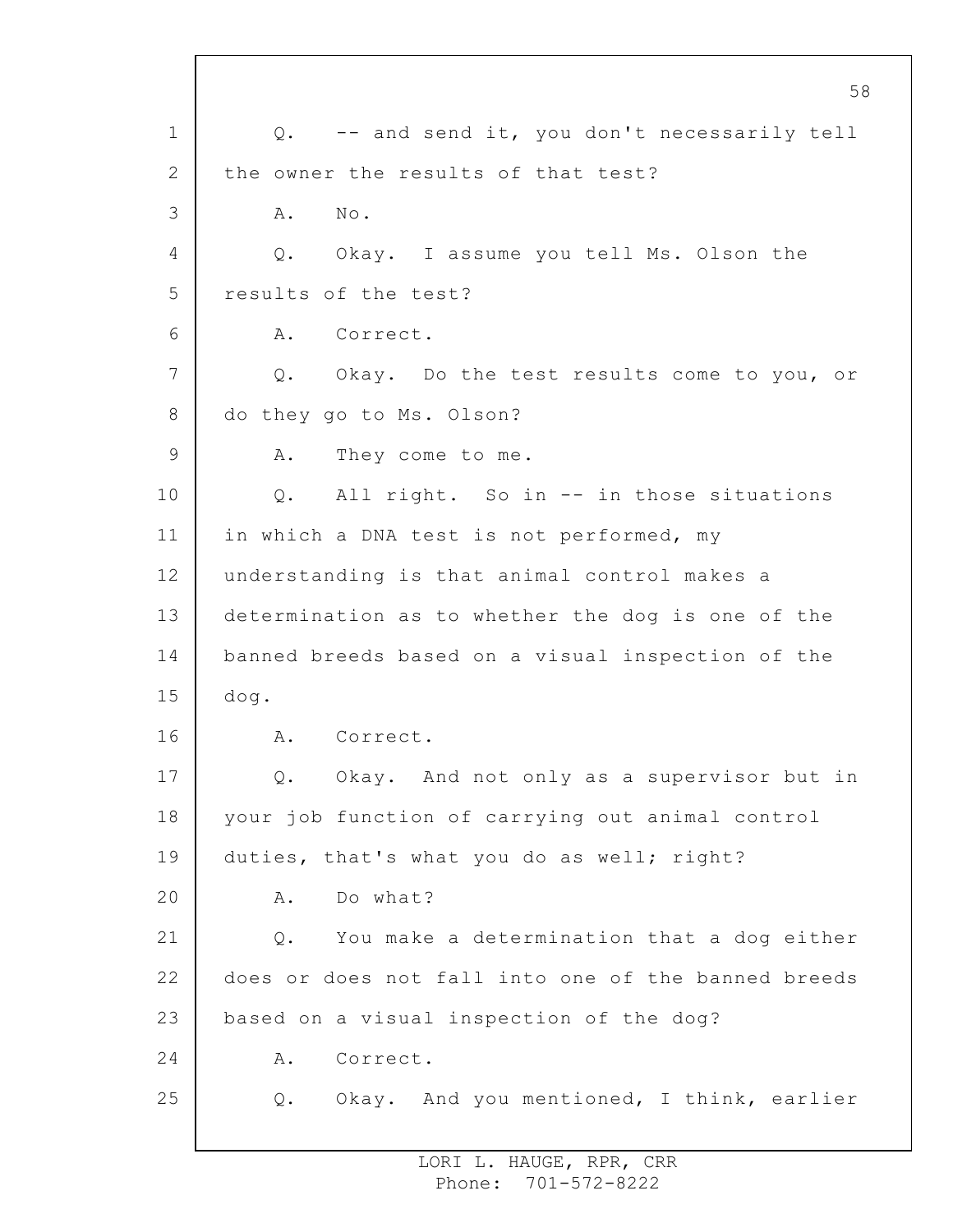1 2 3 4 5 6 7 8 9 10 11 12 13 14 15 16 17 18 19 20 21 22 23 24 25 today, there have been situations where, for example, Susan said, "Oh, that's a banned breed," and you looked at the dog and said, "No, that's not a banned breed"? A. Correct. Q. Okay. When you look at a dog to determine whether it is one of the banned breeds, what are you looking for? A. Characteristics. Q. Okay. So you're looking for physical characteristics of the dog that would indicate to you it's one of the banned breeds? A. Correct. Q. Okay. And I think what -- what we've heard from all of the other animal control officers is that they can't necessarily describe exactly what it is they're looking for, but they know it when they see it. A. Correct. Q. Is that your feeling as well? A. Correct. Q. Okay. Are there -- you know, recognizing that you can't tell me, "This is exactly what I'm looking for," are there certain physical characteristics that you look for?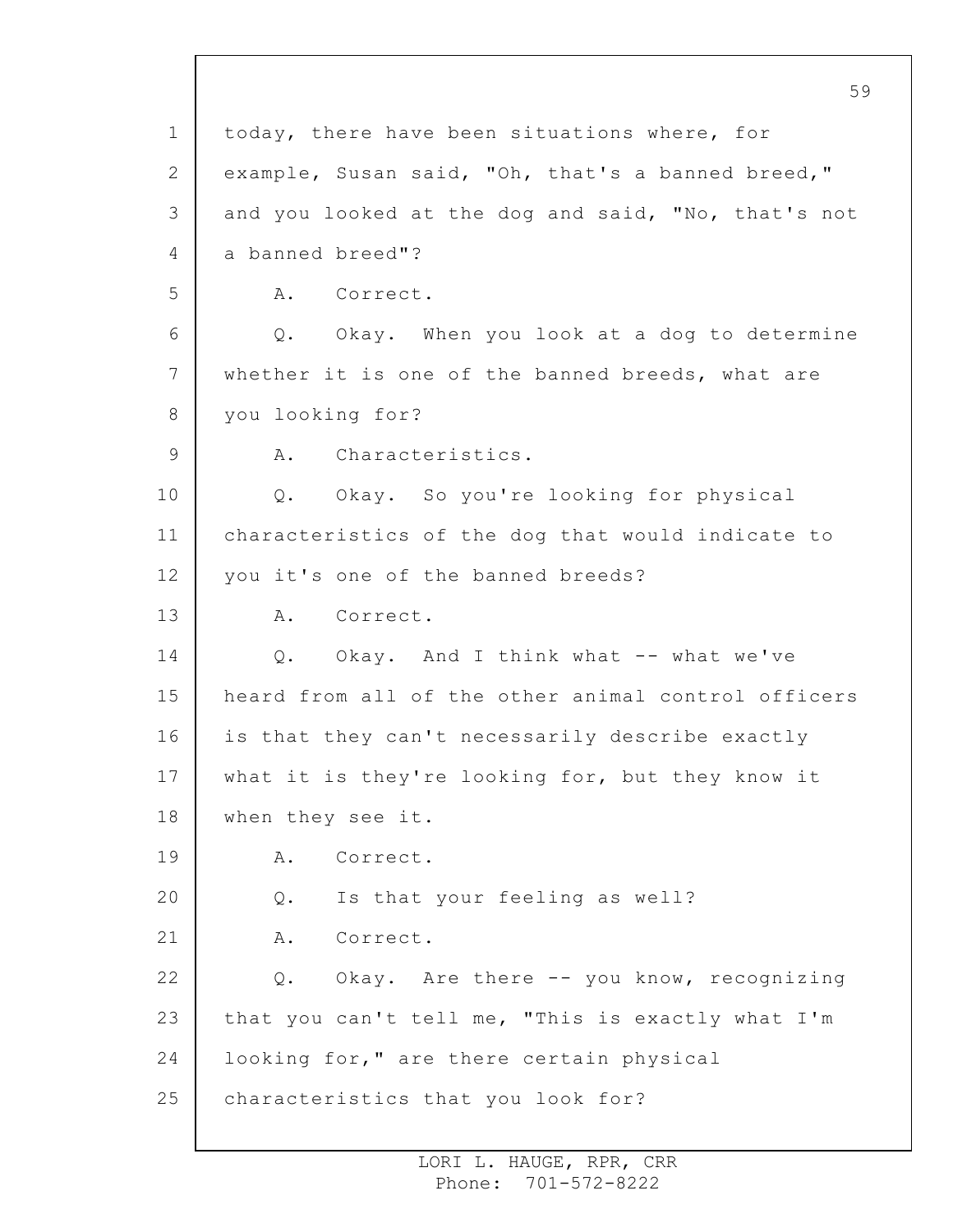1 2 3 4 5 6 7 8 9 10 11 12 13 14 15 16 17 18 19 20 21 22 23 24 25 A. I just know. I feel like I just know when I see a pit bull mix. Q. Okay. And your feeling that you just know when you see a pit bull mix is based on your general experience with dogs? A. Correct. Q. Okay. Do you have an opinion on whether the majority of the dogs that you encounter, whether you determine that they're a prohibited breed or not -- but the dogs that you encounter that are suspected of being a banned breed, are a majority of those dogs purebreds or mixed breeds? A. The pit bulls that I encounter or just dogs in general? Q. Well, let -- let's talk about just the suspected pit bulls first. Okay? A. Mm-hmm. Q. So for those dogs that you look at--you - you do a visual inspection of them because they may be a banned breed--are the majority of those purebreds or mixed breeds? A. Hmm, I would say majority, mixed. Q. Okay. You may not know this, but I'm going to ask. Do you know whether the majority of dogs in the United States are mixed breeds?

> LORI L. HAUGE, RPR, CRR Phone: 701-572-8222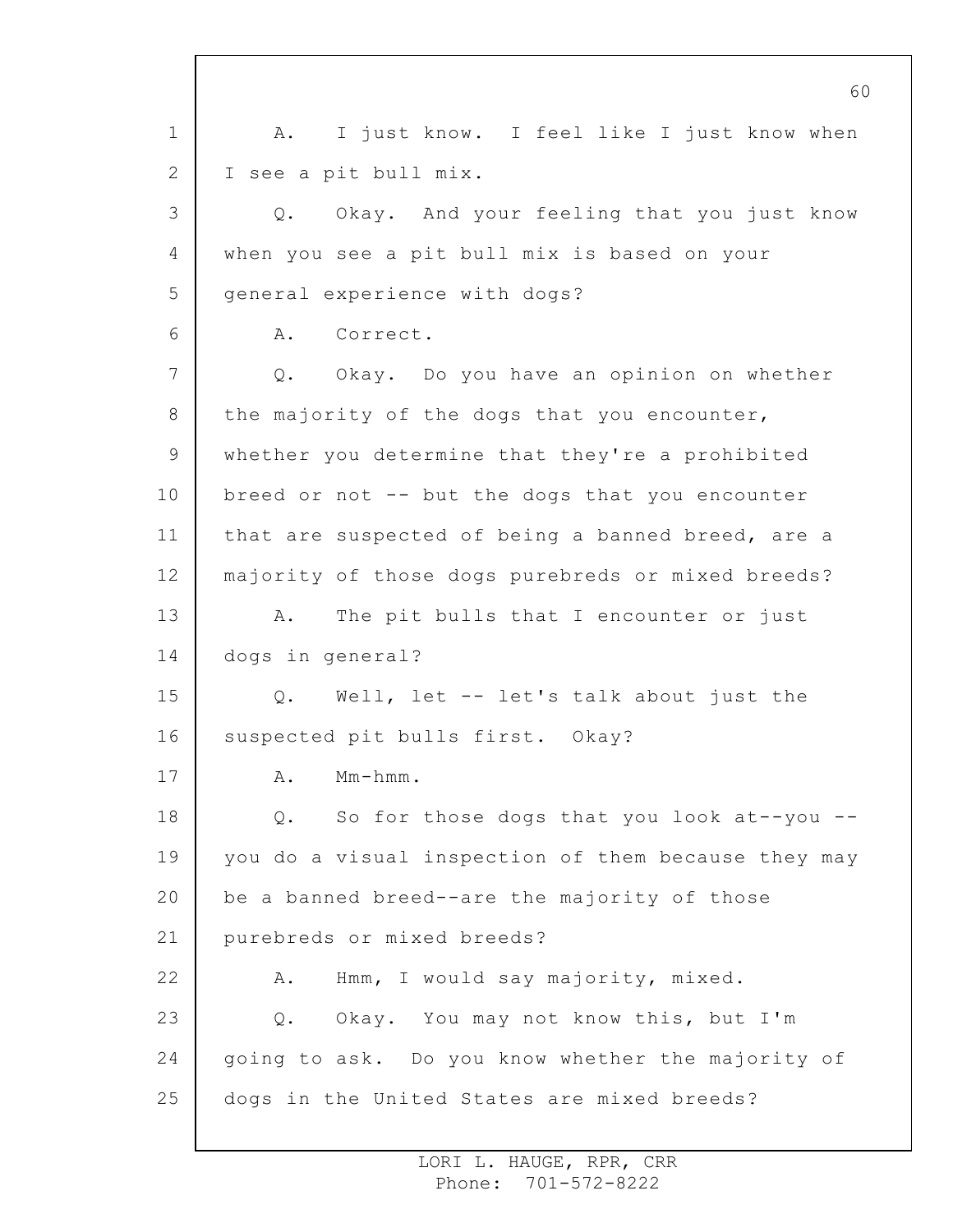1 2 3 4 5 6 7 8 9 10 11 12 13 14 15 16 17 18 19 20 21 22 23 24 25 61 A. I do not know. Q. Okay. Based on your experience in Williston as an animal control officer, do you have an opinion as to whether a majority of the dogs in Williston, whether they're suspected pit bulls or not, are mixed-breed dogs? A. I don't have an opinion. Q. All right. I think that when you say that you look at a dog, particularly a mixed-breed dog, to look at its physical characteristics to decide whether it's one of the banned breeds or not, is there an implicit assumption there that the dog's physical characteristics are reflective of its actual breed makeup? And it sounds kind of like an obvious question, but I want to make sure we're clear on that. Let me ask it again. You look confused. When you look at a dog to say, "I'm going to decide if this dog is one of the banned breeds based on its physical appearance" -- With me so far? A. Mm-hmm. Q. Okay. -- you're using physical appearance as a proxy to tell you what that dog's breed is;

> LORI L. HAUGE, RPR, CRR Phone: 701-572-8222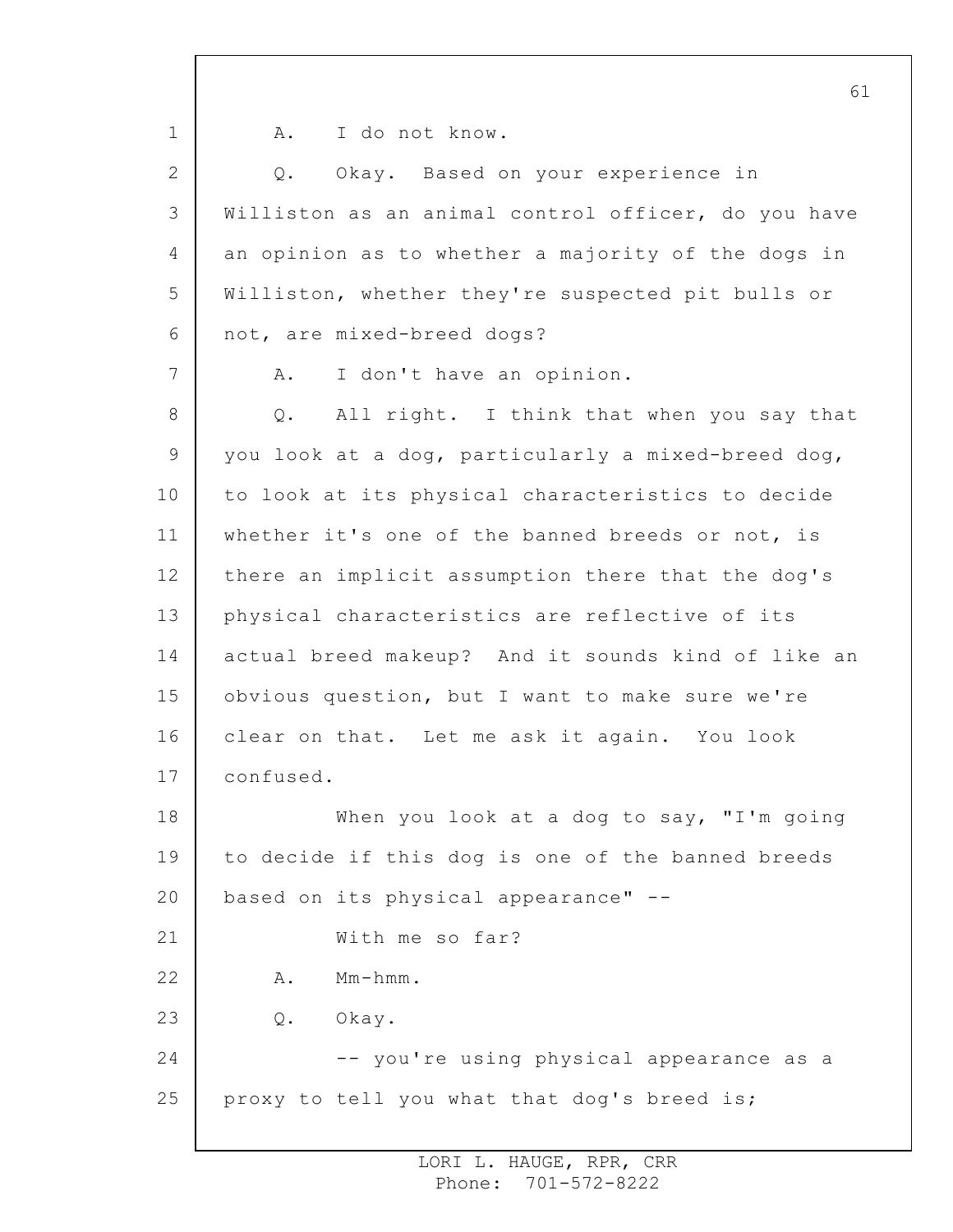1 2 3 4 5 6 7 8 9 10 11 12 13 14 15 16 17 18 19 20 21 22 23 24 25 62 correct? A. Correct. Q. All right. And so that's also an indication that "When I look at this dog and its physical characteristics to determine if it's one of the banned breeds, that dog will have physical characteristics that come from its parents"; correct? A. Correct. Q. And so the breed of the parents and the physical characteristics associated with that breed will be passed down to the dog -- its offspring? MR. SCHMIDT: Foundation. Go ahead. You can answer. THE DEPONENT: Correct. MR. SUMMERLIN: Okay. Let me -- let me try and address the foundation objection. BY MR. SUMMERLIN: Q. So we've already agreed that when you look at a dog's physical characteristics to determine what breed that dog is, we've got  $-$ - we're assuming that the dog's physical characteristics are related to that dog's actual breed genetic makeup; correct? A. Correct. Q. All right. And so also a part of that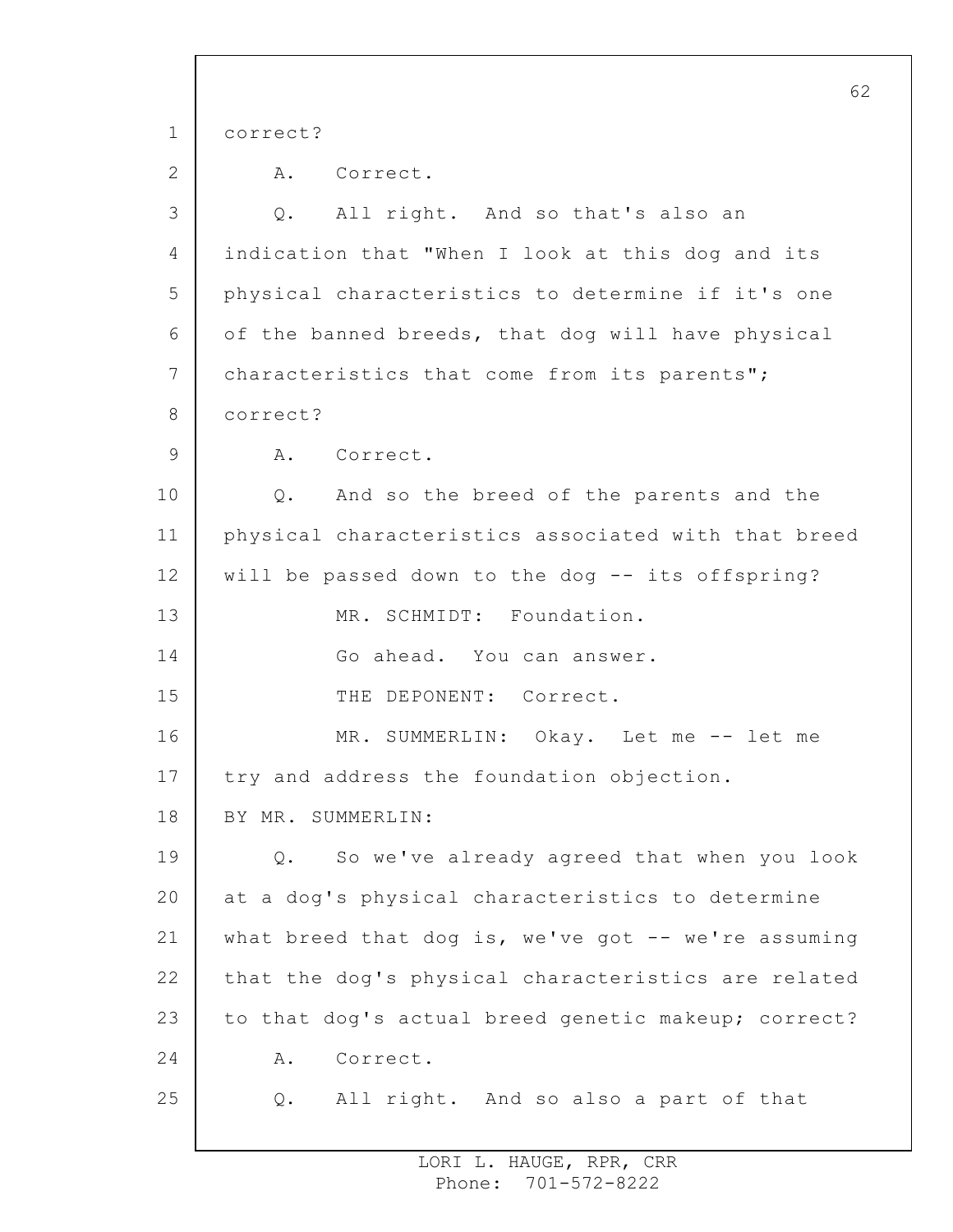1 2 3 4 5 6 7 8 9 10 11 12 13 14 15 16 17 18 19 20 21 22 23 24 25 assumption is that if we have a mixed breed--for example, a mother of one breed and a father of another breed--the offspring of that mating will reflect physical characteristics, some of which look like the mom, some of them look like the dad; correct? A. I  $-$  yes. Q. All right. And when you base your physical inspection of a dog's physical characteristics to determine breed, you're looking at how closely that dog's physical characteristics look like the physical characteristics of the breeds you're concerned about? A. Correct. Q. Okay. And if the dog's physical characteristics match the breeds you're concerned about, you assume that dog is at least partially that breed? A. Correct. Q. All right. Okay. I want to look at - we're just going to go through some pictures. So I'm going to hand you what's been marked as Deposition Exhibit 4 from the Ambrosini deposition (doing so). You can take a look at those, and then I'm going to ask you some questions. But just so

> LORI L. HAUGE, RPR, CRR Phone: 701-572-8222

63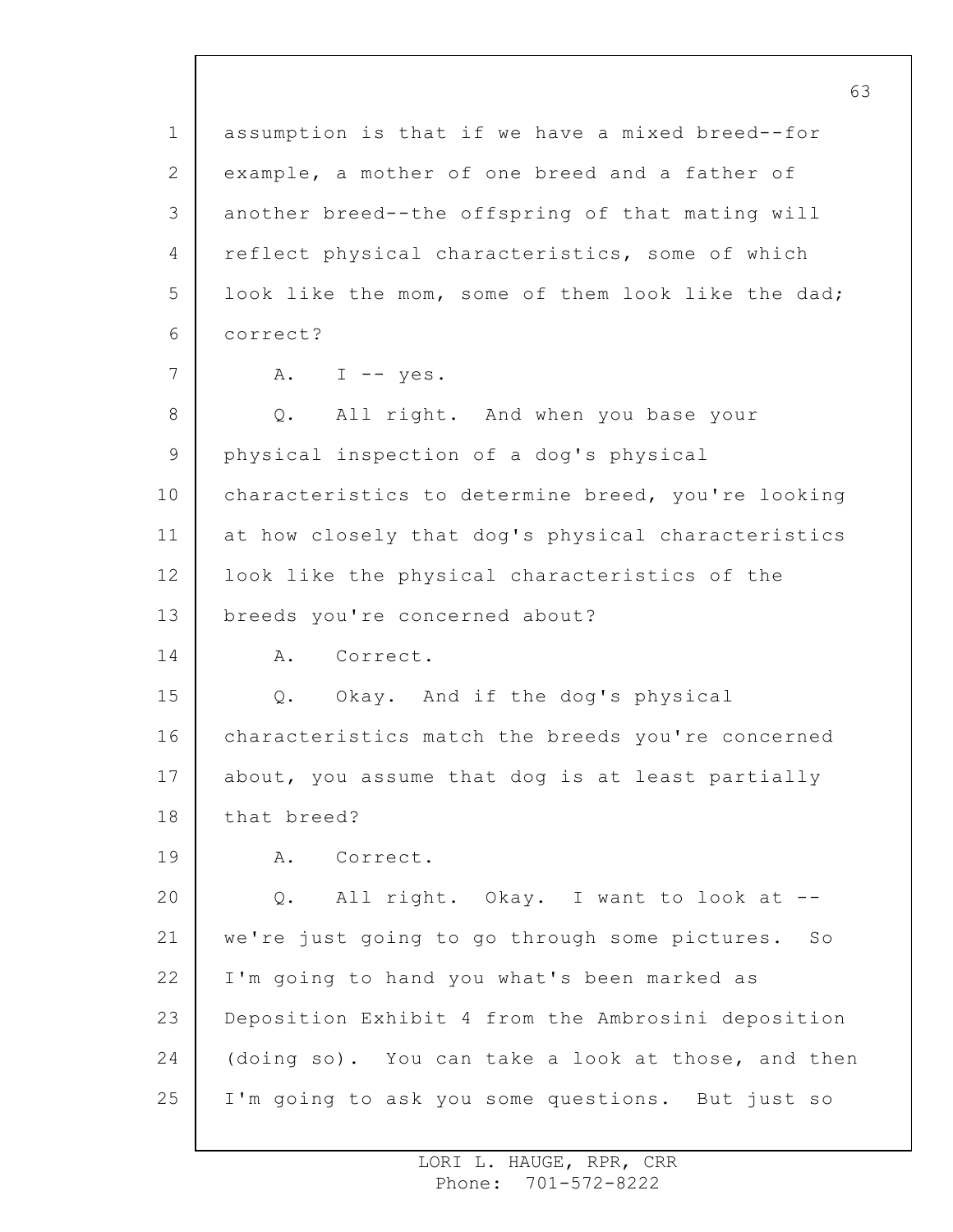1 2 3 4 5 6 7 8 9 10 11 12 13 14 15 16 17 18 19 20 21 22 23 24 25 64 you kind of know where I'm going with this, I'm just going to have you look at these pictures and then tell me whether, based on your inspection of the photograph -- (Cell phone interruption at 9:27 a.m.) MR. SUMMERLIN: Sorry. MR. SCHMIDT: Can we get that on the record? The lyrics -- the song lyrics. MR. SUMMERLIN: All right. So I like Lady Gaga. Sorry. And I -- actually, I didn't until my wife took me to a concert, and I was like, no, she's really good. BY MR. SUMMERLIN: Q. Okay. So what I've asked you to do is - is look at the photographs, and then I want you to tell me, based on the dog's physical appearance, if you can indicate what you think the predominant breed or breeds are of these dogs. So if we look at page 1, that's a brindle-colored dog with a red collar and a leash. Looking at that photograph, do you have an opinion as to what the predominant breed or breeds of that dog would be? A. A mixed breed. Q. Okay. So -- but you can't identify any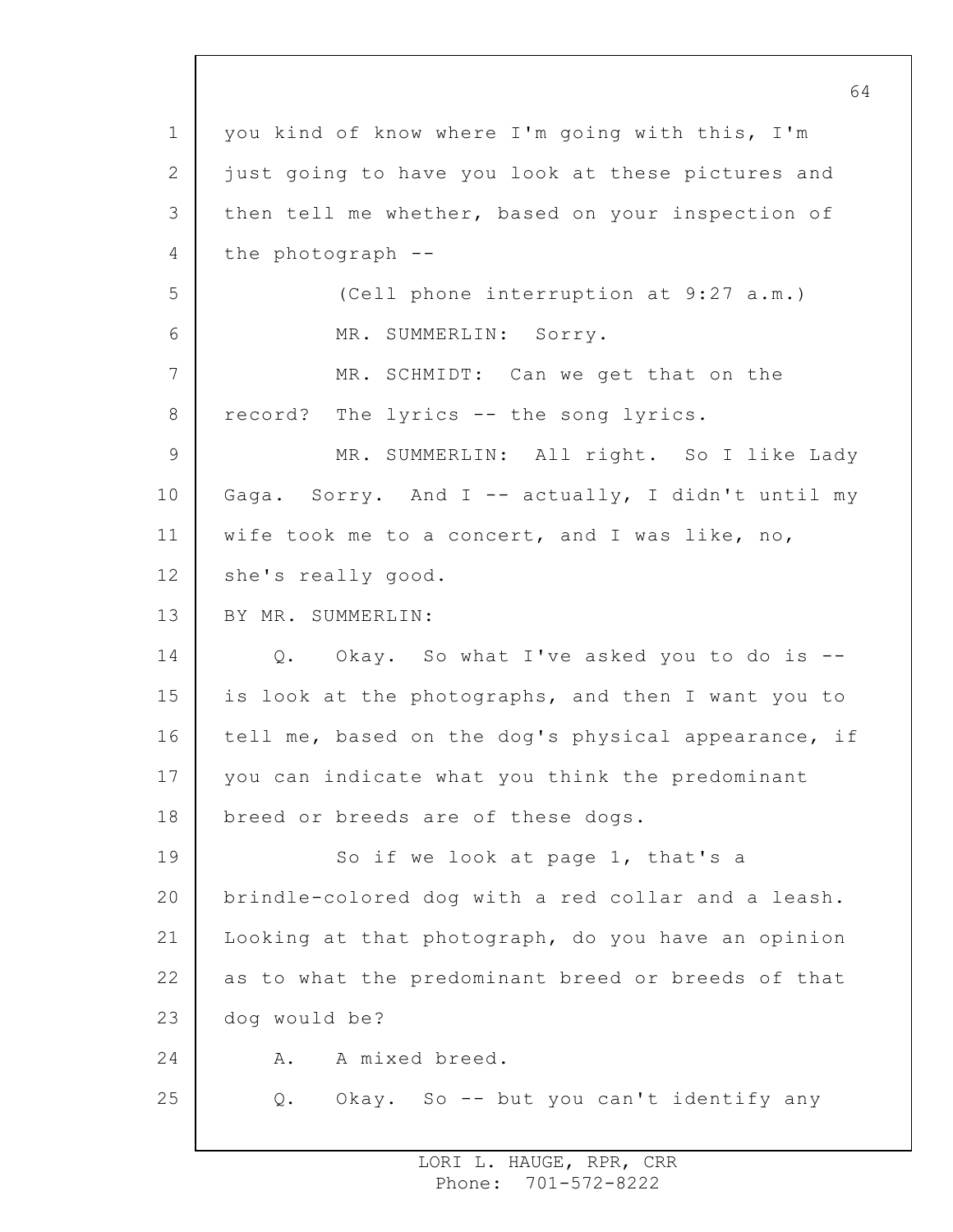1 2 3 4 5 6 7 8 9 10 11 12 13 14 15 16 17 18 19 20 21 22 23 24 25 65 specific breed? A. I don't have an opinion on that one. Q. Okay. And then for pages 2 and 3, that's the same dog. So same question: Can you look at that dog and say, "Yeah, I think the predominant breeds are X"? A. Predominant? A husky of some sort. Husky mix for -- possibly. It's got back dewclaws, so -- Q. Okay. A. -- it's mixed with something. Q. And then 3 and -- A. 3?  $Q_{\bullet}$  -- 4 --Pages 3 and 4. Well, wait. Sorry. Gosh. Pages 4 and 5. A. Okay. Q. And those are the same dog. A. Mm-hmm. Q. So any thoughts on -- on that dog's breed makeup? A. To me, that looks like a mix of -- may not be a lot, but a mix of a pit bull -- Q. Okay. A. -- umbrella breed. Q. So 4 and 5, you think there -- that's a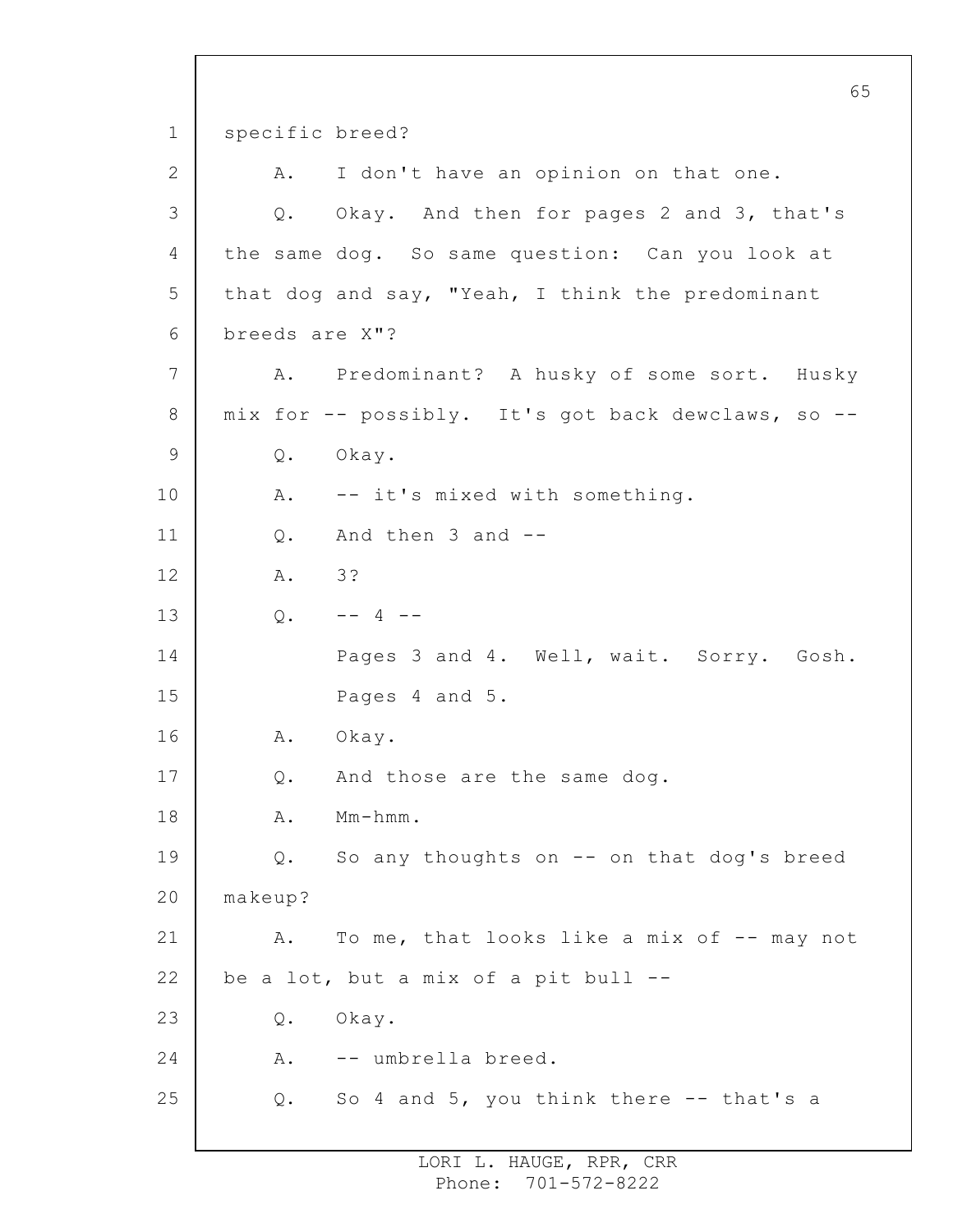1 2 3 4 5 6 7 8 9 10 11 12 13 14 15 16 17 18 19 20 21 22 23 24 25 66 pit bull mix? A. Possibly. Q. Okay. So let me ask you this: If -- if you were to see this dog in Williston--so the dog on pages 4 and 5--is that a dog that you would cite? A. I would speak with the owner first. Q. Okay. And if the owner -- A. And when I -- Q. -- said, "I don't know what kind of dog it is. I got it from a rescue"? A. To me, it's not predominantly. Q. Yeah, so let -- let's talk about that a little bit. So when the ordinance says that a dog's got to be predominantly of one of these breeds, what does that mean to you? A. Most. Q. So does that mean its physical characteristics have to mostly look like that breed? A. Correct. Q. Okay. And is there, like, some percentage -- like, you can tell when it's 48 percent like that breed and 50 -- or versus 52 percent like the breed?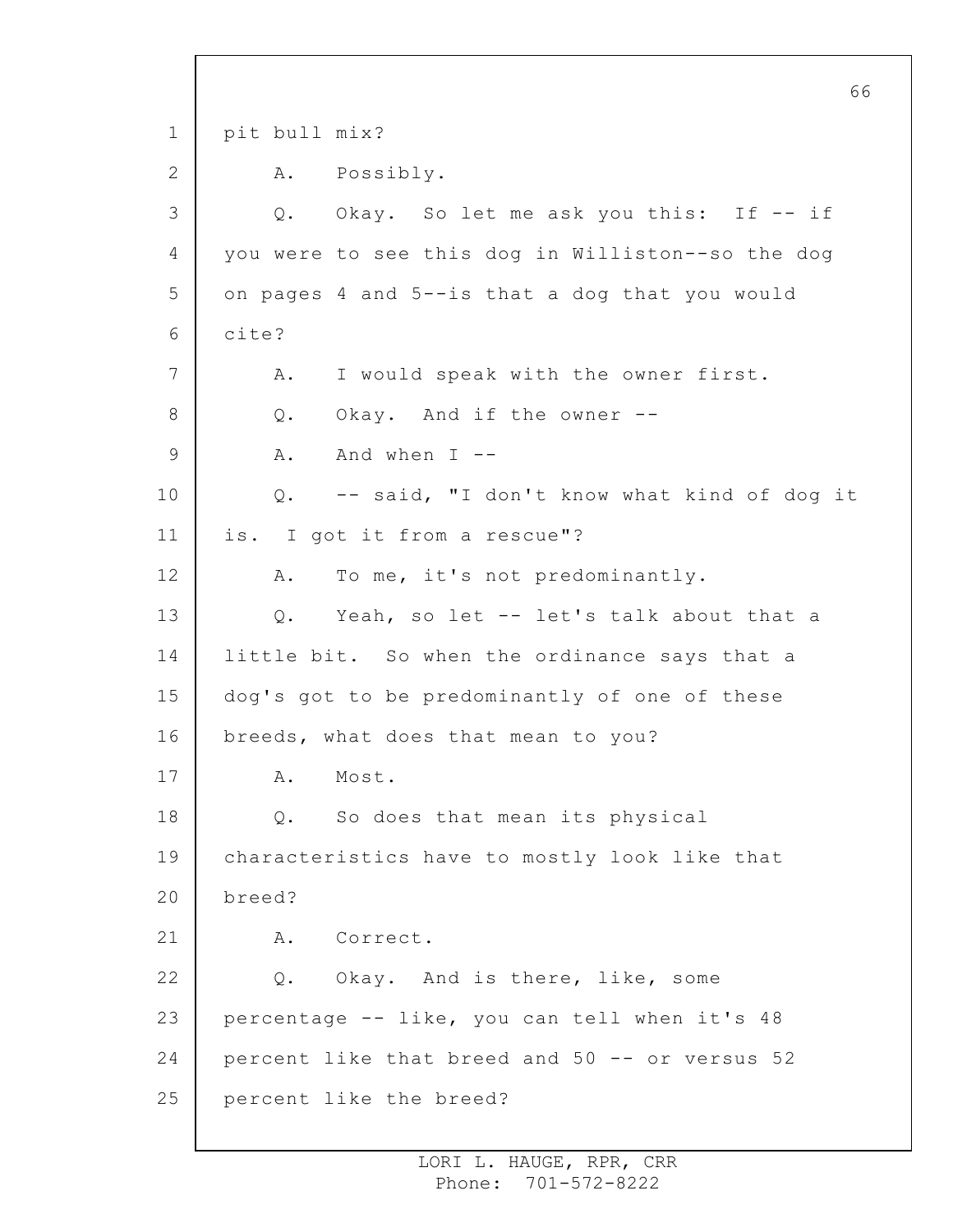1 2 3 4 5 6 7 8 9 10 11 12 13 14 15 16 17 18 19 20 21 22 23 24 25 67 A. Not without doing a DNA test. Q. Okay. I guess what I'm trying to dig into here, though, is the fact that you're making that initial decision on whether you're going to impound the animal and charge the owner based upon your visual inspection; right? You don't have a DNA test when you make the charging decision? A. Correct. Q. So where is that line where you say, "Okay. Now, this dog, to me, appears to be predominantly of a prohibited breed"? A. Appearance. Q. Right. But, like, how -- where do you get to the -- like, this dog on pages 4 and 5, you're saying, "Looks like it might have" -- "might be a pit bull mix"? A. Mm-hmm. Q. Are you saying -- is this dog predominantly a pit bull? A. Oh, I wouldn't say predominantly. Q. So you wouldn't charge this dog? A. I -- as I said, I would talk to the owner first and see if they admitted to it or -- Q. Okay. So if the owner admitted it was a pit mix, then you'd charge the dog?

> LORI L. HAUGE, RPR, CRR Phone: 701-572-8222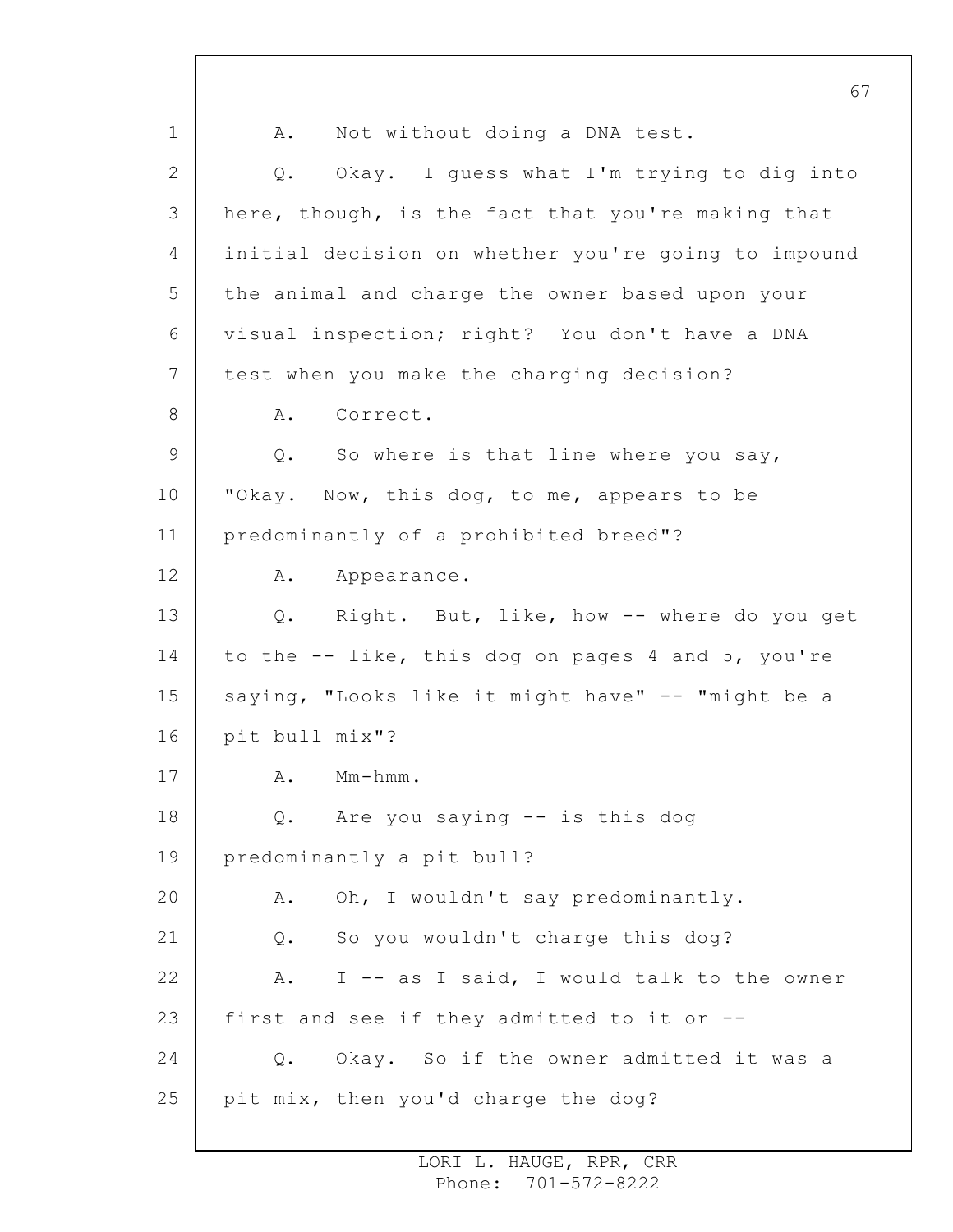1 2 3 4 5 6 7 8 9 10 11 12 13 14 15 16 17 18 19 20 21 22 23 24 25 A. Correct. Q. All right. But if the owner said, "I have no idea" -- A. Mm-hmm. Q. -- would you charge the dog? A. Probably not. Q. Okay. And why not? A. Because, to me, it's not predominant. Q. Okay. So it doesn't have just -- it doesn't have quite enough of the physical characteristics? A. Yeah. Negative. Q. All right. But if you had a DNA test on this dog that showed it was 15 percent of a prohibited breed -- A. Mm-hmm. Q. -- would you then charge the dog? A. Correct. Q. Okay. All right. So then we go to pages 6 and 7. Same dog on those two pages. Looking at this dog, do you have a sense of what you would think its predominant breed or breeds are? A. That would fall under the pit bull umbrella.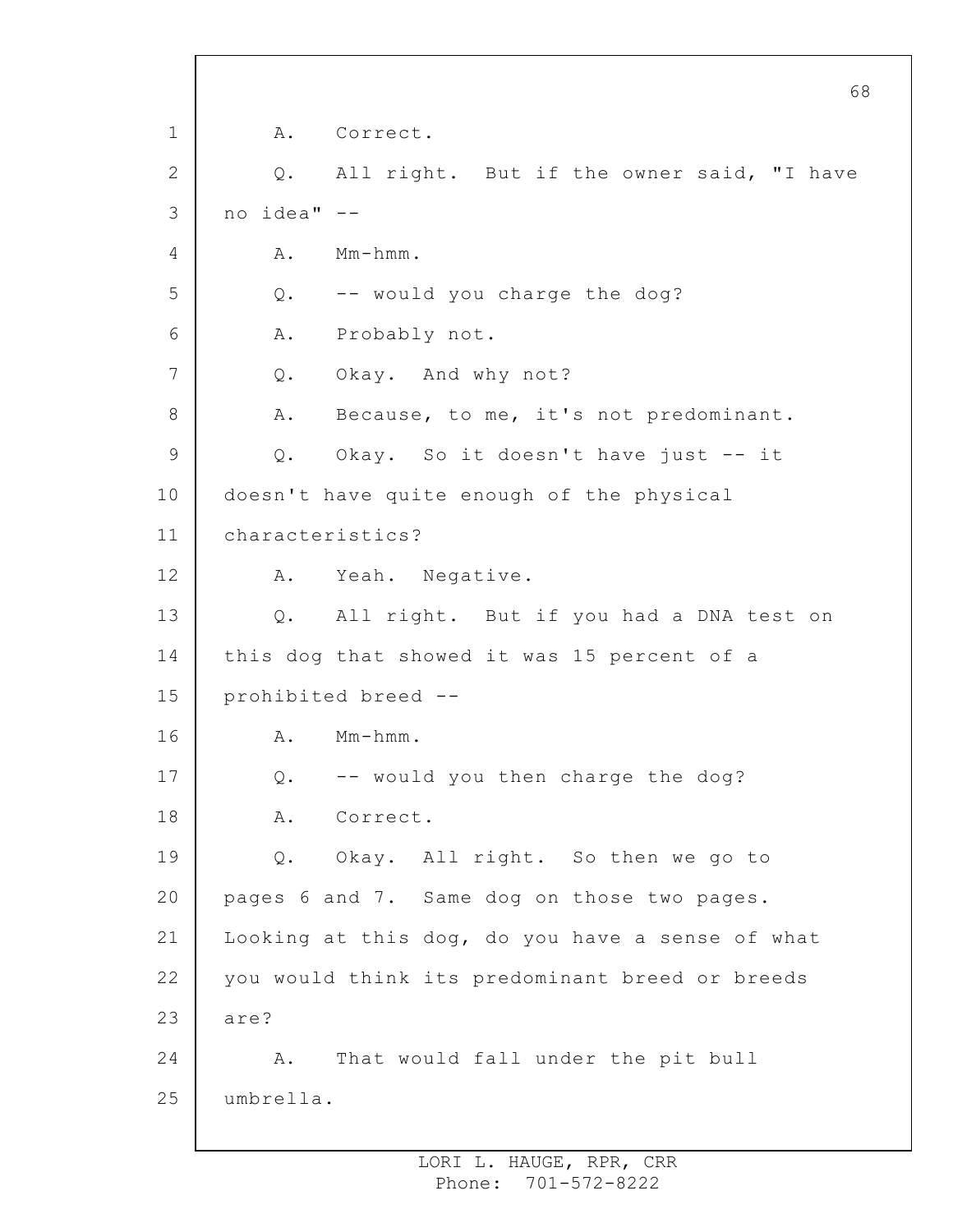1 2 3 4 5 6 7 8 9 10 11 12 13 14 15 16 17 18 19 20 21 22 23 24 25 Q. Okay. So with this dog, is this dog's physical appearance sufficient to justify a charging decision? A. Yes. Q. So you would charge this dog? A. Yes. Q. All right. And then 8 and 9, same dog. Any opinion on the predominant breeds of this dog? A. Not pit bull. Q. Not pit bull. Okay. And then 10? A. Mix. Q. All right. I assume, based on this photograph, you don't think you've got enough in - you don't see enough of any specific breed to say, "I think this is what it is"? A. Negative. Q. Okay. So you would not charge this dog? A. Negative. Q. All right. Now, if the owner said, "Oh, no. This dog's 35 percent pit bull," you would charge the dog? A. Yes. Q. Okay. All right. 11? A. That's a mix as well.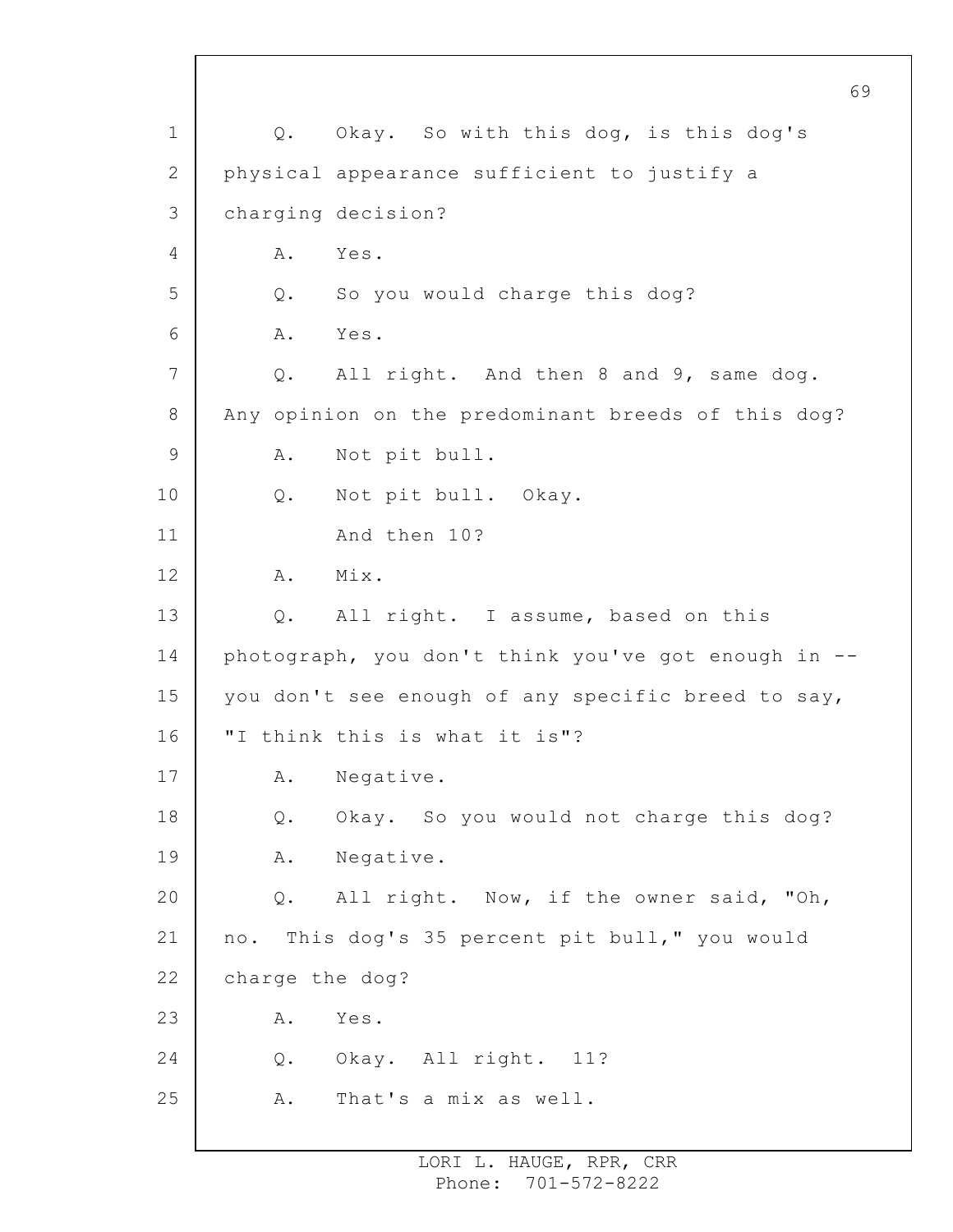|    |           | 70                                            |
|----|-----------|-----------------------------------------------|
| 1  | Q.        | Okay. No specific breed, just a mix?          |
| 2  | Α.        | Yeah.                                         |
| 3  | Q.        | Okay.                                         |
| 4  | Α.        | Looks like he has some pit bull in him.       |
| 5  | Q.        | Okay. And --                                  |
| 6  | Α.        | Not enough to cite.                           |
| 7  | $Q$ .     | Not enough to cite?                           |
| 8  | Α.        | (The deponent shook her head negatively.)     |
| 9  | Q.        | So you would not charge that dog.             |
| 10 |           | And then 12 and 13, same dog.                 |
| 11 | A.        | Cite.                                         |
| 12 | $Q$ .     | Cite? So pit bull, and you would cite         |
| 13 | that dog. |                                               |
| 14 |           | Then 14 and 15 are the same dog.              |
| 15 | Α.        | That's not enough for me to say.              |
| 16 | Q.        | Okay. Any sense of, like -- as you look       |
| 17 |           | at this dog, do you see breeds that you would |
| 18 |           | suspect in -- in this dog's pedigree?         |
| 19 | Α.        | Maybe -- maybe a Catahoula mix.               |
| 20 | Q.        | A what?                                       |
| 21 | Α.        | Catahoula mix.                                |
| 22 | Q.        | Catahoula?                                    |
| 23 | Α.        | Yeah.                                         |
| 24 | Q.        | All right. And then 16 and 17, same dog.      |
| 25 | Α.        | $\mbox{No}$ .                                 |

 $\Gamma$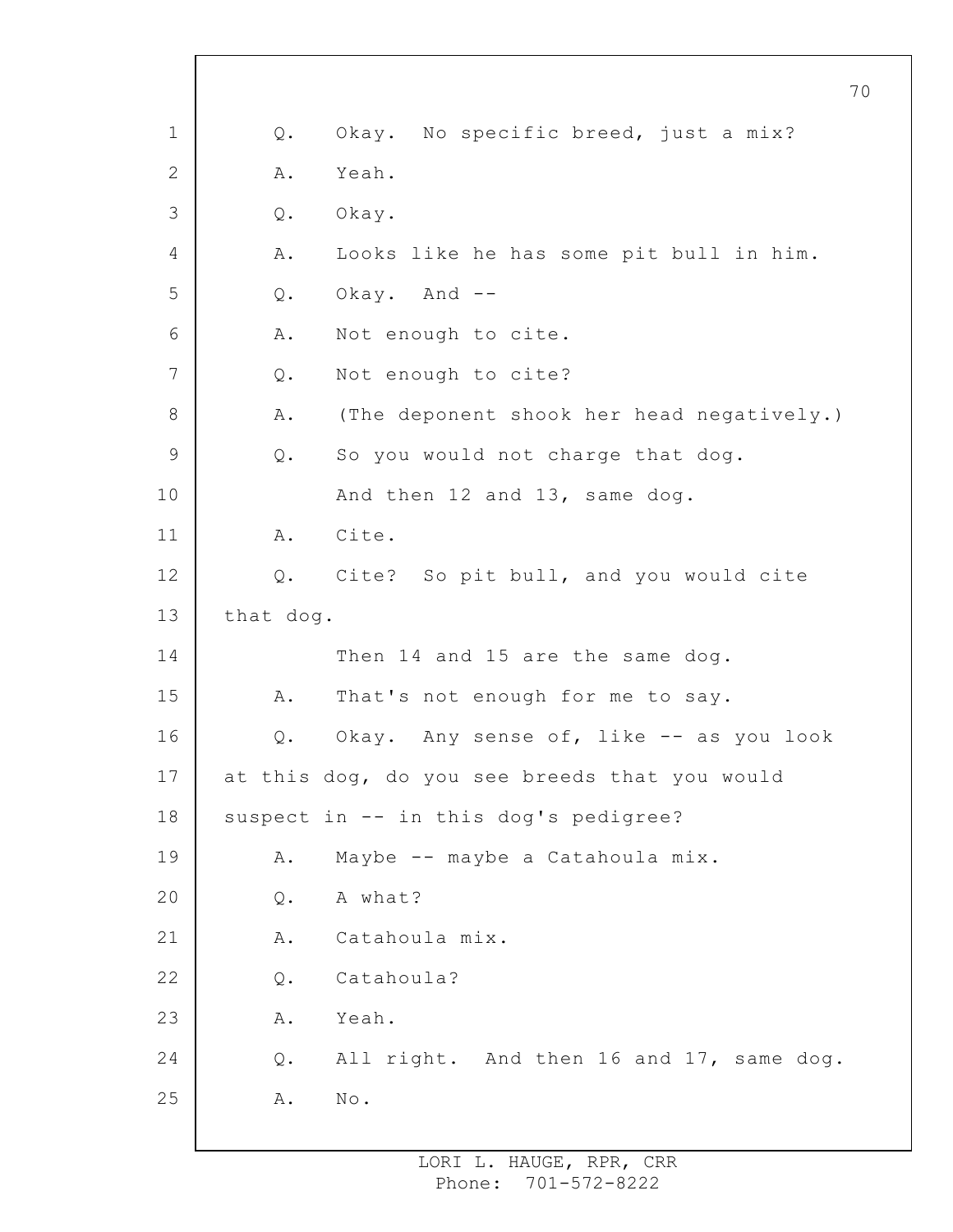1 2 3 4 5 6 7 8 9 10 11 12 13 14 15 16 17 18 19 20 21 22 23 24 25 71 Q. Can't tell what breed that is? A. (The deponent shook her head negatively.) Q. And would not charge that dog? A. No. Q. All right. Thanks. It's -- that's just really helpful to help us kind of understand how you interpret and apply the ordinance. So now I'm going to do something similar with Exhibit 6 from the Ambrosini deposition, and this one, you'll see that there are photos on the top of the page, and then we get to cheat. You get to see the Embark DNA breed determination for each one of these dogs. A. Okay. Q. So take a moment and just kind of quick - take a -- take as much time as you need and take a look at the pictures. I think there are only 14 pages. A. (The deponent complied with Counsel's request.) Q. Oh. Sorry. So if you didn't know the DNA of any of these dogs, so just looking at the photos, are there any of the dogs in Exhibit 6 that you would charge based on their physical appearance?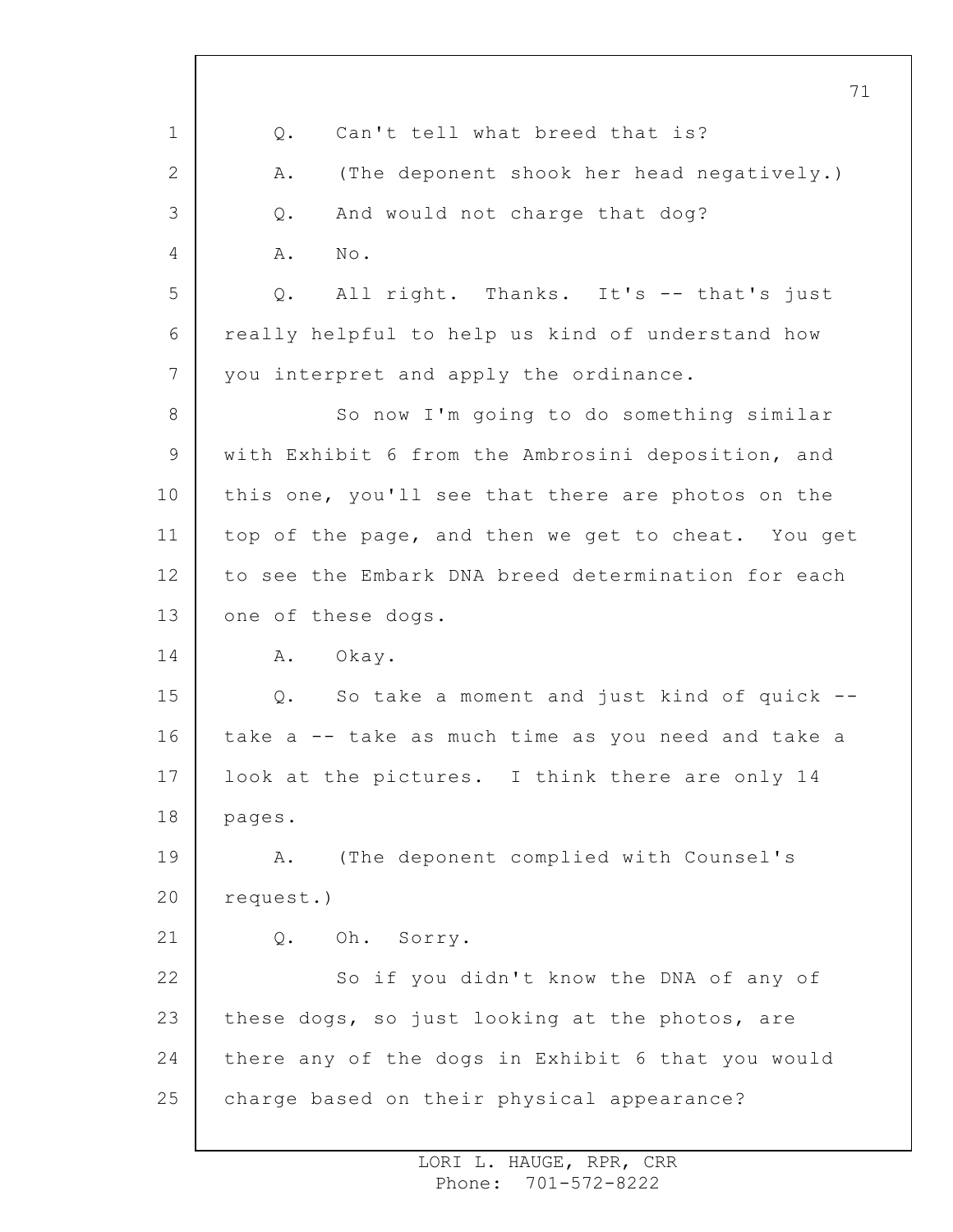1 2 3 4 5 6 7 8 9 10 11 12 13 14 15 16 17 18 19 20 21 22 23 24 25 72 A. Any of them? Q. Any of them. A. Is this -- can I ask a question? Q. Sure. A. Where is this from? Q. Oh, I'll tell you. They're -- those are photographs from Embark with Embark DNA tests on breed composition. A. Mm-hmm. So what's a supermutt? Q. So Embark has a -- like, with every breed composition test -- A. Mm-hmm. Q. -- it looks at markers -- genetic markers that are specific to a breed, and when they look at the DNA, they're looking at what markers that specific animal has, and that's what gives them the indication of breed. There are some markers that Embark uses for their supermutt, which is just a highly mixed portion of an animal's background. So if you have a dog that  $-$  you know, think about -- go back 12 generations, and none of the dogs are purebreds, and all of those great-great-great-great-great-grandparents are mixed breeds, and you breed those dogs together and

> LORI L. HAUGE, RPR, CRR Phone: 701-572-8222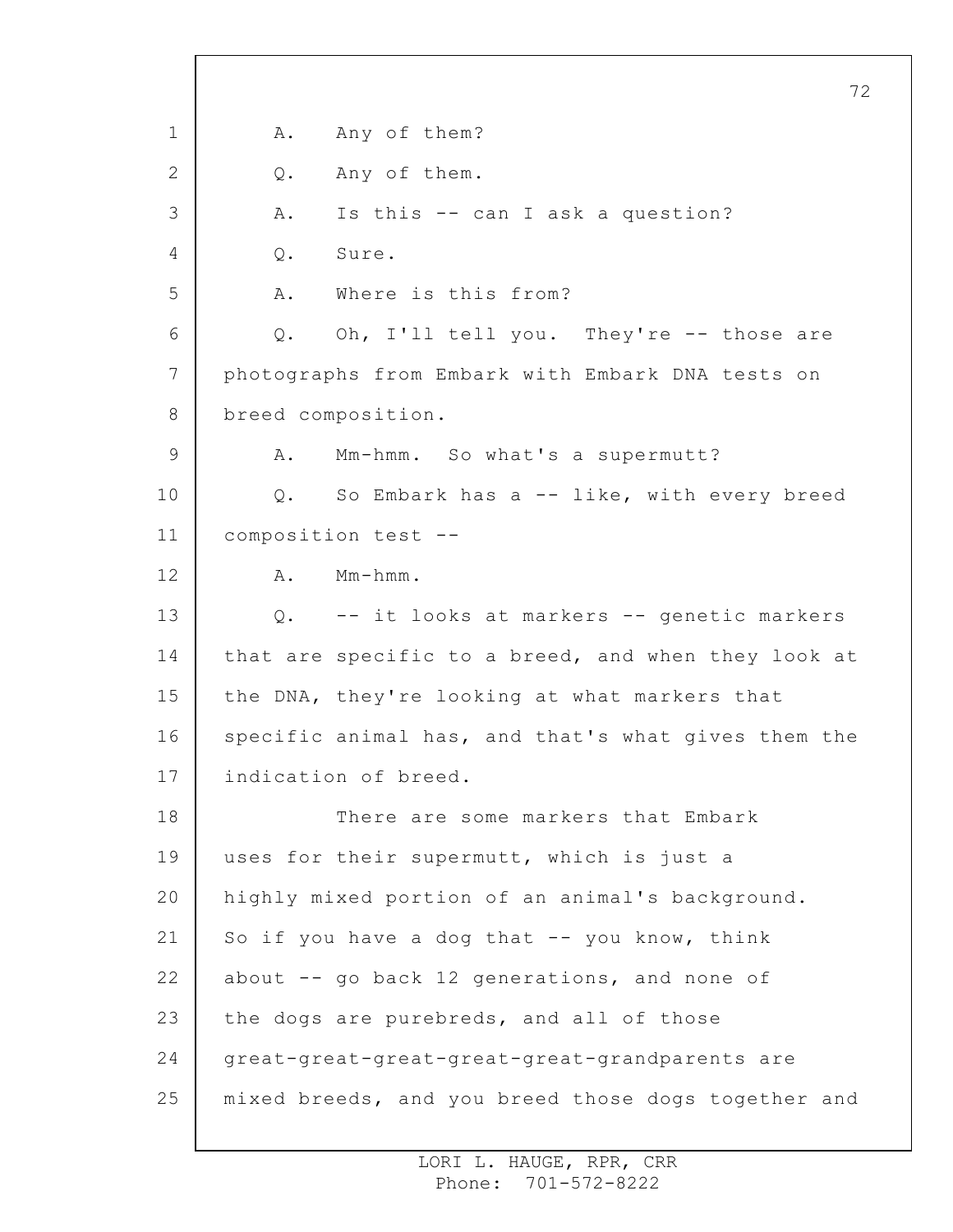1 2 3 4 5 6 7 8 9 10 11 12 13 14 15 16 17 18 19 20 21 22 23 24 25 their offspring together and their offspring together for 12 generations, you get a genomic marker that's not indicative of any specific breed. So they call that -- when they -- when they get that marker, they call that a supermutt. So that -- that's a long explanation to your question. MR. SCHMIDT: And, Carli, just so you know, there's a standing objection to these photos,  $SO = -$ THE DEPONENT: Okay. Oh, sorry. MR. SCHMIDT: You're good. BY MR. SUMMERLIN: Q. So I think the question that's pending is on Exhibit 6, if you didn't know the DNA of any of these dogs -- A. Mm-hmm. Q. -- based on the photographs, are there any of these dogs that you would charge as being a prohibited breed? A. Yeah. Q. Okay. Which ones? A. The Lab mix -- chocolate Lab mix. Q. Okay. What page is that? A. Hmm. Thirteen.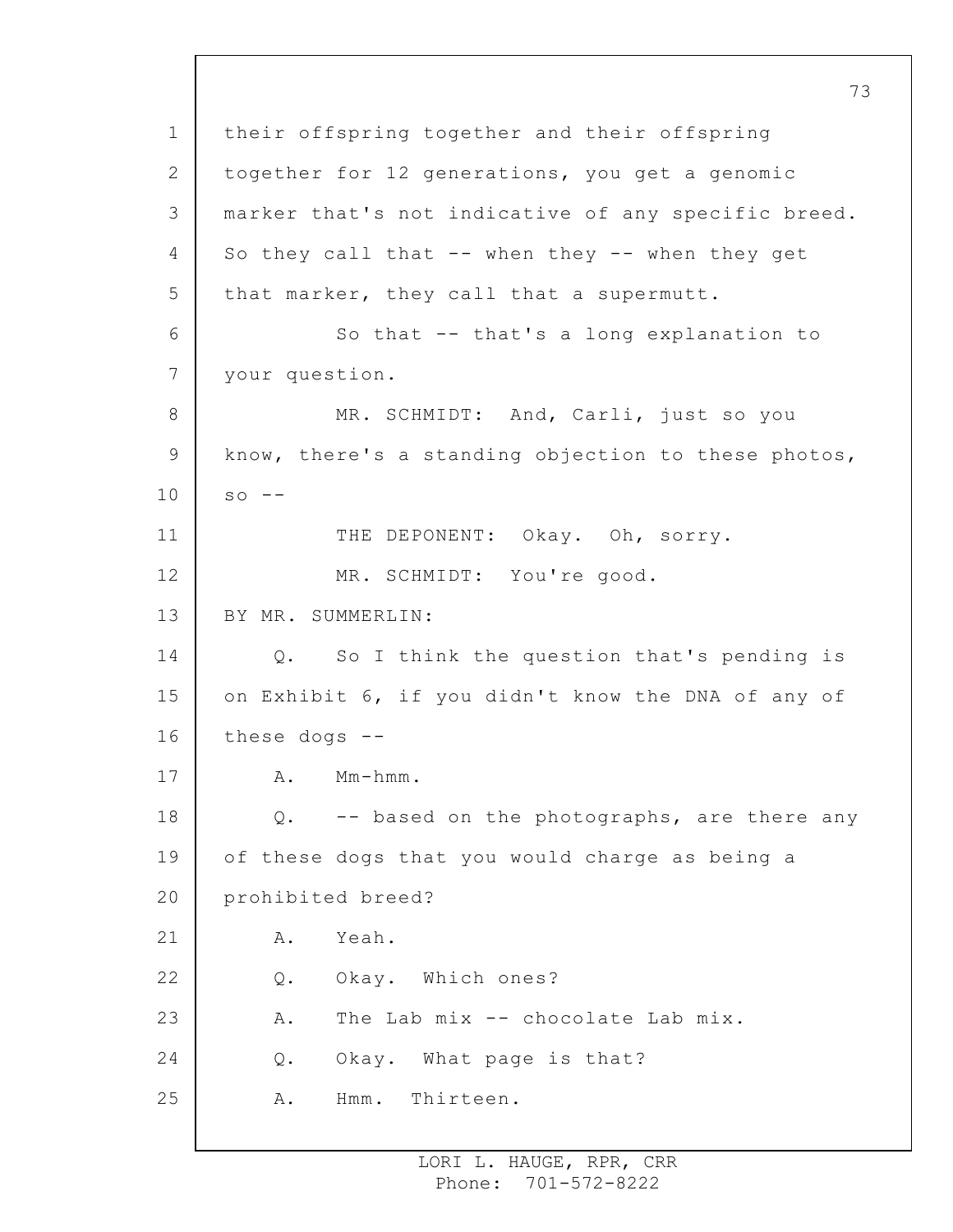1 2 3 4 5 6 7 8 9 10 11 12 13 14 15 16 17 18 19 20 21 22 23 24 25 74 Q. Thirteen. Okay. So Larkin on page 13, that dog, based on physical appearance alone, you would charge? A. Yeah. Q. Okay. Any of the other dogs on -- in here that you would charge just based on physical experience -- physical appearance? A. No. Q. No. Okay. All right. Now, let's go to page 1. If you were to see that dog in Williston -- A. Mm-hmm. Q. -- and you've indicated just based on physical appearance, you wouldn't charge that dog as being a banned breed; correct? A. No. Q. But if the owner told you, "Oh, yeah, I got this dog DNA-tested, and this dog is 20.3 percent American pit bull terrier and 3.3 percent Staffordshire terrier," you would charge this dog? A. Yes, if they admitted to it. Q. Okay. And that's true for any of the dogs in Exhibit 6, if they have one of the prohibited breeds in their DNA test and an owner told you that, you would then charge the dog as violating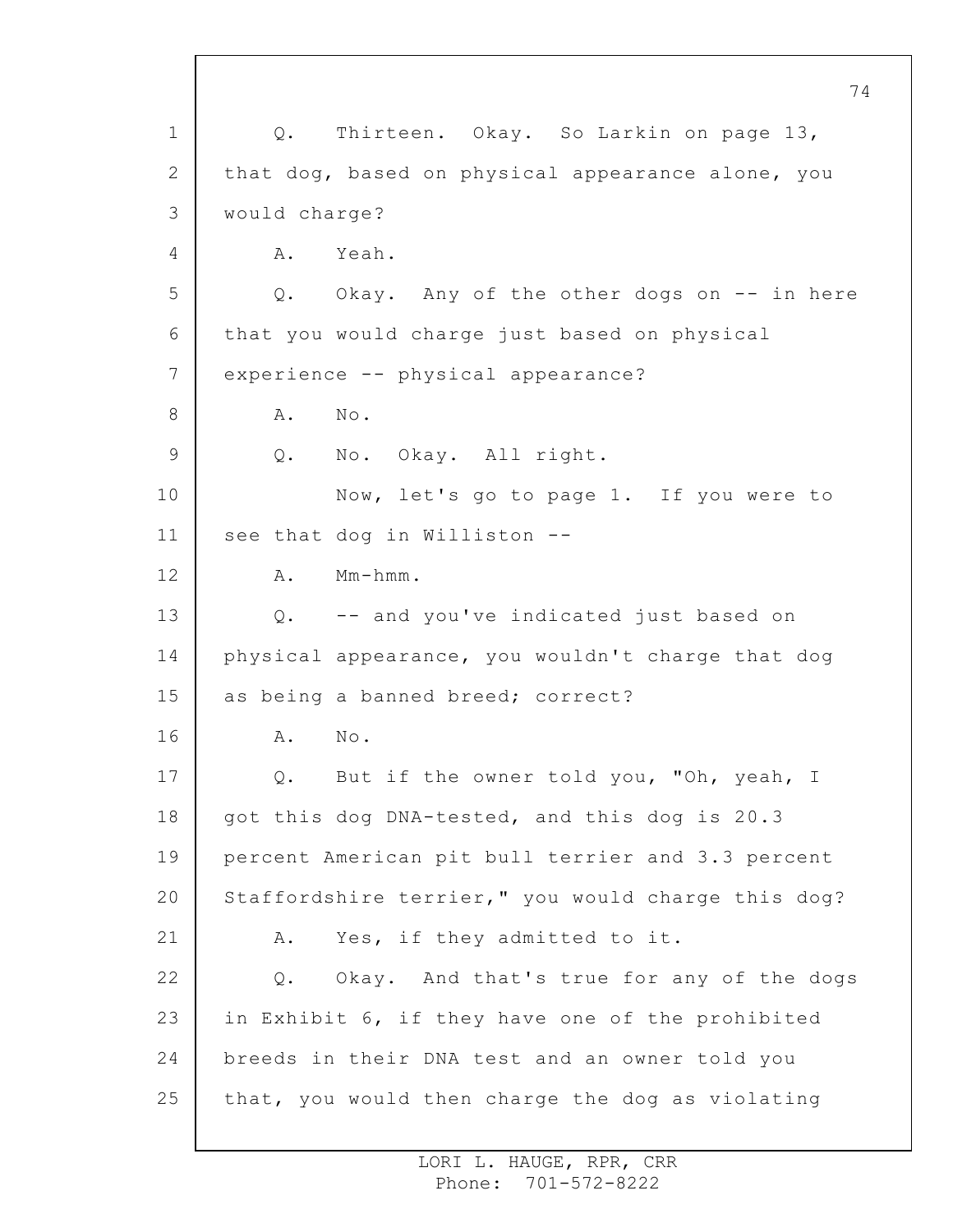1 2 3 4 5 6 7 8 9 10 11 12 13 14 15 16 17 18 19 20 21 22 23 24 25 75 4-89? A. Yes. Q. Okay. Let's talk a little bit about -- so we talked about the -- the training materials that you put together in terms of the PowerPoint. Have you also put together a breed identification test for new hires to take? A. I didn't put that together. Q. Oh, okay. Do you know who put that together? A. Dustin. Q. Dustin -- A. Celander. Q. Celander. MR. SCHMIDT: Celander. THE DEPONENT: I provided pictures to  $him$   $--$ BY MR. SUMMERLIN: Q. Okay. A. -- but I did not present that nor put it together nor grade it or anything like that. Q. Okay. That makes sense, because you don't interview new hires, do you, for -- A. I do. Q. Oh, you do?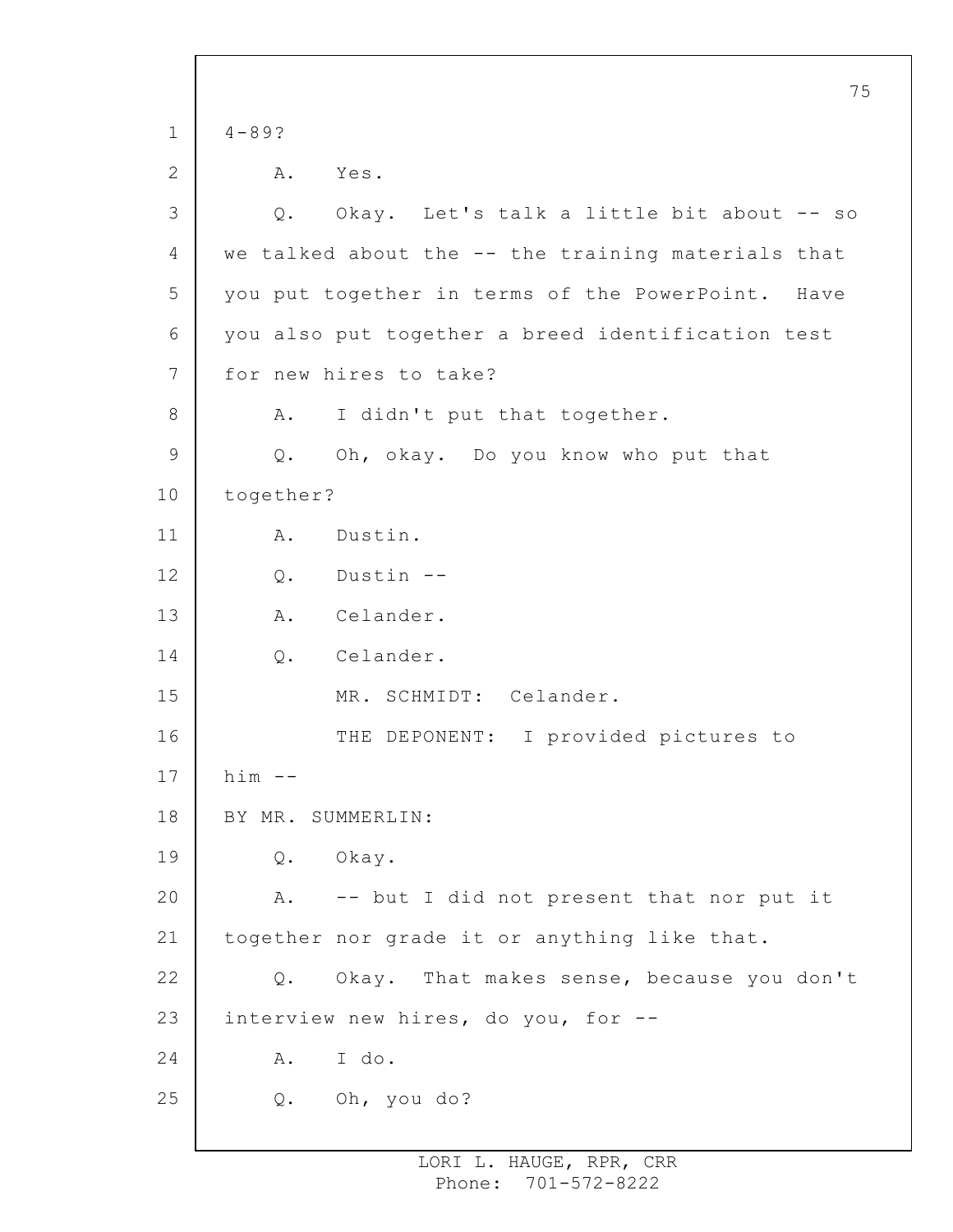1 2 3 4 5 6 7 8 9 10 11 12 13 14 15 16 17 18 19 20 21 22 23 24 25 A. Mm-hmm (nodding affirmatively). Q. Okay. A. I was not in the last interview, though. Q. All right. I'm just constantly confused. Ask Amanda. MS. WALL: It's true. BY MR. SUMMERLIN: Q. So -- let's see. (Deposition Exhibit Number 1 was marked for identification by the court reporter.) MR. SUMMERLIN: Let me just make sure I've got mine in the same order. MS. WALL: Why don't we write page numbers. MR. SUMMERLIN: Do you mind if I -- if I mark the page -- MR. SCHMIDT: Why don't we write a page number on -- MR. SUMMERLIN: Each one? MR. SCHMIDT: -- each one as we go through. MR. SUMMERLIN: Okay. I'm going to put them on the top right corner. MS. WALL: Gene, show me the pictures as you're going through.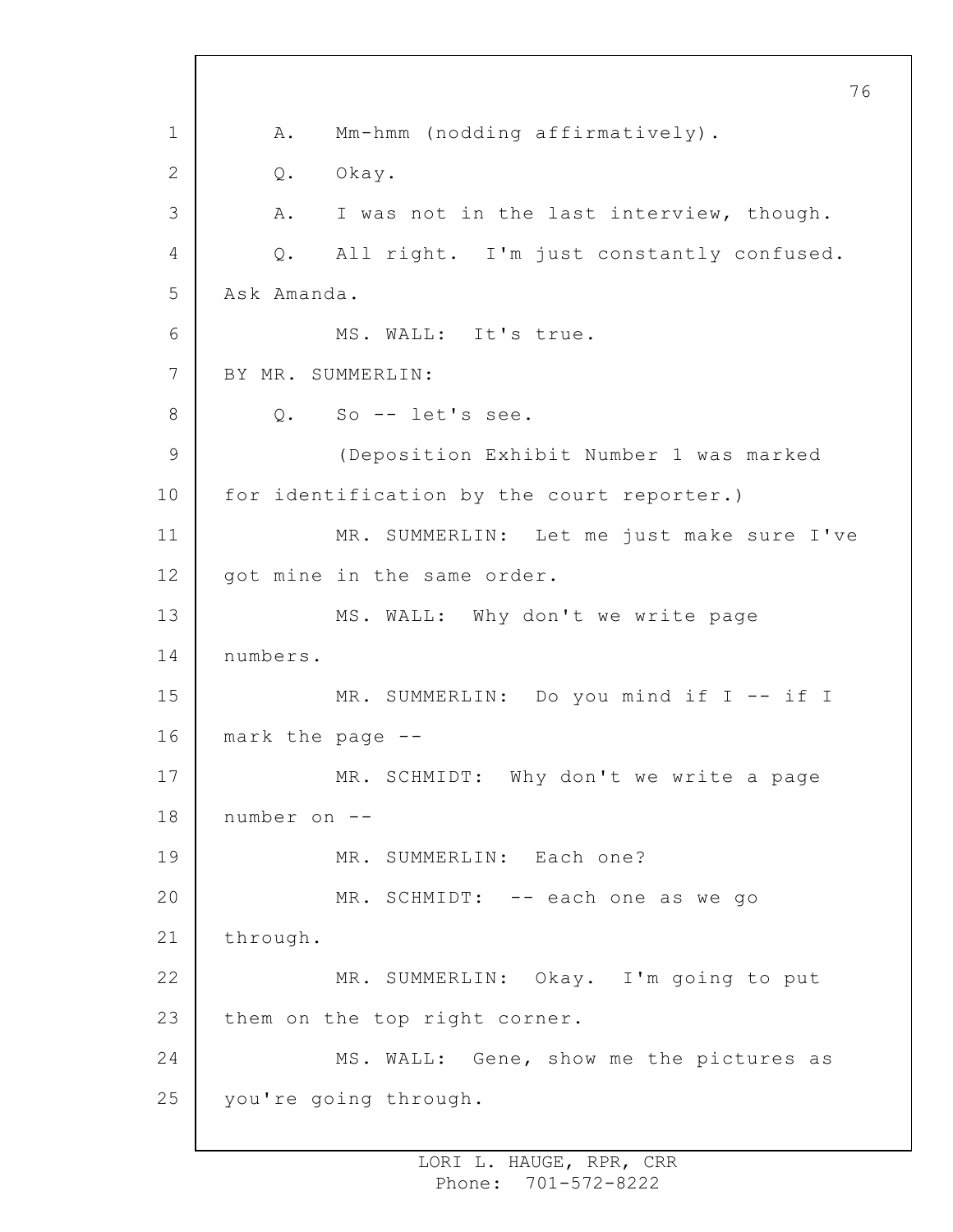1 2 3 4 5 6 7 8 9 10 11 12 13 14 15 16 17 18 19 20 21 22 23 24 25 77 MR. SUMMERLIN: Okay. BY MR. SUMMERLIN: Q. All right. I hand you what's been marked as Exhibit 1 (doing so). A. 1. MR. SUMMERLIN: Please hand me the stapler. (The court reporter complied with Counsel's request.) MR. SUMMERLIN: Do you want to staple yours too? MR. SCHMIDT: Yeah. Thank you. MR. SUMMERLIN: You're welcome. BY MR. SUMMERLIN: Q. All right. So, Carli, looking at what we've marked as Exhibit 1, that's eight pages of photographs -- A. Mm-hmm. Q. -- that you provided to Dustin Celander; correct? A. Incorrect. Q. Okay. Tell me how that's incorrect. A. Some of these photos are not from me. Q. Ah. All right. A. Some -- so he did the test.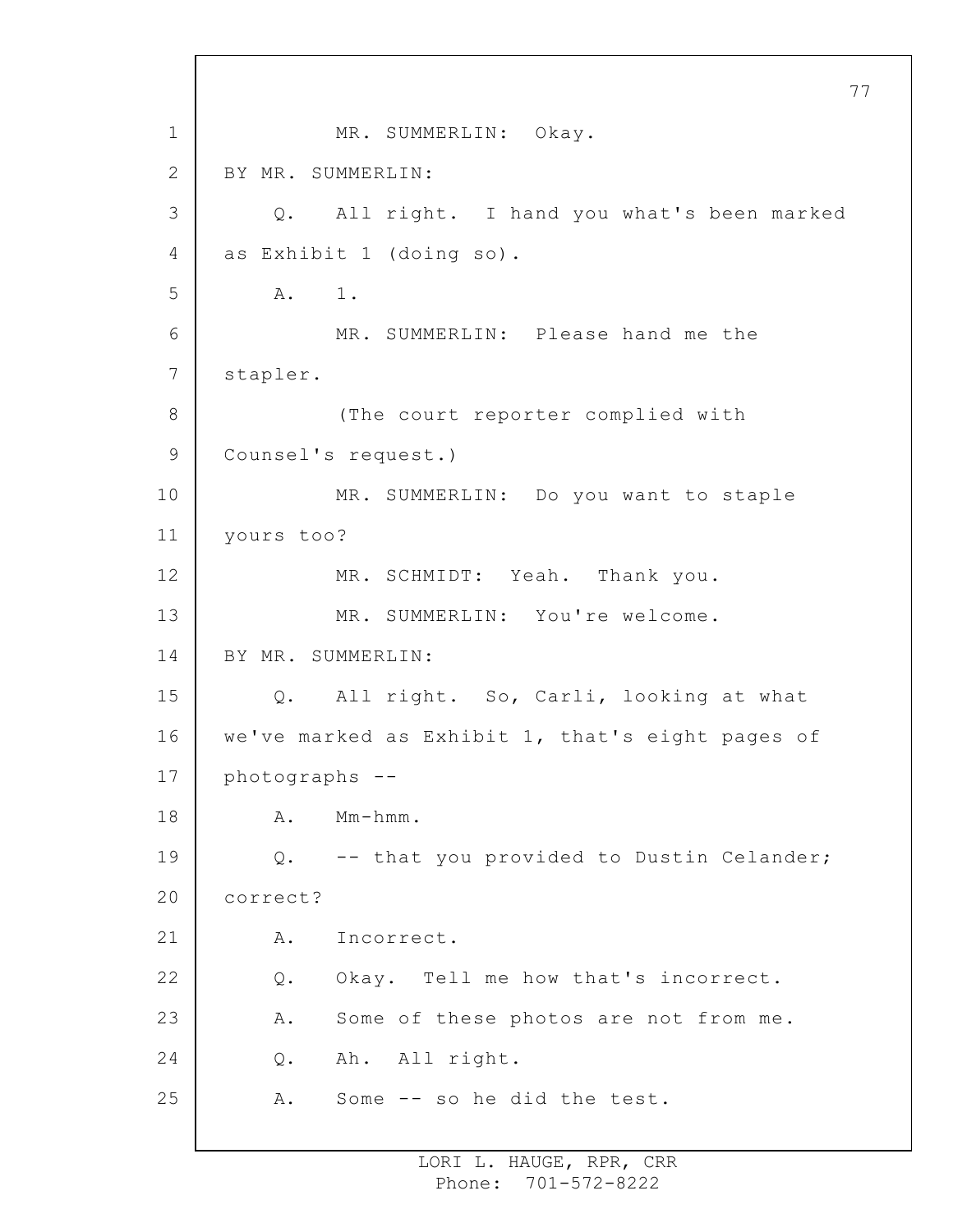1 2 3 4 5 6 7 8 9 10 11 12 13 14 15 16 17 18 19 20 21 22 23 24 25 78 Q. Mm-hmm. A. Not all of these pictures are provided from me to him. Q. Okay. Just -- yeah, can you just kind of give me a general description of how this all came down? Right? So -- A. For the breed test? Q. Yeah. Yeah. A. We had hired someone who knew nothing about dogs that was hired as an animal control officer--couldn't tell the difference between a male and a female dog--so we decided to get a little stricter, I guess. Q. Okay. No, I was going to make a joke that I'm just not going to make because it ends up in a transcript and it's there forever. Okay. So the -- the purpose of putting this test together was to make sure that people that were hired as animal control officers had at least a minimal level of competence? A. Correct. Q. All right. And so I -- I assume the purpose of this is to test a potential hire's ability to identify dog breeds? A. Correct.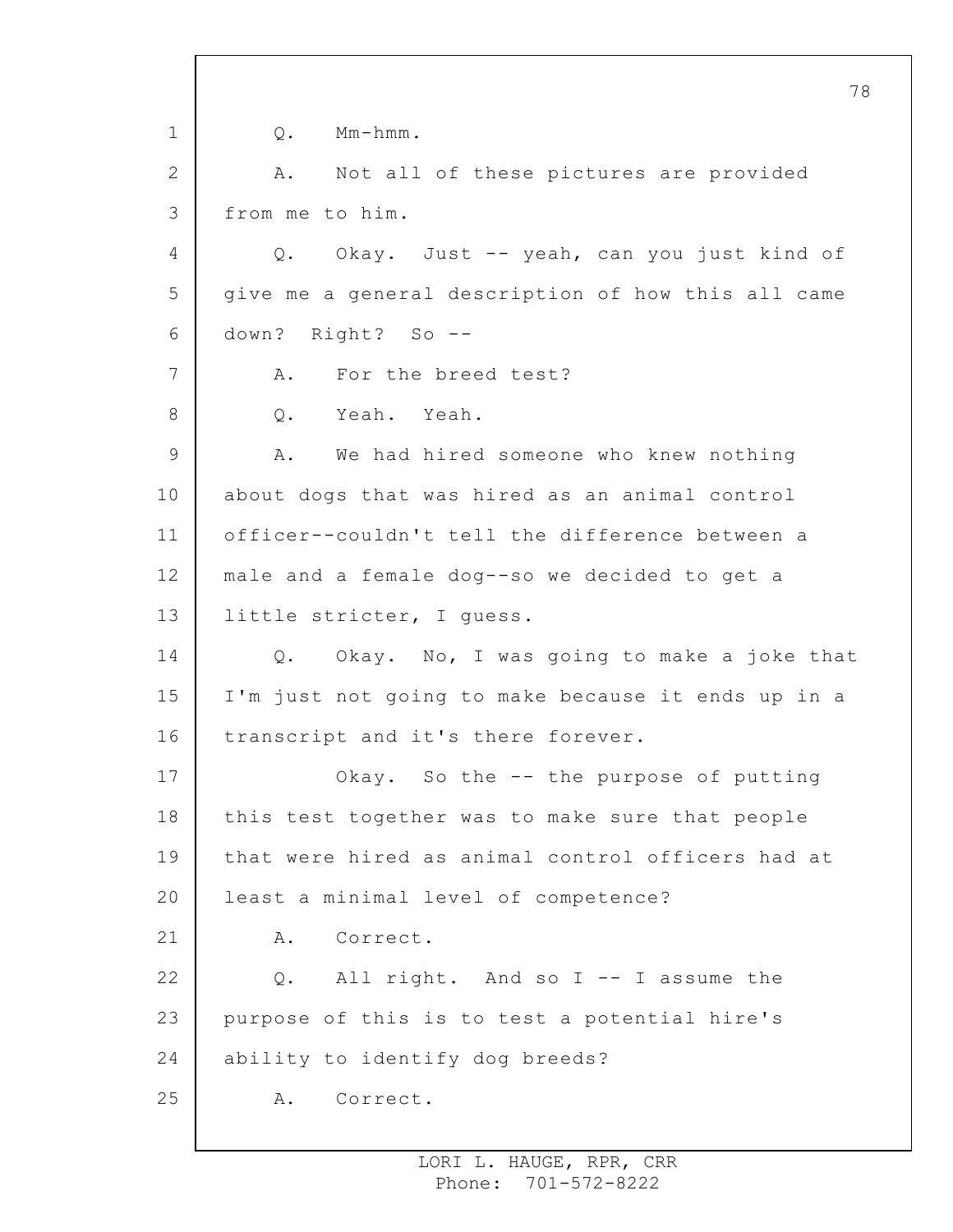1 2 3 4 5 6 7 8 9 10 11 12 13 14 15 16 17 18 19 20 21 22 23 24 25 79 Q. Okay. And did Dustin put together the test and then ask you for photographs of certain breeds, or just -- can you kind of generally just tell me what -- how that worked? A. I believe it was we spoke about putting together a breed test so we'd get a general idea of knowledge -- Q. Mm-hmm. A. -- how knowledgeable they are. I provided him some pictures, and he added pictures to it. Q. Okay. Can you -- as you walk through Exhibit 1, can you tell me which pictures you provided -- A. I provided -- Q. -- by page number. A. -- 3, 5, 6, 7, and that's it. Q. Okay. For the pictures that you provided, where did you get those? Let's start -- let's just go through each one. So page 3 -- A. Correct. Q. -- we have three dogs. A. Mm-hmm. Q. Where did that picture come from? A. That is -- those dogs are my friend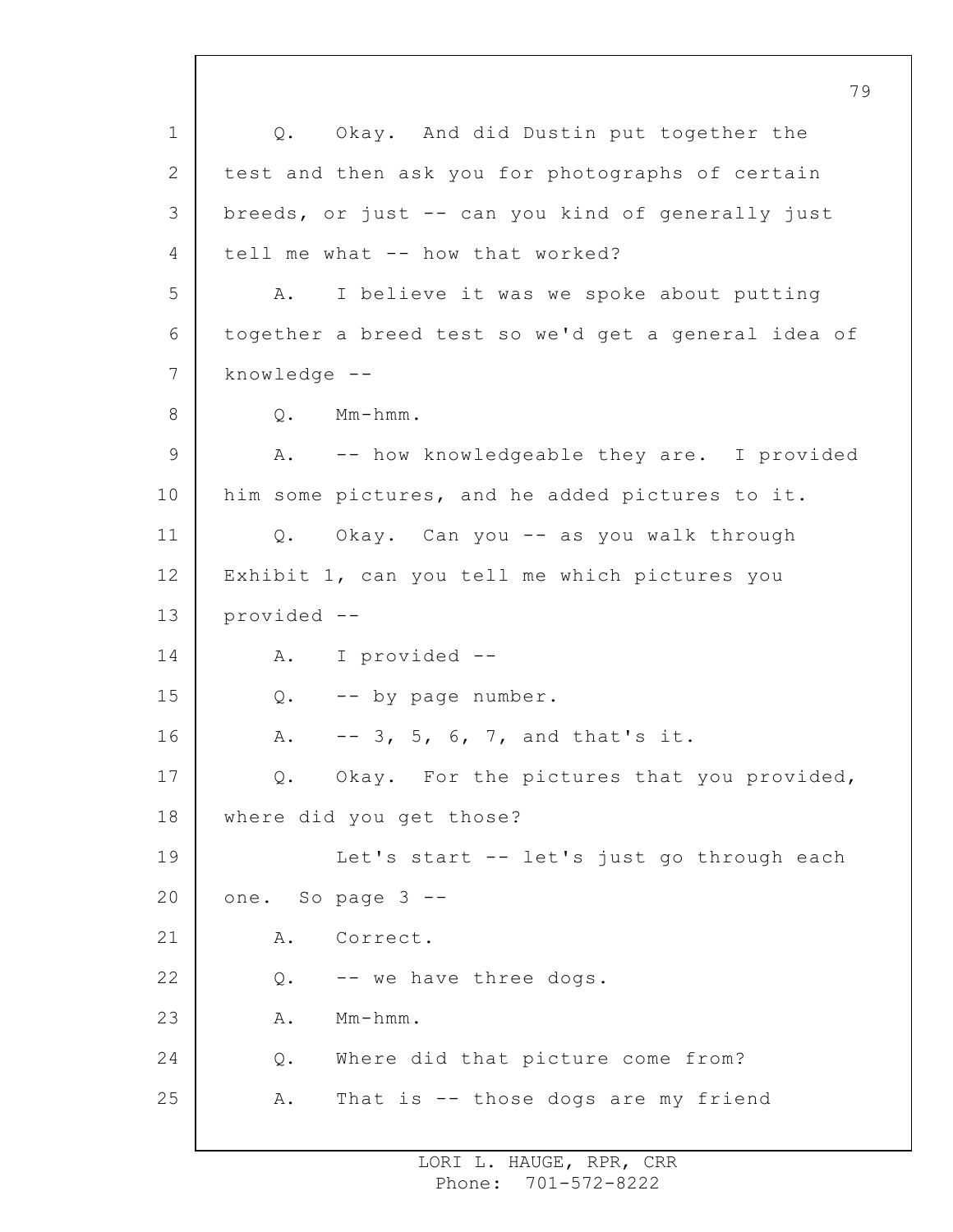1 2 3 4 5 6 7 8 9 10 11 12 13 14 15 16 17 18 19 20 21 22 23 24 25 80 Amanda's dogs. Q. Okay. And what breeds are these dogs? A. Cane corsos. Q. Are these registered dogs? A. I don't know. Q. Okay. So do you know whether these dogs -- well, do you have an opinion as to whether these dogs are a mixed breed or purebred? A. I don't have an opinion. Q. Okay. And then on page 5, where did this photograph come from? A. That is my golden retriever. Q. Okay. So you provided that as an example of a golden retriever? A. Correct. Q. Page 6, is that your yellow Lab? A. That is correct. Q. So you provided that as an example of a yellow Lab? A. Correct. Q. And 7? A. 7, that is my dog. Q. So that's your 11 percent pit bull mix? A. Negative. That is a dog that was never DNA-tested.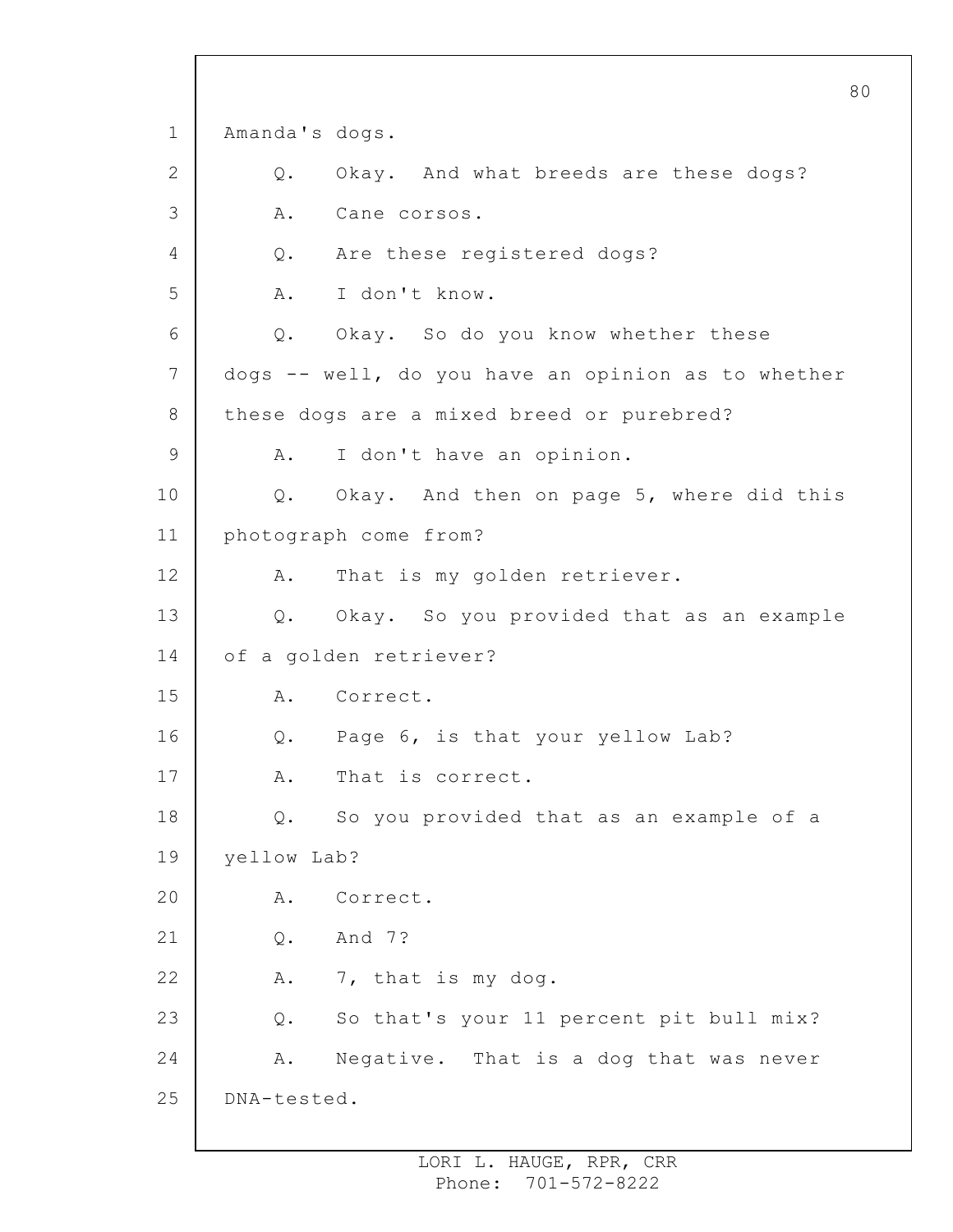1 2 3 4 5 6 7 8 9 10 11 12 13 14 15 16 17 18 19 20 21 22 23 24 25 81 Q. Okay. So this was one of the other two pit bulls that you -- A. Correct.  $Q.$  -- had? A. Yeah. Q. Okay. And do you know where Dustin got the other photographs from? A. I'm assuming the internet. Q. Okay. So I'm just going to have you walk through these other photographs and just identify the breed that each dog represents. So on page 1? A. American bulldog. Q. Page 2? A. Bull terrier. Q. We did 3 already. Page 4? A. German shepherd. Q. And page 8? A. Yorkie. Q. Okay. Okay. Are you familiar with Scott and Fuller's *Genetics and Social Behavior of Dogs*? A. No. Q. Okay. Have you ever done any research or education or read anything about how physical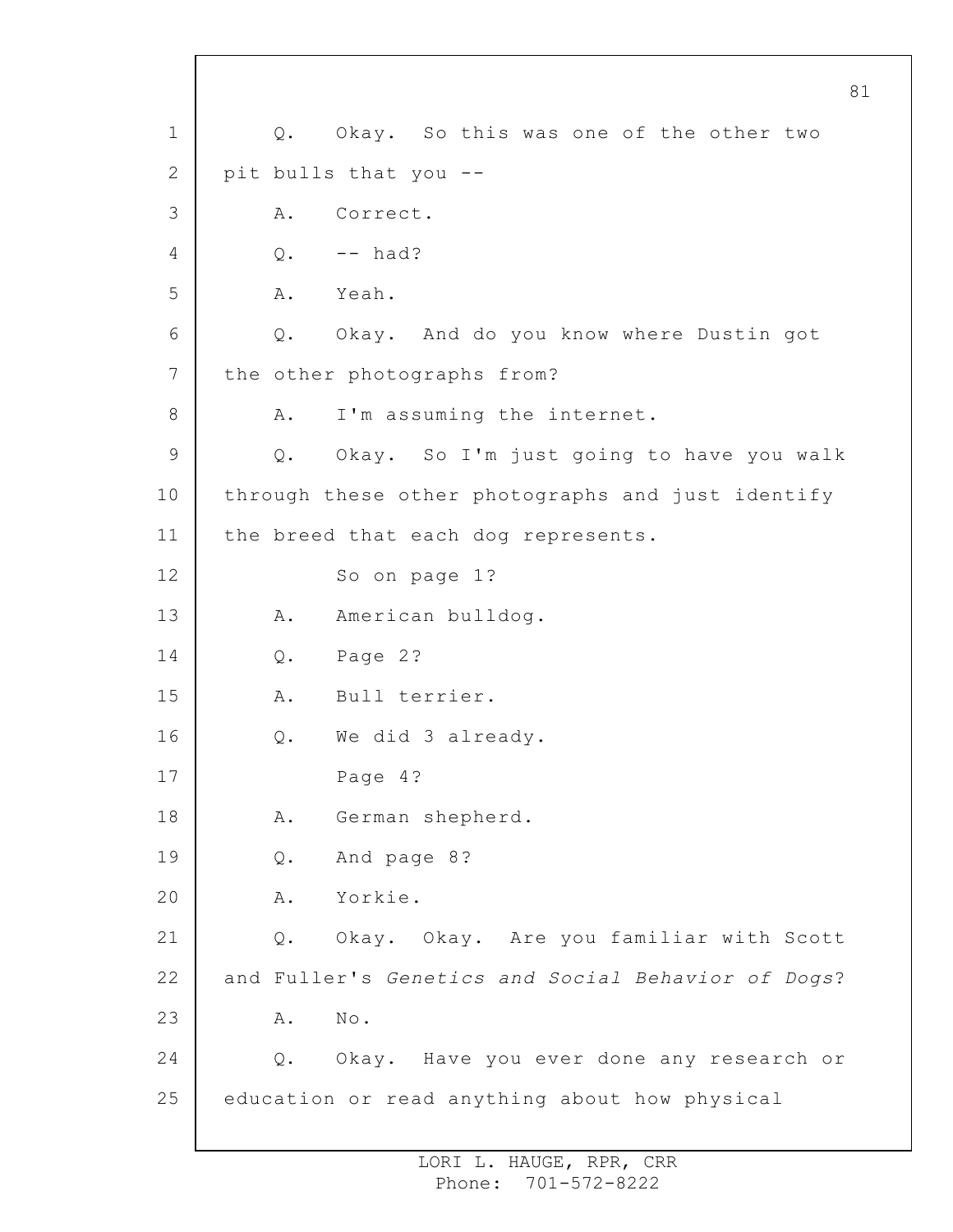1 2 3 4 5 6 7 8 9 10 11 12 13 14 15 16 17 18 19 20 21 22 23 24 25 characteristics of dogs are transmitted in mixed breeds? A. No. Q. Okay. And we talked earlier that in enforcing the pit bull ban in Williston, you assume that the -- the mother and the father of a dog will each contribute physical characteristics to their offspring, and those physical characteristics will be reflective of the physical characteristics of the mother and father's breed or breeds; correct? A. Correct. Q. All right. I want to ask about when the City impounds a dog as being a suspected prohibited breed, does the City have a policy on how long they can maintain possession of that dog? A. I -- that isn't known. Q. Okay. You're -- that's not a decision that you're involved in? A. No. Q. Okay. Do you know whether the City typically maintains possession of the dog through trial? A. I don't know. MR. SUMMERLIN: Are we going to get kicked out? Sounds like the mayor.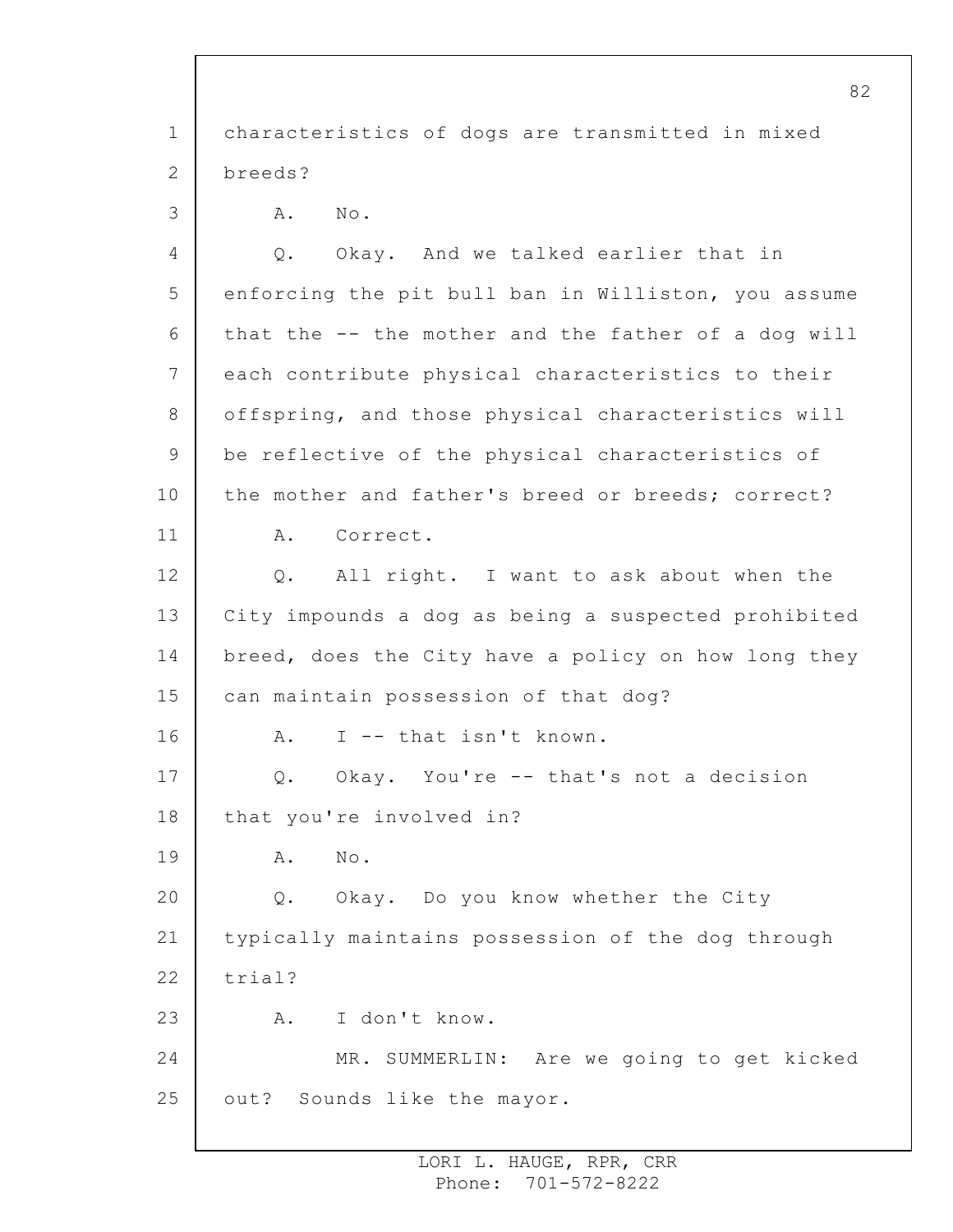1 2 3 4 5 6 7 8 9 10 11 12 13 14 15 16 17 18 19 20 21 22 23 24 25 BY MR. SUMMERLIN: Q. As the supervisor of animal control, whom do you report to? A. Dustin. Q. Okay. And Dustin is a -- A. Administrative lieutenant. Q. Thank you. So he's an administrative lieutenant with the Williston Police Department; correct? A. Correct. Q. And I -- I just want to make sure I kind of understand practically how stuff operates. The -- the policies that you implement as the supervisor of animal control come from Taylor Olson; correct? A. Correct. Q. Okay. So what does Dustin do with respect to your animal control duties, if anything? A. If there's any issues, he'll -- like, if somebody calls him for a complaint or anything like that or texts him, emails him, anything like that, he'll push it through to me, and then I assign it to an animal control officer. Q. Okay. So Dustin kind of -- may get calls -- are -- are these, like, calls where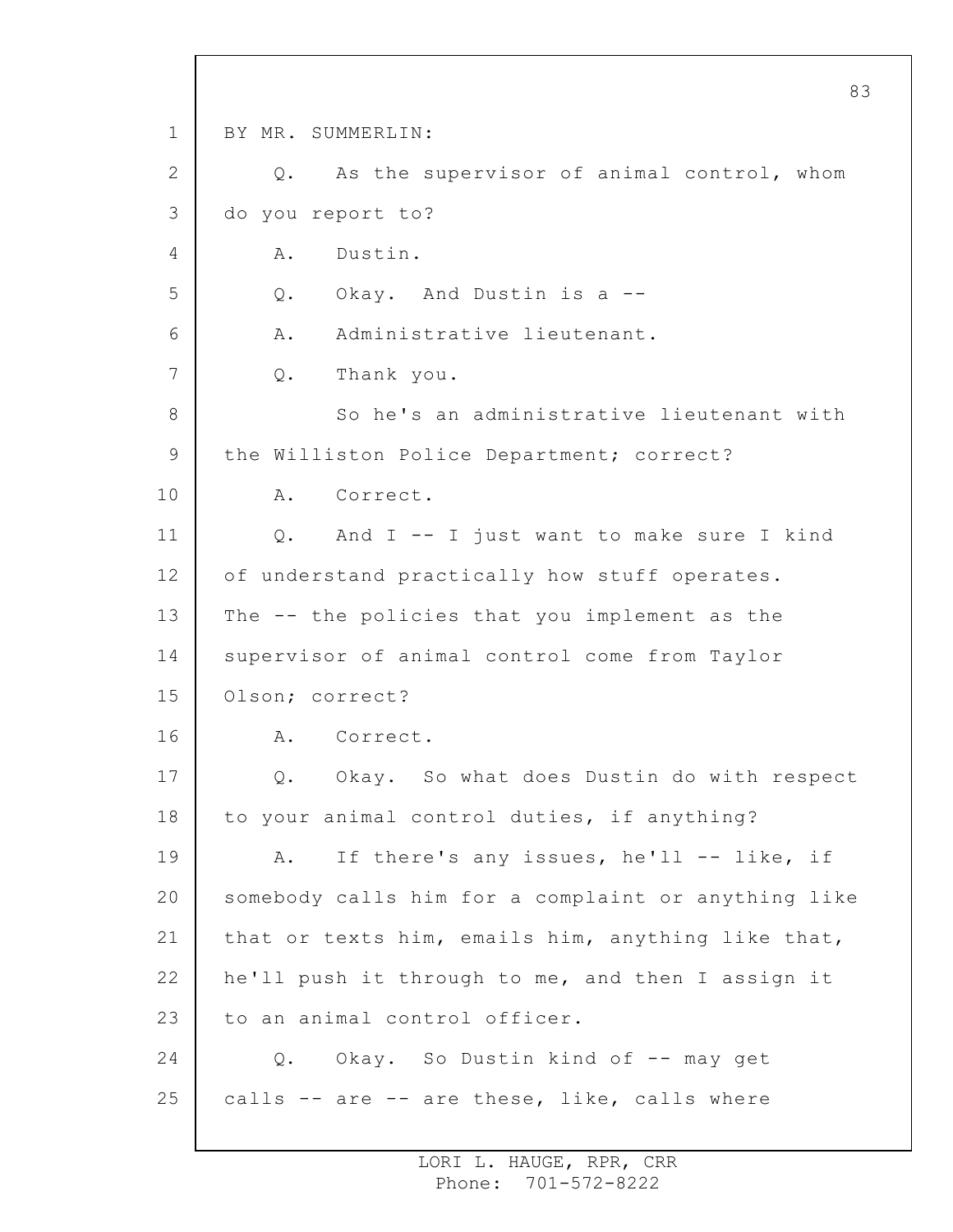1 2 3 4 5 6 7 8 9 10 11 12 13 14 15 16 17 18 19 20 21 22 23 24 25 84 someone's reporting a dog at large or -- A. No. That would go through our dispatch center. Q. Okay. That's what -- so, like, these may be complaints about, like, an animal control officer? A. Anything. Q. Okay. A. Parking. Q. No one ever complains about parking, do they? A. Oh, yes. Q. So, like, substantively, in terms of your enforcement of animal control ordinances, is Dustin not really involved in that? A. No. Enforcement, no. Q. Okay. So he's just kind of, like, administration of the office and -- A. Correct. Q. Got it. I -- I've got another question on Exhibit 1. So these photographs (indicating), how many of the current animal control officers have taken this test? A. One.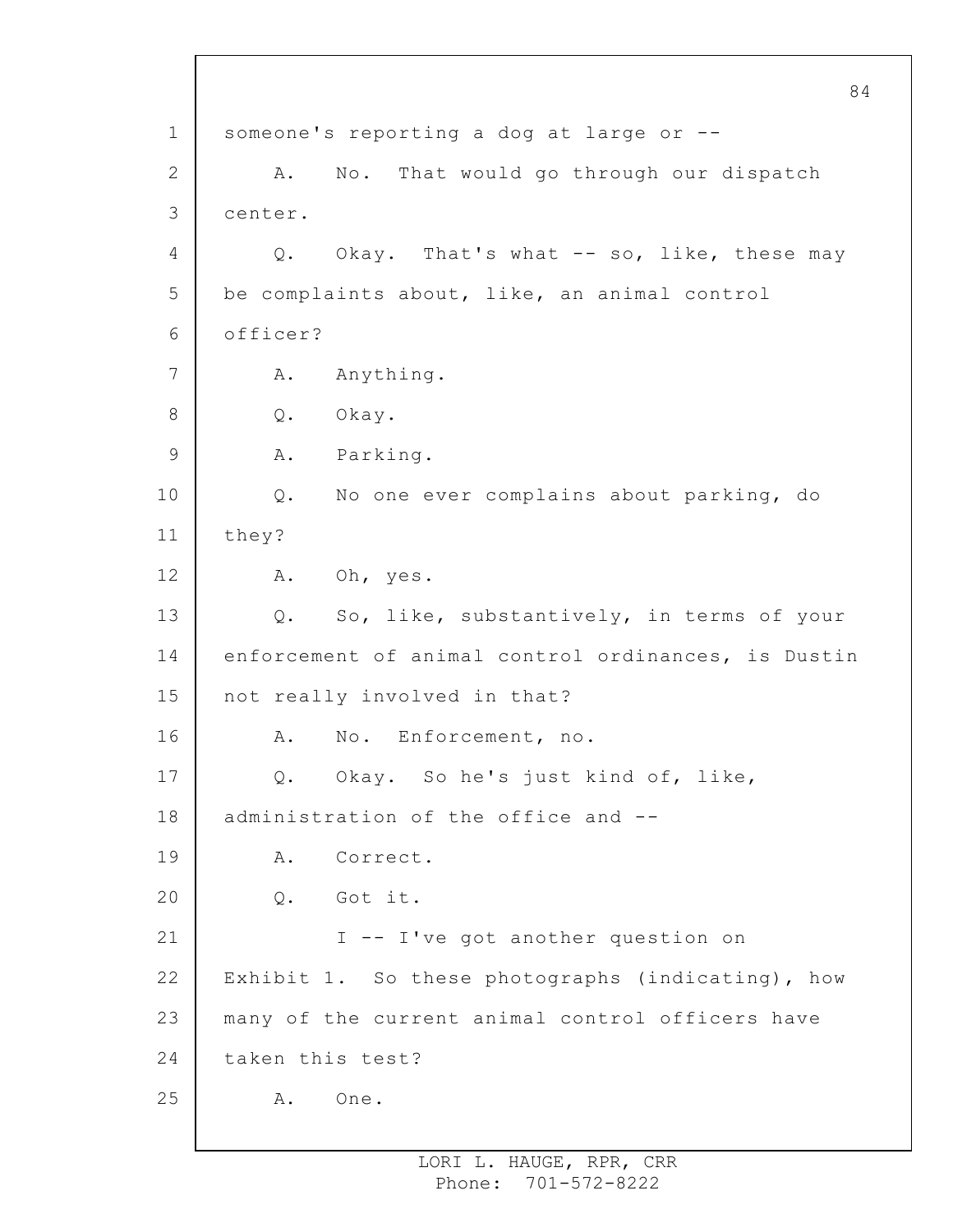1 2 3 4 5 6 7 8 9 10 11 12 13 14 15 16 17 18 19 20 21 22 23 24 25 85 Q. Okay. And that is? A. Madison. Q. Madison. All right. Did you interview more than one person for Madison's position? Or--not you--did the City? A. I don't know. Q. You don't know. Okay. So there may have been other people that took the test, but they didn't get hired? A. I have no idea. Q. All right. All right. Did -- since you have become an animal control officer, including the time that you became supervisor, have you or your officers undertaken training outside of the direct training that you provided to them? A. Yes. Q. Okay. Tell me about that. What have you done? A. I've done my Shelter Tech Certification and Animal Control 1, and then I've done leadership courses. I've been to -- I just got back from Orlando for -- that was an animal control -- or animal welfare, I guess, convention. Q. Okay. Your Shelter Tech Certification, who provided that certification?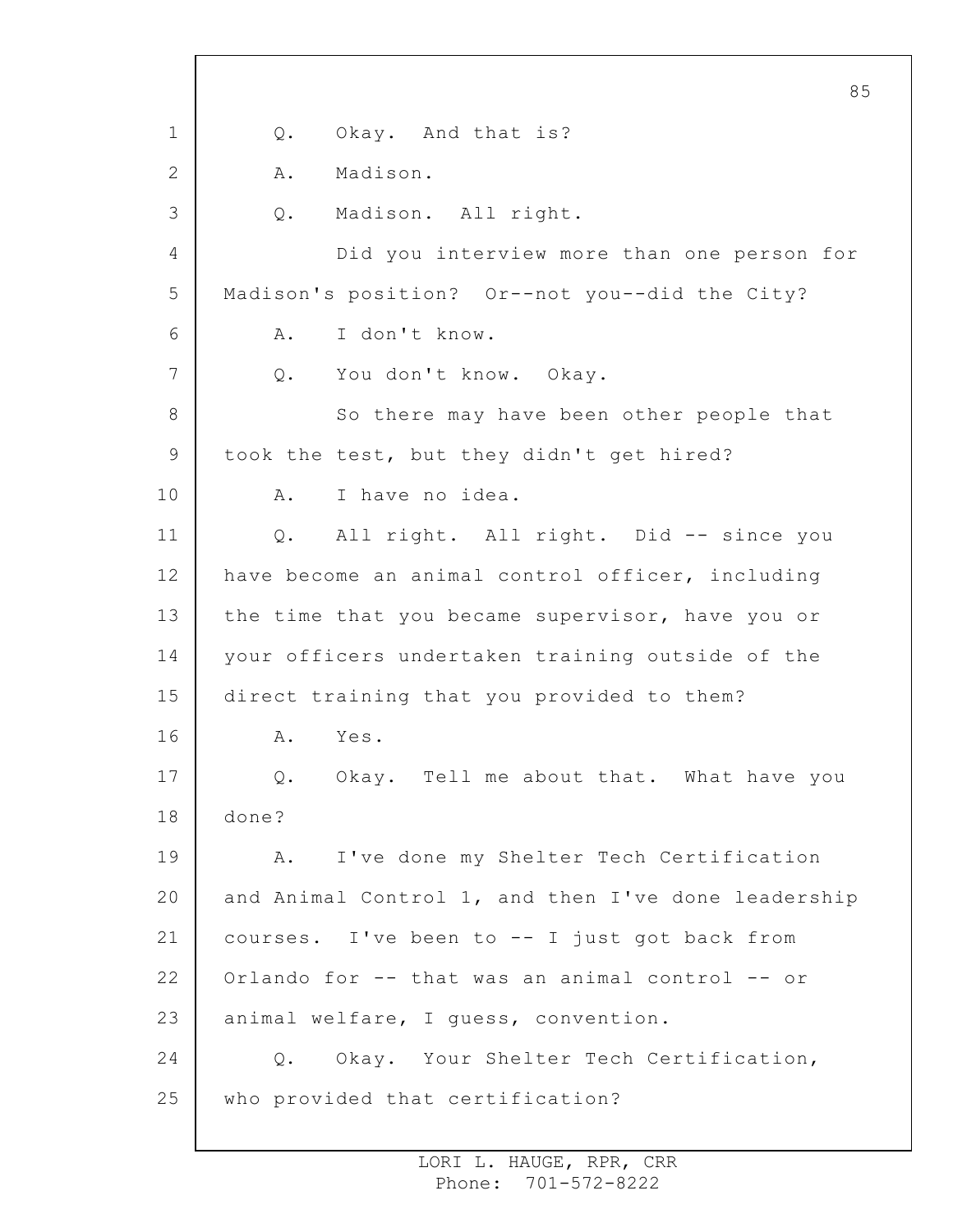1 2 3 4 5 6 7 8 9 10 11 12 13 14 15 16 17 18 19 20 21 22 23 24 25 86 A. I can't remember the name of the company. I -- we'd have to get it from my HR. Q. Okay. A. It's a certificate. Q. Are you familiar with the--let's see; it's National Animal Care & Control Association--NACA? A. I've heard of it. Q. Okay. That's a professional organization of animal control officers? A. Okay. Q. You're not familiar enough with it to know what it is? A. No. Q. Okay. Is that whom you got your certification from? A. I -- I don't know. I'd have -- Q. Okay.  $A.$  -- to look. Q. And there was some mention in one of the other depositions of a training that took place in Nevada? A. Reno. Mm-hmm. Q. Reno? Was that one of the trainings that you just mentioned?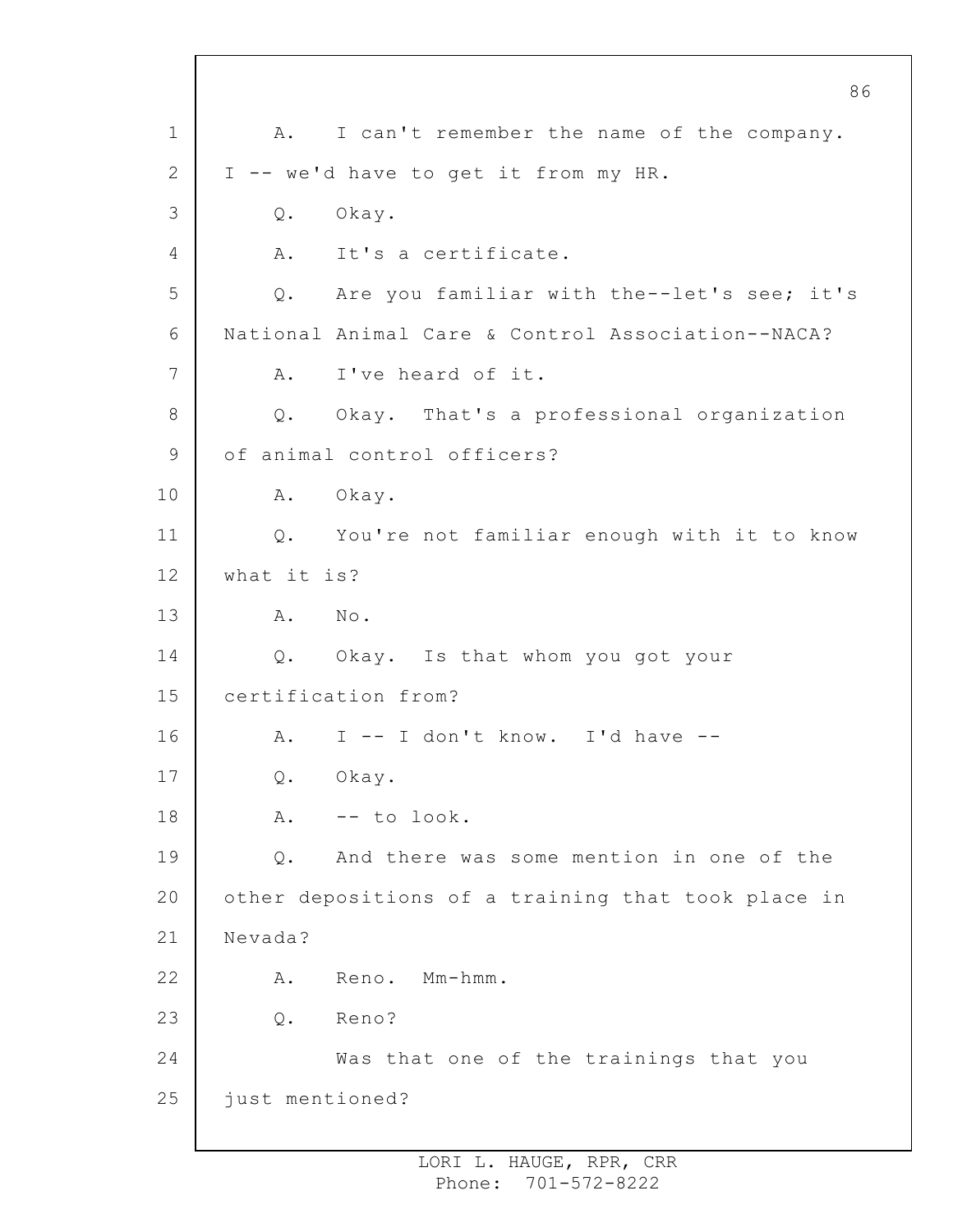1 2 3 4 5 6 7 8 9 10 11 12 13 14 15 16 17 18 19 20 21 22 23 24 25 87 A. Yeah. Q. Okay. Which one? A. I -- I believe it was a -- oh, I don't know. I -- we have to get all that information from HR. Q. Okay. And I believe that somebody else mentioned that that training was conducted by the ACCA, Animal Control & Care Academy. Does that sound familiar to you? A. Possibly. Q. Okay. You just don't know? A. Yeah, I -- like I said, all my certificates need to come from HR. I'm not going to answer wrongly. I -- Q. No,  $I$  --  $I$  --  $I$  get you. When you started --A. Mm-hmm. Q. -- as an animal control officer for the City of Williston, were you being sent out to trainings like the ones you've just talked about? A. No. Q. Okay. So is that something new that came when you took over the supervisory role? A. Yes. I don't think anyone -- I don't think anyone went -- I can't answer for Susan, but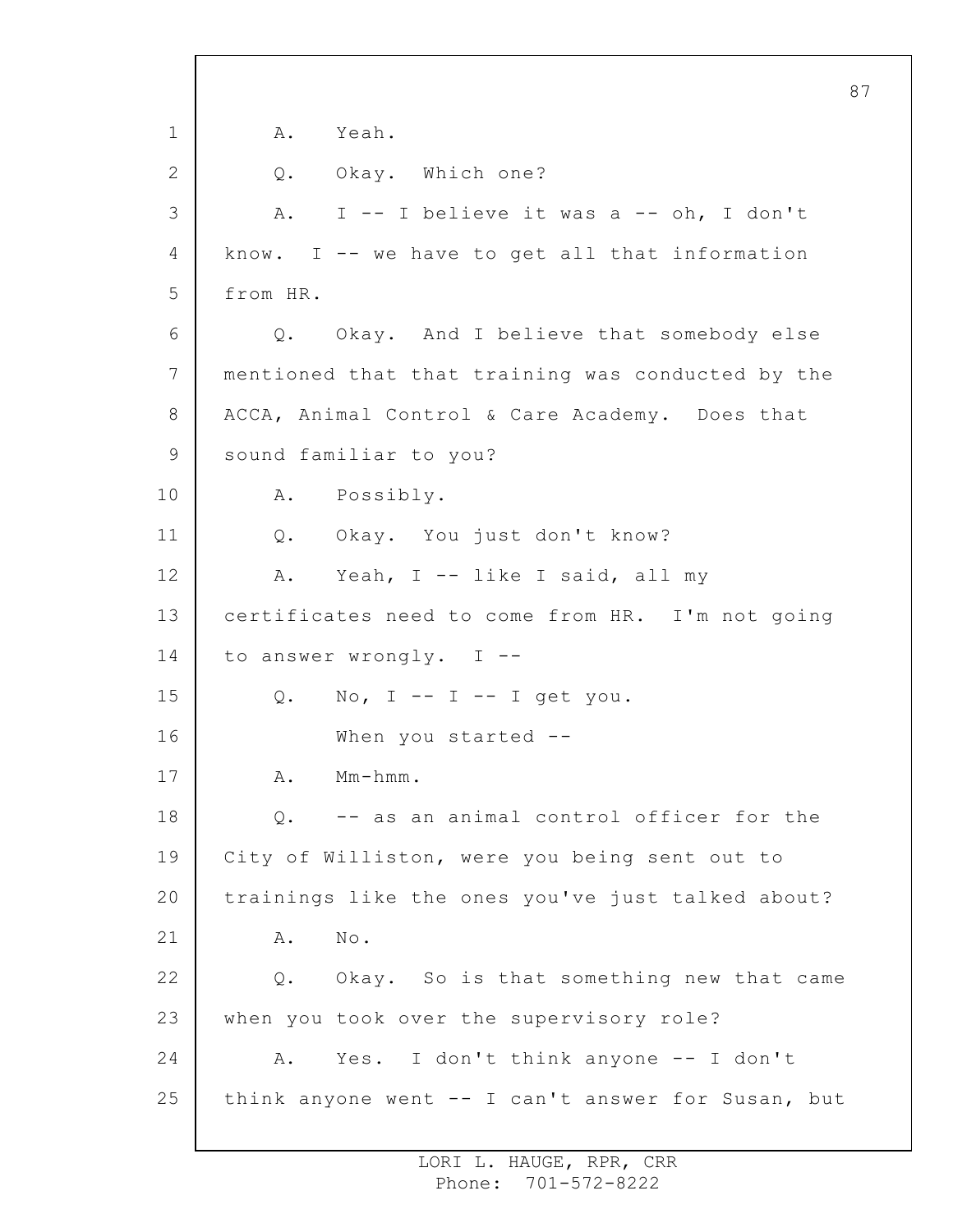1 2 3 4 5 6 7 8 9 10 11 12 13 14 15 16 17 18 19 20 21 22 23 24 25 prior to me being in a management position, we never did trainings like that out of state. Q. Okay. What's the purpose behind you attending or sending your animal control officers to attend these training sessions? A. Education. Q. Okay. Have you sent any of the -- have you attended or have you sent any of your animal control officers to attend any training sessions that dealt with visual breed identification? A. Not that I recall. Q. Okay. So are the -- the training sessions that you're sending -- that you're attending and other people are attending are related to animal control obligations but not specifically identifying breeds? A. Correct. I -- if there's any breed identification in the course that they have, I don't recall of any. Q. Okay. I wanted to ask about -- so you had mentioned that, you know, your experience in identifying breeds based on visual identification, you know, stems from your general knowledge of breeds and what they look like. And I take it you're -- you feel confident in your ability, at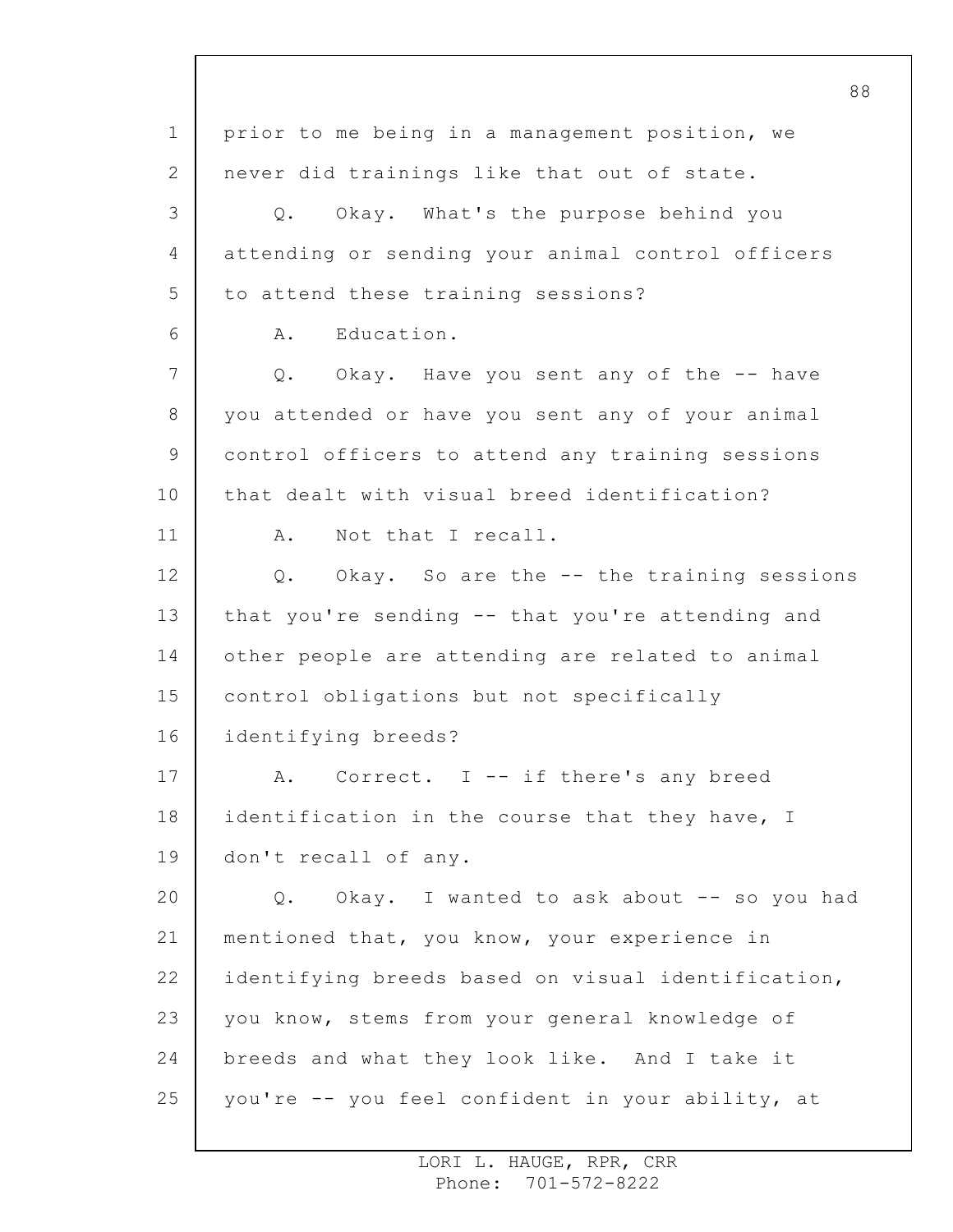1 2 3 4 5 6 7 8 9 10 11 12 13 14 15 16 17 18 19 20 21 22 23 24 25 least in some circumstances, to look at a dog and say, "This is that animal's predominant breed"? A. Correct. Q. Okay. How do you determine if you're right or not? A. I just know. Q. You just --  $A.$  I  $-$ Q. -- know. So you don't make it a practice to do anything to regularly test whether the opinions that you've reached regarding whether an animal is or is not a certain breed is correct? A. What do you mean, "test"? Q. Well, for example, to obtain a DNA breed analysis to see if that breed analysis matches what your opinion was based on visual identification. A. When we do DNA tests. Q. Yeah. So if -- if you do a DNA test, then you're going to get that information eventually; correct? A. Correct. Q. But you -- you don't do DNA tests on dogs that you've determined are not one of the banned breeds; right?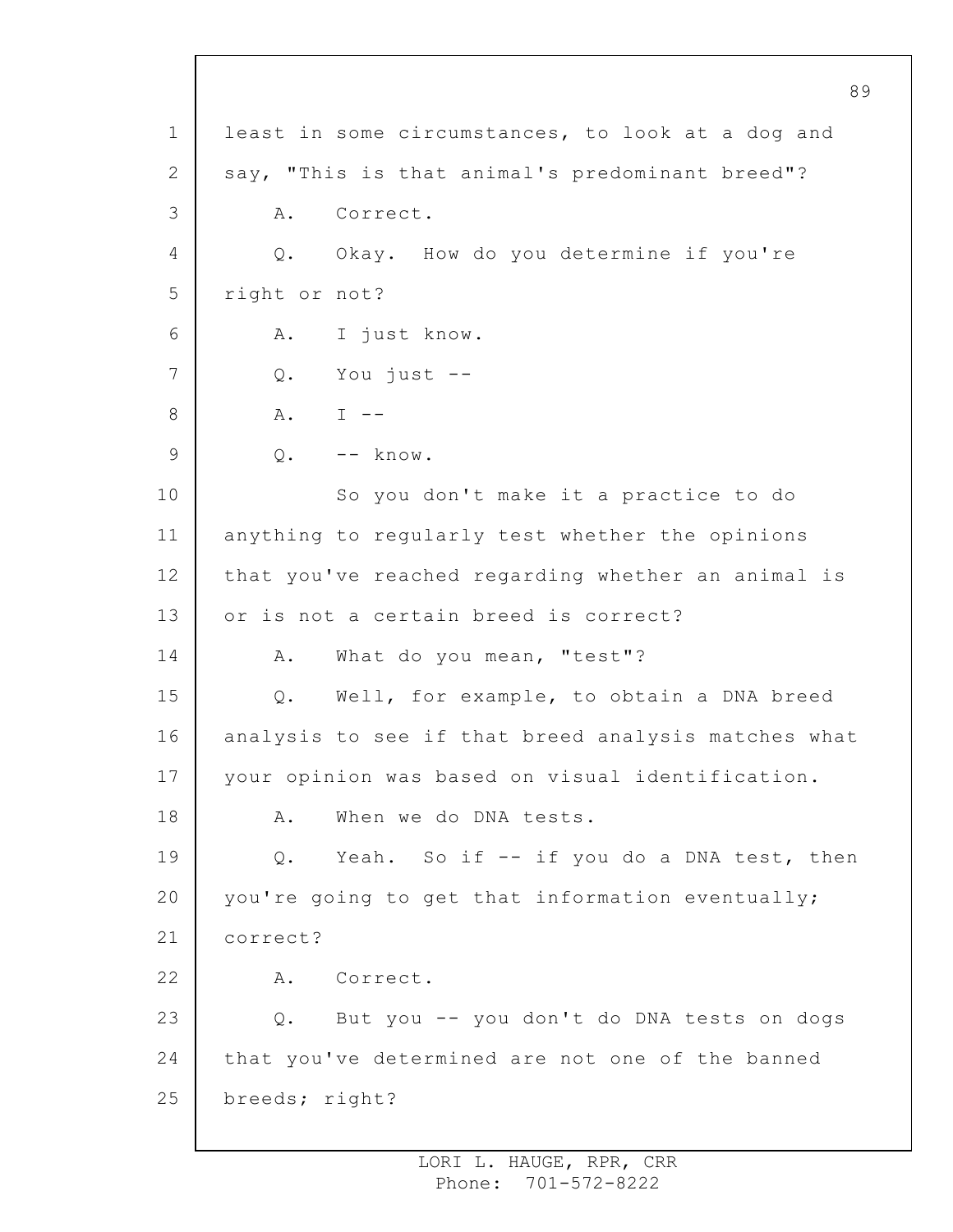1 2 3 4 5 6 7 8 9 10 11 12 13 14 15 16 17 18 19 20 21 22 23 24 25 90 A. Correct. We will only do a DNA test if it's something we're dealing with for 4-89. Q. Okay. So you never are testing whether your decisions that a dog is not a banned breed are correct; right? A. I don't test anything that I don't think is a pit bull. Q. Right. That's the --  $A.$  I don't  $-$ Q. -- point; right? A. Yep. Q. So when you make a determination based on visual inspection -- A. Mm-hmm. Q. -- that this particular animal is not a banned breed, you never test that opinion? A. Uh-uh. Q. And if you make a determination that this particular animal is a banned breed and the owner tells you, "It's a pit bull," you never test that? A. Unless it is requested through court. Q. Okay. But my understanding of what you told me earlier is, "If the owner admits that it's a pit bull, then we don't test because the owner admitted it."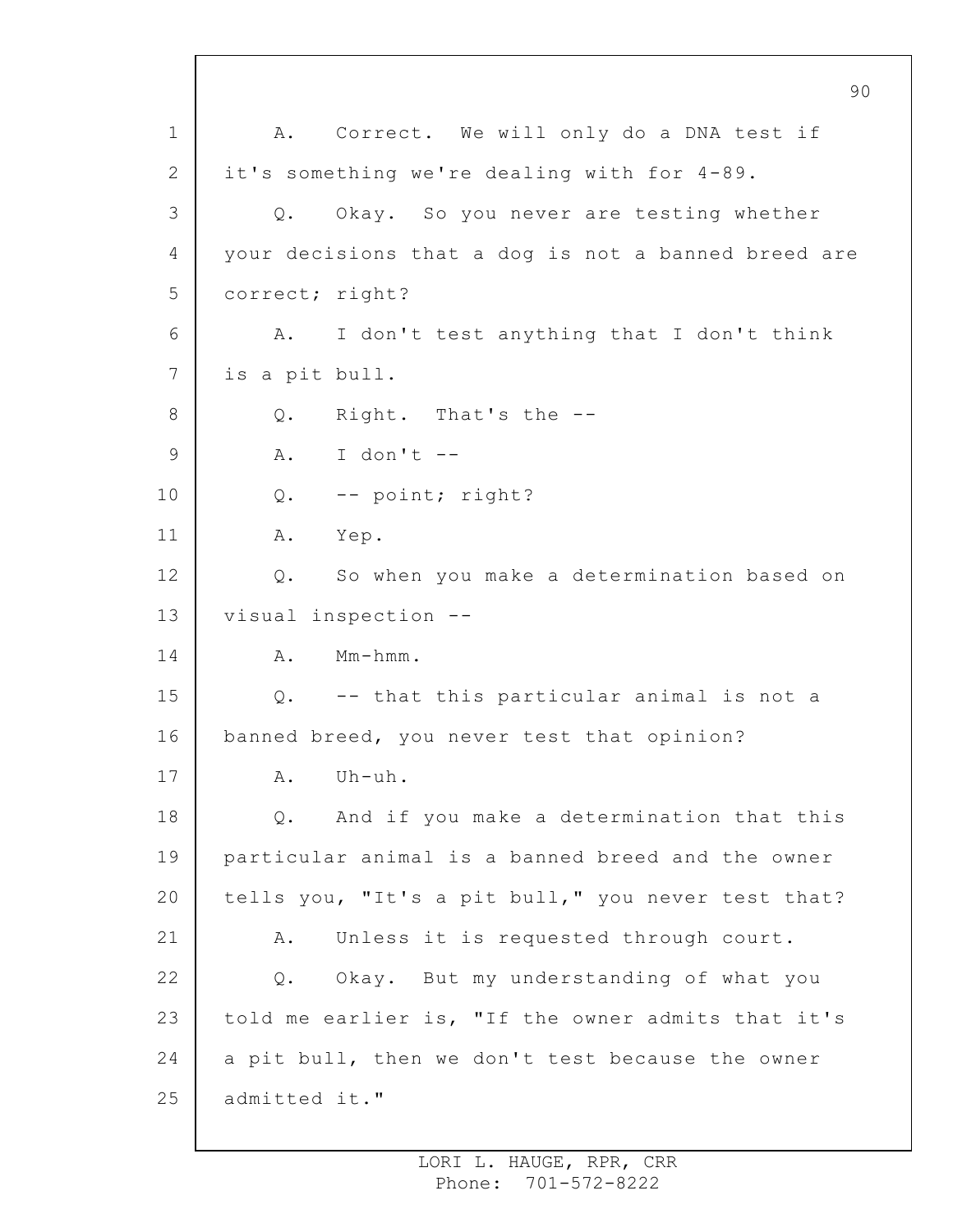1 2 3 4 5 6 7 8 9 10 11 12 13 14 15 16 17 18 19 20 21 22 23 24 25 91 A. Correct, unless it is requested by the city attorney -- Q. Okay. A. -- still. Q. So there could be a circumstance where the owner admitted it and the city attorney still wanted a DNA test? A. Correct. Q. Okay. Do you recall that ever happening? A. I would have to read through all my reports. Q. Okay. But as you sit here today, you can't think of a specific example where an owner admitted a dog was one of the banned breeds and you still went ahead and got a DNA test? A. I'm sure there has been cases where Taylor has asked for a DNA test. Q. When the owner has admitted that it's a banned breed? A. I -- unsure. Q. Okay. So when -- because you just said you were sure that there were cases where that had happened, and now you say you're unsure. So I just want to make sure that we're -- like, I'm not missing --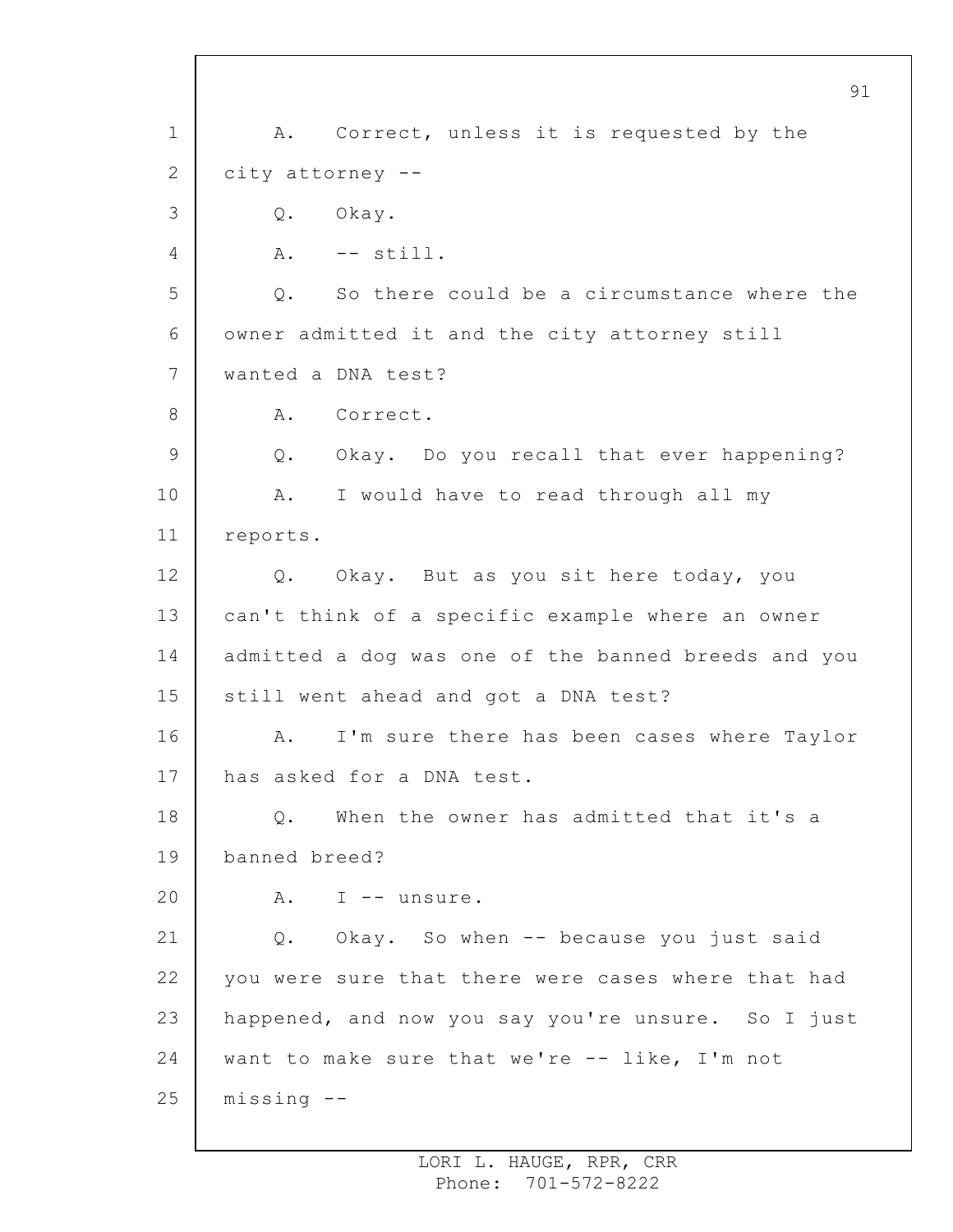1 2 3 4 5 6 7 8 9 10 11 12 13 14 15 16 17 18 19 20 21 22 23 24 25 92 A. I -- Q. -- something -- A. Yeah. Q. -- here. A. Every case is different, so -- Q. Okay. I -- I understand that. As you sit here today, can you think of a single case where the owner admitted a dog was one of the banned -- was a banned breed and you still DNA-tested the dog? A. So not off the top of my head, no. Q. Okay. So as far as you know, in terms of what you can remember today, your determination that that dog was a bran -- banned breed based on visual identification and also as confirmed by the owner, you never do anything to test that; right? A. Correct -- Q. Okay. A. -- unless it's requested by my city attorney. Q. Right. And  $--$  and that could ha  $--$  we  $--$  we agree that that's a possibility. That -- that's conceivable that the city attorney could request that, but you don't remember any situation --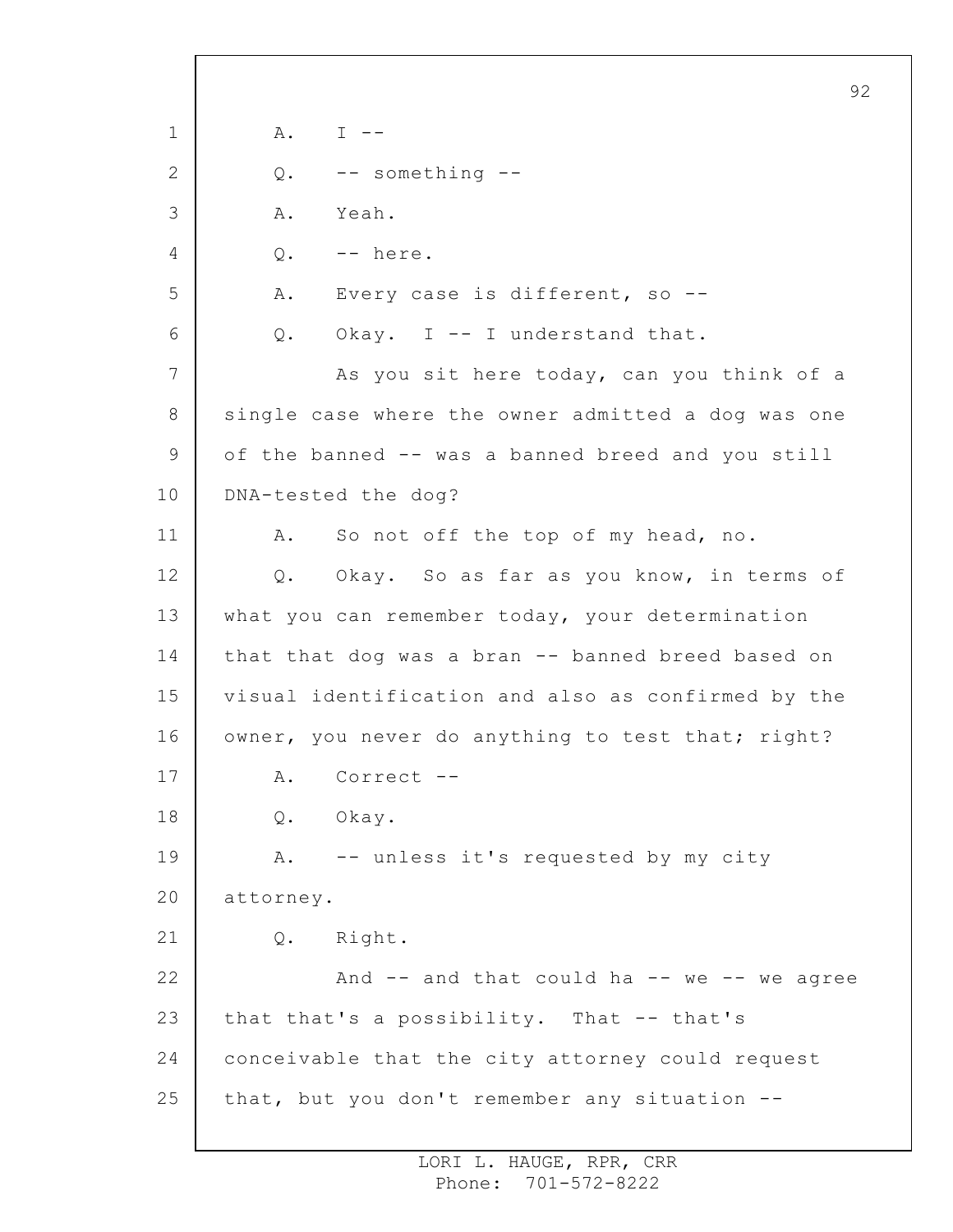1 2 3 4 5 6 7 8 9 10 11 12 13 14 15 16 17 18 19 20 21 22 23 24 25 93 A. Not off -- Q. -- where that's happened? A. -- the top of my head. Q. Okay. A. Uh-uh (shaking her head negatively). Q. Okay. And you've never taken any kind of a training class on breed identification? A. No. MR. SUMMERLIN: Can we take a couple minutes? MR. SCHMIDT: Sure. (The proceedings recessed at 10:07 a.m. and reconvened with everyone present at 10:16 a.m.) BY MR. SUMMERLIN: Q. Okay. A couple additional follow-up questions. Do you need to do that? A. No. Q. Okay. You mentioned that you were preparing some additional training materials? A. Mm-hmm (nodding affirmatively). Q. What -- what will those materials relate to? A. All CSO training. Q. Okay. So both animal control and parking?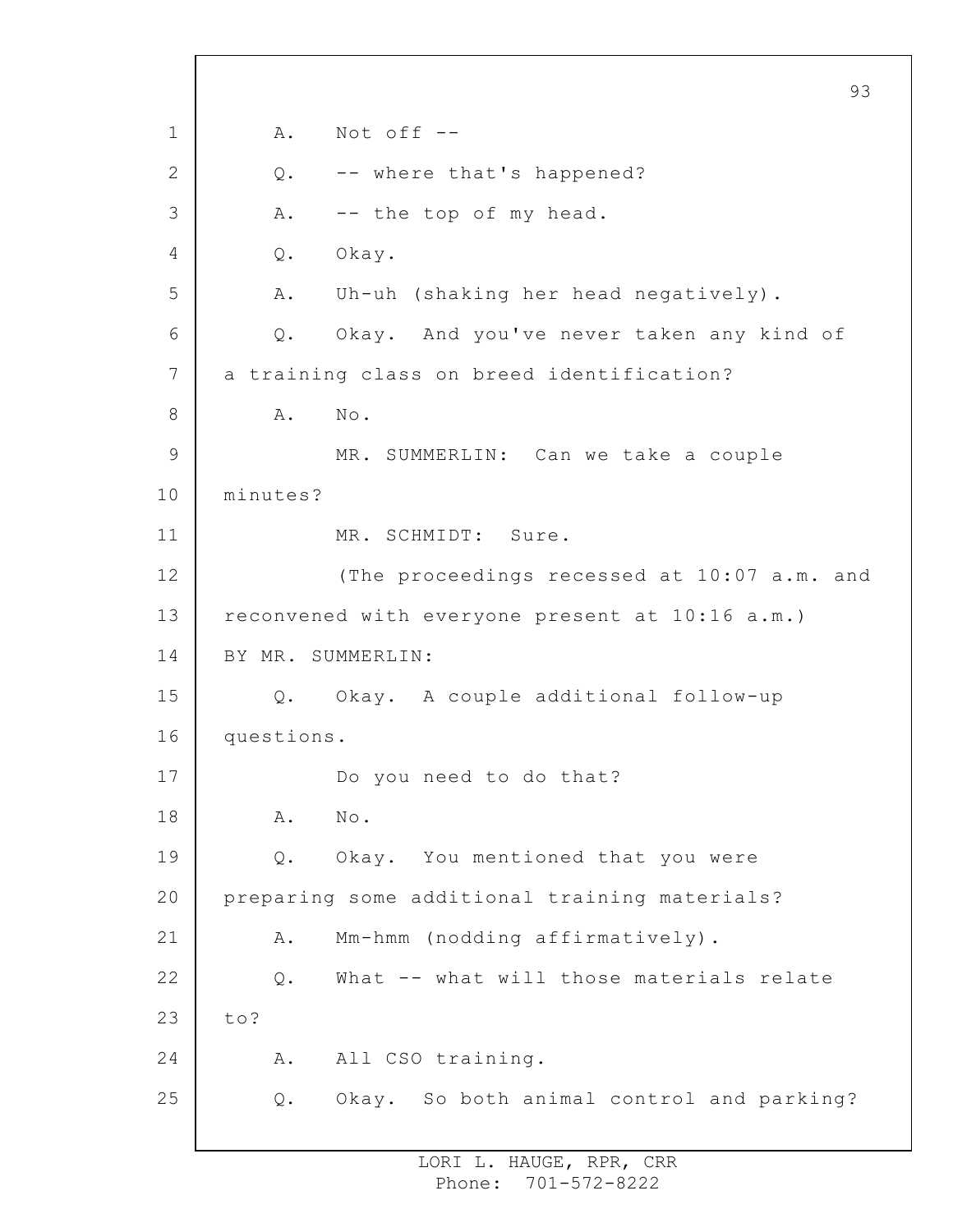1 2 3 4 5 6 7 8 9 10 11 12 13 14 15 16 17 18 19 20 21 22 23 24 25 94 A. Correct. Q. With respect to the animal control aspect of it--I don't really care at all about the parking--what is going to be different in the new materials? A. I don't know. It's not done yet. Q. Okay. So you're just -- A. Yeah, it's not even close to done. Q. All right. So are you just kind of -- are you revamping, like, the PowerPoint? A. No. The PowerPoint's done. It's a totally different deal. Q. I'm sorry. I just missed the first part of that answer. A. So the PowerPoint is -- Q. Yeah. A. -- with -- by itself. Q. Okay. So the PowerPoint's not being revamped? A. No. Q. So the additional  $-- I -- I'm$  just trying to get a sense of, like, with the revisions that you're making -- A. Mm-hmm. Q. -- whether it relates to any of the issues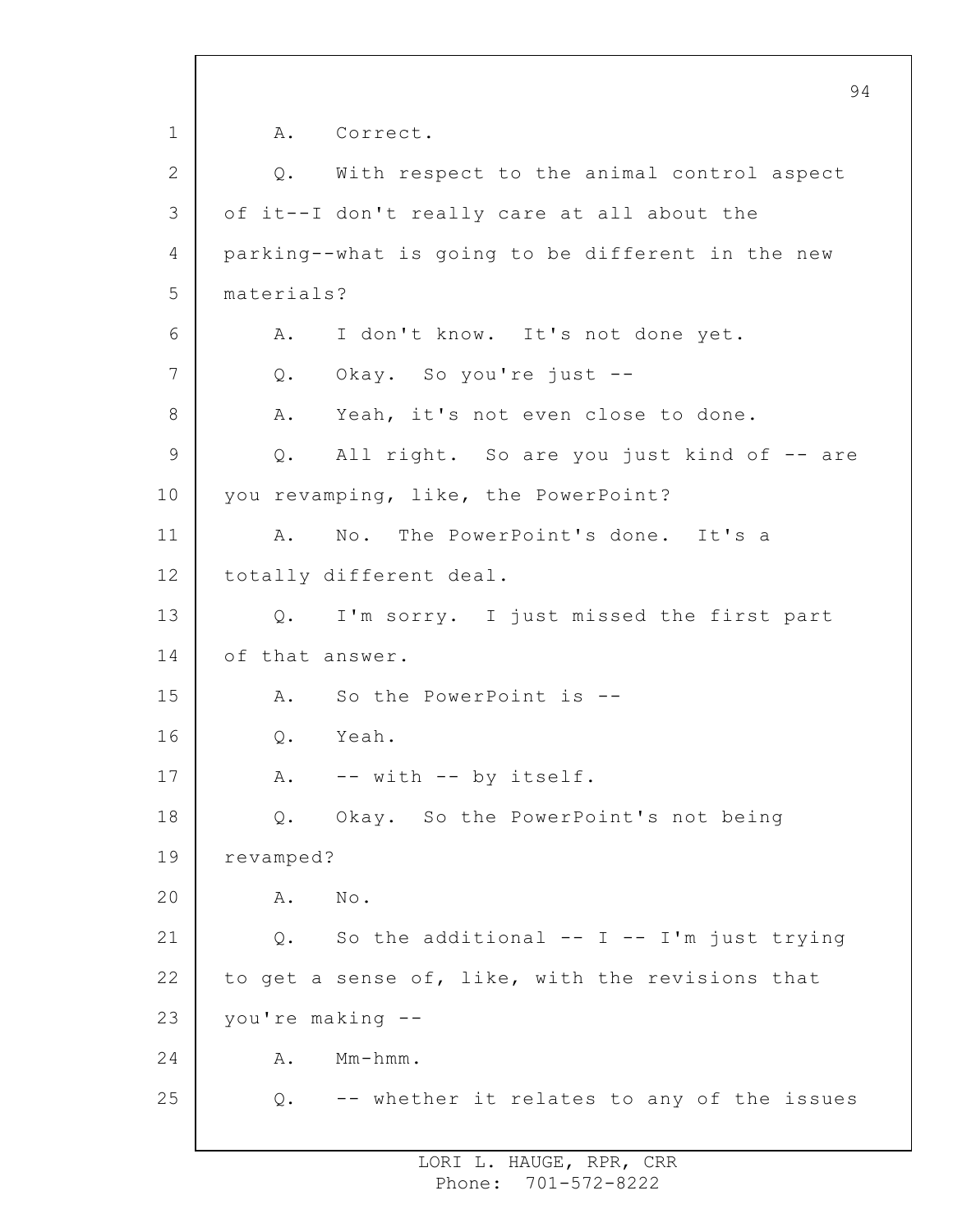1 2 3 4 5 6 7 8 9 10 11 12 13 14 15 16 17 18 19 20 21 22 23 24 25 in this case, you know, on identifying banned breeds, things like that. A. Oh, I couldn't answer that because it's not done. Q. Okay. When do you anticipate having it done? A. Oh, I have no idea. I have a whole shelter to open first before I worry about that. Q. And that shelter is opening soon; right? A. Yeah. Q. Do you believe that pit bull-type breeds, such as those addressed in 4-89, are more dangerous than other similarly sized breeds of dogs? A. I don't have an opinion on that. MR. SUMMERLIN: Okay. I think that's all I've got. MR. SCHMIDT: All right. We'll read and sign. (The proceedings concluded at 10:18 a.m.)

95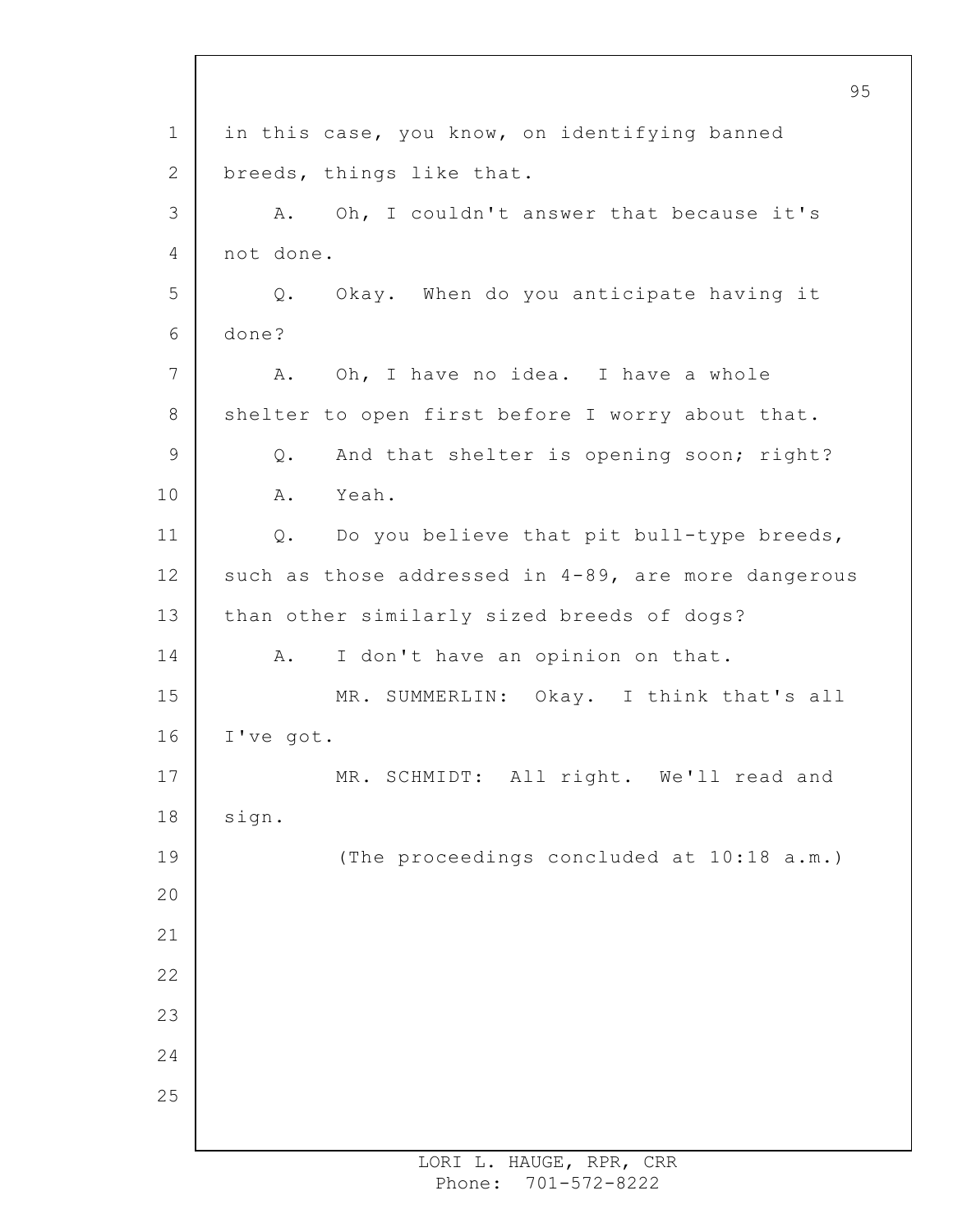|              | 96                                                                   |  |
|--------------|----------------------------------------------------------------------|--|
| 1            | CERTIFICATE OF DEPONENT                                              |  |
| $\mathbf{2}$ | I, Carli Wade, the deponent in the foregoing                         |  |
| 3            | deposition, certify that I have read the attached                    |  |
| 4            | 95 typewritten pages of my deposition upon oral                      |  |
| 5            | examination, taken at the time and place indicated,                  |  |
| 6            | and that it is a complete and accurate transcript                    |  |
| 7            | of my deposition, with corrections, if any, noted                    |  |
| $8\,$        | herein along with the reason for each correction.                    |  |
| $\mathsf 9$  |                                                                      |  |
| 10           | Dated at Williston, North Dakota, this                               |  |
| 11           |                                                                      |  |
| 12           |                                                                      |  |
| 13           |                                                                      |  |
| 14           | CARLI WADE                                                           |  |
| 15           |                                                                      |  |
| 16           | $\star$ $\star$ $\star$<br>$\star$<br>$^\star$<br>$\star$<br>$\star$ |  |
| 17           | PAGE:<br>REASON:<br>LINE:                                            |  |
| 18           | CHANGE:                                                              |  |
| 19           | PAGE:<br>REASON:<br>LINE:                                            |  |
| 20           | CHANGE:                                                              |  |
| 21           | PAGE:<br>REASON:<br>LINE:                                            |  |
| 22           | CHANGE:                                                              |  |
| 23           | PAGE:<br>REASON:<br>LINE:                                            |  |
| 24           | CHANGE:                                                              |  |
| 25           |                                                                      |  |
|              |                                                                      |  |

ı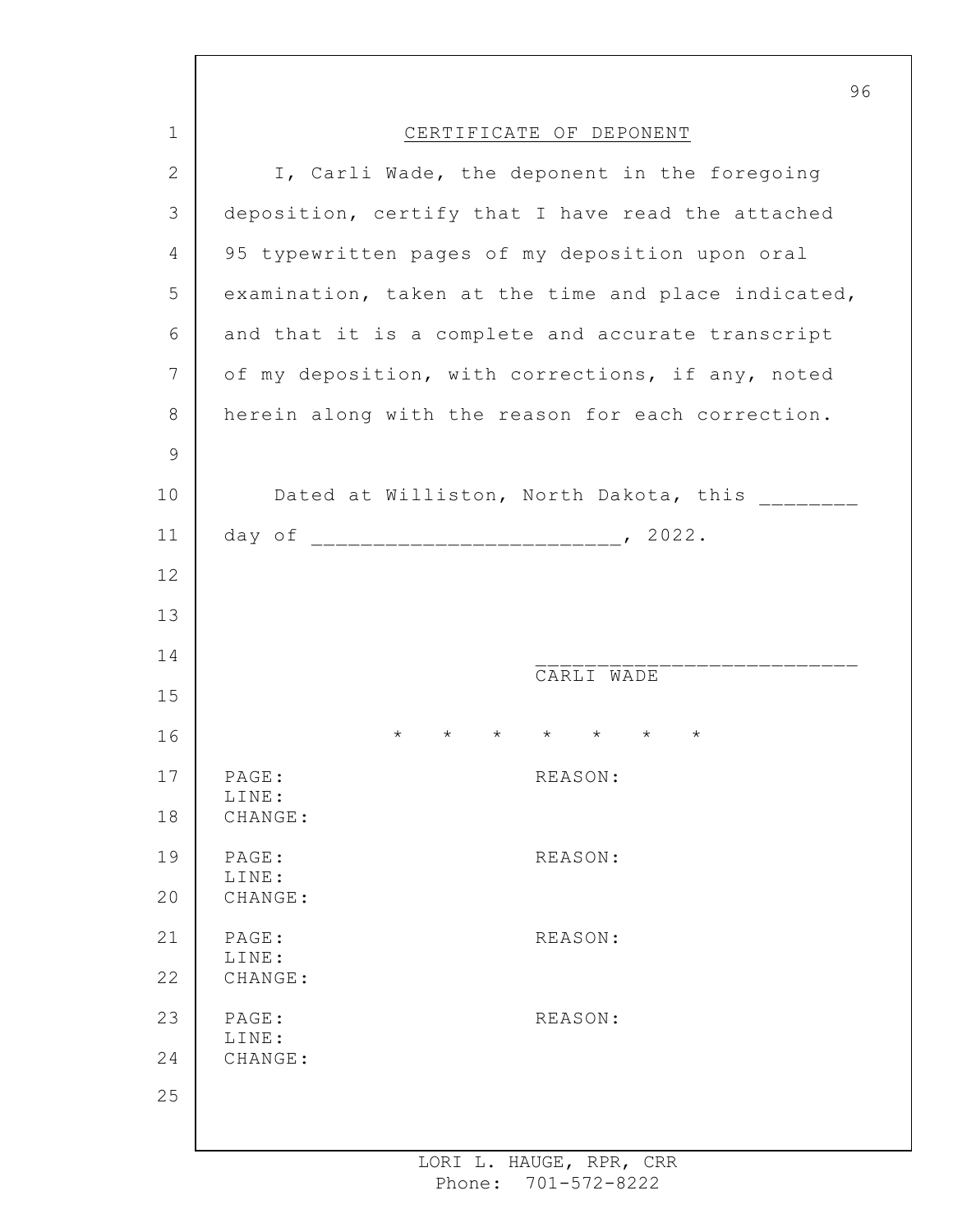| \$                                                                                                                                                                                                                                                                                                                                                                      | 21-cv-00012-CRH [1]<br>- 1:6                                                                                                                                                                                                                                                                                  | $750$ [1] - 34:2<br>$76$ [1] - 3:12                                                                                                                                                                                                                                                                                                                                                                  | admitted [10] - 55:9,<br>55:22, 67:23, 67:24,                                                                                                                                                                                                                                                                                                                                                                                             | 29:19, 29:22, 30:18,<br>30:24, 31:2, 32:7,                                                                                                                                                                                                                                                                                                                                                                   |
|-------------------------------------------------------------------------------------------------------------------------------------------------------------------------------------------------------------------------------------------------------------------------------------------------------------------------------------------------------------------------|---------------------------------------------------------------------------------------------------------------------------------------------------------------------------------------------------------------------------------------------------------------------------------------------------------------|------------------------------------------------------------------------------------------------------------------------------------------------------------------------------------------------------------------------------------------------------------------------------------------------------------------------------------------------------------------------------------------------------|-------------------------------------------------------------------------------------------------------------------------------------------------------------------------------------------------------------------------------------------------------------------------------------------------------------------------------------------------------------------------------------------------------------------------------------------|--------------------------------------------------------------------------------------------------------------------------------------------------------------------------------------------------------------------------------------------------------------------------------------------------------------------------------------------------------------------------------------------------------------|
| $$20$ [1] - 33:21<br>\$400 $[1] - 33:25$                                                                                                                                                                                                                                                                                                                                | $22$ [2] - 1:20, 46:3<br>$25$ [1] - 20:7                                                                                                                                                                                                                                                                      | $77$ [1] - 3:12                                                                                                                                                                                                                                                                                                                                                                                      | 74:21, 90:25, 91:6,<br>91:14, 91:18, 92:8                                                                                                                                                                                                                                                                                                                                                                                                 | 33:1, 33:20, 33:23,<br>34:5, 34:15, 36:10,                                                                                                                                                                                                                                                                                                                                                                   |
|                                                                                                                                                                                                                                                                                                                                                                         | 3                                                                                                                                                                                                                                                                                                             | 8                                                                                                                                                                                                                                                                                                                                                                                                    | adopted [4] - 29:22,<br>49:1, 49:5, 50:4                                                                                                                                                                                                                                                                                                                                                                                                  | 37:11, 38:12, 40:9,<br>40:25, 41:11, 41:23,                                                                                                                                                                                                                                                                                                                                                                  |
| $'13$ [1] - 21:6<br>$'14$ [1] - 21:6<br>$'15$ [1] - 21:6<br>1                                                                                                                                                                                                                                                                                                           | $3$ [7] - 65:3, 65:11,<br>65:12, 65:14, 79:16,<br>79:20, 81:16<br>$3.3$ [1] - 74:19<br>$35$ [1] - 69:21                                                                                                                                                                                                       | 8 [3] - 52:11, 69:7,<br>81:19<br>$8:06$ [2] - 1:22, 4:1<br>$8:54$ [1] - 44:1<br>$8:59$ [1] - 44:2                                                                                                                                                                                                                                                                                                    | adoption $[2] - 9:2$ ,<br>47:22<br>affiliated $[3] - 14.4$ ,<br>16:14, 16:24<br>affirmatively [1] -<br>5:18                                                                                                                                                                                                                                                                                                                               | 42:1, 42:9, 42:19,<br>43:8, 44:5, 46:7,<br>49:19, 50:9, 50:14,<br>50:16, 50:18, 50:19,<br>50:24, 51:7, 51:8,<br>51:16, 51:18, 54:19,                                                                                                                                                                                                                                                                         |
| $1$ [18] - 3:12, 28:13,                                                                                                                                                                                                                                                                                                                                                 | 4                                                                                                                                                                                                                                                                                                             | 9                                                                                                                                                                                                                                                                                                                                                                                                    | affirmatively) [11] -<br>4:15, 6:10, 13:12,                                                                                                                                                                                                                                                                                                                                                                                               | 55:6, 55:21, 55:23,<br>56:17, 58:12, 58:18,                                                                                                                                                                                                                                                                                                                                                                  |
| 28:20, 29:4, 42:18,<br>43.17, 44:5, 47:16,<br>64.19, 74:10, 76.9,<br>77:4, 77:5, 77:16,<br>79:12, 81:12, 84:22,<br>85:20<br>$10$ [1] - 69:11<br>$100$ [1] - 33:22                                                                                                                                                                                                       | 4 [10] - 3:4, 44:17,<br>63:23, 65:13, 65:14,<br>65:15, 65:25, 66:5,<br>67:14, 81:17<br>$4 - 89$ [8] - 42:20,<br>47:17, 48:17, 50:1,<br>53:13, 75:1, 90:2,<br>95:12                                                                                                                                            | 9 [3] - 52:11, 52:18,<br>69:7<br>$911$ [3] - 6:2, 6:3, 7:8<br>$95$ [1] - 96:4<br>$96$ [1] - 3:24<br>$97$ [1] - 3:25<br>$9:27$ [1] - 64:5                                                                                                                                                                                                                                                             | 14:8, 18:15, 23:25,<br>24:4, 24:24, 51:2,<br>76:1, 93:21<br>aggressive [4] -<br>17:24, 18:3, 18:8,<br>32:21<br>$ago$ [5] - 4:16, 19:10,<br>25:12, 34:18, 43:14                                                                                                                                                                                                                                                                            | 59:15, 61:3, 67:5,<br>72:16, 78:10, 78:19,<br>83:2, 83:14, 83:18,<br>83:23, 84:5, 84:14,<br>84:23, 85:12, 85:22,<br>85:23, 86:9, 87:18,<br>88.4, 88.8, 88.14,<br>89:12, 90:15, 90:19,<br>93:25, 94:2                                                                                                                                                                                                         |
| 10:07 $[1] - 93:12$<br>$10:16$ [1] - 93:13                                                                                                                                                                                                                                                                                                                              | 4-90 $[15] - 42:20$ ,                                                                                                                                                                                                                                                                                         | A                                                                                                                                                                                                                                                                                                                                                                                                    | $agree$ [3] $-50:21$ ,<br>51:1, 92:22                                                                                                                                                                                                                                                                                                                                                                                                     | <b>Animal</b> $[15] - 8.5$ ,                                                                                                                                                                                                                                                                                                                                                                                 |
| $10:18$ [1] - 95:19<br>$11$ [5] - 23:6, 24:2,<br>25:22, 69:24, 80:23<br>12 [3] - 70:10, 72:22,<br>73:2<br>12-week [1] - 26:16<br>$122$ [1] - 2:15<br>13 [2] - 70:10, 74:1<br>$13330$ [1] - 2:9<br>14 [2] - 70:14, 71:17<br>$15$ [3] - 22:2, 68:14,<br>70:14<br>16 [2] - 44:10, 70:24<br>17 [2] - 46:3, 70:24                                                            | 47:17, 47:19, 47:25,<br>48:1, 48:13, 48:16,<br>50:3, 50:12, 50:20,<br>51:20, 52:1, 52:7,<br>52:10, 52:16<br>460 $[1] - 2:15$<br><b>479</b> [3] - 30:18,<br>30:20, 30:23<br>48 [1] - 66:23<br>482 [1] - 30:17<br>483 [1] - 30:11<br><b>484</b> [1] - 30:15<br>499 [1] - 30:23                                  | $a)(1$ [2] - 52:10,<br>52:18<br>$a.m_{[8]} - 1:22, 4:1,$<br>44:1, 44:2, 64:5,<br>93:12, 93:13, 95:19<br><b>abide</b> $[1] - 52:17$<br><b>ability</b> $[3] - 56:19$ ,<br>78:24, 88:25<br>able $[1] - 20.16$<br>absolutely [1] -<br>56:25<br><b>Academy</b> $[1]$ - 87:8<br>$ACCA_{[1]} - 87.8$<br>accurate [1] - 96:6                                                                                 | agreed [1] - 62:19<br>ahead $[4] - 51:10$ ,<br>52:3, 62:14, 91:15<br>ALBERTSON <sub>[1]</sub> -<br>1.4<br>allowed $[3] - 15.8$ ,<br>15:15, 32:22<br><b>alone</b> [1] - 74:2<br><b>alongs</b> $[1]$ - 26:19<br>alongside [1] - 11:17<br>ALSO $[1] - 2:19$<br>Amanda [1] - 76:5<br>$AMANDA_{[1]} - 2:8$<br><b>Amanda's [1] - 80:1</b>                                                                                                       | 8.20, 9.1, 10.20, 11.4,<br>13:18, 14:12, 15:11,<br>20:24, 21:4, 44:6,<br>85.20, 86.6, 87.8<br><b>animal's</b> $[2] - 72:20$ ,<br>89:2<br>animal-related [1] -<br>30.24<br><b>animals</b> $[12] - 7:15$ ,<br>8:17, 8:18, 8:19, 8:25,<br>12:23, 13:4, 13:8,<br>13:9, 47:19, 47:20,<br>47:22<br>answer [8] - 13:1,                                                                                              |
| 1987 [2] - 48:21, 49:2<br>1st [1] - 48:20                                                                                                                                                                                                                                                                                                                               | 5                                                                                                                                                                                                                                                                                                             | ACO [2] - 39:25, 40:7<br>ACOs $[1] - 40.8$                                                                                                                                                                                                                                                                                                                                                           | <b>Amber</b> [5] $-$ 5:5,<br>40:12, 40:15, 40:16,                                                                                                                                                                                                                                                                                                                                                                                         | 13:2, 14:21, 62:14,<br>87:14, 87:25, 94:14,                                                                                                                                                                                                                                                                                                                                                                  |
| $\mathbf{2}$<br>2 [3] - 44:10, 65:3,<br>81:14<br>$20$ [1] - 1:22<br>$20.3$ [1] - 74:18<br><b>200</b> [1] - 2:9<br>2012 [2] - 19:11, 21:6<br>2018 [3] - 5:23, 5:25,<br>55:11<br>$2019$ [5] - 6:9, 6:11,<br>6:17, 50:4, 50:7<br>$2020$ [3] - 6:23,<br>34:23, 41:18<br>$2021$ [5] - 6:23,<br>32:25, 34:23, 54:17,<br>55:3<br>2021ish [1] - 41:18<br>2022 [2] - 1:22, 96:11 | $5$ [9] - 30:10, 31:12,<br>31:14, 65:15, 65:25,<br>66:5, 67:14, 79:16,<br>80:10<br>$50$ [6] - 10:2, 18:14,<br>20:4, 33:22, 46:10,<br>66:24<br>52 $[2] - 46:20, 66:24$<br>$53$ [1] - 47:6<br>6<br>$6$ [7] - 68:20, 71:9,<br>71:24, 73:15, 74:23,<br>79:16, 80:16<br>7<br>7 [4] - 68:20, 79:16,<br>80:21, 80:22 | Act [1] - 49:20<br>actual [3] - 29:7,<br>61:14, 62:23<br>add $[2] - 22:1, 40:23$<br><b>added</b> $[2] - 40:23$<br>79:10<br>addition [2] - 15:20,<br>25:8<br>additional [4] -<br>40.23, 93:15, 93:20,<br>94:21<br>address [1] - 62:17<br>addressed [1] -<br>95:12<br>administration [1] -<br>84:18<br>administrative [2] -<br>83:6, 83:8<br><b>admit</b> $[1] - 54:20$<br><b>admits</b> $[1] - 90:23$ | 41:3<br><b>Ambrosini</b> [10] - 5:6,<br>28:13, 28:20, 30:10,<br>31:8, 31:12, 43:17,<br>44:5, 63:23, 71:9<br>amended [1] - 50:4<br>American [6] - 53:21,<br>53:24, 54:11, 74:19,<br>81:13<br>Americans[1] -<br>49:20<br>Amy [3] - 30:5, 31:1,<br>41:11<br>analysis $[2] - 89:16$<br>Angeles [1] - 15:4<br><b>animal</b> $[85] - 5:1$ ,<br>5:14, 6:7, 6:8, 6:17,<br>6:19, 6.24, 7.6, 7.9,<br>7:12, 8:6, 8:15, 10:5,<br>13:24, 20:25, 26:14, | 95:3<br>anticipate $[1]$ - $95:5$<br>anyway [1] - 49:13<br>apologize [1] - 20:14<br>appear [1] - 49:25<br>appearance [11] -<br>23:24, 54:8, 61:20,<br>61:24, 64:16, 67:12,<br>69.2, 71.25, 74.2,<br>74:7, 74:14<br>Appearances [1] -<br>1:24<br><b>appeared</b> $[2] - 2:10$ ,<br>2:16<br>APPEARING [1] -<br>2:19<br>applicable [2] -<br>48:18, 49:16<br>application [1] - 7:10<br><b>apply</b> [3] - 29:19, |

1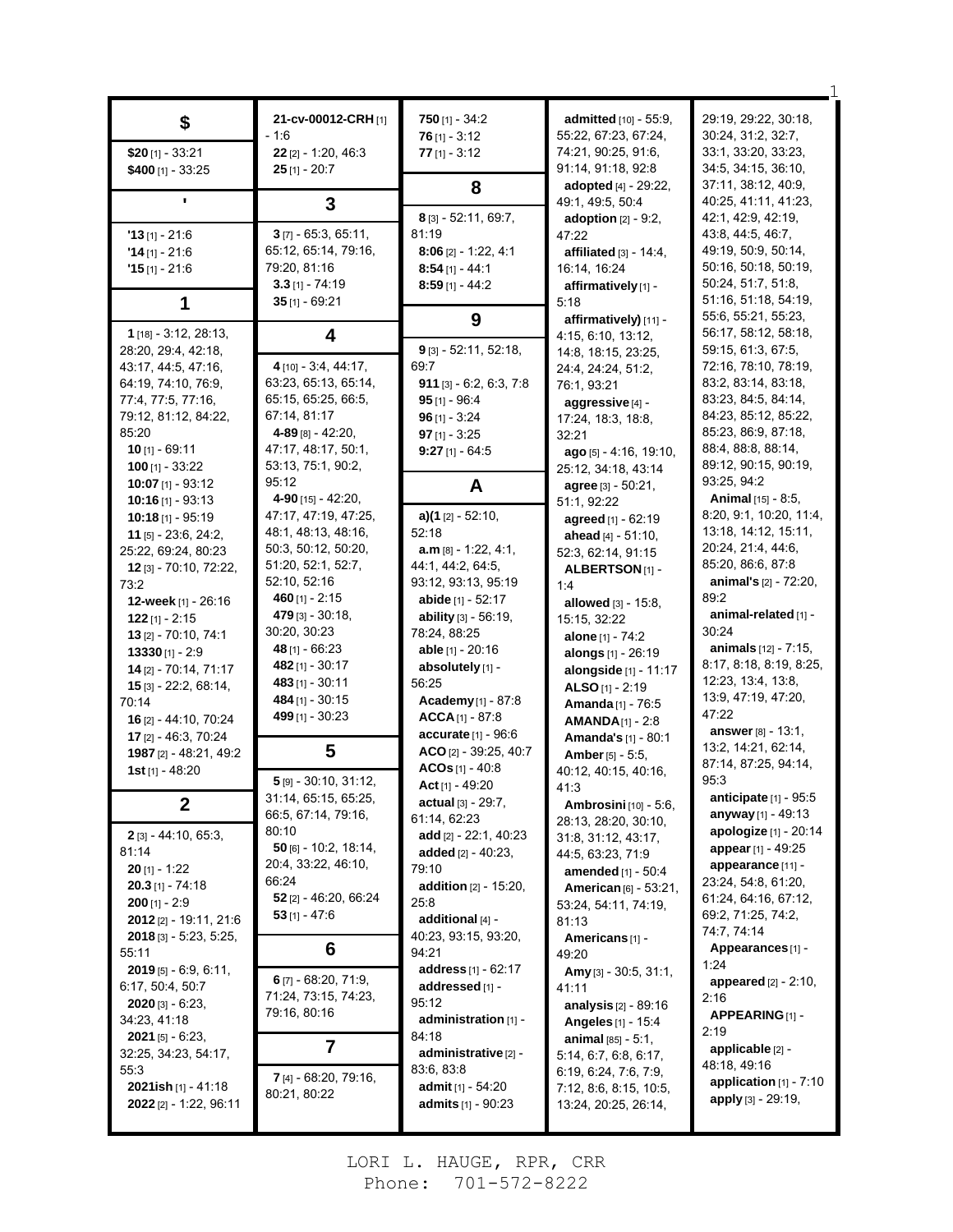| 52:11, 71:7                     | 89:24, 90:4, 90:16,                 | break [1] - $43:21$                        | 35:7, 37:20, 37:21,                | 70:19, 70:21, 70:22                       |
|---------------------------------|-------------------------------------|--------------------------------------------|------------------------------------|-------------------------------------------|
| appreciate [1] -                | 90:19, 91:14, 91:19,                | <b>bred</b> [1] - $23:7$                   | 38:1, 47:20, 48:19,                | catch [1] - 46:1                          |
| 39:21                           | 92:9, 92:14, 95:1                   | <b>breed</b> [81] - 23:22,                 | 49:5, 49:7, 49:17,                 | Celander [4] - 75:13,                     |
| appropriate [1] -               | <b>Banned</b> [1] - 46:19           | 24:5, 37:3, 37:5, 37:6,                    | 53:15, 53:16, 53:18,               | 75:14, 75:15, 77:19                       |
| 51:18                           | <b>base</b> $[2] - 29:3, 63:8$      | 38.6, 50.19, 53.16,                        | 53.21, 54.4, 54.5,                 | cell $[1]$ - 64:5                         |
| Armstrong $[1]$ - 2:14          | <b>based</b> $[23] - 10:7$ ,        | 53:18, 53:21, 53:24,                       | 54:10, 54:11, 54:13,               | center [2] - 17:14,                       |
| <b>arrestable</b> $[1] - 33:11$ | 51:12, 52:23, 54:16,                | 54:2, 54:3, 54:4,                          | 54:18, 55:8, 55:9,                 | 84:3                                      |
| arrested [6] - 32:17.           | 56:11, 58:14, 58:23,                | 54:12, 55:22, 56:13,                       | 60.2, 60.4, 65.22,                 | certain [3] - 59:24,                      |
| 33:12, 34:7, 34:8,              | 60:4, 61:2, 61:20,                  | 56:20, 56:24, 59:2,                        | 66:1, 67:16, 67:19,                | 79:2, 89:13                               |
| 35:21, 36:9                     | 64:3, 64:16, 67:5,                  | 59:4, 60:10, 60:11,                        | 68.24, 69.9, 69.10,                | <b>Certificate</b> $[2] - 3:24$ ,         |
| arresting $[1]$ - 36:24         | 69:13, 71:25, 73:18,                | 60:20, 61:6, 61:9,                         | 69:21, 70:4, 70:12,                | 3:25                                      |
| article [2] - 48:18,            | 74.2, 74.6, 74.13,                  | 61:14, 61:25, 62:10,                       | 74:19, 80:23, 81:15,               | certificate $[1]$ - 86:4                  |
| 49:16                           | 88:22, 89:17, 90:12,                | 62:11, 62:21, 62:23,                       | 82.5, 90.7, 90.20,                 | <b>CERTIFICATE</b> [1]-                   |
| aspect [1] - 94:2               | 92:14                               | 63:1, 63:2, 63:3,                          | 90:24, 95:11                       | 96:1                                      |
| assign [1] - 83:22              | <b>basis</b> $[1] - 23:20$          | 63:10, 63:18, 64:18,                       | <b>bull-type</b> [1] - 95:11       | certificates [1] -                        |
| assistance [1] -                | <b>BAUMSTARK[1]-</b>                | 64.22, 64:24, 65:1,                        | <b>bulldog</b> [1] - 81:13         | 87:13                                     |
| 17:18                           | 1:5                                 | 65:19, 65:24, 66:20,                       | <b>bulls</b> $[12] - 22:10$ ,      | Certification [2] -                       |
| assisted $[1]$ - $9:19$         | <b>became</b> $[6] - 6:25$ ,        | 66:24, 66:25, 67:11,                       | 23:4, 24:2, 46:15,                 | 85:19, 85:24                              |
| associated [1] -                | 34:4, 39:25, 40:22,                 | 68:15, 68:22, 69:15,                       | 47:7, 53:14, 54:4,                 | certification [2] -                       |
| 62:11                           | 41:19, 85:13                        | 70.1, 71.1, 71.12,                         | 54:13, 60:13, 60:16,               | 85:25, 86:15                              |
| Association [1] -               | <b>become</b> $[3] - 34.14$ ,       | 72:8, 72:10, 72:14,                        | 61:5, 81:2                         | certifications [2] -                      |
| 86:6                            | 35:5, 85:12                         | 72:17, 72:25, 73:3,                        | <b>Bulls</b> [1] - 48:14           | 11:13, 12:15                              |
| assume $[8] - 27:21$ ,          | becoming [1] - 20:25                | 73:20, 74:15, 75:6,                        | <b>business</b> [1] - 27:2         | certify [1] - 96:3                        |
| 47:9, 56:11, 58:4,              | began $[1] - 54:18$                 | 78:7, 79:6, 80:8,                          | BY [19] - 4:8, 13:7,               | Cesar [9] - 15:4,                         |
| 63:17, 69:13, 78:22,            | <b>begins</b> $[1] - 46:13$         | 81:11, 82:10, 82:14,                       | 20:22, 28:11, 39:22,               | 15:17, 15:21, 15:23,                      |
| 82.5                            | <b>behalf</b> $[2] - 2:11$ ,        | 88:10, 88:17, 89:2,                        | 44.3, 48.12, 51:11,                | 16:3, 16:10, 16:14,                       |
| assuming [2] -                  | 2:17                                | 89:13, 89:15, 89:16,                       | 52:5, 53:1, 62:18,                 | 16:18, 17:4                               |
| 62:21, 81:8                     | <b>Behavior</b> [1] - 81:22         | 90:4, 90:16, 90:19,                        | 64:13, 73:13, 75:18,               | change $[3] - 50.6$ ,                     |
| assumption [2] -                | behaviors [3] -                     | 91:19, 92:9, 92:14,                        | 76:7, 77:2, 77:14,                 | 55:5, 55:12                               |
| 61:12, 63:1                     | 44:12, 45:19, 45:23                 | 93:7                                       | 83:1, 93:14                        | <b>CHANGE</b> [4] - 96:18,                |
|                                 |                                     |                                            |                                    |                                           |
| attached $[1]$ - 96:3           | <b>behind</b> $[2] - 35:3$          | <b>breeds</b> $[45] - 22:3$ ,              |                                    | 96:20, 96:22, 96:24                       |
| <b>attend</b> $[2] - 88:5$ ,    | 88:3                                | 37:13, 47:3, 47:20,                        | C                                  | changed $[5] - 33.1$ ,                    |
| 88.9                            | <b>belief</b> $[1] - 53.6$          | 47:24, 50:1, 54:3,                         |                                    | 35:5, 36:16, 55:4,                        |
| attended [1] - 88:8             | bet [2] - 26:8, 43:25               | 54:10, 54:14, 54:21,                       | C-h-r-i-s [1] - 5:11               | 55:5                                      |
| attending [3] - 88:4,           | <b>better</b> $[1] - 42:4$          | 55:24, 58:14, 58:22,                       | California [3] - 2:9,              | characteristics [22] -                    |
| 88:13, 88:14                    | between [3] - 17:17,                | 59:7, 59:12, 60:12,                        | 7:19, 8:7                          | 54:9, 59:9, 59:11,                        |
| Attorney [4] - 1:15,            | 55:11, 78:11                        | 60:21, 60:25, 61:11,                       | cane $[1] - 80.3$                  | 59:25, 61:10, 61:13,                      |
| 2:7, 2:8, 2:13                  | <b>big</b> $[1]$ - 17:12            | 61:19, 62:6, 63:13,                        | Canine [2] - 44:21,                | 62:5, 62:7, 62:11,                        |
| attorney [11] - 33:7,           | <b>binder</b> $[3] - 41:25$ ,       | 63.16, 64.18, 64.22,                       | 44:24                              | 62:20, 62:22, 63:4,                       |
| 35:10, 35:15, 35:22,            | 42:2, 42:14                         | 65:6, 66:16, 68:22,                        | canines [1] - 44:12                | 63:10, 63:11, 63:12,                      |
| 35:23, 36:4, 54:23,             | <b>Bismarck</b> $[1]$ - 2:16        | 69:8, 70:17, 72:25,<br>74:24, 78:24, 79:3, | car [1] - 27:8<br>care [3] - 11:7, | 63:16, 66:19, 68:11,                      |
| 91:2, 91:6, 92:20,              | <b>bit</b> $[7]$ - 14:21, 15:1,     | 80:2, 82:2, 82:10,                         | 38:20, 94:3                        | 82:1, 82:7, 82:8, 82:9                    |
| 92:24                           | 15:14, 46:18, 50:15,                | 88:16, 88:22, 88:24,                       | <b>Care</b> $[2] - 86.6, 87.8$     | characters [1] -                          |
| available [1] - 47:16           | 66:14, 75:3                         | 89:25, 91:14, 95:2,                        | cared $[1]$ - 15:11                | 41:15                                     |
| Avenue [1] - 2:15               | bite [1] - 46:1                     | 95:11, 95:13                               | caring $[2] - 21:1$ ,              | charge [17] - 67:5,                       |
| aware [2] - 14:16,              | <b>Blackwell</b> $[1]$ - 2:9        | <b>Breeds</b> $[1] - 46:19$                | 21:14                              | 67:21, 67:25, 68:5,                       |
| 56:16                           | <b>blended</b> $[1] - 41:2$         | <b>BRIAN</b> $[1]$ - 2:13                  | Carli [7] - 4:10, 4:12,            | 68:17, 69:5, 69:18,<br>69:22, 70:9, 71:3, |
|                                 | <b>body</b> $[2] - 29:11$ ,         | <b>brief</b> $[1] - 44:11$                 | 4:13, 4:14, 73:8,                  | 71:25, 73:19, 74:3,                       |
| В                               | 44:11                               | <b>brindle</b> $[1] - 64:20$               | 77:15, 96:2                        | 74:6, 74:14, 74:20,                       |
| <b>background</b> [2] -         | <b>Body</b> $[2] - 44:8$ ,<br>44:24 | brindle-colored [1] -                      | <b>CARLI</b> $[5] - 1:14$ ,        | 74:25                                     |
| 37:8, 72:20                     | <b>book</b> [3] $- 29.23$ ,         | 64:20                                      | 2:19, 3:3, 4:3, 96:14              | charging $[2] - 67:7$ ,                   |
| <b>Bakersfield</b> $[1]$ - 8:9  | 42.4, 42.10                         | <b>bring</b> $[2] - 15:8$ ,                | carrying $[1] - 58.18$             | 69:3                                      |
| <b>ban</b> $[1]$ - 82:5         | <b>books</b> $[1] - 42:2$           | 15:15                                      | case [4] - 4:18, 92:5,             | cheat $[1] - 71:11$                       |
| <b>banned</b> $[26] - 55:21$ ,  | <b>Box</b> [1] - 2:15               | <b>Broadway</b> [2] - 1:21,                | 92:8, 95:1                         | chocolate [1] - 73:23                     |
| 55:24, 56:13, 56:24,            | <b>bracco</b> $[1] - 22:5$          | 2:15                                       | <b>Case</b> $[1] - 1.6$            | <b>Chris</b> $[5]$ - 5:5, 5:8,            |
| 58:14, 58:22, 59:2,             | <b>braccos</b> $[4] - 22:6$ ,       | <b>brought</b> $[1]$ - 15:19               | cases [2] - 91:16,                 | 5.9, 5.11, 5.14                           |
| 59.4, 59.7, 59.12,              | 22:19, 23:10, 23:16                 | <b>bull</b> $[51] - 4:19$ ,                | 91:22                              | circuit $[1] - 50:15$                     |
| 60:11, 60:20, 61:11,            | <b>bran</b> $[1]$ - 92:14           | 22:11, 24:9, 25:4,                         | cast $[1] - 41:14$                 | circumstance [1] -                        |
| 61:19, 62:6, 74:15,             | <b>BRANDY</b> $[1] - 1.4$           | 25:18, 32:20, 33:3,                        | Catahoula [3] -                    | 91:5                                      |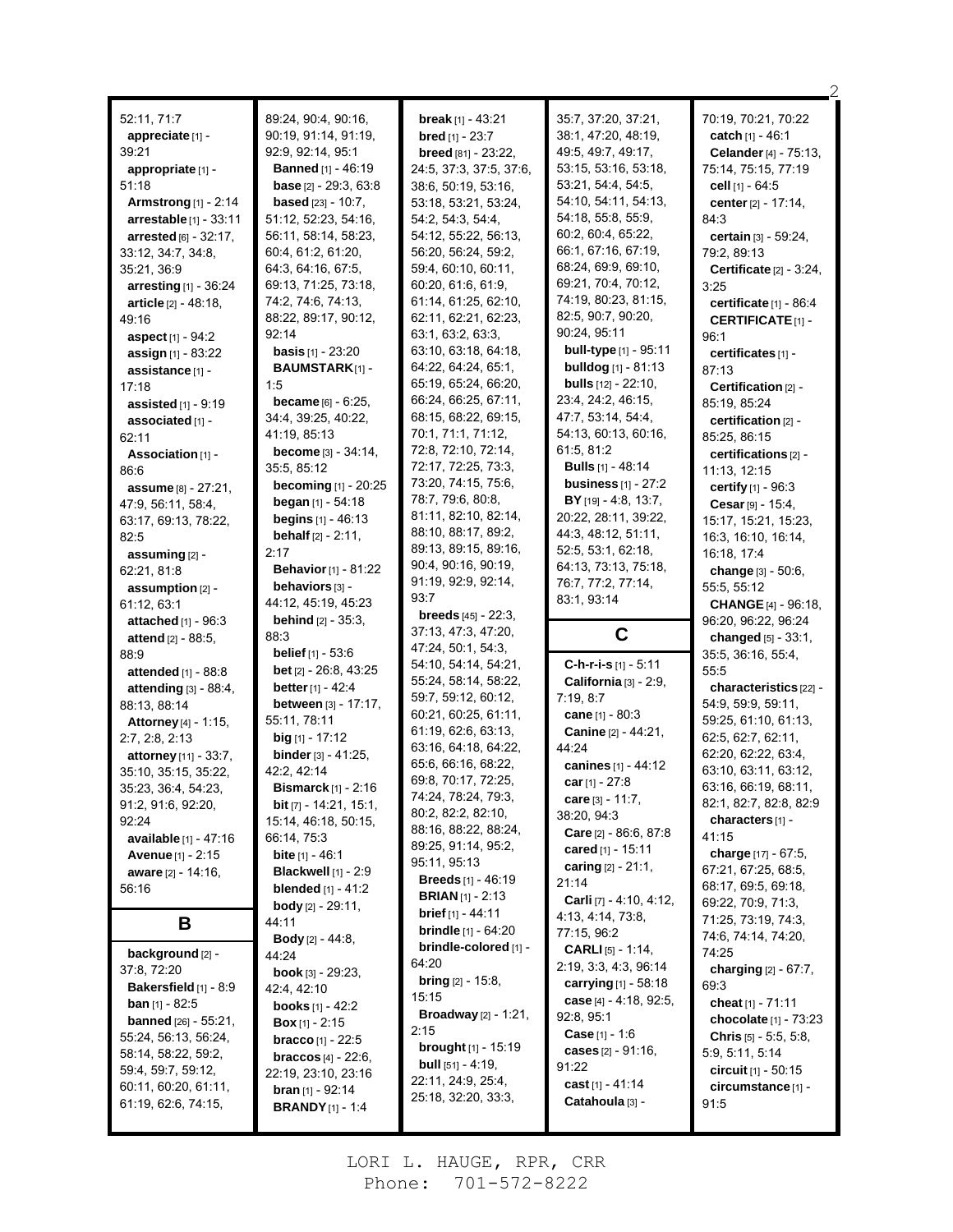|                              | 78:20                         | 84:23, 85:12, 85:22,                      | 71:19, 77:9                     | 44:18, 46:11, 70:8,            |
|------------------------------|-------------------------------|-------------------------------------------|---------------------------------|--------------------------------|
| circumstances [1] -<br>89:1  | complains $[1]$ -             | 86.9, 87:18, 88.4,                        | counting [1] - 21:16            | 71:2, 71:19, 96:2              |
|                              |                               | 88:9, 88:15, 93:25,                       |                                 | <b>DEPOSITION [1] -</b>        |
| citation $[1] - 32:17$       | 84:10                         | 94:2                                      | County [1] - 1:18               |                                |
| $cite [6] - 66.6, 70.6,$     | complaint [1] - 83:20         |                                           | <b>couple</b> [6] - 18:9,       | 1:14                           |
| 70:7, 70:11, 70:12           | complaints $[1]$ - 84:5       | Control [4] - 44:6,                       | 18:25, 19:14, 29:25,            | deposition $[7] - 4:17$ ,      |
| cited $[5] - 33.3$ ,         | complete [1] - 96:6           | 85:20, 86:6, 87:8                         | 93:9, 93:15                     | 28:20, 63:23, 71:9,            |
| 33:12, 35:6, 52:19           | completed [1] -               | convention $[1]$ -                        | course [3] - 11:5,              | 96:3, 96:4, 96:7               |
| city [18] - 29:7.            | 31:13                         | 85:23                                     | 15:6, 88:18                     | Deposition [2] -<br>63:23.76:9 |
| 32:21, 33:3, 33:6,           | complicated [1] -             | convoluted [1] - 36:1                     | <b>courses</b> [1] - 85:21      | depositions [4] -              |
| 35:7, 35:10, 35:15,          | 36:1                          | copy $[1] - 30.3$                         | <b>COURT</b> $[1] - 1:1$        |                                |
| 35:22, 35:23, 36:3,          | complied [4] - 44:18,         | corner [1] - 76:23                        | <b>Court</b> $[1] - 3.25$       | 32:1, 38:18, 54:17,<br>86:20   |
| 42:13, 46:15, 53:15,         | 46:11, 71:19, 77:8            | correct [122] - 7:7,                      | court $[5] - 13:3$ ,            |                                |
| 54.23, 91.2, 91.6,           | complying [1] -               | 10:23, 12:10, 14:7,                       | 14:20, 76:10, 77:8,             | depth $[1] - 40:13$            |
| 92:19, 92:24                 | 30:22                         | 16:5, 16:7, 16:9,                         | 90:21                           | describe [1] - 59:16           |
| <b>CITY</b> $[1]$ - 1:9      | <b>comports</b> $[1] - 32:2$  | 17:22, 19:17, 24:10,                      | <b>COVID</b> [1] - 36:22        | description [2] -              |
| City $[20] - 1.20, 4.19,$    | composition [2] -             | 26:20, 27:16, 27:19,                      | created [1] - 39:23             | 44:11, 78:5                    |
| 5:22, 13:10, 14:6,           | 72:8, 72:11                   | 28:23, 31:24, 32:11,                      | $CSO$ [2] - 41:3, 93:24         | Description [1] -              |
| 38:19, 47:21, 48:19,         | conceivable [1] -             | 32:12, 32:18, 32:24,                      | current [3] - 4:21,             | 3:11                           |
| 49.7, 49.18, 52.8,           | 92:24                         | 33:4, 33:14, 35:8,                        | 8:13, 84:23                     | details [1] - 20:17            |
| 52:17, 54:18, 55:7,          | concerned [2] -               | 35.9, 36.6, 36.7, 41.1,                   | cut $[1] - 23.16$               | determination [6] -            |
| 55:13, 82:13, 82:14,         | 63:13, 63:16                  | 43:10, 43:12, 44:14,                      |                                 | 58:13, 58:21, 71:12,           |
| 82.20, 85.5, 87.19           | concert [1] - 64:11           | 46:15, 46:16, 46:21,                      | D                               | 90:12, 90:18, 92:13            |
| <b>City's</b> $[1]$ - 14:13  | concluded [1] -               | 47.5, 47.8, 47.11,                        |                                 | determine [7] -                |
| Civil [1] - 1:17             | 95:19                         | 48:14, 48:15, 48:21,                      | dad [1] - 63:5                  | 50:23, 59:6, 60:9,             |
| clarification [1] -          | conducted [2] -               | 48:22, 49:3, 50:12,                       | <b>DAKOTA</b> $[2] - 1:2$       | 62:5, 62:20, 63:10,            |
| 52:22                        | 57:18, 87:7                   | 50:13, 50:22, 51:5,                       | 1:10                            | 89:4                           |
| <b>Class</b> $[3] - 32:11$ , | Conference <sup>[1]</sup> -   | 52:4, 52:8, 52:9,                         | Dakota [5] - 1:19,              | determined [1] -               |
| 32:14, 33.9                  | 1:20                          | 52:13, 52:14, 52:20,                      | 1:21, 2:16, 26:1,               | 89:24                          |
| class $[1] - 93.7$           | confident [1] - 88:25         | 52:24, 53:4, 53:5,                        | 96:10                           | <b>dewclaws</b> $[1] - 65:8$   |
| classes $[4] - 17:15$ ,      | confirmed [1] -               | 53.8, 53.9, 53.12,                        | dangerous [1] -                 | <b>Dick</b> $[2] - 5.5, 5.9$   |
| 17:16, 17:17, 28:2           | 92:15                         | 53:16, 53:17, 53:19,                      | 95:12                           | $DICK[1] - 5:12$               |
| classroom [1] -              | confused [2] - 61:17,         | 53:20, 53:22, 53:23,<br>54:1, 54:5, 54:6, | <b>DANIKA</b> $[1]$ - 1:5       | dictated [1] - 35:14           |
| 27:25                        | 76:4                          | 54:14, 54:15, 54:22,                      | <b>date</b> $[2] - 24:20$ ,     | difference [1] - 78:11         |
| clause [1] - 48:23           | confuses [1] - 40:21          | 55:16, 55:24, 56:6,                       | 34:22                           | different $[7] - 5.2$ ,        |
| clean [1] - 39:16            | consider [1] - 21:17          | 56.8, 56.15, 58.6,                        | <b>Dated</b> [1] - 96:10        | 24:14, 26:23, 48:8,            |
| clear [2] - 43:4,            | considered [2] -              | 58:16, 58:24, 59:5,                       | deal [2] - 40:4, 94:12          | 92:5, 94:4, 94:12              |
| 61:16                        | 33:17, 52:1                   | 59:13, 59:19, 59:21,                      | dealing $[1] - 90.2$            | $dig$ [1] - 67:2               |
| close [1] - 94:8             | consist $[1] - 26:18$         | 60.6, 62.1, 62.2, 62.8,                   | deals $[1] - 47:19$             | direct [1] - 85:15             |
| closely [1] - 63:11          | consonants [1] -              | 62:9, 62:15, 62:23,                       | dealt [1] - 88:10               | direction $[2] - 33:6$ ,       |
| <b>COLE</b> $[1] - 1.6$      | 40:20                         | 62:24, 63:6, 63:14,                       | deceased $[1] - 45:13$          | 53:7                           |
| COLE-PEREA $[1]$ -           | constantly $[1]$ - 76:4       | 63:19, 66:21, 67:8,                       | decide [2] - 61:10,             | Disabilities [1] -             |
| 1:6                          | contribute [1] - 82:7         | 68:1, 68:18, 74:15,                       | 61:19                           | 49:20                          |
| collar $[1] - 64:20$         | <b>control</b> $[65] - 5:1$ , | 77:20, 78:21, 78:25,                      | decided [1] - 78:12             | disability $[5]$ - 49:19,      |
| colored [1] - 64:20          | 5:14, 6:7, 6:8, 6:17,         | 79:21, 80:15, 80:17,                      | decision [4] - 67:4,            | 51:1, 51:4, 51:24,             |
| combination [1] -            | 6.19, 6.24, 7.6, 7.9,         | 80:20, 81:3, 82:10,                       | 67:7, 69:3, 82:17               | 51:25                          |
| 54:14                        | 7:12, 8:15, 21:1,             | 82:11, 83:9, 83:10,                       | decisions $[1]$ - 90:4          | <b>dispatch</b> $[1] - 84.2$   |
| commenced $[1] - 4:1$        | 26:14, 29:19, 29:22,          | 83:15, 83:16, 84:19,                      | deem $[1] - 51:18$              | dispatcher [3] - 6:2,          |
| commencing [1] -             | 31:2, 32:8, 33:1, 34:5,       | 88:17, 89:3, 89:13,                       | <b>Defendant</b> $[2] - 1.11$ , | 6.4, 7.8                       |
| 1:22                         | 34:15, 36:10, 37:11,          | 89.21, 89.22, 90.1,                       | 2:17                            | <b>DISTRICT</b> $[2] - 1:1$ ,  |
| committed [1] -              | 38:12, 40:10, 40:25,          | 90:5, 91:1, 91:8,                         | defines $[1] - 53:15$           | 1:2                            |
| 33:10                        | 41:11, 41:23, 42:9,           | 92:17, 94:1                               | Department $[2]$ -              | divide [1] - 10:25             |
| commonly [1] -               | 42:19, 43:8, 46:7,            | correction $[1]$ - $96:8$                 | 4:22, 83:9                      | <b>DNA</b> [39] - 24:3,        |
| 54:12                        | 50:10, 50:14, 50:16,          | corrections $[1]$ -                       | department [1] -                | 54:18, 55:7, 55:13,            |
| community [9] -              | 50:25, 51:7, 51:16,           | 96:7                                      | 6:17                            | 55:22, 55:25, 56:1,            |
| 4:24, 7:1, 39:25, 40:7,      | 51:18, 54:19, 55:7,           | corsos $[1] - 80:3$                       | <b>DEPONENT</b> [5] -           | 56:5, 56:7, 56:14,             |
| 40.8, 40.24, 41.22,          | 55:21, 55:23, 56:17,          | <b>counsel</b> [2] - 2:10,                | 52:4, 62:15, 73:11,             | 56:19, 56:23, 57:5,            |
| 50:10, 51:17                 | 58:12, 58:18, 59:15,          | 2:16                                      | 75:16, 96:1                     | 57:6, 57:10, 57:11,            |
| <b>commute</b> [1] - 26:6    | 61:3, 78:10, 78:19,           | Counsel's [5] -                           | <b>Deponent</b> [2] - 2:19,     | 57:18, 57:23, 58:11,           |
| company $[1] - 86:1$         | 83:2, 83:14, 83:18,           | 30:22, 44:18, 46:11,                      | 3:24                            | 67:1, 67:6, 68:13,             |
| competence [1] -             | 83:23, 84:5, 84:14,           |                                           | deponent [7] - 5:18,            | 71:12, 71:22, 72:7,            |
|                              |                               |                                           |                                 |                                |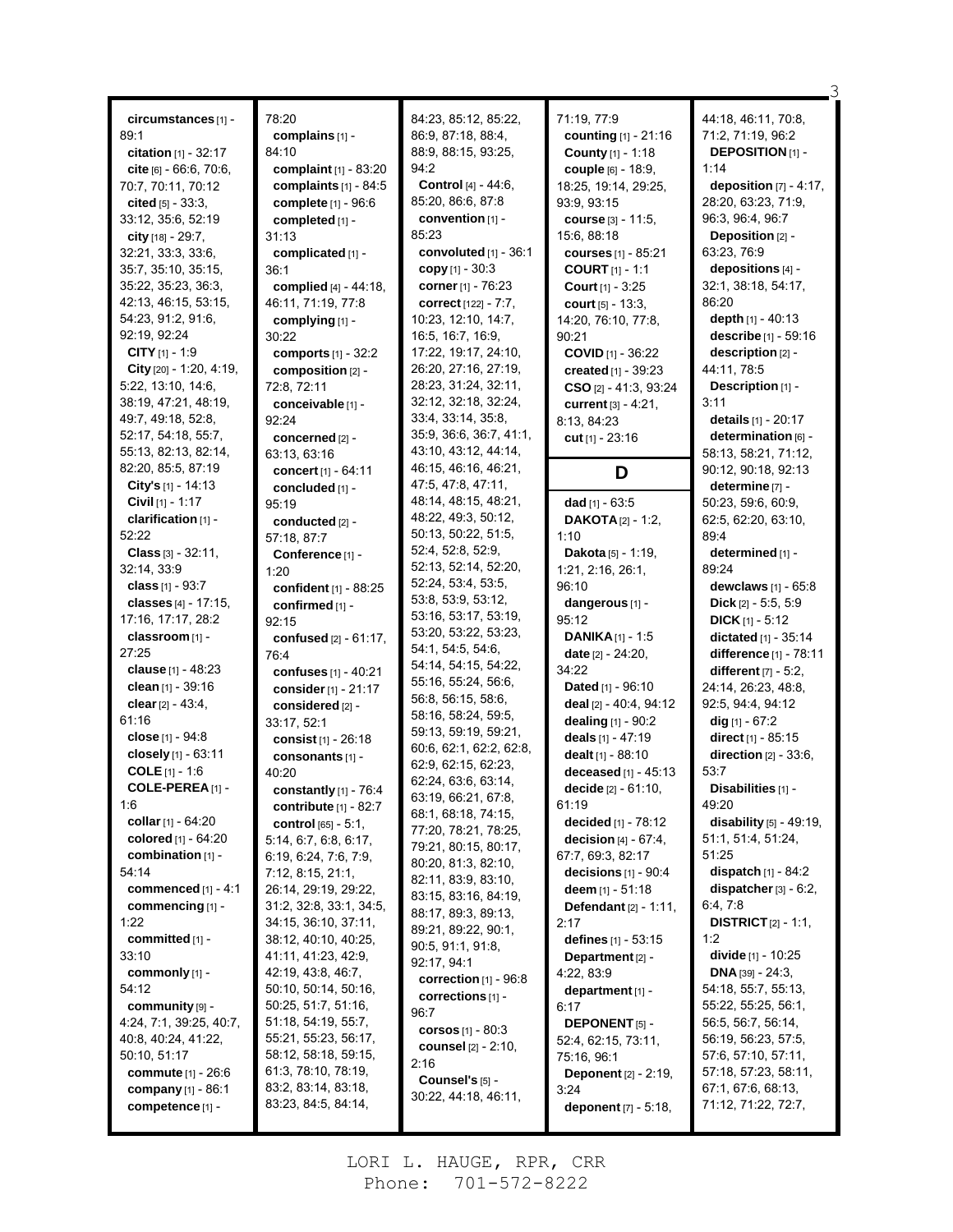| 72:15, 73:15, 74:18,<br>74:24, 80:25, 89:15,<br>89:18, 89:19, 89:23,<br>90.1, 91.7, 91.15,<br>91:17, 92:10<br><b>DNA-test</b> [6] - 55:7,<br>55:13, 55:25, 56:1,<br>56:5, 56:7<br>DNA-tested $[5]$ -<br>55:22, 56:14, 74:18, | $dog's$ [14] - 61:12,<br>61:25, 62:20, 62:22,<br>62:23, 63:9, 63:11,<br>63:15, 64:16, 65:19,<br>66:15, 69:1, 69:21,<br>70:18<br>dogs $[75] - 9.5, 9.7,$<br>9:9, 9:23, 9:24, 9:25,<br>10:15, 10:21, 10:22,<br>11:8, 11:18, 14:14, | 50:4, 58:21<br>eleven [1] - 25:21<br>emails [1] - 83:21<br><b>Embark</b> [6] - 24:12,<br>71:12, 72:7, 72:10,<br>72:18<br><b>EMILY</b> $[1] - 1.6$<br>employed [1] - 5:21<br>employees [2] - 5:2,<br>5:3 | expectation [1] -<br>39:2<br>experience [7] -<br>7:11, 7:14, 21:14,<br>60.5, 61.2, 74.7,<br>88:21<br>explanation $[1]$ -<br>73:6<br>extremely [1] - 15:7 | foregoing $[1]$ - $96:2$<br>forever [1] - 78:16<br>form [3] - 48:2, 51:9,<br>52:2<br>formal [1] - 12:15<br>fos $[1] - 10:7$<br>foster [11] - 8:18,<br>8:19, 9:2, 9:24, 9:25,<br>10:7, 10:17, 10:22,<br>11:18, 18:7, 18:14 |
|------------------------------------------------------------------------------------------------------------------------------------------------------------------------------------------------------------------------------|----------------------------------------------------------------------------------------------------------------------------------------------------------------------------------------------------------------------------------|---------------------------------------------------------------------------------------------------------------------------------------------------------------------------------------------------------|----------------------------------------------------------------------------------------------------------------------------------------------------------|---------------------------------------------------------------------------------------------------------------------------------------------------------------------------------------------------------------------------|
| 80.25, 92.10                                                                                                                                                                                                                 | 17:24, 18:6, 18:14,                                                                                                                                                                                                              | employment [2] -                                                                                                                                                                                        | F                                                                                                                                                        | fostered [2] - 8:17,                                                                                                                                                                                                      |
| DNA-testing [1] -                                                                                                                                                                                                            | 18:18, 18:22, 19:14,                                                                                                                                                                                                             | 4:21, 5:25                                                                                                                                                                                              |                                                                                                                                                          | 18:23                                                                                                                                                                                                                     |
| 54:18                                                                                                                                                                                                                        | 21:1, 21:14, 21:15,                                                                                                                                                                                                              | encounter [3] - 60:8,                                                                                                                                                                                   | facilities $[1] - 17:8$                                                                                                                                  | fostering [3] - 8:25,                                                                                                                                                                                                     |
| dog [139] - 11:14,                                                                                                                                                                                                           | 21:16, 21:19, 23:8,<br>23:19, 24:5, 24:7,                                                                                                                                                                                        | 60:10, 60:13                                                                                                                                                                                            | facility [14] - 10:9,<br>10:14, 15:4, 15:18,                                                                                                             | 10:20, 11:18                                                                                                                                                                                                              |
| 12.15, 12.21, 12.22,<br>15.6, 15.7, 15.9,                                                                                                                                                                                    | 25:1, 25:6, 25:9, 35:6,                                                                                                                                                                                                          | Encounters [1] -                                                                                                                                                                                        | 15:21, 15:24, 16:4,                                                                                                                                      | fosters $[3] - 11.2$ ,                                                                                                                                                                                                    |
| 15:10, 15:15, 15:16,                                                                                                                                                                                                         | 37:9, 47:2, 47:7,                                                                                                                                                                                                                | 44:21<br>ends [1] - 78:15                                                                                                                                                                               | 16:11, 16:15, 16:18,                                                                                                                                     | 12:8, 21:16<br>foundation $[2]$ -                                                                                                                                                                                         |
| 15:18, 15:19, 16:6,                                                                                                                                                                                                          | 47:23, 48:19, 49:17,                                                                                                                                                                                                             | enforce [5] - 31:23,                                                                                                                                                                                    | 17:5, 17:6, 17:8,                                                                                                                                        | 62:13, 62:17                                                                                                                                                                                                              |
| 16:12, 16:17, 17:4,                                                                                                                                                                                                          | 49:25, 50:7, 54:2,                                                                                                                                                                                                               | 35:18, 35:22, 36:5,                                                                                                                                                                                     | 17:13                                                                                                                                                    | four [1] - 5:2                                                                                                                                                                                                            |
| 17:17, 17:19, 17:21,                                                                                                                                                                                                         | 54:5, 54:13, 55:13,                                                                                                                                                                                                              | 53:3                                                                                                                                                                                                    | fact $[2] - 36:3, 67:3$                                                                                                                                  | fourth [3] - 33:18,                                                                                                                                                                                                       |
| 18:3, 18:7, 19:23,                                                                                                                                                                                                           | 56:12, 60:5, 60:8,                                                                                                                                                                                                               | enforcement [7] -                                                                                                                                                                                       | <b>failure</b> $[1] - 33.16$                                                                                                                             | 33:19, 33:22                                                                                                                                                                                                              |
| 21:25, 24:23, 24:25,                                                                                                                                                                                                         | 60:10, 60:12, 60:14,                                                                                                                                                                                                             | 5:1, 5:17, 6:24, 39:25,                                                                                                                                                                                 | fair [2] - 37:12, 49:21                                                                                                                                  | <b>Friday</b> $[1]$ - 1:21                                                                                                                                                                                                |
| 25:11, 25:15, 25:17,                                                                                                                                                                                                         | 60:18, 60:25, 61:4,                                                                                                                                                                                                              | 50:11, 84:14, 84:16                                                                                                                                                                                     | fall [3] - 51:20, 58:22,                                                                                                                                 | friend $[1]$ - 79:25                                                                                                                                                                                                      |
| 32.21, 32.23, 33.2,                                                                                                                                                                                                          | 61.6, 64.18, 71.13,                                                                                                                                                                                                              | enforcing [1] - 82:5                                                                                                                                                                                    | 68:24                                                                                                                                                    | front $[1] - 41.8$                                                                                                                                                                                                        |
| 33:17, 34:8, 35:8,                                                                                                                                                                                                           | 71:23, 71:24, 72:23,<br>72:25, 73:16, 73:19,                                                                                                                                                                                     | entail [1] - 4:25                                                                                                                                                                                       | falls $[1] - 50:20$                                                                                                                                      | full [2] - 4:11, 23:7                                                                                                                                                                                                     |
| 36:4, 37:13, 50:20,<br>50:24, 51:3, 51:8,                                                                                                                                                                                    | 74:5, 74:22, 78:10,                                                                                                                                                                                                              | events [2] - 9:2, 9:3                                                                                                                                                                                   | familiar [5] - 38:23.                                                                                                                                    | full-bred [1] - 23:7                                                                                                                                                                                                      |
| 51:19, 51:24, 51:25,                                                                                                                                                                                                         | 79:22, 79:25, 80:1,                                                                                                                                                                                                              | eventually [1] -                                                                                                                                                                                        | 81:21, 86:5, 86:11,<br>87:9                                                                                                                              | Fuller's [1] - 81:22                                                                                                                                                                                                      |
| 52:1, 52:6, 52:7,                                                                                                                                                                                                            | 80:2, 80:4, 80:7, 80:8,                                                                                                                                                                                                          | 89:20                                                                                                                                                                                                   | far $[5]$ - 30:25, 40:13,                                                                                                                                | fun [3] - 26:8, 26:9,                                                                                                                                                                                                     |
| 52:12, 52:16, 52:17,                                                                                                                                                                                                         | 82:1, 89:23, 95:13                                                                                                                                                                                                               | exact $[5] - 18.11$ ,                                                                                                                                                                                   | 56:1, 61:21, 92:12                                                                                                                                       | 26:10                                                                                                                                                                                                                     |
| 53:15, 53:16, 53:18,                                                                                                                                                                                                         | <b>Dogs</b> $[2] - 44.8$ ,                                                                                                                                                                                                       | 19:7, 20:12, 24:20,<br>34:22                                                                                                                                                                            | <b>father</b> $[2] - 63:2, 82:6$                                                                                                                         | <b>function</b> $[3] - 51:4$ ,                                                                                                                                                                                            |
| 53.21, 53:25, 54:8,                                                                                                                                                                                                          | 81:22                                                                                                                                                                                                                            | exactly [2] - 59:16,                                                                                                                                                                                    | father's [1] - 82:10                                                                                                                                     | 51:24, 58:18                                                                                                                                                                                                              |
| 54:20, 55:7, 55:17,                                                                                                                                                                                                          | <b>donate</b> [1] - 13:17                                                                                                                                                                                                        |                                                                                                                                                                                                         |                                                                                                                                                          |                                                                                                                                                                                                                           |
|                                                                                                                                                                                                                              |                                                                                                                                                                                                                                  |                                                                                                                                                                                                         |                                                                                                                                                          |                                                                                                                                                                                                                           |
| 55:20, 55:23, 56:19,                                                                                                                                                                                                         | done $[15] - 15:15$ ,                                                                                                                                                                                                            | 59:23                                                                                                                                                                                                   | Federal [1] - 1:16<br>federal [1] - 49:21                                                                                                                | G                                                                                                                                                                                                                         |
| 56:23, 57:7, 57:10,                                                                                                                                                                                                          | 17:13, 17:15, 18:19,                                                                                                                                                                                                             | Examination $[1]$ -<br>3:4                                                                                                                                                                              | fell $[1]$ - $6:25$                                                                                                                                      | Gaga [1] - 64:10                                                                                                                                                                                                          |
| 57:23, 58:13, 58:15,                                                                                                                                                                                                         | 24:3, 45:3, 81:24,                                                                                                                                                                                                               | examination [1] -                                                                                                                                                                                       | female [1] - 78:12                                                                                                                                       | <b>GENE</b> $[1] - 2:7$                                                                                                                                                                                                   |
| 58.21, 58.23, 59.3,                                                                                                                                                                                                          | 85:18, 85:19, 85:20,                                                                                                                                                                                                             | 96:5                                                                                                                                                                                                    | field $[5] - 26.16$ ,                                                                                                                                    | Gene [4] - 1:15, 4:13,                                                                                                                                                                                                    |
| 59.6, 59.11, 61.9,                                                                                                                                                                                                           | 94.6, 94.8, 94.11,                                                                                                                                                                                                               | $EXAMPLE$ XAMINATION $[1]$ -                                                                                                                                                                            | 26:18, 27:21, 27:22,                                                                                                                                     | 43:18, 76:24                                                                                                                                                                                                              |
| 61:18, 61:19, 62:4,                                                                                                                                                                                                          | 95:4, 95:6                                                                                                                                                                                                                       | 4:7                                                                                                                                                                                                     | 30:6                                                                                                                                                     | general [6] - 19:8,                                                                                                                                                                                                       |
| 62:6, 62:12, 62:21,                                                                                                                                                                                                          | down $[4] - 14.24$ ,                                                                                                                                                                                                             | <b>examined</b> $[1] - 4.5$                                                                                                                                                                             | <b>fifteen</b> $[1] - 21.22$                                                                                                                             | 60:5, 60:14, 78:5,                                                                                                                                                                                                        |
| 63:17, 64:20, 64:23,                                                                                                                                                                                                         | 55:1, 62:12, 78:6                                                                                                                                                                                                                | example [8] - 38:4,                                                                                                                                                                                     | figure [1] - 16:2                                                                                                                                        | 79.6, 88.23                                                                                                                                                                                                               |
| 65:4, 65:5, 65:17,<br>66.4, 66.5, 66.10,                                                                                                                                                                                     | downtown [1] - 5:20<br><b>draft</b> $[1] - 42.6$                                                                                                                                                                                 | 52:15, 59:2, 63:2,                                                                                                                                                                                      | filed $[1] - 4.18$                                                                                                                                       | generally [5] - 14:9,                                                                                                                                                                                                     |
| 67:10, 67:14, 67:18,                                                                                                                                                                                                         | duly $[1] - 4:5$                                                                                                                                                                                                                 | 80:13, 80:18, 89:15,                                                                                                                                                                                    | <b>filled</b> $[1] - 7:10$                                                                                                                               | 19:4, 22:16, 26:21,                                                                                                                                                                                                       |
| 67:21, 67:25, 68:5,                                                                                                                                                                                                          | during [1] - 40:6                                                                                                                                                                                                                | 91:13                                                                                                                                                                                                   | final $[1] - 42.7$                                                                                                                                       | 79:3                                                                                                                                                                                                                      |
| 68:14, 68:17, 68:20,                                                                                                                                                                                                         | Dustin [10] - 75:11,                                                                                                                                                                                                             | <b>Examples</b> $[1] - 46:19$                                                                                                                                                                           | finally $[1] - 54.7$                                                                                                                                     | generations $[2]$ -                                                                                                                                                                                                       |
| 68.21, 69.1, 69.5,                                                                                                                                                                                                           | 75:12, 77:19, 79:1,                                                                                                                                                                                                              | <b>examples</b> $[1] - 47:7$                                                                                                                                                                            | fine $[1]$ - 33:25                                                                                                                                       | 72:22, 73:2<br>GeneSeek [2] -                                                                                                                                                                                             |
| 69.7, 69.8, 69.18,                                                                                                                                                                                                           | 81:6, 83:4, 83:5,                                                                                                                                                                                                                | <b>except</b> $[1]$ - 29:24<br>exception [2] -                                                                                                                                                          | finish $[1]$ - 14:22<br>first $[15] - 4.5, 5.7$ ,                                                                                                        | 24:11, 24:16                                                                                                                                                                                                              |
| 69:22, 70:9, 70:10,                                                                                                                                                                                                          | 83:17, 83:24, 84:14                                                                                                                                                                                                              | 33:10, 33:15                                                                                                                                                                                            | 5:24, 27:14, 32:16,                                                                                                                                      | genetic [2] - 62:23,                                                                                                                                                                                                      |
| 70:13, 70:14, 70:17,                                                                                                                                                                                                         | duties [3] - 8:20,                                                                                                                                                                                                               | excuse $[1] - 55:18$                                                                                                                                                                                    | 32:20, 38:4, 44:7,                                                                                                                                       | 72:13                                                                                                                                                                                                                     |
| 70:24, 71:3, 72:21,                                                                                                                                                                                                          | 58:19, 83:18                                                                                                                                                                                                                     | <b>Exhibit</b> $[19] - 28:13$ ,                                                                                                                                                                         | 48:16, 55:6, 60:16,                                                                                                                                      | <b>Genetics</b> [1] - 81:22                                                                                                                                                                                               |
| 74:2, 74:11, 74:14,<br>74:18, 74:20, 74:25,                                                                                                                                                                                  |                                                                                                                                                                                                                                  | 28:20, 29:4, 30:10,                                                                                                                                                                                     | 66:7, 67:23, 94:13,                                                                                                                                      | genomic [1] - 73:2                                                                                                                                                                                                        |
| 78:12, 78:24, 80:22,                                                                                                                                                                                                         | Е                                                                                                                                                                                                                                | 31:12, 42:18, 43:17,                                                                                                                                                                                    | 95.8                                                                                                                                                     | German [1] - 81:18                                                                                                                                                                                                        |
| 80:24, 81:11, 82:6,                                                                                                                                                                                                          | easier [1] - 14:21                                                                                                                                                                                                               | 44.5, 47.16, 63.23,                                                                                                                                                                                     | five $[2]$ - 19:18, 46:22                                                                                                                                | girls $[1] - 42:11$                                                                                                                                                                                                       |
| 82:13, 82:15, 82:21,                                                                                                                                                                                                         | <b>East</b> $[2] - 1:20, 2:15$                                                                                                                                                                                                   | 71.9, 71.24, 73.15,                                                                                                                                                                                     | <b>Floor</b> [1] - 1:19                                                                                                                                  | glasses [1] - 39:16                                                                                                                                                                                                       |
| 84:1, 89:1, 90:4,                                                                                                                                                                                                            | education $[2]$ -                                                                                                                                                                                                                | 74.23, 76.9, 77.4,                                                                                                                                                                                      | <b>follow</b> $[2] - 53:7$ ,                                                                                                                             | golden [6] - 22:9,                                                                                                                                                                                                        |
| 91:14, 92:8, 92:10,                                                                                                                                                                                                          | 81:25, 88:6                                                                                                                                                                                                                      | 77:16, 79:12, 84:22                                                                                                                                                                                     | 93:15                                                                                                                                                    | 23:2, 23:12, 80:12,                                                                                                                                                                                                       |
| 92:14                                                                                                                                                                                                                        | eight $[1]$ - 77:16                                                                                                                                                                                                              | <b>exhibit</b> $[1] - 43.2$<br><b>EXHIBIT</b> $[1] - 3:10$                                                                                                                                              | follow-up [1] - 93:15                                                                                                                                    | 80:14                                                                                                                                                                                                                     |
| $\log$ [1] - 44:20                                                                                                                                                                                                           | either $[3] - 47.19$ ,                                                                                                                                                                                                           | expect [1] - 20:16                                                                                                                                                                                      | <b>follows</b> $[1] - 4.6$<br><b>FOR</b> [1] - 1:2                                                                                                       | Google [4] - 44:23,<br>45:1, 46:24, 47:2                                                                                                                                                                                  |

4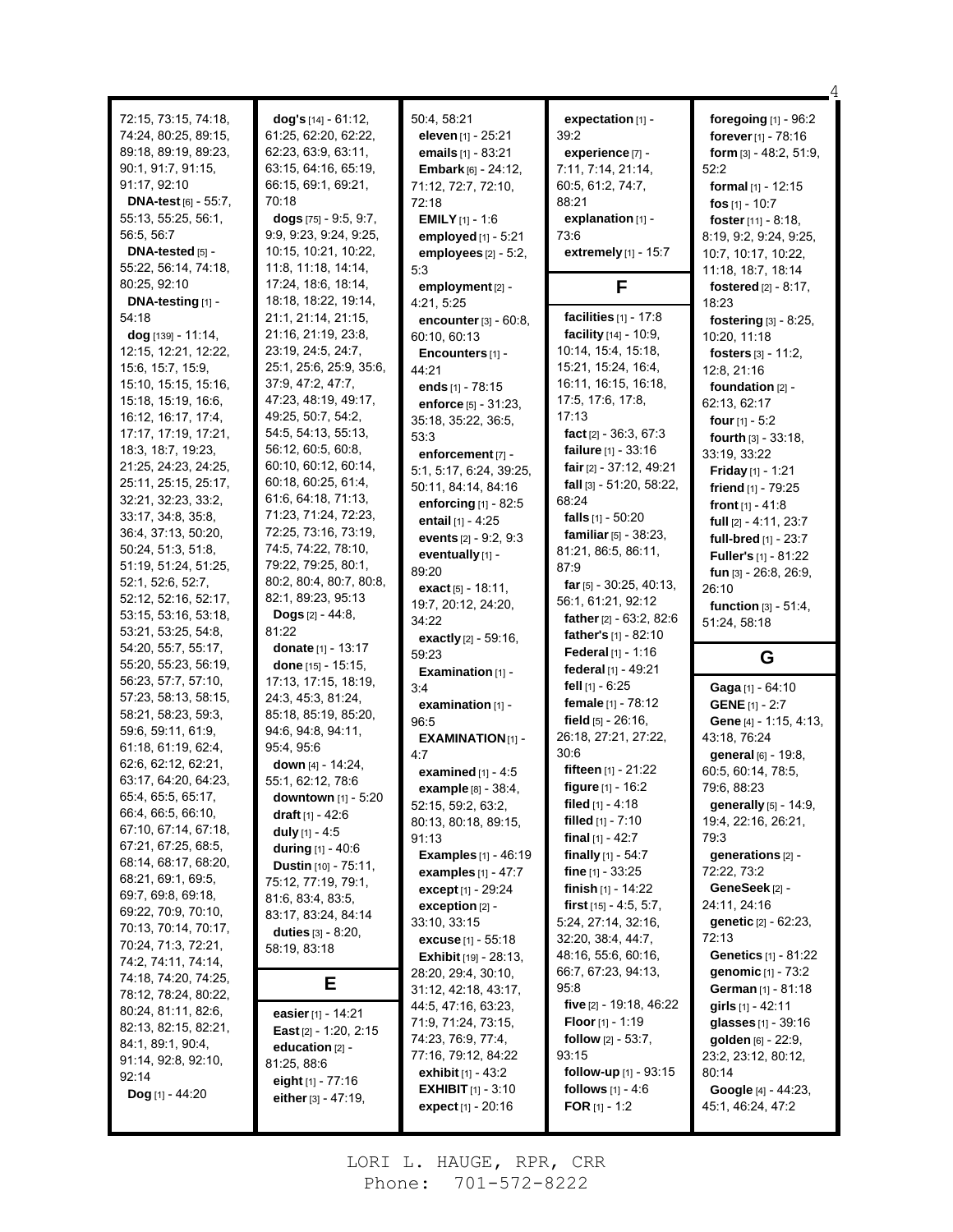| gosh [3] - 19:10,<br>24:6, 65:14<br>grab $[1] - 43:16$ | 85:9<br>hires $[2] - 75:7$ ,<br>75:23                  | implicit [1] - 61:12<br><b>imported</b> [1] - 22:20<br>impound $[3] - 33:2$ , | Italy [1] - 22:20<br>itself [1] - 94:17         | language [2] - 29:11,<br>44:11<br>Language [1] - 44:24 |
|--------------------------------------------------------|--------------------------------------------------------|-------------------------------------------------------------------------------|-------------------------------------------------|--------------------------------------------------------|
| grabbed [2] - 29:2,                                    | <b>hmm</b> $[46] - 4:15$ ,                             | 35:8, 67:4                                                                    | J                                               | Languages $[1] - 44.8$                                 |
| 47:10                                                  | 5:23, 8:17, 9:20,                                      | impounded [2] -                                                               | jail [1] - 36:12                                | large [3] - 30:11,                                     |
| grade [1] - 75:21<br>grandfather [1] -                 | 13:12, 14:8, 17:25,<br>18:15, 19:16, 20:10,            | 34:10, 36:5<br>impounds [1] - 82:13                                           | $Jim$ [3] - 44:15,                              | 33:20, 84:1<br>Larkin [1] - 74:1                       |
| 48:23                                                  | 21:18, 23:17, 23:25,                                   | $IN[1] - 1:1$                                                                 | 44:21, 45.4                                     | last [4] - 5:12, 19:4,                                 |
| grandparents [1] -                                     | 24:24, 29:9, 30:12,                                    | include [1] - 29:17                                                           | Jimenez [1] - 5:6                               | 20:19, 76:3                                            |
| 72:24                                                  | 32:9, 37:1, 37:4,<br>37:10, 41:20, 44:16,              | includes [1] - 54:2                                                           | job [11] - 4:23, 4:25,                          | Law $[4] - 1.15, 2.7,$                                 |
| great [5] - 72:24<br>great-great-great-                | 51:2, 57:25, 60:17,                                    | including [1] - 85:12                                                         | 6:1, 6:6, 7:10, 8:13,<br>14:20, 15:1, 16:22,    | 2:8, 2:13<br>laws [1] - 49:21                          |
| qreat-great-                                           | 60:22, 61:22, 65:18,                                   | incorrect [3] - 55:20,<br>77:21, 77:22                                        | 26:25, 58:18                                    | leadership [1] -                                       |
| grandparents [1] -                                     | 67:17, 68:4, 68:16,                                    | indicate [2] - 59.11,                                                         | Johnson [2] - 30:5,                             | 85:20                                                  |
| 72:24                                                  | 72:9, 72:12, 73:17,                                    | 64:17                                                                         | 41:11                                           | <b>learn</b> $[2] - 8.14$ ,                            |
| <b>guess</b> $[13] - 9.11$ ,                           | 73:25, 74:12, 76:1,<br>77:18, 78:1, 79:8,              | indicated [5] - 15:14,                                                        | joke [1] - 78:14                                | 27:12                                                  |
| 17:14, 27:12, 35:11,                                   | 79:23, 86:22, 87:17,                                   | 38:19, 50:17, 74:13,<br>96:5                                                  | jump [1] - 47:13<br>justify [1] - 69:2          | <b>learned</b> $[2] - 11:10$ ,<br>32:1                 |
| 37:7, 39:9, 42:3, 42:4,<br>51:15, 57:23, 67:2,         | 90:14, 93:21, 94:24                                    | indicating [2] -                                                              | $JYL$ <sub>[1]</sub> - 1:4                      | learning [3] - 11:15,                                  |
| 78:13, 85:23                                           | hold [1] - 13:14                                       | 41:25, 84:22                                                                  |                                                 | 27:7, 27:11                                            |
| <b>guys</b> [2] - 16:11,                               | <b>HOLLY</b> $[1]$ - 1:6                               | <b>indicating)</b> $[2] - 42:1$ ,                                             | K                                               | leash $[1] - 64:20$                                    |
| 29:25                                                  | <b>home</b> $[9] - 9:11$ ,                             | 42:15                                                                         |                                                 | least [9] - 16:11.                                     |
|                                                        | 10:7, 10:11, 10:12,<br>10:15, 10:17, 15:8,             | indication $[2] - 62.4$ ,                                                     | keep [5] - 19:12,<br>19:20, 31:9, 32:22,        | 17:18, 32:13, 32:19,                                   |
| н                                                      | 15:15, 15:19                                           | 72:17<br>indicative $[1]$ - 73:3                                              | 49.8                                            | 37:13, 56:3, 63:17,<br>78:20, 89:1                     |
| half [2] - 19:5, 34:21                                 | home-foster [1] -                                      | individual's [1] -                                                            | <b>keepers</b> $[2] - 48:18$ ,                  | $left [3] - 38:10,$                                    |
| <b>Hall</b> $[1]$ - 1:20                               | 10:7                                                   | 10:10                                                                         | 49:17                                           | 38:16, 38:18                                           |
| <b>hand</b> $[4] - 30.9$ ,                             | honestly [1] - 34:21                                   | <b>inform</b> $[2] - 56:18$ ,                                                 | Keeping [1] - 48:14                             | <b>level</b> $[2] - 18:23$ ,                           |
| 63.22, 77:3, 77:6                                      | hour $[3] - 17:12$ ,<br>19:5, 26:7                     | 57:18                                                                         | <b>kennel</b> [2] - 10:5,<br>14:7               | 78:20                                                  |
| handling [1] - 17:19<br>happy [1] - 53:10              | <b>house</b> $[3] - 9:24$ ,                            | information $[2]$ -                                                           | kept [1] - 53:14                                | license $[1] - 33:16$                                  |
| harborers <sup>[2]</sup> -                             | 17:11, 22:7                                            | 87:4, 89:20<br>informed $[1]$ - 33:2                                          | kicked [1] - 82:24                              | lieutenant $[2] - 83.6$ ,<br>83:8                      |
| 48:19, 49:17                                           | housing [1] - 49:21                                    | infraction $[1]$ - 33:21                                                      | kind [33] - 7:6, 9:12,                          | life [2] - 21:15, 37:9                                 |
| hard [1] - 56:9                                        | HR [3] - 86:2, 87:5,                                   | <b>initial</b> $[3] - 39:10$ ,                                                | 10:25, 11:7, 15:13,                             | lifetime [1] - 21:20                                   |
| harder $[1] - 15:1$                                    | 87:13                                                  | 47:22, 67:4                                                                   | 16:1, 17:20, 26:15,                             | <b>limits</b> $[4] - 32:21$ ,                          |
| Hauge [1] - 1:17                                       | <b>humane</b> $[4] - 13:21$ ,                          | inspection [7] -                                                              | 26:21, 27:1, 27:15,                             | 33:3, 35:7, 46:15                                      |
| head $[9] - 16:2$ ,                                    | 13:22, 13:25, 14:4                                     | 58:14, 58:23, 60:19,                                                          | 29:5, 31:22, 34:4,<br>36:17, 38:5, 40:3,        | line [2] - 48:16, 67:9                                 |
| 19:25, 35:13, 38:25,                                   | <b>Husch</b> $[1] - 2:8$<br>husky [2] - 65:7           | 63.9, 64.3, 67.6,                                                             | 45:16, 45:19, 47:3,                             | <b>LINE</b> $[4]$ - 96:17,                             |
| 70:8, 71:2, 92:11,<br>93:3, 93:5                       |                                                        | 90:13                                                                         | 48:23, 61:14, 64:1,                             | 96:19, 96:21, 96:23                                    |
| <b>heard</b> [4] - 26:22,                              |                                                        | interested [1] - 49:13<br><b>internet</b> $[3] - 47.1$ ,                      | 66:10, 71:6, 71:15,                             | Lisa [24] - 11:23,<br>12:20, 15:5, 15:15,              |
| 40:12, 59:15, 86:7                                     |                                                        | 47:10, 81:8                                                                   | 78:4, 79:3, 83:11,                              | 15:21, 15:23, 16:3,                                    |
| <b>heeler</b> $[4] - 25:3$ ,                           | idea [6] - 19:8, 23:1,                                 | <b>interpret</b> $[1] - 71:7$                                                 | 83.24, 84:17, 93:6,                             | 16:8, 16:14, 17:4,                                     |
| 25:5, 25:8                                             | 68:3, 79:6, 85:10,                                     | <b>interrupt</b> $[2] - 14:25$ ,                                              | 94:9                                            | 17:9, 17:17, 17:24,                                    |
| heeler-shepherd [1]                                    | 95:7<br>identification [10] -                          | 56:10                                                                         | <b>kinds</b> [1] - 20:16<br>Kleenex [1] - 20:20 | 18:7, 18:20, 18:24,                                    |
| - 25:3                                                 | 37:3, 38:7, 75:6,                                      | interruption [1] -                                                            | knowledge [6] -                                 | 19:3, 19:9, 19:17,                                     |
| help [5] - 38:20,<br>40:11, 40:12, 40:14,              | 76:10, 88:10, 88:18,                                   | 64:5                                                                          | 28.9, 34.11, 37.5,                              | 19:23, 20:5, 20:18,<br>20:24, 21:4                     |
| 71:6                                                   | 88:22, 89:17, 92:15,                                   | <b>interview</b> $[3] - 75:23$ ,<br>76:3, 85:4                                | 37:13, 79:7, 88:23                              | <b>listed</b> $[1] - 54:3$                             |
| helped [2] - 15:7,                                     | 93:7                                                   | Introduction [1] -                                                            | knowledgeable [1] -                             | <b>live</b> $[3] - 25:23$ ,                            |
| 15:18                                                  | identified $[4]$ - 23:8,                               | 44.6                                                                          | 79:9                                            | 25:25, 26:4                                            |
| helpful [1] - 71:6                                     | 24:2, 25:6, 25:10                                      | involved $[3] - 40.9$ ,                                                       | known [3] - 54:4,                               | <b>lived</b> $[1] - 17:11$                             |
| herein [2] - 1:24,                                     | <b>Identified</b> $[1] - 3.11$                         | 82:18, 84:15                                                                  | 54:12, 82:16                                    | <b>LLP</b> $[1] - 2:9$                                 |
| 96:8                                                   | <b>identify</b> $[4] - 23:19$ ,<br>64:25, 78:24, 81:10 | <b>involving</b> $[1] - 4.19$                                                 | L                                               | $local [4] - 12:23,$                                   |
| highly $[1]$ - 72:20                                   |                                                        | ish [5] - 34:24, 34:25,                                                       |                                                 | 13:5, 13:9, 13:16                                      |
| <b>hire</b> $[1]$ - 39:10                              | identifying [3] -                                      |                                                                               |                                                 |                                                        |
|                                                        | 88:16, 88:22, 95:1                                     | 35:3, 38:13                                                                   | Lab [8] - 22:8, 22:22,                          | <b>located</b> $[4] - 8:8$ ,                           |
| hire's $[1]$ - 78:23                                   | <b>ignored</b> [1] - 53:10                             | <b>issued</b> [1] - 32:17                                                     | 25:4, 25:9, 73:23,                              | 11:25, 12:1, 12:2                                      |
| hired [9] - 26:14,<br>39:1, 39:2, 39:7, 41:3,          | $implement[1] -$                                       | <b>issues</b> $[2] - 83:19$                                                   | 80:16, 80:19                                    | look $[30] - 32.6, 44.4,$<br>44:7, 44:17, 48:13,       |
| 78:9, 78:10, 78:19,                                    | 83:13                                                  | 94:25<br><b>Italianos</b> [1] - 22:5                                          | <b>Lady</b> [1] - $64.9$                        | 59:6, 59:25, 60:18,                                    |

5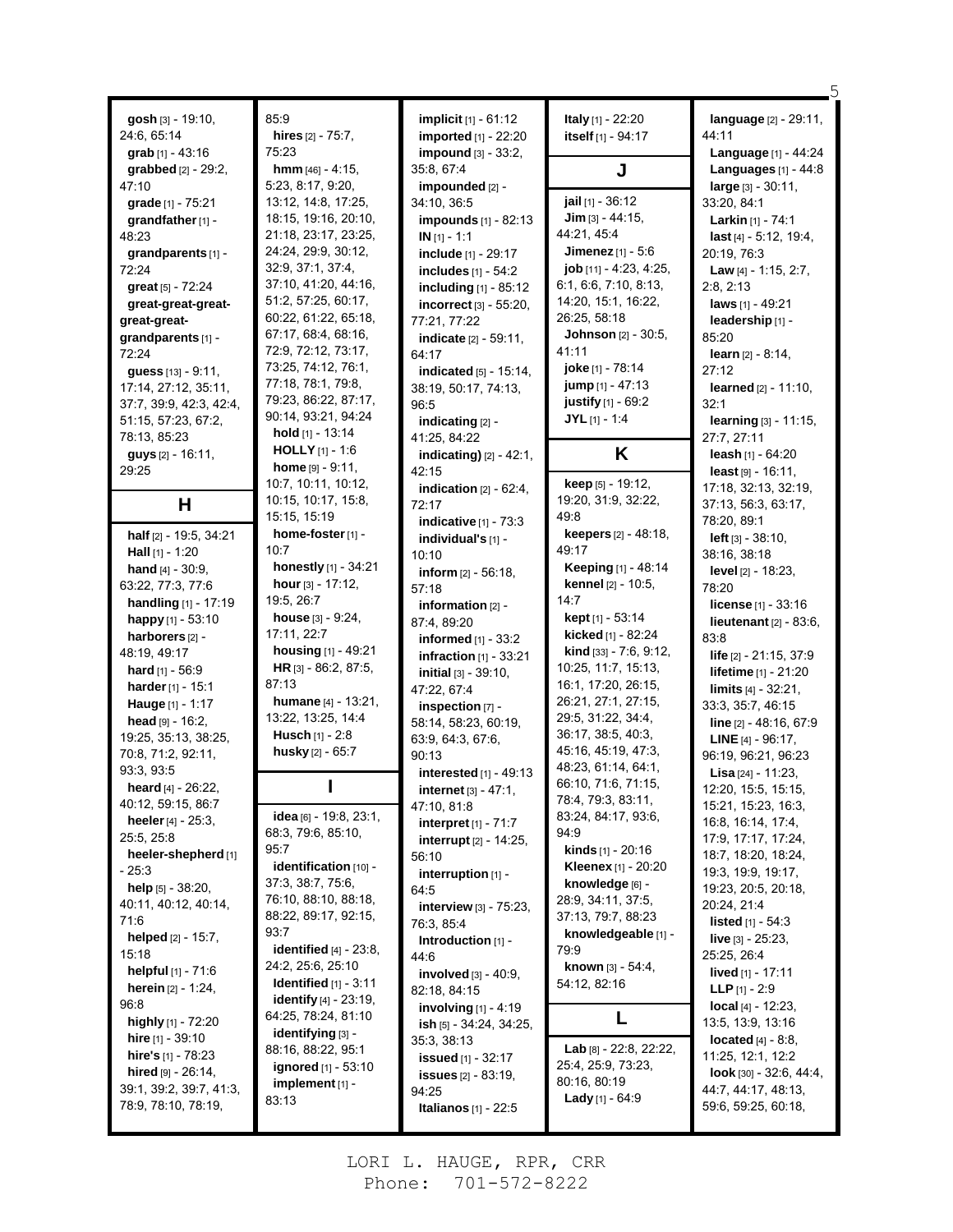61:9, 61:10, 61:16, 61:18, 62:4, 62:19, 63:5, 63:12, 63:20, 63:24, 64:2, 64:15, 64:19, 65:4, 66:19, 70:16, 71:17, 72:14, 86:18, 88:24, 89:1 **looked** [3] - 31:16, 43:14, 59:3 **looking** [10] - 59:8, 59:10, 59:17, 59:24, 63:10, 64:21, 68:21, 71:23, 72:15, 77:15 **looks** [4] - 65:21, 67:15, 70:4, 72:13 **Lord** [2] - 21:22, 34:16 **Lori** [1] - 1:17 **Los** [1] - 15:4 **LYNETTE**[1] - 1:5 **lyrics** [2] - 64:8 **M M-a-r-l-e-y-s** [1] - 8:3 **M-o-n-d-a-k** [1] - 13:20 **Madison** [4] - 5:5, 41:3, 85:2, 85:3 **Madison's** [1] - 85:5 **maintain** [1] - 82:15 **maintains** [1] - 82:21 **majority** [6] - 60:8, 60:12, 60:20, 60:22, 60:24, 61:4 **makeup** [3] - 61:14, 62:23, 65:20 **male** [1] - 78:12 **man** [1] - 37:23 **management** [1] - 88:1 **manifestations** [1] - 45:22 **manual** [1] - 31:7 **MANUEL** [1] - 1:6 **March** [1] - 48:20 **mark** [1] - 76:16 **Marked** [1] - 3:11 **marked** [7] - 28:13, 28:19, 30:10, 63:22, 76:9, 77:3, 77:16 **marker**[2] - 73:3, 73:5 **markers** [4] - 72:13, 72:15, 72:18 **Marley** [1] - 8:4 **Marley's** [16] - 7:24, 8:1, 8:4, 8:5, 8:20, 9:1, 10:4, 10:20, 11:4, 11:21, 12:5, 12:20,

15:11, 20:24, 21:4, 21:13 **match** [1] - 63:16 **matches** [1] - 89:16 **materials** [5] - 29:16, 75:4, 93:20, 93:22, 94:5 **MATHEW**[1] - 1:5 **mating** [1] - 63:3 **mayor**[1] - 82:25 **mean** [9] - 8:17, 9:5, 9:8, 28:3, 53:16, 55:15, 66:16, 66:18, 89:14 **mention** [1] - 86:19 **mentioned** [6] - 18:13, 58:25, 86:25, 87:7, 88:21, 93:19 **met** [4] - 4:16, 15:17, 16:3, 17:4 **might** [5] - 16:24, 41:7, 51:20, 67:15 **Millan's** [9] - 15:4, 15:17, 15:21, 15:24, 16:4, 16:10, 16:15, 16:18, 17:4 **mind** [1] - 76:15 **mine** [1] - 76:12 **minimal** [1] - 78:20 **minutes** [1] - 93:10 **misdemeanor**[1] - 33:22 **misdemeanors** [3] - 32:11, 32:15, 33:9 **missed** [1] - 94:13 **missing** [1] - 91:25 **mix** [21] - 22:25, 25:3, 25:4, 25:5, 25:8, 60:2, 60:4, 65:8, 65:21, 65:22, 66:1, 67:16, 67:25, 69:12, 69:25, 70:1, 70:19, 70:21, 73:23, 80:23 **mixed** [15] - 54:2, 54:4, 60:12, 60:21, 60:22, 60:25, 61:6, 61:9, 63:1, 64:24, 65:10, 72:20, 72:25, 80:8, 82:1 **mixed-breed** [2] - 61:6, 61:9 **mixes** [1] - 22:11 **modifications** [1] - 29:5 **Moldenhauer**[1] - 2:14 **mom** [2] - 38:21, 63:5 **moment** [3] - 4:16, 25:10, 71:15

**Mondak** [2] - 13:18, 14:12 **Montana** [1] - 26:5 **most** [5] - 21:25, 29:13, 30:3, 30:4, 66:17 **mostly** [1] - 66:19 **mother**[3] - 63:2, 82:6, 82:10 **move** [2] - 38:20, 49:14 **MR** [68] - 2:7, 2:13, 4:8, 12:25, 13:6, 13:7, 20:19, 20:22, 28:7, 28:9, 28:10, 28:11, 39:15, 39:20, 39:22, 43:18, 43:20, 43:21, 43:22, 43:23, 43:25, 44:3, 48:2, 48:3, 48:5, 48:7, 48:11, 48:12, 51:9, 51:11, 52:2, 52:5, 52:22, 52:25, 53:1, 62:13, 62:16, 62:18, 64:6, 64:7, 64:9, 64:13, 73:8, 73:12, 73:13, 75:15, 75:18, 76:7, 76:11, 76:15, 76:17, 76:19, 76:20, 76:22, 77:1, 77:2, 77:6, 77:10, 77:12, 77:13, 77:14, 82:24, 83:1, 93:9, 93:11, 93:14, 95:15, 95:17 **MS** [8] - 2:8, 2:19, 20:21, 39:19, 48:10, 76:6, 76:13, 76:24 **multiple** [1] - 17:15 **multiples** [1] - 18:4 **muzzle** [1] - 46:2 **N NACA**[1] - 86:6 **name** [5] - 4:9, 4:11, 4:13, 5:12, 86:1 **National** [1] - 86:6 **natural** [1] - 43:23 **Nebraska** [1] - 2:10 **necessarily** [3] - 57:17, 58:1, 59:16 **necessary** [1] - 55:17 **need** [3] - 71:16, 87:13, 93:17 **needed** [3] - 27:9, 29:14, 40:11 **negative** [18] - 5:15, 6:13, 12:13, 12:17, 14:2, 14:5, 14:18,

20:6, 20:8, 21:2, 25:7, 26:3, 57:12, 57:16, 68:12, 69:17, 69:19, 80:24 **negatively** [2] - 70:8, 71:2 **negatively)** [4] - 20:1, 35:13, 38:25, 93:5 **Nevada** [1] - 86:21 **never**[11] - 9:18, 10:9, 10:14, 36:16, 80:24, 88:2, 90:3, 90:16, 90:20, 92:16, 93:6 **new** [5] - 42:4, 75:7, 75:23, 87:22, 94:4 **next** [2] - 6:6, 47:6 **nineteen** [1] - 49:2 **none** [1] - 72:22 **nonexistent** [1] - 39:7 **nonprofit** [1] - 7:18 **NORTH** [2] - 1:2, 1:10 **North** [5] - 1:19, 1:21, 2:16, 25:25, 96:10 **nosed** [1] - 37:25 **Notary** [1] - 1:18 **noted** [2] - 1:24, 96:7 **nothing** [4] - 8:13, 19:25, 42:6, 78:9 **notice** [1] - 1:16 **nuisance** [2] - 33:18, 33:23 **number** [9] - 10:1, 18:11, 19:2, 19:11, 20:12, 32:10, 50:16, 76:18, 79:15 **Number**[2] - 28:13, 76:9 **numbers** [2] - 35:3, 76:14 **O object** [2] - 48:2, 51:9 **objection** [2] - 62:17, 73:9 **obligations** [1] - 88:15 **observing** [1] - 17:18 **obtain** [1] - 89:15 **obtained** [1] - 57:11 **obvious** [1] - 61:15 **occasion** [1] - 17:3 **occurred** [1] - 39:24 **OF** [4] - 1:2, 1:9,

1:14, 96:1 **offense** [13] - 32:16, 32:20, 33:11, 33:13, 33:18, 33:19, 33:22, 36:11, 36:18, 36:19, 36:22, 36:24 **office** [2] - 6:23, 84:18 **officer**[20] - 4:24, 7:9, 8:16, 21:1, 26:14, 37:12, 40:7, 41:12, 50:25, 51:7, 55:7, 55:23, 56:17, 61:3, 78:11, 83:23, 84:6, 85:12, 87:18 **officers** [22] - 6:20, 7:1, 33:1, 40:1, 40:9, 40:24, 41:23, 50:10, 50:11, 50:16, 51:17, 51:19, 53:3, 53:7, 57:2, 59:15, 78:19, 84:23, 85:14, 86:9, 88:4, 88:9 **offspring** [5] - 62:12, 63:3, 73:1, 82:8 **often** [1] - 20:18 **Olson** [6] - 55:15, 56:5, 57:22, 58:4, 58:8, 83:15 **Omaha** [1] - 2:10 **one** [56] - 6:5, 12:7, 15:22, 16:10, 17:3, 17:25, 18:3, 22:9, 23:5, 23:6, 24:2, 24:8, 24:9, 25:5, 25:16, 25:19, 29:24, 33:10, 39:16, 41:25, 42:3, 42:4, 49:25, 54:20, 55:23, 58:13, 58:22, 59:7, 59:12, 61:11, 61:19, 62:5, 63:2, 65:2, 66:15, 71:10, 71:13, 74:23, 76:19, 76:20, 79:20, 81:1, 84:10, 84:25, 85:4, 86:19, 86:24, 87:2, 89:24, 91:14, 92:8 **one's** [1] - 36:16 **ones** [4] - 17:25, 18:2, 73:22, 87:20 **online** [4] - 29:8, 42:14, 42:25 **open** [1] - 95:8 **opening** [1] - 95:9 **operates** [1] - 83:12 **opinion** [11] - 60:7, 61:4, 61:7, 64:21, 65:2, 69:8, 80:7, 80:9, 89:17, 90:16, 95:14 **opinions** [1] - 89:11

6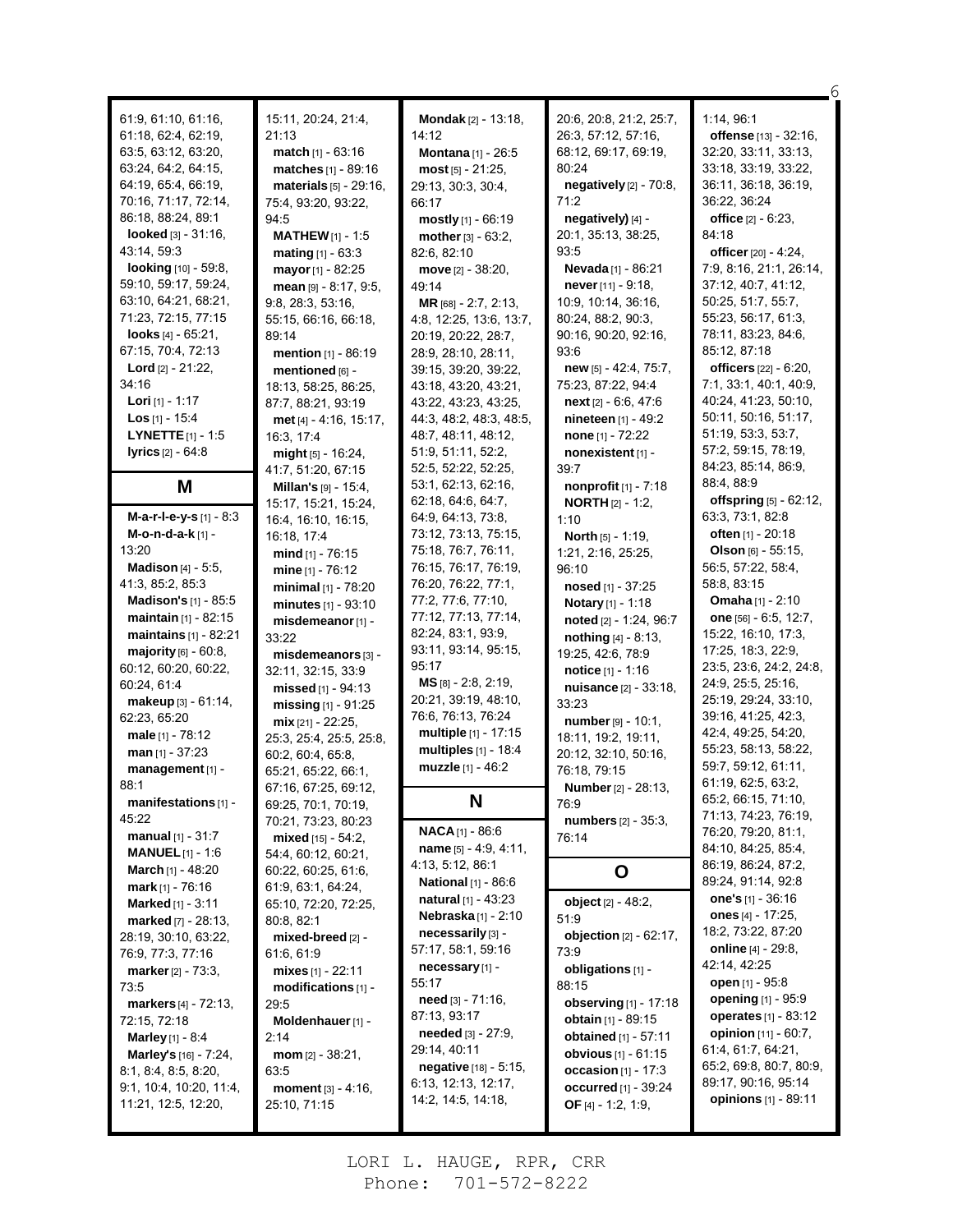|                                            |                                                     | Photographs [1] -                          | 83.9                                      | Procedure [1] - 1:17                       |
|--------------------------------------------|-----------------------------------------------------|--------------------------------------------|-------------------------------------------|--------------------------------------------|
| oral $[1]$ - 96:4                          | pages [11] - 29:25,<br>65:3, 65:14, 65:15,          | 3:12                                       | police [2] - 14:10,                       |                                            |
| order [1] - 76:12                          |                                                     |                                            | 14:13                                     | proceedings [4] -                          |
| ordinance [22] -                           | 66:5, 67:14, 68:20,                                 | photographs [9] -                          | policies [7] - 29:21,                     | 4:1, 44:1, 93:12,<br>95:19                 |
| 4:19, 29:8, 32:15,                         | 71:18, 77:16, 96:4                                  | 46.22, 64:15, 72.7,<br>73:18, 77:17, 79:2, | 34:4, 34:6, 35:4,                         |                                            |
| 33.8, 36.10, 46.14,                        | <b>paid</b> $[1] - 8:22$                            |                                            | 35:18, 36:9, 83:13                        | professional [1] -<br>86.8                 |
| 46:18, 47:13, 47:15,                       | Panel <sup>™</sup> [1] - 24:15                      | 81:7, 81:10, 84:22<br>photos [6] - 29:10,  |                                           |                                            |
| 47:22, 48:8, 48:10,<br>48:24, 48:25, 49:4, | papers [2] - 23:9,<br>23:13                         | 46:23, 71:10, 71:23,                       | policy [16] - 30:5,<br>33:1, 35:7, 35:12, | prohibited $[11]$ -<br>47:23, 50:1, 50:19, |
| 52:24, 53:3, 53:14,                        |                                                     | 73:9, 77:23                                | 35:14, 35:23, 36:4,                       | 54:20, 56:20, 60:9,                        |
| 53:15, 54:7, 66:14,                        | <b>parents</b> $[2] - 62:7$ ,<br>62:10              | physical [32] - 23:24,                     | 36:5, 54:25, 55:4,                        | 67:11, 68:15, 73:20,                       |
| 71:7                                       | parking [11] - 5:1,                                 | 45:22, 59:10, 59:24,                       | 55:5, 55:12, 56:16,                       | 74:23, 82:13                               |
| ordinances [14] -                          | 5:16, 6:24, 39:25,                                  | 61:10, 61:13, 61:20,                       | 56:21, 57:5, 82:14                        | prohibits $[2] - 46.14$ ,                  |
| 29:18, 31:23, 32:7,                        | 42.2, 42.8, 43.9, 84.9,                             | 61:24, 62:5, 62:6,                         | polite [2] - 37:8,                        | 54:8                                       |
| 32:14, 42:1, 42:8,                         | 84:10, 93:25, 94:4                                  | 62:11, 62:20, 62:22,                       | 37:17                                     | promoted [1] - 39:9                        |
| 42:9, 42:13, 42:19,                        | parks [1] - 17:10                                   | 63:4, 63:9, 63:11,                         | Porsborg [1] - 2:14                       | prototypical [1] -                         |
| 43.8, 43.9, 46.6, 50.7,                    | parse [1] - 10:25                                   | 63:12, 63:15, 64:16,                       | Porter [2] - 11:23,                       | 47:3                                       |
| 84:14                                      | part [7] - 8:19, 27:21,                             | 66.18, 68.10, 69.2,                        | 12:21                                     | provide [6] - 27:1,                        |
| organization [2] -                         | 29:17, 40:3, 47:15,                                 | 71:25, 74:2, 74:6,                         | porter [1] - 12:14                        | 37:2, 46:19, 50:7,                         |
| 14:3, 86:8                                 | 62:25, 94:13                                        | 74:7, 74:14, 81:25,                        | portion [2] - 51:17,                      | 57:9, 57:13                                |
| organizations [2] -                        |                                                     | 82:7, 82:8, 82:9                           | 72:20                                     | provided [14] - 38:6,                      |
| 14:14, 14:17                               | partially [1] - 63:17                               | physically [1] - 16:3                      | position $[6]$ - $6:15$ .                 | 41:22, 57:7, 75:16,                        |
| <b>Orlando</b> [1] - 85:22                 | particular $[4]$ - 22:3,<br>47:15, 90:15, 90:19     | picked [4] - 54:19,                        | 8:23, 39:6, 39:23,                        | 77:19, 78:2, 79:9,                         |
| <b>Osorio</b> $[3] - 44:15$ ,              |                                                     | 55:8, 55:21, 56:12                         | 85:5, 88:1                                | 79:13, 79:14, 79:17,                       |
| 44:22, 45:6                                | particularly [1] -<br>61:9                          | picking [1] - 27:7                         | possession [6] -                          | 80:13, 80:18, 85:15,                       |
| <b>outside</b> [2] - 25:23,                |                                                     | picture [1] - 79:24                        | 13:10, 32:22, 46:14,                      | 85:25                                      |
| 85:14                                      | <b>passed</b> [1] - $62:12$<br>pedigree [1] - 70:18 | pictures [11] - 47:10,                     | 56:18, 82:15, 82:21                       | <b>provides</b> $[1] - 51:3$               |
| <b>OWAN</b> [1] - 1:5                      | Pelzl [6] - 5:5, 40:16,                             | 63.21, 64.2, 71.17,                        | possibility [1] -                         | providing $[1]$ - 17:18                    |
| own [4] - 10:17, 16:2,                     | 40:17, 40:18, 40:19                                 | 75:16, 76:24, 78:2,                        | 92:23                                     | provision $[1]$ - 49:24                    |
| 24:23, 24:25                               | penalties $[1] - 46:7$                              | 79:10, 79:12, 79:17                        | <b>possibly</b> $[3] - 65.8$ ,            | provisions [4] -                           |
| owner [28] - 32:22,                        |                                                     | pit [59] - 4:19, 22:10,                    | 66:2, 87:10                               | 48:17, 49:16, 52:10,                       |
| 50:19, 54:19, 55:9,                        | pending [1] - 73:14<br>people [8] - 9:15,           | 22:11, 23:4, 24:2,                         | potential [1] - 78:23                     | 52:18                                      |
| 55:22, 56:18, 56:23,                       | 9:21, 27:9, 40:23,                                  | 24.9, 25.4, 25.18,                         | pound [3] - 14:10,                        | <b>proxy</b> [1] - $61:25$                 |
| 57:7, 57:10, 57:18,                        | 45:16, 78:18, 85:8,                                 | 32:20, 33:3, 35:7,                         | 14:13, 22:24                              | psychology[1] -                            |
| 58:2, 66:7, 66:8, 67:5,                    | 88:14                                               | 37:20, 37:21, 37:25,                       | PowerPoint [7] -                          | 11:14                                      |
| 67:22, 67:24, 68:2,                        | percent [11] - 23:6,                                | 46:15, 47:7, 47:20,                        | 28:21, 29:3, 43:14,                       | <b>Public [1] - 1:18</b>                   |
| 69:20, 74:17, 74:24,                       | 24:2, 25:21, 25:22,                                 | 48:19, 49:5, 49:7,                         | 44:6, 75:5, 94:10,                        | pull [3] - 37:19,                          |
| 90:19, 90:23, 90:24,                       | 66:24, 66:25, 68:14,                                | 49:17, 53:14, 53:15,                       | 94:15                                     | 37:22, 42:13                               |
| 91:6, 91:13, 91:18,                        | 69:21, 74:19, 80:23                                 | 53:21, 54:4, 54:5,                         | PowerPoint's [2] -                        | pulled [1] - 9:6                           |
| 92:8, 92:16                                | percentage [1] -                                    | 54:11, 54:12, 54:13,                       | 94:11, 94:18                              | purebred [7] - 22:19,                      |
| <b>owners</b> [3] - 35:6,                  | 66:23                                               | 54:18, 55:8, 55:9,                         | <b>PR</b> [1] - 36:21                     | 22.23, 23.3, 23.5,                         |
| 48:18, 49:17                               | <b>PEREA</b> [2] - 1:6, 1:6                         | 60.2, 60.4, 60.13,                         | practically [1] -                         | 23:19, 23:21, 80:8                         |
| owning [1] - 37:9                          | perfect [1] - 51:22                                 | 60:16, 61:5, 65:22,                        | 83:12                                     | purebreds [5] - 23:9,                      |
|                                            | perform [1] - 57:23                                 | 66:1, 67:16, 67:19,                        | practice [3] - 56:22,                     | 25:20, 60:12, 60:21,                       |
| P                                          | performed [2] - 57:5,                               | 67:25, 68:24, 69:9,                        | 57:9, 89:10                               | 72:23                                      |
|                                            | 58:11                                               | 69.10, 69.21, 70.4,                        | predominant [8] -                         | purpose [3] - 78:17,                       |
| <b>P.O</b> [1] - 2:15                      | performs [1] - 51:24                                | 70:12, 74:19, 80:23,                       | 64:17, 64:22, 65:5,                       | 78:23, 88:3                                |
| packet [1] - 30:11                         | period [4] - 21:3,                                  | 81:2, 82:5, 90:7,                          | 65:7, 68:8, 68:22,                        | <b>pursuant</b> $[4] - 1:16$ ,             |
| PAGE [4] - 96:17,                          | 32:13, 32:19, 40:5                                  | 90:20, 90:24, 95:11                        | 69:8, 89:2                                | 49:20, 52:1                                |
| 96:19, 96:21, 96:23                        | <b>permanent</b> $[1] - 9:10$                       | <b>Pit</b> $[1]$ - 48:14                   | predominantly [6] -                       | push $[1] - 83:22$                         |
| <b>page</b> $[27] - 30:11$ ,               | <b>person</b> $[10] - 5:7$ ,                        | <b>pitties</b> $[1]$ - 23:13               | 54:9, 66:12, 66:15,                       | put [13] - 28:22, 42:2,                    |
| 44: 7, 44: 10, 44: 17,                     | 9:13, 21:25, 33:10,                                 | <b>place</b> $[2] - 86:20$                 | 67:11, 67:19, 67:20                       | 42:9, 43:11, 44:7,                         |
| 46.3, 46.10, 46.20,                        | 50:25, 51:7, 51:19,                                 | 96:5                                       | prepare $[1] - 43:13$                     | 45:15, 75:5, 75:6,                         |
| 47.6, 64.19, 71.11,                        | 51:23, 56:18, 85:4                                  | <b>Plaintiffs</b> $[2] - 1:7$ ,            | prepared [1] - 31:13                      | 75.8, 75.9, 75.20,                         |
| 73:24, 74:1, 74:10,                        | personally [2] -                                    | 2:11                                       | preparing [1] - 93:20                     | 76:22, 79:1                                |
| 76:13, 76:16, 76:17,                       | 55:25, 56:4                                         | plaintiffs [1] - 4:4                       | <b>present</b> $[3] - 44:2$ ,             | <b>putting</b> [2] - 78:17,                |
| 79:15, 79:20, 80:10,                       | pet $[1] - 21:17$                                   | point [3] - 12:3,                          | 75:20, 93:13                              | 79:5                                       |
| 80.16, 81.12, 81.14,                       | phone [1] - 64:5                                    | 43:24, 90:10                               | presentation [3] -                        |                                            |
| 81:17, 81:19                               | photograph [4] -                                    | pointed [1] - 42:17                        | 28:22, 28:24, 29:4                        | Q                                          |
| <b>Page</b> $[3] - 3.4, 3.24,$             | 64:4, 64:21, 69:14,                                 | pole [1] - 46:1                            | previous [1] - 13:2                       |                                            |
| 3:25                                       | 80:11                                               | <b>Police</b> [2] - 4:22,                  | primary [1] - 53:14                       | qualifications [1] -                       |
|                                            |                                                     |                                            |                                           |                                            |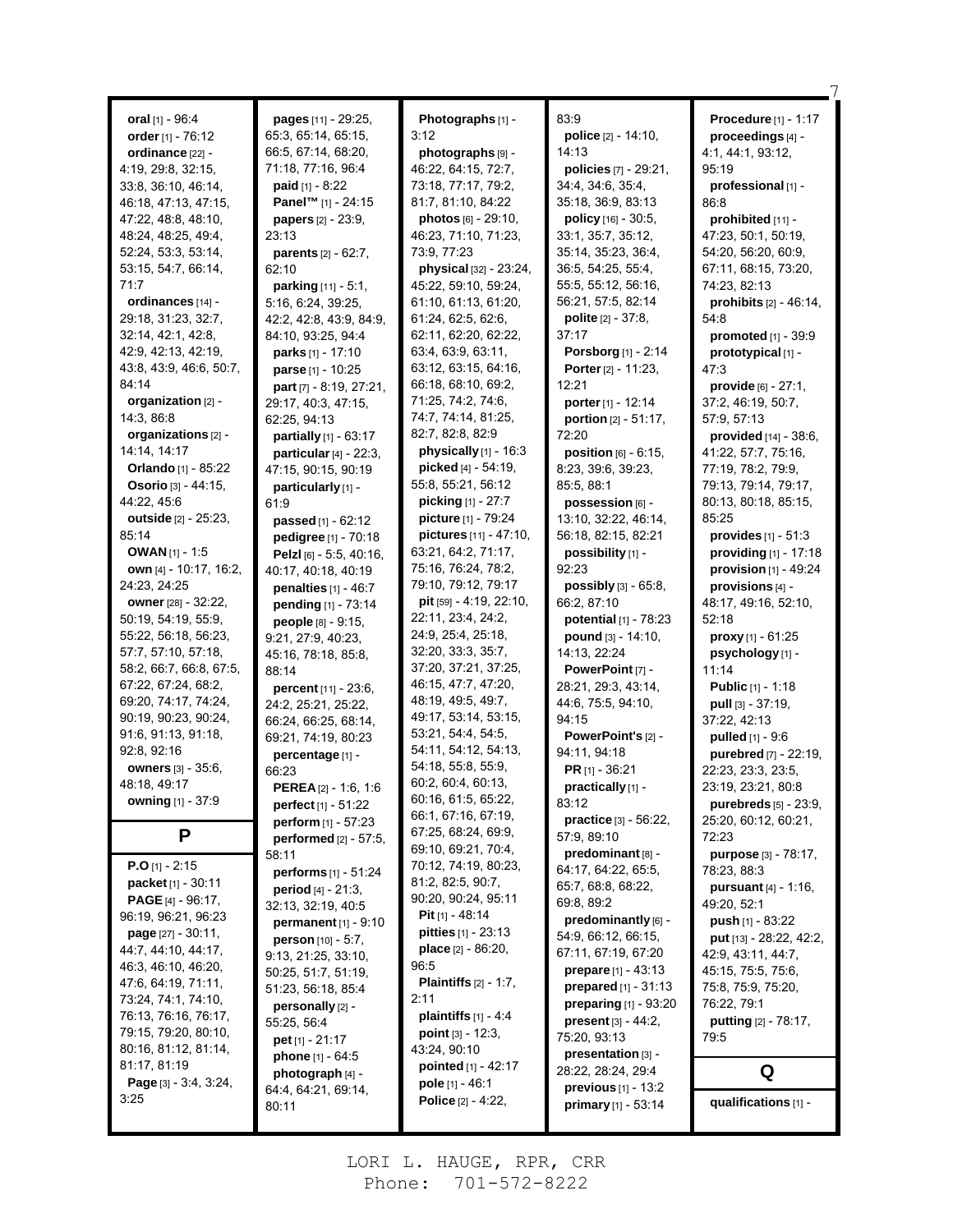| 45:10                             |                              |                                | 67:23, 69:15, 70:17,          |                                |
|-----------------------------------|------------------------------|--------------------------------|-------------------------------|--------------------------------|
|                                   | Registered [1] -             | respect [5] - 33:8,            | 71:10, 71:12, 74:11,          | situation [1] - 92:25          |
| qualify [1] - 49:18               | 48:14                        | 35:20, 37:3, 83:17,            |                               | situations $[4] - 57:4$ ,      |
| questions [5] -                   | regularly [1] - 89:11        | 94.2                           | 76:8, 86:5, 89:16             | 57:11, 58:10, 59:1             |
| 51:21, 51:22, 52.23,              | rehabilitating [1] -         | responsibility [1] -           | send [1] - 58:1               | sized [1] - 95:13              |
| 63.25, 93.16                      | 11:2                         | 40.24                          | sending [2] - 88:4,           | slideshow [4] - 28:5,          |
| quick [1] - 71:15                 | rehabilitation [2] -         | responsible [2] -              | 88:13                         | 28:8, 28:14, 29:11             |
| quite [1] - 68:10                 | 9:12, 9:13                   | 50:11, 56:4                    | sense [6] - 20:17,            | Smith [2] - 2:14, 2:15         |
|                                   | relate $[2] - 32:7$ ,        | results $[5] - 57:6$ ,         | 39:14, 68:21, 70:16,          | $so)$ [3] - 28:20,             |
| R                                 | 93:22                        | 57:10, 58:2, 58:5,             | 75:22, 94:22                  | 63:24, 77:4                    |
|                                   | related [7] - 17:24,         | 58:7                           | sent $[3] - 87:19$ ,          | <b>Social</b> $[1] - 81.22$    |
| ran $[1] - 47:2$                  | 30:24, 46:6, 51:4,           | retriever [6] - 22:9,          | 88:7, 88:8                    | society [4] - 13:21,           |
| rather [1] - 7:21                 | 51:25, 62:22, 88:14          | 22:10, 23:2, 23:12,            | sentence [1] - 49:15          | 13:22, 14:1, 14:4              |
| re $[1] - 55:10$                  | relates [1] - 94:25          | 80:12, 80:14                   | <b>separate</b> $[1] - 7.6$   | someone [6] - 15:23,           |
| reached [1] - 89:12               | Relaxed [1] - 44:20          | revamped [1] - 94:19           | separately [1] - 32:6         | 34:7, 35:21, 36:9,             |
| read [6] - 12:25,                 | remember [9] -               | revamping [2] -                | Series [1] - 44:24            | 52.15, 78.9                    |
| 13:2, 81:25, 91:10,               | 20:16, 30:25, 34:21,         | 41:21, 94:10                   | service [21] - 4:24,          | <b>sometime</b> [6] - 6.23,    |
| 95:17, 96:3                       | 38:16, 41:5, 55:10,          | revisions $[1]$ - 94:22        | 7:1, 40:1, 40:7, 40:9,        | 32:25, 34:19, 34:23,           |
| ready [1] - $9:10$                | 86:1, 92:13, 92:25           | Rhodesian [1] -                | 40:24, 41:22, 47:23,          | 54:17, 55:11                   |
| really $[6] - 26:2$ ,             | Reno [2] - 86:22,            | 37:23                          | 49:25, 50:7, 50:10,           | somewhat [1] -                 |
| 49.12, 64:12, 71:6,               | 86:23                        | ride [1] - 26:19               | 50:20, 50:24, 51:8,           | 41:15                          |
| 84:15, 94:3                       | reorganization [1] -         | ride-alongs [1] -              | 51:17, 51:19, 52:1,           | song $[1] - 64.8$              |
| <b>REANNAN</b> $[1] - 1:4$        | 39:24                        | 26:19                          | 52:6, 52:11, 52:16,           | soon [1] - 95:9                |
| <b>REASON</b> [4] - 96:17,        | reorganized [1] -            | ridgeback $[1]$ - 37:24        | 52:17                         | sorry [13] - 7:22,             |
| 96:19, 96:21, 96:23               | 6:23                         | road $[1] - 42:12$             | session [1] - 19:24           | 7:25, 25:13, 30:17,            |
| reason $[2] - 29:2$ ,             | report [1] - 83:3            | role [3] - 35:17.              | sessions [7] - 17:23,         | 34:17, 35:24, 41:9,            |
| 96:8                              | reporter [3] - 13:3,         | 35:22, 87:23                   | 19:4, 19:9, 20:5, 88:5,       | 64:6, 64:10, 65:14,            |
| rec $[1] - 17:14$                 | 76:10, 77:8                  | Room [1] - 1:20                | 88:9, 88:12                   | 71:21, 73:11, 94:13            |
| receive $[3] - 10.24$ ,           | <b>Reporter</b> $[1] - 3:25$ | roughly $[2] - 21:4$ ,         | set $[7]$ - 19:25, 31:10,     | sort [2] - 31:6, 65:7          |
| 11:3, 26:15                       | reporter's [1] - 14:20       | 38:12                          | 34:3, 34:13, 35:12,           | sound [1] - 87:9               |
| received [1] - 20:25              | reporting [1] - 84:1         | <b>Rules</b> [1] - 1:17        | 35:21, 36:13                  | sounds [2] - 61:14,            |
|                                   |                              |                                |                               |                                |
| recessed $[2] - 44.1$ ,           | reports $[3] - 27:9$ ,       |                                | sets [2] - 35:23, 36:4        | 82:25                          |
| 93:12                             | 27:10, 91:11                 | S                              | <b>Seven</b> $[1] - 44.8$     | <b>Southern</b> [2] - 7:19,    |
| recognize [1] - 28:14             | represents [1] -             |                                | shadow [1] - 26:24            | 8:7                            |
| recognizing [1] -                 | 81:11                        | sample [1] - 57:24             | shadowed [1] - 27:3           | specific [7] - 65:1,           |
| 59:22                             | request $[5] - 44:19$ .      | <b>SCHMIDT</b> [20] - 2:13,    | shaking [4] - 19:25,          | 69:15, 70:1, 72:14,            |
| reconvened [2] -                  | 46:12, 71:20, 77:9,          | 28.9, 43.18, 43.21,            | 35:13, 38:25, 93:5            | 72:16, 73:3, 91:13             |
| 44:2, 93:13                       | 92:24                        | 43:23, 48:2, 48:5,             | <b>shelter</b> [2] - 95:8,    | specifically [1] -             |
| record [3] - 19:12,               | request) $[1] - 30:22$       | 51:9, 52:2, 52:22,             | 95:9                          | 88:15                          |
| 35:2, 64:8                        | requested [6] - 56:1,        | 62:13, 64:7, 73:8,             | <b>Shelter</b> [2] - 85:19,   | spell [3] - 5:10, 8:2,         |
| red [2] - 37:25, 64:20            | 56:5, 57:22, 90:21,          | 73:12, 75:15, 76:17,           | 85:24                         | 13:19                          |
| red-nosed [1] -                   | 91:1, 92:19                  | 76:20, 77:12, 93:11,           | shepherd $[2] - 25:3$ ,       | <b>Spitz</b> $[3] - 42:18$ ,   |
| 37:25                             | requests [1] - 55:14         | 95:17                          | 81:18                         | 47:16                          |
| <b>redid</b> [1] - 29:14          | <b>require</b> [2] - 18:16,  | <b>Schweigert</b> [1] - 2:14   | shirt [1] - 39:20             | Staffordshire [5] -            |
| redone [1] - 29:14                | 49:19                        | <b>Scott</b> $[1] - 81:21$     | shook [2] - 70:8,             | 53:18, 53:24, 54:10,           |
| refer [1] - 49:24                 | required $[2] - 18:18$ ,     | <b>searches</b> $[1] - 47:2$   | 71:2                          | 54:11, 74:20                   |
| referred $[2] - 14.9$ ,           | 18:23                        | Second [1] - 1:19              | short $[2] - 43.21$ ,         | <b>standard</b> $[1]$ - 23:22  |
| 43:2                              | requires $[2] - 56:17$ ,     | <b>second</b> $[13] - 30:13$ , | 50:15                         | <b>standing</b> $[1]$ - 73:9   |
| referring [1] - 28:15             | 57:6                         | 33:10, 33:12, 33:21,           | short-circuit [1] -           | <b>staple</b> [1] - 77:10      |
| reflect [1] - 63:4                | rescue $[14] - 7:18$ ,       | 36:11, 36:18, 36:19,           | 50:15                         | <b>stapler</b> [1] - 77:7      |
| <b>reflective</b> $[2] - 61:13$ , | 7:20, 8:12, 8:15, 9:6,       | 36:22, 36:24, 43:14,           | show [3] - 28:12,             | <b>start</b> [5] - $27:14$ ,   |
| 82.9                              | 10:5, 10:18, 12:24,          | 47:13, 47:14, 49:15            | 47:4, 76:24                   | 28:17, 29:5, 46:5,             |
| reflects $[1] - 35:3$             | 13:5, 13:9, 13:16,           | <b>Section</b> $[2] - 47:19$ , | showed [1] - 68:14            | 79:19                          |
| <b>refused</b> $[1] - 52:16$      | 13:24, 66:11                 | 50:20                          | showing [1] - 28:19           | started $[9] - 5:24$ ,         |
| regarding $[1]$ - 89:12           | <b>Rescue</b> $[11] - 8.5$ , | <b>section</b> $[6] - 46:1$ ,  | sign $[1]$ - 95:18            | 6:8, 6:11, 7:5, 27:6,          |
| register $[4] - 33:16$ ,          | 8:6, 8:20, 9:1, 10:20,       | 46.5, 46.13, 49.13,            | similar $[1] - 71.8$          | 27:17, 37:11, 55:6,            |
| 33:17, 49:7, 52:17                | 11:4, 13:18, 14:12,          | 49:22, 50:12                   | similarly $[1]$ - 95:13       | 87:16                          |
| registered [8] -                  | 15:11, 20:24, 21:4           | see $[19] - 22:7$ ,            | simply $[1] - 36.5$           | <b>starts</b> $[2] - 30.18$ ,  |
| 23:12, 23:18, 47:20,              | rescues $[2] - 12:21$ ,      | 22:10, 44:12, 45:20,           | single [1] - 92:8             | 30:19                          |
| 47:21, 48:19, 49:18,              | 37:9                         | 49:22, 50:18, 59:18,           | <b>sit</b> [3] - 18:6, 91:12, | <b>state</b> [4] - 4:9, 25:25, |
| 52:7, 80:4                        | research [1] - 81:24         | 60.2, 60.4, 66.4,              | 92:7                          | 49:21, 88:2                    |